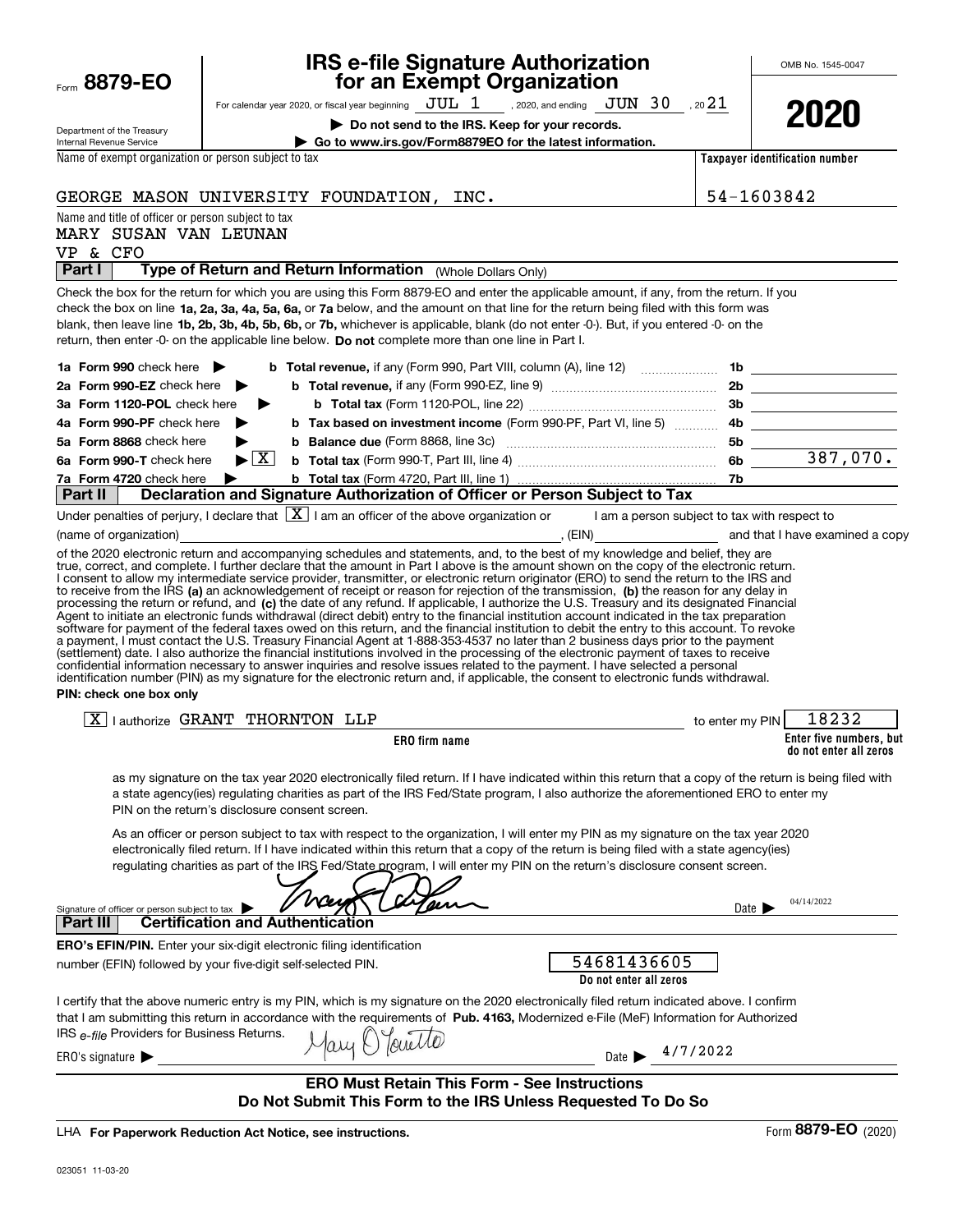|                | Form $990 - T$                                                                                                                                                                                                                                            |            | <b>Exempt Organization Business Income Tax Return</b>                                                                                             | OMB No. 1545-0047 |                                                                                                         |  |
|----------------|-----------------------------------------------------------------------------------------------------------------------------------------------------------------------------------------------------------------------------------------------------------|------------|---------------------------------------------------------------------------------------------------------------------------------------------------|-------------------|---------------------------------------------------------------------------------------------------------|--|
|                |                                                                                                                                                                                                                                                           |            | (and proxy tax under section 6033(e))                                                                                                             |                   |                                                                                                         |  |
|                |                                                                                                                                                                                                                                                           |            | For calendar year 2020 or other tax year beginning $JUL$ 1, $2020$ , and ending $JUN$ 30, $2021$ .                                                |                   | 2020                                                                                                    |  |
|                | Go to www.irs.gov/Form990T for instructions and the latest information.<br>Department of the Treasury<br>$\triangleright$ Do not enter SSN numbers on this form as it may be made public if your organization is a 501(c)(3).<br>Internal Revenue Service |            |                                                                                                                                                   |                   |                                                                                                         |  |
| A              | Check box if<br>address changed.                                                                                                                                                                                                                          |            | Name of organization $($<br>Check box if name changed and see instructions.)                                                                      |                   | Open to Public Inspection for<br>501(c)(3) Organizations Only<br><b>DEmployer identification number</b> |  |
|                | <b>B</b> Exempt under section                                                                                                                                                                                                                             | Print      | GEORGE MASON UNIVERSITY FOUNDATION, INC.                                                                                                          |                   | 54-1603842                                                                                              |  |
|                | $X$ 501(c)(3)<br>220(e)<br>408(e)                                                                                                                                                                                                                         | 0ľ<br>Type | Number, street, and room or suite no. If a P.O. box, see instructions.<br>4400 UNIVERSITY DRIVE, MSN 1A3                                          |                   | $F$ Group exemption number<br>(see instructions)                                                        |  |
|                | 530(a) <br>408A<br>529(a)<br>529S                                                                                                                                                                                                                         |            | City or town, state or province, country, and ZIP or foreign postal code<br>$22030 - 4444$<br>FAIRFAX, VA                                         |                   | Check box if                                                                                            |  |
|                |                                                                                                                                                                                                                                                           |            | 511,714,292.<br>C Book value of all assets at end of year                                                                                         |                   | an amended return.                                                                                      |  |
| G              |                                                                                                                                                                                                                                                           |            | Check organization type $\blacktriangleright \lfloor \underline{X} \rfloor$ 501(c) corporation<br>$501(c)$ trust<br>$401(a)$ trust<br>Other trust |                   | Applicable reinsurance entity                                                                           |  |
| н.             | Check if filing only to $\blacktriangleright$                                                                                                                                                                                                             |            | Claim credit from Form 8941<br>Claim a refund shown on Form 2439                                                                                  |                   |                                                                                                         |  |
|                |                                                                                                                                                                                                                                                           |            |                                                                                                                                                   |                   |                                                                                                         |  |
|                |                                                                                                                                                                                                                                                           |            | Enter the number of attached Schedules A (Form 990-T)                                                                                             |                   | 2                                                                                                       |  |
| K.             |                                                                                                                                                                                                                                                           |            | During the tax year, was the corporation a subsidiary in an affiliated group or a parent-subsidiary controlled group?                             |                   | $\boxed{\text{X}}$ No<br>Yes                                                                            |  |
|                |                                                                                                                                                                                                                                                           |            | If "Yes," enter the name and identifying number of the parent corporation.                                                                        |                   |                                                                                                         |  |
|                |                                                                                                                                                                                                                                                           |            | Telephone number $\triangleright$ 703-993-8850<br>The books are in care of MARY SUSAN VAN LEUNEN                                                  |                   |                                                                                                         |  |
| Part I         |                                                                                                                                                                                                                                                           |            | <b>Total Unrelated Business Taxable Income</b>                                                                                                    |                   |                                                                                                         |  |
| 1              |                                                                                                                                                                                                                                                           |            | Total of unrelated business taxable income computed from all unrelated trades or businesses (see                                                  |                   |                                                                                                         |  |
|                | instructions)                                                                                                                                                                                                                                             |            |                                                                                                                                                   | 1                 | 2,458,919.                                                                                              |  |
| $\mathbf{2}$   | Reserved                                                                                                                                                                                                                                                  |            |                                                                                                                                                   | $\mathbf{2}$      |                                                                                                         |  |
| 3              | Add lines 1 and 2                                                                                                                                                                                                                                         |            |                                                                                                                                                   | 3                 | 2,458,919.                                                                                              |  |
| 4              |                                                                                                                                                                                                                                                           |            | Charitable contributions (see instructions for limitation rules)                                                                                  | $\overline{4}$    | 614,730.                                                                                                |  |
| 5              |                                                                                                                                                                                                                                                           |            |                                                                                                                                                   | 5                 | 1,844,189.                                                                                              |  |
| 6              |                                                                                                                                                                                                                                                           |            | Deduction for net operating loss. See instructions                                                                                                | 6                 |                                                                                                         |  |
| $\overline{7}$ |                                                                                                                                                                                                                                                           |            | Total of unrelated business taxable income before specific deduction and section 199A deduction.                                                  |                   |                                                                                                         |  |
|                | Subtract line 6 from line 5                                                                                                                                                                                                                               |            |                                                                                                                                                   | $\overline{7}$    | <u>1,844,189.</u>                                                                                       |  |
| 8              |                                                                                                                                                                                                                                                           |            | Specific deduction (generally \$1,000, but see instructions for exceptions) manufactured contains an exception of                                 | 8                 | 1,000.                                                                                                  |  |
| 9              |                                                                                                                                                                                                                                                           |            | <b>Trusts.</b> Section 199A deduction. See instructions                                                                                           | 9                 |                                                                                                         |  |
| 10             | Total deductions. Add lines 8 and 9                                                                                                                                                                                                                       |            |                                                                                                                                                   | 10                | 1,000.                                                                                                  |  |
| 11             |                                                                                                                                                                                                                                                           |            | Unrelated business taxable income. Subtract line 10 from line 7. If line 10 is greater than line 7.                                               |                   |                                                                                                         |  |
|                | enter zero                                                                                                                                                                                                                                                |            |                                                                                                                                                   | 11                | 1,843,189.                                                                                              |  |
| Part II        | <b>Tax Computation</b>                                                                                                                                                                                                                                    |            |                                                                                                                                                   |                   |                                                                                                         |  |
|                |                                                                                                                                                                                                                                                           |            | Organizations taxable as corporations. Multiply Part I, line 11 by 21% (0.21)                                                                     | $\overline{1}$    | 387,070.                                                                                                |  |
| 2              |                                                                                                                                                                                                                                                           |            | Trusts taxable at trust rates. See instructions for tax computation. Income tax on the amount on                                                  |                   |                                                                                                         |  |
|                | Part I, line 11 from:                                                                                                                                                                                                                                     |            | Schedule D (Form 1041)<br>Tax rate schedule or                                                                                                    | $\overline{2}$    |                                                                                                         |  |
| з              | Proxy tax. See instructions                                                                                                                                                                                                                               |            |                                                                                                                                                   | 3                 |                                                                                                         |  |
| 4              | Other tax amounts. See instructions                                                                                                                                                                                                                       |            |                                                                                                                                                   | 4                 |                                                                                                         |  |
| 5              | Alternative minimum tax (trusts only)                                                                                                                                                                                                                     |            |                                                                                                                                                   | 5                 |                                                                                                         |  |
| 6              |                                                                                                                                                                                                                                                           |            | Tax on noncompliant facility income. See instructions                                                                                             | 6                 |                                                                                                         |  |
| 7              |                                                                                                                                                                                                                                                           |            | Total. Add lines 3 through 6 to line 1 or 2, whichever applies                                                                                    | $\overline{7}$    | 387,070.                                                                                                |  |
| LHA            |                                                                                                                                                                                                                                                           |            | For Paperwork Reduction Act Notice, see instructions.                                                                                             |                   | Form 990-T (2020)                                                                                       |  |

023701 02-02-21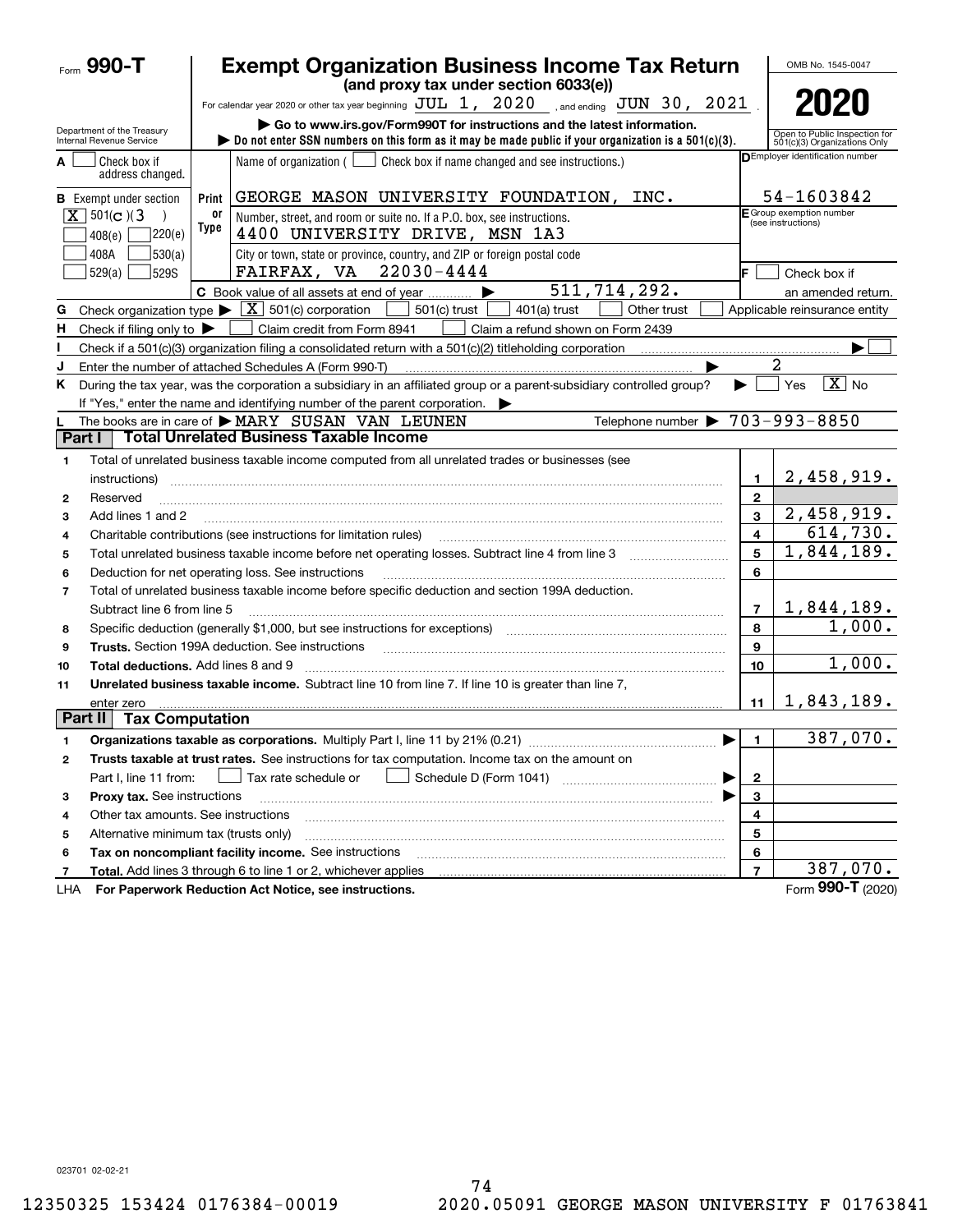(Rev. January 2020)

# **Application for Automatic Extension of Time To File an Exempt Organization Return**

Department of the Treasury Internal Revenue Service

**| File a separate application for each return.**

**| Go to www.irs.gov/Form8868 for the latest information.**

**Electronic filing (e-file).**  You can electronically file Form 8868 to request a 6-month automatic extension of time to file any of the filing of this form, visit www.irs.gov/e-file-providers/e-file-for-charities-and-non-profits. forms listed below with the exception of Form 8870, Information Return for Transfers Associated With Certain Personal Benefit Contracts, for which an extension request must be sent to the IRS in paper format (see instructions). For more details on the electronic

### **Automatic 6-Month Extension of Time.** Only submit original (no copies needed).

All corporations required to file an income tax return other than Form 990-T (including 1120-C filers), partnerships, REMICs, and trusts must use Form 7004 to request an extension of time to file income tax returns.

| Type or                        | Name of exempt organization or other filer, see instructions.                                                                                                                                                                                                                                                                                                                                                                                           |        |                                                                                                                                 |          |            | Taxpayer identification number (TIN)         |
|--------------------------------|---------------------------------------------------------------------------------------------------------------------------------------------------------------------------------------------------------------------------------------------------------------------------------------------------------------------------------------------------------------------------------------------------------------------------------------------------------|--------|---------------------------------------------------------------------------------------------------------------------------------|----------|------------|----------------------------------------------|
| print                          | GEORGE MASON UNIVERSITY FOUNDATION, INC.                                                                                                                                                                                                                                                                                                                                                                                                                |        |                                                                                                                                 |          | 54-1603842 |                                              |
|                                | File by the<br>Number, street, and room or suite no. If a P.O. box, see instructions.<br>due date for                                                                                                                                                                                                                                                                                                                                                   |        |                                                                                                                                 |          |            |                                              |
| filing your                    | 4400 UNIVERSITY DRIVE, MSN 1A3                                                                                                                                                                                                                                                                                                                                                                                                                          |        |                                                                                                                                 |          |            |                                              |
| return. See<br>instructions.   | City, town or post office, state, and ZIP code. For a foreign address, see instructions.                                                                                                                                                                                                                                                                                                                                                                |        |                                                                                                                                 |          |            |                                              |
|                                | FAIRFAX, VA 22030-4444                                                                                                                                                                                                                                                                                                                                                                                                                                  |        |                                                                                                                                 |          |            |                                              |
|                                | Enter the Return Code for the return that this application is for (file a separate application for each return)                                                                                                                                                                                                                                                                                                                                         |        |                                                                                                                                 |          |            | $7\phantom{.0}$<br>$\overline{0}$            |
| Application                    |                                                                                                                                                                                                                                                                                                                                                                                                                                                         | Return | <b>Application</b>                                                                                                              |          |            | Return                                       |
| Is For                         |                                                                                                                                                                                                                                                                                                                                                                                                                                                         | Code   | Is For                                                                                                                          |          |            | Code                                         |
|                                | Form 990 or Form 990-EZ                                                                                                                                                                                                                                                                                                                                                                                                                                 | 01     | Form 990-T (corporation)                                                                                                        |          |            | 07                                           |
|                                | Form 990-BL                                                                                                                                                                                                                                                                                                                                                                                                                                             | 02     | Form 1041-A                                                                                                                     |          |            | 08                                           |
|                                | Form 4720 (individual)                                                                                                                                                                                                                                                                                                                                                                                                                                  | 03     | Form 4720 (other than individual)                                                                                               |          |            | 09                                           |
|                                | Form 990-PF                                                                                                                                                                                                                                                                                                                                                                                                                                             | 04     | Form 5227                                                                                                                       |          |            | 10                                           |
|                                | Form 990-T (sec. 401(a) or 408(a) trust)                                                                                                                                                                                                                                                                                                                                                                                                                | 05     | Form 6069                                                                                                                       |          |            | 11                                           |
|                                | Form 990-T (trust other than above)<br>MARY SUSAN VAN LEUNEN                                                                                                                                                                                                                                                                                                                                                                                            | 06     | Form 8870                                                                                                                       |          |            | 12                                           |
| $box \blacktriangleright$<br>1 | • The books are in the care of $\blacktriangleright$ 4400 UNIVERSITY DRIVE, MSN1A3 - FAIRFAX, VA 22030-4444<br>Telephone No. $\triangleright$ 703-993-8850<br>If this is for a Group Return, enter the organization's four digit Group Exemption Number (GEN) _________. If this is for the whole group, check this<br>. If it is for part of the group, check this box $\blacktriangleright$<br>I request an automatic 6-month extension of time until |        | Fax No. $\blacktriangleright$<br>and attach a list with the names and TINs of all members the extension is for.<br>MAY 16, 2022 |          |            | , to file the exempt organization return for |
| $\mathbf{2}$                   | the organization named above. The extension is for the organization's return for:<br>calendar year or<br>$\blacktriangleright$ $ \underline{X} $ tax year beginning $\underline{JUL}$ 1, 2020<br>$\_$ , and ending $\_JUN$ 30 , 2021<br>Initial return<br>Final return<br>If the tax year entered in line 1 is for less than 12 months, check reason:<br>Change in accounting period                                                                    |        |                                                                                                                                 |          |            |                                              |
| За                             | If this application is for Forms 990-BL, 990-PF, 990-T, 4720, or 6069, enter the tentative tax, less<br>any nonrefundable credits. See instructions.                                                                                                                                                                                                                                                                                                    |        |                                                                                                                                 | 3a       | \$         | 435,600.                                     |
|                                |                                                                                                                                                                                                                                                                                                                                                                                                                                                         |        |                                                                                                                                 |          |            |                                              |
|                                | If this application is for Forms 990-PF, 990-T, 4720, or 6069, enter any refundable credits and<br>b<br>3 <sub>b</sub><br>\$<br>estimated tax payments made. Include any prior year overpayment allowed as a credit.                                                                                                                                                                                                                                    |        | 310,600.                                                                                                                        |          |            |                                              |
| c                              |                                                                                                                                                                                                                                                                                                                                                                                                                                                         |        |                                                                                                                                 |          |            |                                              |
|                                | Balance due. Subtract line 3b from line 3a. Include your payment with this form, if required, by<br>using EFTPS (Electronic Federal Tax Payment System). See instructions.<br>3c<br>\$                                                                                                                                                                                                                                                                  |        |                                                                                                                                 | 125,000. |            |                                              |
| instructions.<br>LHA           | Caution: If you are going to make an electronic funds withdrawal (direct debit) with this Form 8868, see Form 8453-EO and Form 8879-EO for payment<br>For Privacy Act and Paperwork Reduction Act Notice, see instructions.                                                                                                                                                                                                                             |        |                                                                                                                                 |          |            | Form 8868 (Rev. 1-2020)                      |

023841 04-01-20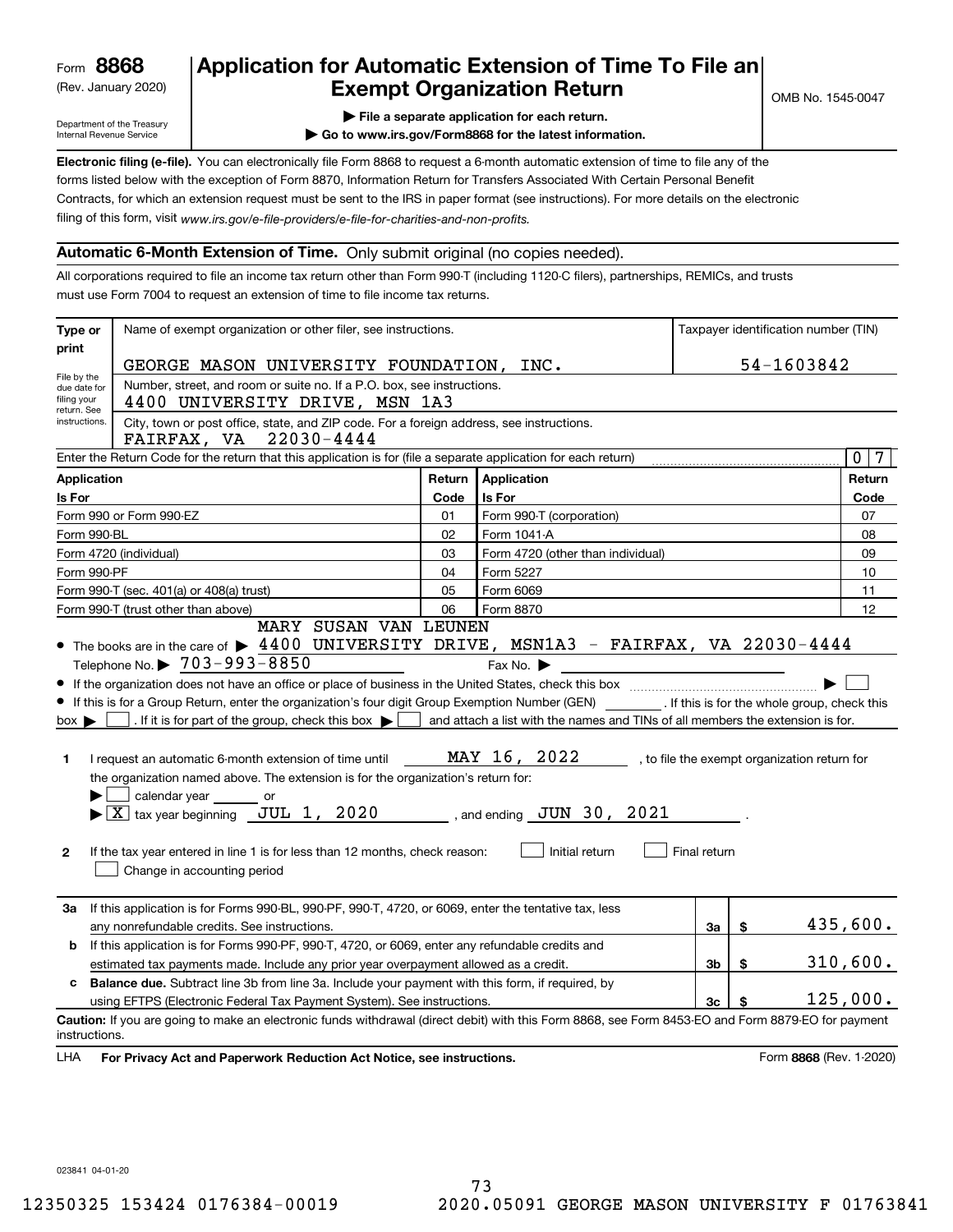|              | Form 990-T (2020)                                                                                                                                                                                                              |                | Page 2    |  |  |  |  |
|--------------|--------------------------------------------------------------------------------------------------------------------------------------------------------------------------------------------------------------------------------|----------------|-----------|--|--|--|--|
| Part III     | <b>Tax and Payments</b>                                                                                                                                                                                                        |                |           |  |  |  |  |
| 1a           | Foreign tax credit (corporations attach Form 1118; trusts attach Form 1116)<br>1a                                                                                                                                              |                |           |  |  |  |  |
| b            | Other credits (see instructions)<br>1b                                                                                                                                                                                         |                |           |  |  |  |  |
| с            | 1c                                                                                                                                                                                                                             |                |           |  |  |  |  |
| d            | 1 <sub>d</sub>                                                                                                                                                                                                                 |                |           |  |  |  |  |
| е            |                                                                                                                                                                                                                                | 1е             |           |  |  |  |  |
| 2            | Subtract line 1e from Part II, line 7                                                                                                                                                                                          | $\mathbf{2}$   | 387,070.  |  |  |  |  |
| 3            | Form 4255<br>Form 8866<br>Other taxes. Check if from:<br>$\mathcal{L} \subset \mathcal{L}$                                                                                                                                     |                |           |  |  |  |  |
|              | Other (attach statement)                                                                                                                                                                                                       | 3              |           |  |  |  |  |
| 4            | Check if includes tax previously deferred under<br><b>Total tax.</b> Add lines 2 and 3 (see instructions).                                                                                                                     |                |           |  |  |  |  |
|              | section 1294. Enter tax amount here                                                                                                                                                                                            | 4              | 387,070.  |  |  |  |  |
| 5            | 2020 net 965 tax liability paid from Form 965-A or Form 965-B, Part II, column (k), line 4                                                                                                                                     | 5              | 0.        |  |  |  |  |
| 6a           | Payments: A 2019 overpayment credited to 2020 [11] [11] maximum materials: A 2019 overpayment credited to 2020<br>6a                                                                                                           |                |           |  |  |  |  |
| b            | 254,500.<br>6b<br>2020 estimated tax payments. Check if section 643(g) election applies $\qquad \qquad \bullet$                                                                                                                |                |           |  |  |  |  |
| c            | 125,000.<br>6c<br>Tax deposited with Form 8868                                                                                                                                                                                 |                |           |  |  |  |  |
| d            | Foreign organizations: Tax paid or withheld at source (see instructions) [[[[[[[[[[[[[[[[[[[[[[[[[[]]]]]]]]]]<br>6d                                                                                                            |                |           |  |  |  |  |
| е            | 6e                                                                                                                                                                                                                             |                |           |  |  |  |  |
| f            | 6f                                                                                                                                                                                                                             |                |           |  |  |  |  |
| g            | Other credits, adjustments, and payments: Form 2439                                                                                                                                                                            |                |           |  |  |  |  |
|              | Other $\overline{\qquad \qquad }$ Total $\blacktriangleright \boxed{6g}$                                                                                                                                                       |                |           |  |  |  |  |
| 7            |                                                                                                                                                                                                                                | $\overline{7}$ | 379,500.  |  |  |  |  |
| 8            | Estimated tax penalty (see instructions). Check if Form 2220 is attached<br>□ …………………………………………… <del>♪</del>                                                                                                                   | 8              |           |  |  |  |  |
| 9            | Tax due. If line 7 is smaller than the total of lines 4, 5, and 8, enter amount owed <i>manumerane infine 7</i> is smaller than the total of lines 4, 5, and 8, enter amount owed                                              | 9              | 7,570.    |  |  |  |  |
| 10           |                                                                                                                                                                                                                                | 10             |           |  |  |  |  |
| 11           | Enter the amount of line 10 you want: Credited to 2021 estimated tax<br>Refunded $\blacktriangleright$                                                                                                                         | 11             |           |  |  |  |  |
| Part IV      | <b>Statements Regarding Certain Activities and Other Information</b> (see instructions)                                                                                                                                        |                |           |  |  |  |  |
| 1.           | At any time during the 2020 calendar year, did the organization have an interest in or a signature or other authority                                                                                                          |                | No<br>Yes |  |  |  |  |
|              | over a financial account (bank, securities, or other) in a foreign country? If "Yes," the organization may have to file                                                                                                        |                |           |  |  |  |  |
|              | FinCEN Form 114, Report of Foreign Bank and Financial Accounts. If "Yes," enter the name of the foreign country                                                                                                                |                |           |  |  |  |  |
|              | here $\blacktriangleright$                                                                                                                                                                                                     |                | х         |  |  |  |  |
| $\mathbf{2}$ | During the tax year, did the organization receive a distribution from, or was it the grantor of, or transferor to, a                                                                                                           |                |           |  |  |  |  |
|              |                                                                                                                                                                                                                                |                | х         |  |  |  |  |
|              | If "Yes," see instructions for other forms the organization may have to file.                                                                                                                                                  |                |           |  |  |  |  |
| 3            | Enter the amount of tax-exempt interest received or accrued during the tax year match states and set the amount of tax-exempt interest received or accrued during the tax year matches and set of the amount of the states and |                |           |  |  |  |  |
| 4a           | Did the organization change its method of accounting? (see instructions)                                                                                                                                                       |                |           |  |  |  |  |
| b            | If 4a is "Yes," has the organization described the change on Form 990, 990-EZ, 990-PF, or Form 1128? If "No,"                                                                                                                  |                |           |  |  |  |  |
|              | explain in Part V                                                                                                                                                                                                              |                |           |  |  |  |  |
| Part V       | <b>Supplemental Information</b>                                                                                                                                                                                                |                |           |  |  |  |  |

Provide the explanation required by Part IV, line 4b. Also, provide any other additional information. See instructions.

| Sign<br><b>Here</b>         | Under penalties of perjury, I declare that I have examined this return, including accompanying schedules and statements, and to the best of my knowledge and belief, it is true,<br>correct, and complete. Declaration of preparer (other than taxpayer) is based on all information of which preparer has any knowledge.<br>Signature of officer | 04/14/2022<br>VP<br>δc.<br>Date<br>Title | CFO                |                        |              | May the IRS discuss this return with<br>the preparer shown below (see<br>$\overline{\text{X}}$<br>instructions)?<br>Yes<br>No |
|-----------------------------|---------------------------------------------------------------------------------------------------------------------------------------------------------------------------------------------------------------------------------------------------------------------------------------------------------------------------------------------------|------------------------------------------|--------------------|------------------------|--------------|-------------------------------------------------------------------------------------------------------------------------------|
| Paid                        | Print/Type preparer's name<br>TORRETTA<br><b>MARY</b>                                                                                                                                                                                                                                                                                             | Preparer's signature                     | Date<br>04/15/2022 | Check<br>self-employed | if           | PTIN<br>P00847851                                                                                                             |
| Preparer<br><b>Use Only</b> | Firm's name GRANT<br>THORNTON<br>LLP<br>SUITE 1400<br>1000<br><b>BOULEVARD</b><br>WILSON                                                                                                                                                                                                                                                          |                                          |                    |                        | Firm's $EIN$ | $36 - 6055558$                                                                                                                |
|                             | ARLINGTON,<br>Firm's address $\blacktriangleright$                                                                                                                                                                                                                                                                                                | VA 22209                                 |                    | Phone no.              |              | 847-7500<br>(703)<br>Form 990-T (2020)                                                                                        |

023711 02-02-21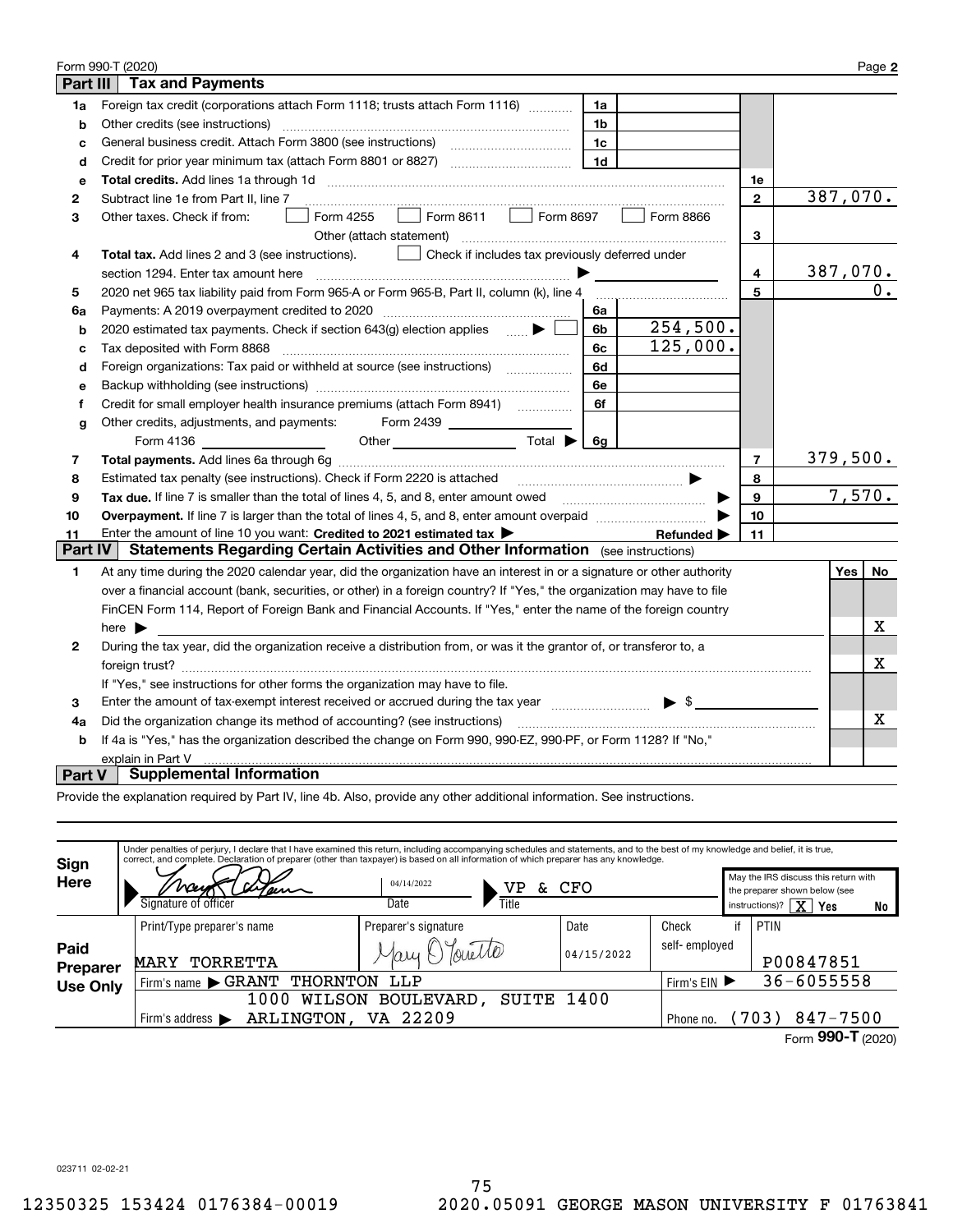| <b>SCHEDULE A</b> |
|-------------------|
| (Form 990-T)      |

Department of the Treasury Internal Revenue Service

**C**

# **Unrelated Business Taxable Income From an Unrelated Trade or Business**

**| Go to www.irs.gov/Form990T for instructions and the latest information.**

**Do not enter SSN numbers on this form as it may be made public if your organization is a 501(c)(3). |** 

Unrelated business activity code (see instructions)  $\blacktriangleright$  520000  $\blacktriangleright$   $\blacktriangleright$  9 Sequence: 1 of

Open to Public Inspection for 501(c)(3) Organizations Only **2020**

| A | Name of the organization |  |
|---|--------------------------|--|
|---|--------------------------|--|

| Name of the organization | <b>B</b> Employer identification number |
|--------------------------|-----------------------------------------|
|                          |                                         |

GEORGE MASON UNIVERSITY FOUNDATION, INC.  $\vert$  54-1603842

520000 **1 D** Sequence: 1 of 2

| E. | Describe the unrelated trade or business >INCOME FROM PARTNERSHIP INVESTMENTS          |                |            |              |            |  |
|----|----------------------------------------------------------------------------------------|----------------|------------|--------------|------------|--|
|    | <b>Unrelated Trade or Business Income</b><br>Part I                                    |                | (A) Income | (B) Expenses | (C) Net    |  |
|    | <b>1a</b> Gross receipts or sales                                                      |                |            |              |            |  |
| b  | Less returns and allowances <b>c</b> Balance                                           | 1c             |            |              |            |  |
| 2  |                                                                                        | $\mathbf{2}$   |            |              |            |  |
| 3  |                                                                                        | 3              |            |              |            |  |
|    | 4a Capital gain net income (attach Sch D (Form 1041 or Form                            | 4a             | 67,748.    |              | 67,748.    |  |
|    | <b>b</b> Net gain (loss) (Form 4797) (attach Form 4797) (see instructions)             | 4b             |            |              |            |  |
| c  | Capital loss deduction for trusts                                                      | 4c             |            |              |            |  |
| 5  | Income (loss) from a partnership or an S corporation (attach<br>statement) STATEMENT 1 | 5              | $-7, 297.$ |              | $-7, 297.$ |  |
| 6  |                                                                                        | 6              |            |              |            |  |
| 7  |                                                                                        | $\overline{7}$ |            |              |            |  |
| 8  | Interest, annuities, royalties, and rents from a controlled                            | 8              |            |              |            |  |
| 9  | Investment income of section $501(c)(7)$ , (9), or (17)                                | 9              |            |              |            |  |
| 10 |                                                                                        | 10             |            |              |            |  |
| 11 |                                                                                        | 11             |            |              |            |  |
| 12 | Other income (see instructions; attach statement)                                      | 12             |            |              |            |  |
| 13 |                                                                                        | 13             | 60,451.    |              | 60,451.    |  |

**Part II** Deductions Not Taken Elsewhere (See instructions for limitations on deductions) Deductions must be directly connected with the unrelated business income

|    | Compensation of officers, directors, and trustees (Part X) [11] [2000] [2000] [2000] [2000] [2000] [2000] [2000] [2000] [2000] [2000] [2000] [2000] [2000] [2000] [2000] [2000] [2000] [2000] [2000] [2000] [2000] [2000] [200            |              |                              |
|----|-------------------------------------------------------------------------------------------------------------------------------------------------------------------------------------------------------------------------------------------|--------------|------------------------------|
| 2  |                                                                                                                                                                                                                                           | $\mathbf{2}$ |                              |
| 3  | Repairs and maintenance measurements are all the contract of the contract of the contract of the contract of the contract of the contract of the contract of the contract of the contract of the contract of the contract of t            | 3            |                              |
| 4  |                                                                                                                                                                                                                                           | 4            |                              |
| 5. |                                                                                                                                                                                                                                           | 5            | 10, 159.                     |
| 6  | Taxes and licenses <b>communications</b> and interest and interest and interest and licenses <b>contract and interest and interest and interest and interest and interest and interest and interest and interest and interest and int</b> | 6            | 8,284.                       |
| 7  |                                                                                                                                                                                                                                           |              |                              |
| 8  |                                                                                                                                                                                                                                           | 8b           |                              |
| 9  | Depletion                                                                                                                                                                                                                                 | 9            | 567.                         |
| 10 | Contributions to deferred compensation plans                                                                                                                                                                                              | 10           |                              |
| 11 |                                                                                                                                                                                                                                           | 11           |                              |
| 12 |                                                                                                                                                                                                                                           | 12           |                              |
| 13 |                                                                                                                                                                                                                                           | 13           |                              |
| 14 | Other deductions (attach statement) material material material SEE STATEMENT 3                                                                                                                                                            | 14           | 24,658.                      |
| 15 | <b>Total deductions.</b> Add lines 1 through 14                                                                                                                                                                                           | 15           | 43,668.                      |
| 16 | Unrelated business income before net operating loss deduction. Subtract line 15 from Part I, line 13,                                                                                                                                     |              |                              |
|    | column (C)                                                                                                                                                                                                                                | 16           | 16,783.                      |
| 17 | Deduction for net operating loss (see instructions) manufactions.com/manufactions.com/manufactions.com/manufactions.com/manufactions.com/manufactions.com/manufactions.com/manufactions.com/manufactions.com/manufactions.com/            | 17           | $0$ .                        |
| 18 |                                                                                                                                                                                                                                           | 18           | 16,783.                      |
|    | LHA For Paperwork Reduction Act Notice, see instructions.                                                                                                                                                                                 |              | Schedule A (Form 990-T) 2020 |

023741 12-23-20

ENTITY

OMB No. 1545-0047

1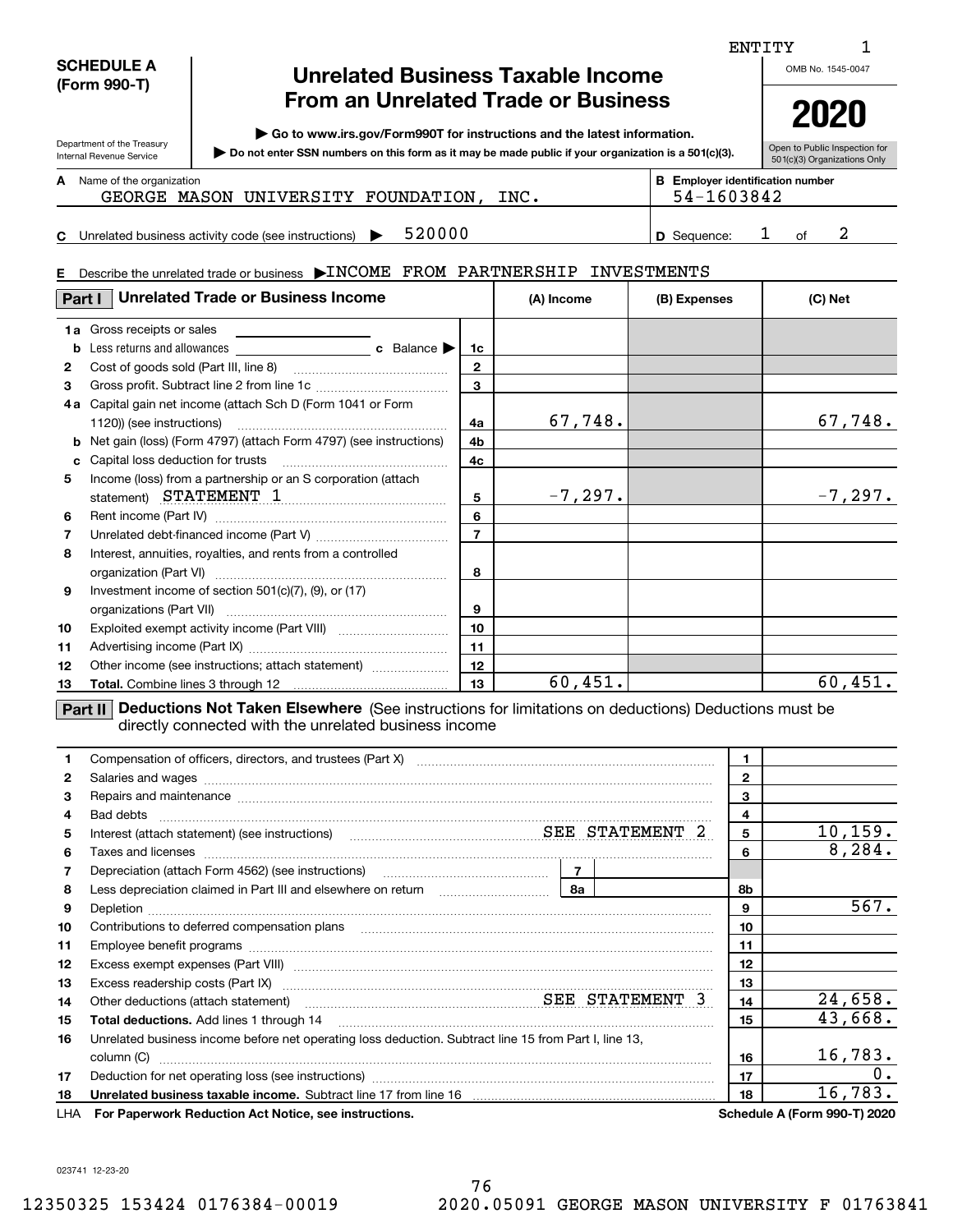|                | Schedule A (Form 990-T) 2020                                                                                                                                                                                                   |                                     |   |                | Page 2           |
|----------------|--------------------------------------------------------------------------------------------------------------------------------------------------------------------------------------------------------------------------------|-------------------------------------|---|----------------|------------------|
| Part III       | <b>Cost of Goods Sold</b>                                                                                                                                                                                                      | Enter method of inventory valuation |   |                |                  |
| 1              |                                                                                                                                                                                                                                |                                     |   | 1.             |                  |
| 2              | Purchases                                                                                                                                                                                                                      |                                     |   | $\mathbf{2}$   |                  |
| з              |                                                                                                                                                                                                                                |                                     |   | 3              |                  |
| 4              |                                                                                                                                                                                                                                |                                     |   | 4              |                  |
| 5              | Other costs (attach statement) manufactured and contract and contract and contract and contract and contract and contract and contract and contract and contract and contract and contract and contract and contract and contr |                                     |   | 5              |                  |
| 6              |                                                                                                                                                                                                                                |                                     |   | 6              |                  |
| 7              | Inventory at end of year                                                                                                                                                                                                       |                                     |   | $\overline{7}$ |                  |
| 8              | Cost of goods sold. Subtract line 7 from line 6. Enter here and in Part I, line 2                                                                                                                                              |                                     |   | 8              |                  |
| 9              | Do the rules of section 263A (with respect to property produced or acquired for resale) apply to the organization?                                                                                                             |                                     |   |                | Yes<br>No.       |
| <b>Part IV</b> | Rent Income (From Real Property and Personal Property Leased with Real Property)                                                                                                                                               |                                     |   |                |                  |
| 1              | Description of property (property street address, city, state, ZIP code). Check if a dual-use (see instructions)                                                                                                               |                                     |   |                |                  |
|                | A                                                                                                                                                                                                                              |                                     |   |                |                  |
|                | B                                                                                                                                                                                                                              |                                     |   |                |                  |
|                | С                                                                                                                                                                                                                              |                                     |   |                |                  |
|                | D                                                                                                                                                                                                                              |                                     |   |                |                  |
|                |                                                                                                                                                                                                                                | A                                   | В | C              | D                |
| 2              | Rent received or accrued                                                                                                                                                                                                       |                                     |   |                |                  |
| a              | From personal property (if the percentage of                                                                                                                                                                                   |                                     |   |                |                  |
|                | rent for personal property is more than 10%                                                                                                                                                                                    |                                     |   |                |                  |
|                |                                                                                                                                                                                                                                |                                     |   |                |                  |
| b              | From real and personal property (if the                                                                                                                                                                                        |                                     |   |                |                  |
|                | percentage of rent for personal property exceeds                                                                                                                                                                               |                                     |   |                |                  |
|                | 50% or if the rent is based on profit or income)<br><b>Service</b>                                                                                                                                                             |                                     |   |                |                  |
| с              | Total rents received or accrued by property.                                                                                                                                                                                   |                                     |   |                |                  |
|                | Add lines 2a and 2b, columns A through D                                                                                                                                                                                       |                                     |   |                |                  |
| з<br>4         | Total rents received or accrued. Add line 2c columns A through D. Enter here and on Part I, line 6, column (A)<br>Deductions directly connected with the income<br>in lines $2(a)$ and $2(b)$ (attach statement) $\ldots$      |                                     |   |                | 0.               |
|                |                                                                                                                                                                                                                                |                                     |   |                |                  |
| 5              |                                                                                                                                                                                                                                |                                     |   |                | 0.               |
| Part V         | <b>Unrelated Debt-Financed Income</b> (see instructions)                                                                                                                                                                       |                                     |   |                |                  |
| 1              | Description of debt-financed property (street address, city, state, ZIP code). Check if a dual-use (see instructions)                                                                                                          |                                     |   |                |                  |
|                | A                                                                                                                                                                                                                              |                                     |   |                |                  |
|                | В                                                                                                                                                                                                                              |                                     |   |                |                  |
|                | C.                                                                                                                                                                                                                             |                                     |   |                |                  |
|                | D                                                                                                                                                                                                                              |                                     |   |                |                  |
|                |                                                                                                                                                                                                                                | A                                   | В | C              | D                |
| 2              | Gross income from or allocable to debt-financed                                                                                                                                                                                |                                     |   |                |                  |
|                | property                                                                                                                                                                                                                       |                                     |   |                |                  |
| 3              | Deductions directly connected with or allocable                                                                                                                                                                                |                                     |   |                |                  |
|                | to debt-financed property                                                                                                                                                                                                      |                                     |   |                |                  |
| а              | Straight line depreciation (attach statement)                                                                                                                                                                                  |                                     |   |                |                  |
| b              | Other deductions (attach statement)                                                                                                                                                                                            |                                     |   |                |                  |
| c              | Total deductions (add lines 3a and 3b,                                                                                                                                                                                         |                                     |   |                |                  |
|                |                                                                                                                                                                                                                                |                                     |   |                |                  |
| 4              | Amount of average acquisition debt on or allocable                                                                                                                                                                             |                                     |   |                |                  |
|                | to debt-financed property (attach statement)                                                                                                                                                                                   |                                     |   |                |                  |
| 5              | Average adjusted basis of or allocable to debt-                                                                                                                                                                                |                                     |   |                |                  |
|                |                                                                                                                                                                                                                                |                                     |   |                |                  |
| 6              |                                                                                                                                                                                                                                | %                                   | % | %              | %                |
| 7              | Gross income reportable. Multiply line 2 by line 6                                                                                                                                                                             |                                     |   |                |                  |
| 8              |                                                                                                                                                                                                                                |                                     |   |                | 0.               |
|                |                                                                                                                                                                                                                                |                                     |   |                |                  |
| 9              | Allocable deductions. Multiply line 3c by line 6                                                                                                                                                                               |                                     |   |                |                  |
| 10             | Total allocable deductions. Add line 9, columns A through D. Enter here and on Part I, line 7, column (B) ▶                                                                                                                    |                                     |   |                | $\overline{0}$ . |

|        | <b>Total dividends-received deductions</b> included in line <sup>1</sup><br>10 |  |
|--------|--------------------------------------------------------------------------------|--|
| 023721 | 12-23-20                                                                       |  |

**Schedule A (Form 990-T) 2020**

 $\overline{0.}$ 

ENTITY 1

| 12350325 153424 0176384-0001 |  |  |  |  |
|------------------------------|--|--|--|--|
|------------------------------|--|--|--|--|

12350325 153424 0176384-00019 2020.05091 GEORGE MASON UNIVERSITY F 01763841

 $\blacktriangleright$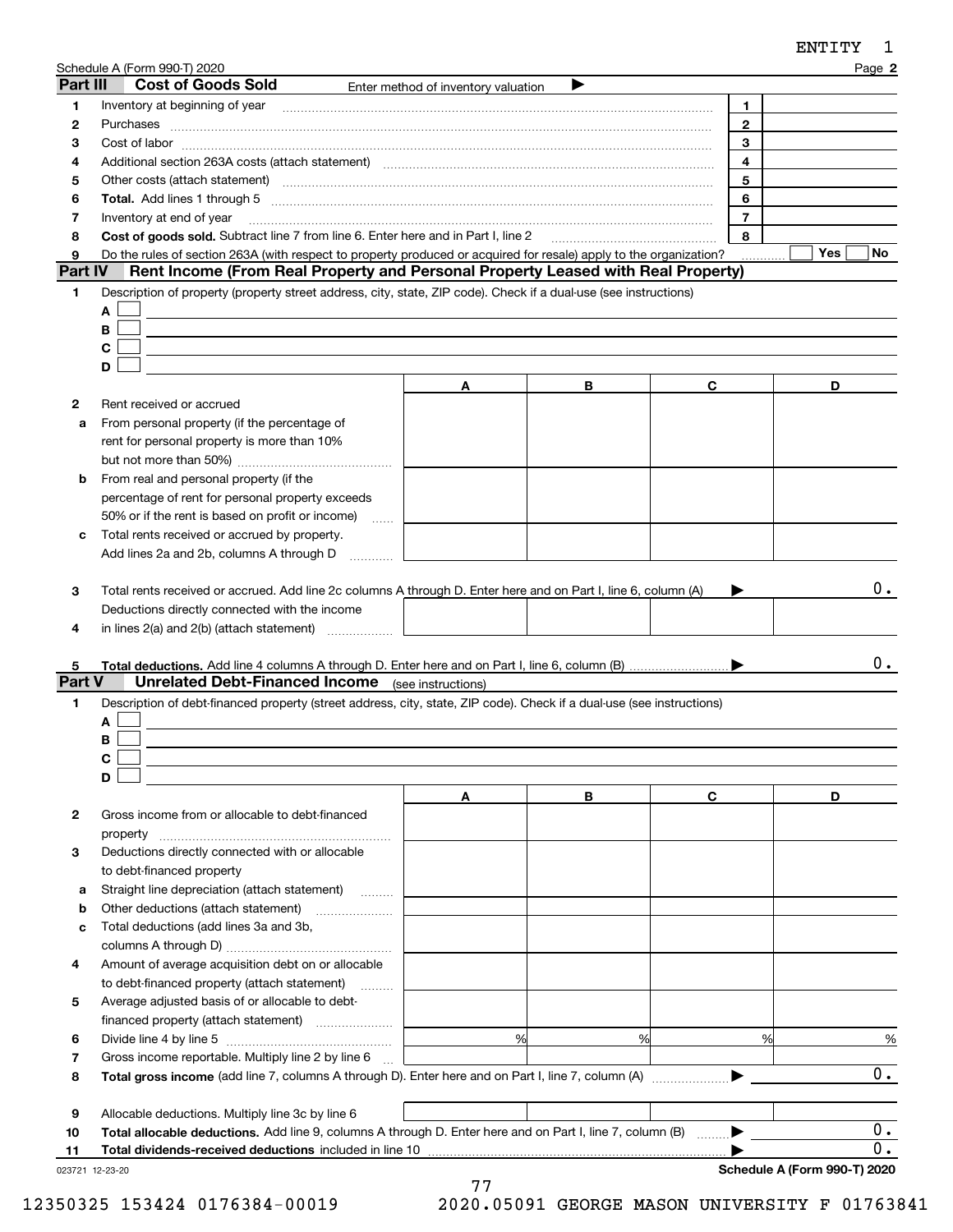|          | <u>Schedule A (Form 990-T) 2020</u>                                                                                                                                                                                            |                                     |                                      |                       | Page 2           |
|----------|--------------------------------------------------------------------------------------------------------------------------------------------------------------------------------------------------------------------------------|-------------------------------------|--------------------------------------|-----------------------|------------------|
| Part III | <b>Cost of Goods Sold</b>                                                                                                                                                                                                      | Enter method of inventory valuation | ▶                                    |                       |                  |
| 1        | Inventory at beginning of year [11] matter contains and the control of the control of the control of the control of the control of the control of the control of the control of the control of the control of the control of t |                                     |                                      | $\mathbf{1}$          |                  |
| 2        |                                                                                                                                                                                                                                |                                     |                                      | $\overline{2}$        |                  |
| З        |                                                                                                                                                                                                                                |                                     |                                      | 3                     |                  |
| 4        | Additional section 263A costs (attach statement) material content content and according to the Additional section 263A costs (attach statement)                                                                                |                                     |                                      | $\overline{4}$        |                  |
| 5        |                                                                                                                                                                                                                                |                                     |                                      | 5                     |                  |
| 6        |                                                                                                                                                                                                                                |                                     |                                      | 6                     |                  |
| 7        | Inventory at end of year                                                                                                                                                                                                       |                                     |                                      | $\overline{7}$        |                  |
| 8        | Cost of goods sold. Subtract line 7 from line 6. Enter here and in Part I, line 2                                                                                                                                              |                                     |                                      | 8                     |                  |
| 9        | Do the rules of section 263A (with respect to property produced or acquired for resale) apply to the organization?                                                                                                             |                                     |                                      |                       | Yes<br>No        |
| Part IV  | Rent Income (From Real Property and Personal Property Leased with Real Property)                                                                                                                                               |                                     |                                      |                       |                  |
| 1        | Description of property (property street address, city, state, ZIP code). Check if a dual-use (see instructions)                                                                                                               |                                     |                                      |                       |                  |
|          | A                                                                                                                                                                                                                              |                                     |                                      |                       |                  |
|          | В                                                                                                                                                                                                                              |                                     |                                      |                       |                  |
|          | C                                                                                                                                                                                                                              |                                     |                                      |                       |                  |
|          | D                                                                                                                                                                                                                              |                                     |                                      |                       |                  |
|          |                                                                                                                                                                                                                                | Α                                   | В                                    | C                     | D                |
| 2        | Rent received or accrued                                                                                                                                                                                                       |                                     |                                      |                       |                  |
| a        | From personal property (if the percentage of                                                                                                                                                                                   |                                     |                                      |                       |                  |
|          | rent for personal property is more than 10%                                                                                                                                                                                    |                                     |                                      |                       |                  |
|          |                                                                                                                                                                                                                                |                                     |                                      |                       |                  |
| b        | From real and personal property (if the                                                                                                                                                                                        |                                     |                                      |                       |                  |
|          | percentage of rent for personal property exceeds                                                                                                                                                                               |                                     |                                      |                       |                  |
|          | 50% or if the rent is based on profit or income)<br>$\sim$                                                                                                                                                                     |                                     |                                      |                       |                  |
| c        | Total rents received or accrued by property.                                                                                                                                                                                   |                                     |                                      |                       |                  |
|          | Add lines 2a and 2b, columns A through D<br>.                                                                                                                                                                                  |                                     |                                      |                       |                  |
| 5        |                                                                                                                                                                                                                                |                                     |                                      |                       | 0.               |
| Part V   | <b>Unrelated Debt-Financed Income</b> (see instructions)                                                                                                                                                                       |                                     |                                      |                       |                  |
| 1        | Description of debt-financed property (street address, city, state, ZIP code). Check if a dual-use (see instructions)                                                                                                          |                                     |                                      |                       |                  |
|          | A <b>X</b> ARLINGTON CAMPUS                                                                                                                                                                                                    |                                     | 3351 NORTH FAIRFAX DR, ARLINGTON, VA |                       | 22201            |
|          | В                                                                                                                                                                                                                              |                                     |                                      |                       |                  |
|          | C                                                                                                                                                                                                                              |                                     |                                      |                       |                  |
|          | D                                                                                                                                                                                                                              |                                     |                                      |                       |                  |
|          |                                                                                                                                                                                                                                | Α                                   | В                                    | C                     | D                |
| 2        | Gross income from or allocable to debt-financed                                                                                                                                                                                |                                     |                                      |                       |                  |
|          | property                                                                                                                                                                                                                       | 6,664,570.                          |                                      |                       |                  |
| з        | Deductions directly connected with or allocable                                                                                                                                                                                |                                     |                                      |                       |                  |
|          | to debt-financed property                                                                                                                                                                                                      |                                     |                                      |                       |                  |
| а        | Straight line depreciation (attach statement)                                                                                                                                                                                  | <u>1,025,316.</u>                   |                                      |                       |                  |
| b        | Other deductions (attach statement)                                                                                                                                                                                            | 3,069,289.                          |                                      |                       |                  |
| c        | Total deductions (add lines 3a and 3b,                                                                                                                                                                                         |                                     |                                      |                       |                  |
|          |                                                                                                                                                                                                                                |                                     |                                      |                       |                  |
| 4        | Amount of average acquisition debt on or allocable                                                                                                                                                                             |                                     |                                      |                       |                  |
|          | to debt-financed property (attach statement)                                                                                                                                                                                   | <u>47,817,893.</u>                  |                                      |                       |                  |
| 5        | Average adjusted basis of or allocable to debt-                                                                                                                                                                                |                                     |                                      |                       |                  |
|          | financed property (attach statement)                                                                                                                                                                                           |                                     |                                      |                       |                  |
| 6        |                                                                                                                                                                                                                                | $\frac{45,116,810.}{100.00\%}$      | %                                    | %                     | %                |
| 7        | Gross income reportable. Multiply line 2 by line 6                                                                                                                                                                             | 6,664,570.                          |                                      |                       |                  |
| 8        |                                                                                                                                                                                                                                |                                     |                                      | $\blacktriangleright$ | 6,664,570.       |
|          |                                                                                                                                                                                                                                |                                     |                                      |                       |                  |
| 9        | Allocable deductions. Multiply line 3c by line 6                                                                                                                                                                               | 4,094,605.                          |                                      |                       |                  |
| 10       | Total allocable deductions. Add line 9, columns A through D. Enter here and on Part I, line 7, column (B)                                                                                                                      |                                     |                                      | $\blacktriangleright$ | 4,094,605.       |
| 11       | Total dividends-received deductions included in line 10                                                                                                                                                                        |                                     |                                      |                       | $\overline{0}$ . |

023721 12-23-20

**Schedule A (Form 990-T) 2020**

ENTITY 2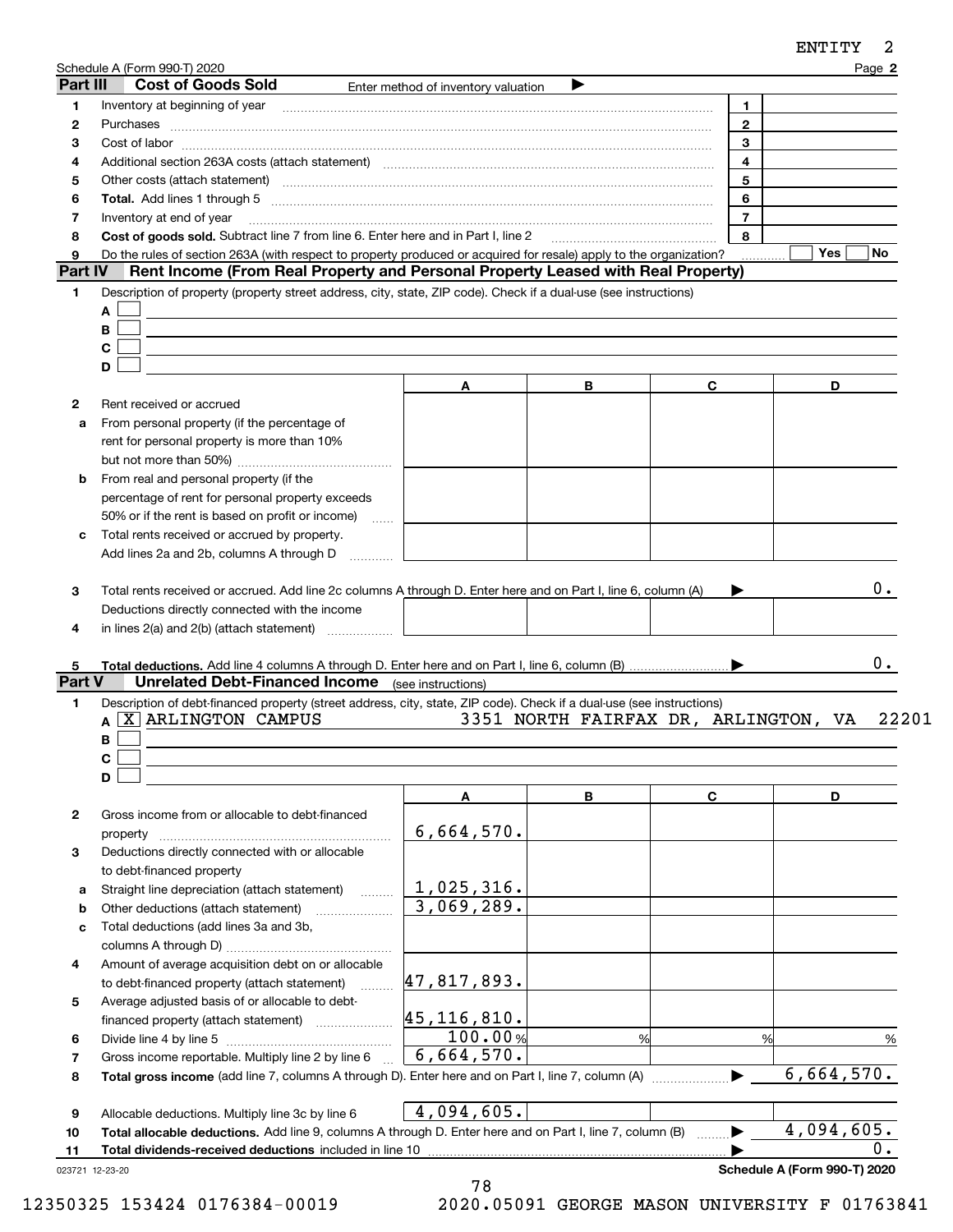|                  | Schedule A (Form 990-T) 2020                                                                                                                                                                                                                                                                                                        |                          |                                                                        |                                        |    |                                        |                    |                                                |                | ---------                                       | Page 3 |
|------------------|-------------------------------------------------------------------------------------------------------------------------------------------------------------------------------------------------------------------------------------------------------------------------------------------------------------------------------------|--------------------------|------------------------------------------------------------------------|----------------------------------------|----|----------------------------------------|--------------------|------------------------------------------------|----------------|-------------------------------------------------|--------|
|                  | Part VI Interest, Annuities, Royalties, and Rents from Controlled Organizations                                                                                                                                                                                                                                                     |                          |                                                                        |                                        |    |                                        |                    | (see instructions)                             |                |                                                 |        |
|                  |                                                                                                                                                                                                                                                                                                                                     |                          |                                                                        |                                        |    | <b>Exempt Controlled Organizations</b> |                    |                                                |                |                                                 |        |
|                  | 1. Name of controlled                                                                                                                                                                                                                                                                                                               |                          | 2. Employer                                                            | 3. Net unrelated                       |    | 4. Total of specified                  |                    | 5. Part of column 4<br>that is included in the |                | 6. Deductions directly                          |        |
|                  | organization                                                                                                                                                                                                                                                                                                                        |                          | identification<br>number                                               | income (loss)<br>(see instructions)    |    | payments made                          |                    | controlling organiza-                          |                | connected with<br>income in column 5            |        |
|                  |                                                                                                                                                                                                                                                                                                                                     |                          |                                                                        |                                        |    |                                        |                    | tion's gross income                            |                |                                                 |        |
| (1)              |                                                                                                                                                                                                                                                                                                                                     |                          |                                                                        |                                        |    |                                        |                    |                                                |                |                                                 |        |
| (2)              |                                                                                                                                                                                                                                                                                                                                     |                          |                                                                        |                                        |    |                                        |                    |                                                |                |                                                 |        |
| (3)              |                                                                                                                                                                                                                                                                                                                                     |                          |                                                                        |                                        |    |                                        |                    |                                                |                |                                                 |        |
| (4)              |                                                                                                                                                                                                                                                                                                                                     |                          |                                                                        | Nonexempt Controlled Organizations     |    |                                        |                    |                                                |                |                                                 |        |
|                  | 7. Taxable Income                                                                                                                                                                                                                                                                                                                   |                          | 8. Net unrelated                                                       | 9. Total of specified                  |    | <b>10.</b> Part of column 9            |                    |                                                |                | 11. Deductions directly                         |        |
|                  |                                                                                                                                                                                                                                                                                                                                     |                          | income (loss)                                                          | payments made                          |    | that is included in the                |                    |                                                |                | connected with                                  |        |
|                  |                                                                                                                                                                                                                                                                                                                                     |                          | (see instructions)                                                     |                                        |    | controlling organization's             | gross income       |                                                |                | income in column 10                             |        |
| (1)              |                                                                                                                                                                                                                                                                                                                                     |                          |                                                                        |                                        |    |                                        |                    |                                                |                |                                                 |        |
| (2)              |                                                                                                                                                                                                                                                                                                                                     |                          |                                                                        |                                        |    |                                        |                    |                                                |                |                                                 |        |
| (3)              |                                                                                                                                                                                                                                                                                                                                     |                          |                                                                        |                                        |    |                                        |                    |                                                |                |                                                 |        |
| (4)              |                                                                                                                                                                                                                                                                                                                                     |                          |                                                                        |                                        |    |                                        |                    |                                                |                |                                                 |        |
|                  |                                                                                                                                                                                                                                                                                                                                     |                          |                                                                        |                                        |    | Add columns 5 and 10.                  |                    |                                                |                | Add columns 6 and 11.                           |        |
|                  |                                                                                                                                                                                                                                                                                                                                     |                          |                                                                        |                                        |    | Enter here and on Part I,              | line 8, column (A) |                                                |                | Enter here and on Part I,<br>line 8, column (B) |        |
|                  |                                                                                                                                                                                                                                                                                                                                     |                          |                                                                        |                                        |    |                                        |                    |                                                |                |                                                 |        |
| Totals           |                                                                                                                                                                                                                                                                                                                                     |                          |                                                                        |                                        |    |                                        |                    | 0.                                             |                |                                                 | $0$ .  |
| <b>Part VII</b>  |                                                                                                                                                                                                                                                                                                                                     |                          | Investment Income of a Section 501(c)(7), (9), or (17) Organization    |                                        |    |                                        | (see instructions) |                                                |                |                                                 |        |
|                  |                                                                                                                                                                                                                                                                                                                                     | 1. Description of income |                                                                        | 2. Amount of<br>income                 |    | 3. Deductions<br>directly connected    |                    | 4. Set-asides<br>(attach statement)            |                | 5. Total deductions<br>and set-asides           |        |
|                  |                                                                                                                                                                                                                                                                                                                                     |                          |                                                                        |                                        |    | (attach statement)                     |                    |                                                |                | (add cols $3$ and $4$ )                         |        |
| (1)              |                                                                                                                                                                                                                                                                                                                                     |                          |                                                                        |                                        |    |                                        |                    |                                                |                |                                                 |        |
| (2)              |                                                                                                                                                                                                                                                                                                                                     |                          |                                                                        |                                        |    |                                        |                    |                                                |                |                                                 |        |
| (3)              |                                                                                                                                                                                                                                                                                                                                     |                          |                                                                        |                                        |    |                                        |                    |                                                |                |                                                 |        |
| (4)              |                                                                                                                                                                                                                                                                                                                                     |                          |                                                                        |                                        |    |                                        |                    |                                                |                |                                                 |        |
|                  |                                                                                                                                                                                                                                                                                                                                     |                          |                                                                        | Add amounts in                         |    |                                        |                    |                                                |                | Add amounts in                                  |        |
|                  |                                                                                                                                                                                                                                                                                                                                     |                          |                                                                        | column 2. Enter<br>here and on Part I, |    |                                        |                    |                                                |                | column 5. Enter<br>here and on Part I,          |        |
|                  |                                                                                                                                                                                                                                                                                                                                     |                          |                                                                        | line 9, column (A)                     |    |                                        |                    |                                                |                | line 9, column (B)                              |        |
| Totals           |                                                                                                                                                                                                                                                                                                                                     |                          |                                                                        |                                        | Ο. |                                        |                    |                                                |                |                                                 | 0.     |
| <b>Part VIII</b> |                                                                                                                                                                                                                                                                                                                                     |                          | <b>Exploited Exempt Activity Income, Other Than Advertising Income</b> |                                        |    |                                        |                    | (see instructions)                             |                |                                                 |        |
| 1                | Description of exploited activity:                                                                                                                                                                                                                                                                                                  |                          |                                                                        |                                        |    |                                        |                    |                                                |                |                                                 |        |
| 2                | Gross unrelated business income from trade or business. Enter here and on Part I, line 10, column (A)                                                                                                                                                                                                                               |                          |                                                                        |                                        |    |                                        |                    |                                                | $\mathbf{2}$   |                                                 |        |
| 3                | Expenses directly connected with production of unrelated business income. Enter here and on Part I,                                                                                                                                                                                                                                 |                          |                                                                        |                                        |    |                                        |                    |                                                |                |                                                 |        |
|                  | line 10, column (B)                                                                                                                                                                                                                                                                                                                 |                          |                                                                        |                                        |    |                                        |                    |                                                | 3              |                                                 |        |
| 4                | Net income (loss) from unrelated trade or business. Subtract line 3 from line 2. If a gain, complete                                                                                                                                                                                                                                |                          |                                                                        |                                        |    |                                        |                    |                                                |                |                                                 |        |
|                  |                                                                                                                                                                                                                                                                                                                                     |                          |                                                                        |                                        |    |                                        |                    |                                                | 4              |                                                 |        |
| 5                |                                                                                                                                                                                                                                                                                                                                     |                          |                                                                        |                                        |    |                                        |                    |                                                | 5<br>6         |                                                 |        |
| 6<br>7           | Expenses attributable to income entered on line 5 [[11] manufacture manufacture attributable to income entered on line 5 [[11] manufacture manufacture attributable to income entered on line 5 [[11] manufacture manufacture<br>Excess exempt expenses. Subtract line 5 from line 6, but do not enter more than the amount on line |                          |                                                                        |                                        |    |                                        |                    |                                                |                |                                                 |        |
|                  |                                                                                                                                                                                                                                                                                                                                     |                          |                                                                        |                                        |    |                                        |                    |                                                | $\overline{7}$ |                                                 |        |
|                  |                                                                                                                                                                                                                                                                                                                                     |                          |                                                                        |                                        |    |                                        |                    |                                                |                | Cabadula A (Fauna 000 T) 0000                   |        |

**Schedule A (Form 990-T) 2020**

023731 12-23-20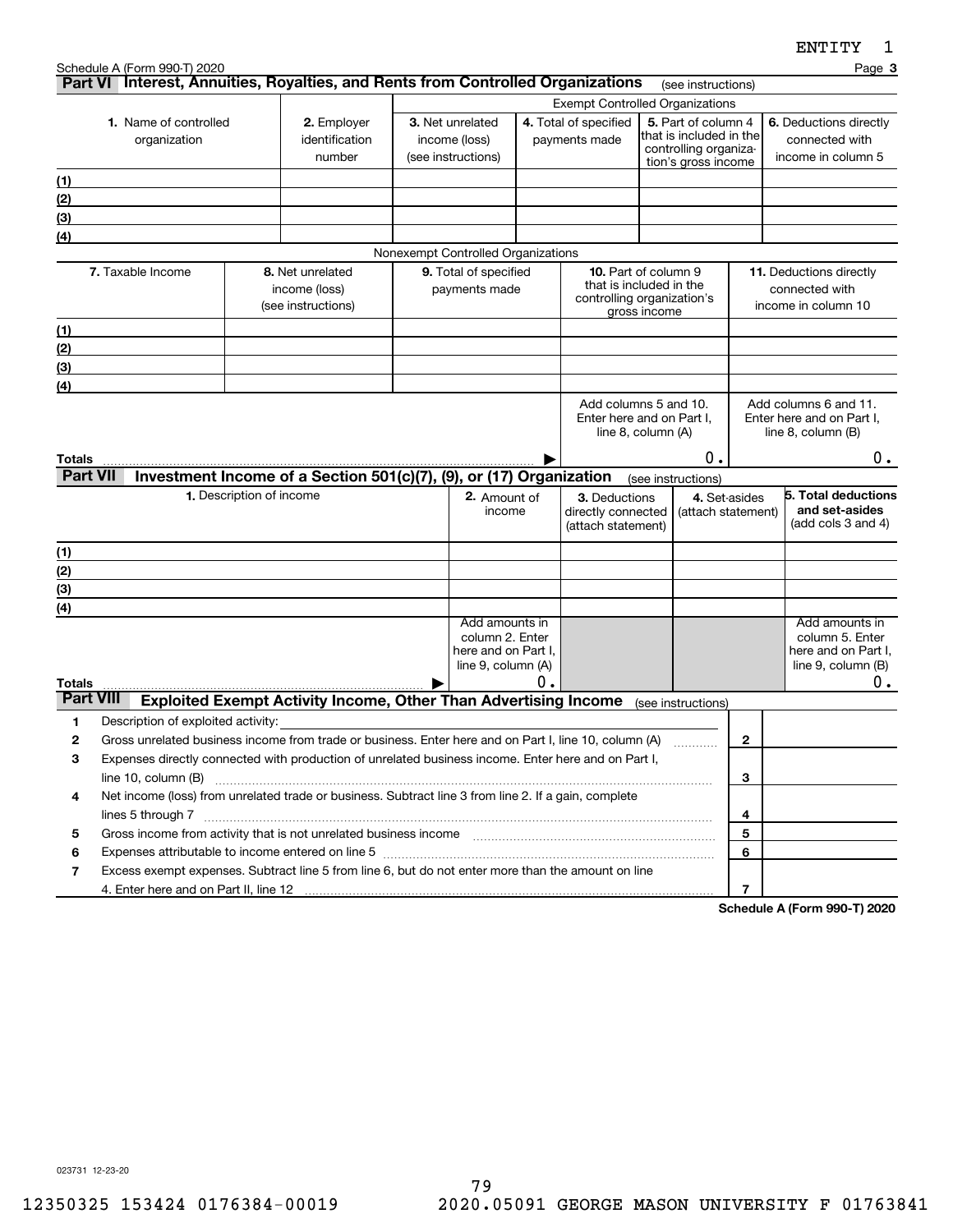| Part IX        | Schedule A (Form 990-T) 2020<br><b>Advertising Income</b>                                            |                    |   |                 | Page 4             |
|----------------|------------------------------------------------------------------------------------------------------|--------------------|---|-----------------|--------------------|
| 1              | Name(s) of periodical(s). Check box if reporting two or more periodicals on a consolidated basis.    |                    |   |                 |                    |
|                | A                                                                                                    |                    |   |                 |                    |
|                | B                                                                                                    |                    |   |                 |                    |
|                | C                                                                                                    |                    |   |                 |                    |
|                | D                                                                                                    |                    |   |                 |                    |
|                | Enter amounts for each periodical listed above in the corresponding column.                          |                    |   |                 |                    |
|                |                                                                                                      | A                  | В | C               | D                  |
| 2              | Gross advertising income                                                                             |                    |   |                 |                    |
|                |                                                                                                      |                    |   | ▶               | 0.                 |
| a              |                                                                                                      |                    |   |                 |                    |
| 3              | Direct advertising costs by periodical                                                               |                    |   |                 |                    |
| a              |                                                                                                      |                    |   | ▶               | $\overline{0}$ .   |
|                |                                                                                                      |                    |   |                 |                    |
| 4              |                                                                                                      |                    |   |                 |                    |
|                | Advertising gain (loss). Subtract line 3 from line                                                   |                    |   |                 |                    |
|                | 2. For any column in line 4 showing a gain,                                                          |                    |   |                 |                    |
|                | complete lines 5 through 8. For any column in                                                        |                    |   |                 |                    |
|                | line 4 showing a loss or zero, do not complete                                                       |                    |   |                 |                    |
|                | lines 5 through 7, and enter zero on line 8                                                          |                    |   |                 |                    |
| 5              |                                                                                                      |                    |   |                 |                    |
| 6              |                                                                                                      |                    |   |                 |                    |
| $\overline{7}$ | Excess readership costs. If line 6 is less than                                                      |                    |   |                 |                    |
|                | line 5, subtract line 6 from line 5. If line 5 is less                                               |                    |   |                 |                    |
|                |                                                                                                      |                    |   |                 |                    |
| 8              | Excess readership costs allowed as a                                                                 |                    |   |                 |                    |
|                | deduction. For each column showing a gain on                                                         |                    |   |                 |                    |
|                | line 4, enter the lesser of line 4 or line 7                                                         |                    |   |                 |                    |
| a              | Add line 8, columns A through D. Enter the greater of the line 8a, columns total or zero here and on |                    |   |                 |                    |
|                | Part II, line 13.                                                                                    |                    |   |                 | $0$ .              |
| Part X         | <b>Compensation of Officers, Directors, and Trustees</b> (see instructions)                          |                    |   |                 |                    |
|                |                                                                                                      |                    |   | 3. Percentage   | 4. Compensation    |
|                | 1. Name                                                                                              | 2. Title           |   | of time devoted | attributable to    |
|                |                                                                                                      |                    |   | to business     | unrelated business |
| (1)            |                                                                                                      |                    |   | %               |                    |
|                |                                                                                                      |                    |   | %               |                    |
| (2)            |                                                                                                      |                    |   |                 |                    |
| (3)            |                                                                                                      |                    |   | %               |                    |
| (4)            |                                                                                                      |                    |   | %               |                    |
|                |                                                                                                      |                    |   |                 |                    |
|                | <b>Total.</b> Enter here and on Part II, line 1                                                      |                    |   |                 | $0$ .              |
| Part XI        | <b>Supplemental Information</b>                                                                      | (see instructions) |   |                 |                    |
|                |                                                                                                      |                    |   |                 |                    |

023732 12-23-20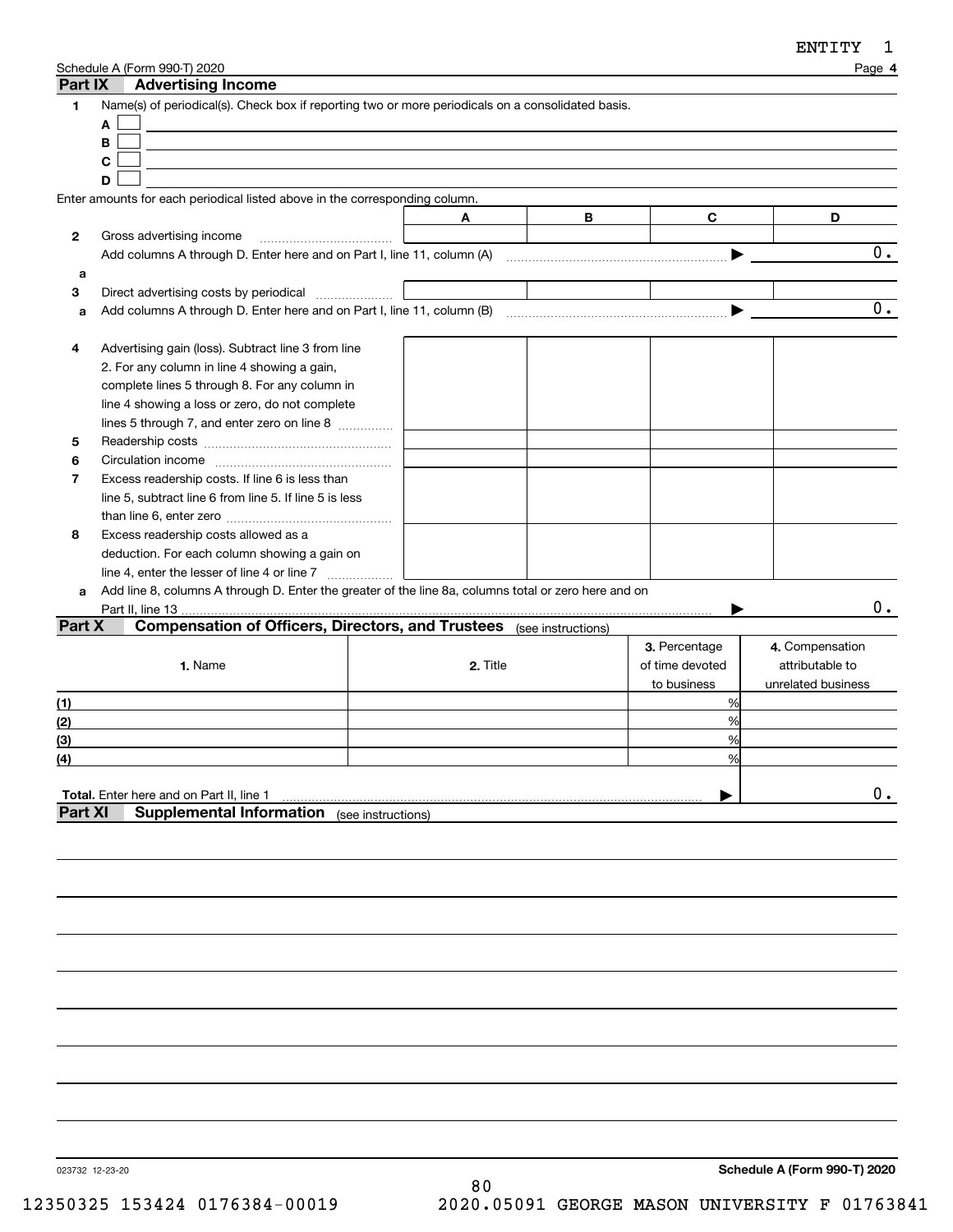| FORM $990-T (A)$                                                                                                 | INCOME (LOSS) FROM PARTNERSHIPS                                                                                                                                                                                                                                                                                                                                                                                                                                       | STATEMENT 1                                                                                       |
|------------------------------------------------------------------------------------------------------------------|-----------------------------------------------------------------------------------------------------------------------------------------------------------------------------------------------------------------------------------------------------------------------------------------------------------------------------------------------------------------------------------------------------------------------------------------------------------------------|---------------------------------------------------------------------------------------------------|
| DESCRIPTION                                                                                                      |                                                                                                                                                                                                                                                                                                                                                                                                                                                                       | NET INCOME<br>OR (LOSS)                                                                           |
| INCOME (LOSS)<br>ESTATE INCOME<br>INCOME (LOSS)<br>INCOME (LOSS)<br>TOTAL INCLUDED ON SCHEDULE A, PART I, LINE 5 | INCOME FROM PARTNERSHIP INVESTMENTS - ORDINARY BUSINESS<br>INCOME FROM PARTNERSHIP INVESTMENTS - NET RENTAL REAL<br>INCOME FROM PARTNERSHIP INVESTMENTS - OTHER NET RENTAL<br>INCOME FROM PARTNERSHIP INVESTMENTS - INTEREST INCOME<br>INCOME FROM PARTNERSHIP INVESTMENTS - DIVIDEND INCOME<br>INCOME FROM PARTNERSHIP INVESTMENTS - ROYALTIES<br>INCOME FROM PARTNERSHIP INVESTMENTS - OTHER PORTFOLIO<br>INCOME FROM PARTNERSHIP INVESTMENTS - OTHER INCOME (LOSS) | 9,301.<br>$-11,510.$<br>$-1$ .<br>11,051.<br>1,839.<br>56.<br>1,104.<br>$-19, 137.$<br>$-7, 297.$ |
|                                                                                                                  |                                                                                                                                                                                                                                                                                                                                                                                                                                                                       |                                                                                                   |
| FORM $990-T (A)$                                                                                                 | <b>INTEREST PAID</b>                                                                                                                                                                                                                                                                                                                                                                                                                                                  | STATEMENT <sub>2</sub>                                                                            |
| DESCRIPTION<br>LP INVESTMENT INTEREST EXPENSE                                                                    |                                                                                                                                                                                                                                                                                                                                                                                                                                                                       | <b>AMOUNT</b><br>10, 159.                                                                         |
| TOTAL TO SCHEDULE A, PART II, LINE 5                                                                             |                                                                                                                                                                                                                                                                                                                                                                                                                                                                       | 10, 159.                                                                                          |
| FORM $990-T (A)$                                                                                                 | OTHER DEDUCTIONS                                                                                                                                                                                                                                                                                                                                                                                                                                                      | STATEMENT 3                                                                                       |
| DESCRIPTION                                                                                                      |                                                                                                                                                                                                                                                                                                                                                                                                                                                                       | <b>AMOUNT</b>                                                                                     |
| TAX PREPARATION FEES<br>LP INVESTMENT MANAGEMENT FEES                                                            |                                                                                                                                                                                                                                                                                                                                                                                                                                                                       | 10, 105.<br>14,553.                                                                               |

~~~~~~~~~~~~~~

}}}}}}}}}}}}}}}}}}}}}}}}}}}}}}}}}}}}}}}} }}}}}}}}}}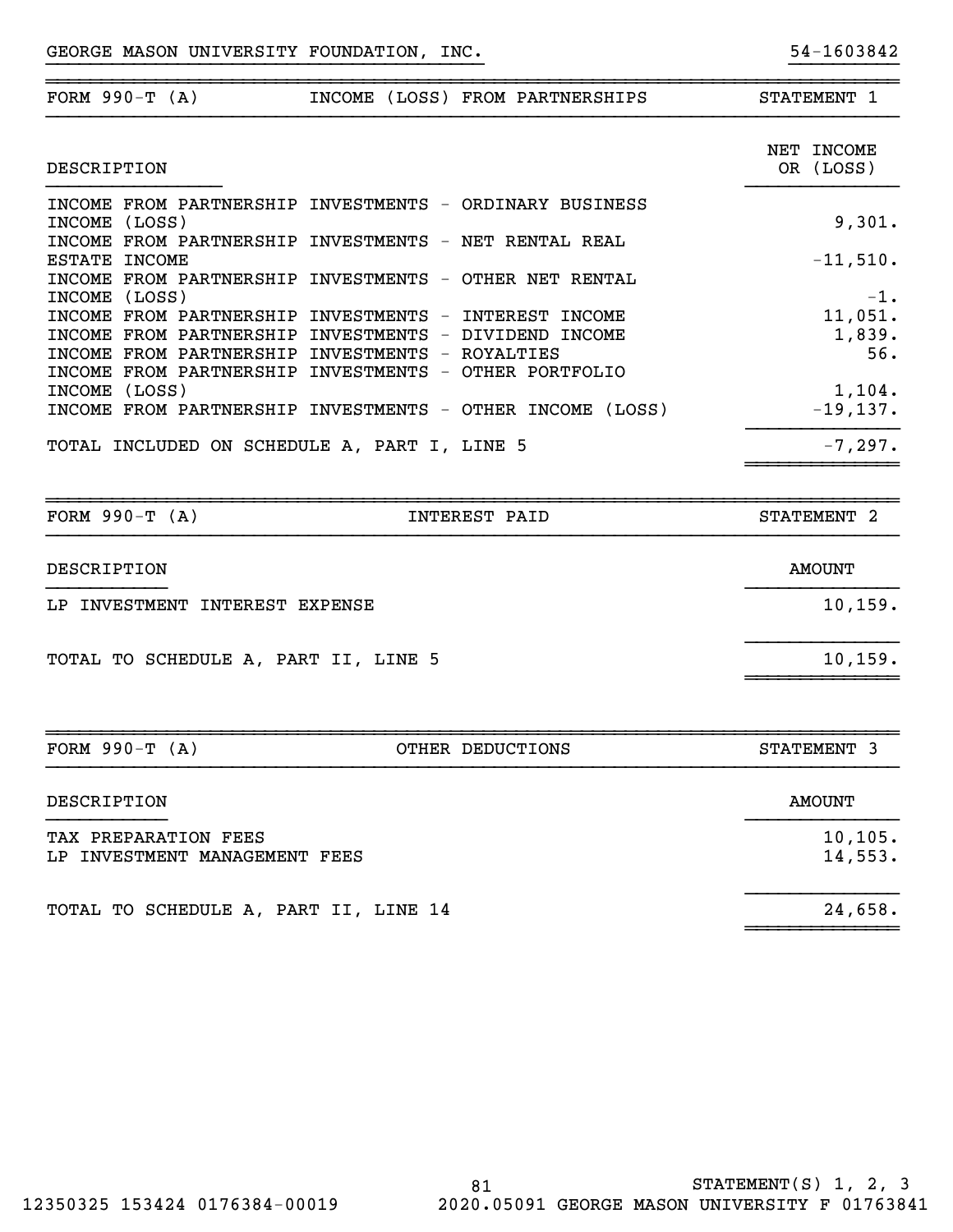| <b>SCHEDULE A</b> |  |
|-------------------|--|
| (Form 990-T)      |  |

Department of the Treasury Internal Revenue Service

**E**

# **Unrelated Business Taxable Income From an Unrelated Trade or Business**

**| Go to www.irs.gov/Form990T for instructions and the latest information.**

**Do not enter SSN numbers on this form as it may be made public if your organization is a 501(c)(3). |** 

Open to Public Inspection for 501(c)(3) Organizations Only **2020**

| A | Name of the organization |
|---|--------------------------|
|   |                          |

**BE**

| Name of the organization |                        |      | <b>Employer identification number</b> |
|--------------------------|------------------------|------|---------------------------------------|
| MASON<br>GEORGE          | UNIVERSITY FOUNDATION, | INC. | 1603842<br>54-.                       |
|                          |                        |      |                                       |

**C** Unrelated business activity code (see instructions)  $\rightarrow$  530000  $\mid$  D Sequence: 2 of **D**530000 2 2

Describe the unrelated trade or business  $\blacktriangleright$ RENTAL OF DEBT-FINANCED REAL ESTATE

| Part I       | <b>Unrelated Trade or Business Income</b>                                                                                                                              | (A) Income               | (B) Expenses | (C) Net                 |            |  |  |  |
|--------------|------------------------------------------------------------------------------------------------------------------------------------------------------------------------|--------------------------|--------------|-------------------------|------------|--|--|--|
|              | 1a Gross receipts or sales                                                                                                                                             |                          |              |                         |            |  |  |  |
| b            |                                                                                                                                                                        | 1c                       |              |                         |            |  |  |  |
| $\mathbf{2}$ |                                                                                                                                                                        | $\mathbf{2}$             |              |                         |            |  |  |  |
| 3            |                                                                                                                                                                        | 3                        |              |                         |            |  |  |  |
| 4а           | Capital gain net income (attach Sch D (Form 1041 or Form                                                                                                               |                          |              |                         |            |  |  |  |
|              |                                                                                                                                                                        | 4a                       |              |                         |            |  |  |  |
| b            | Net gain (loss) (Form 4797) (attach Form 4797) (see instructions)                                                                                                      | 4b                       |              |                         |            |  |  |  |
| c            |                                                                                                                                                                        | 4c                       |              |                         |            |  |  |  |
| 5            | Income (loss) from a partnership or an S corporation (attach                                                                                                           |                          |              |                         |            |  |  |  |
|              | statement)                                                                                                                                                             | 5                        |              |                         |            |  |  |  |
| 6            |                                                                                                                                                                        | 6                        |              |                         |            |  |  |  |
| 7            |                                                                                                                                                                        | $\overline{\phantom{a}}$ | 6,664,570.   | 4,094,605.              | 2,569,965. |  |  |  |
| 8            | Interest, annuities, royalties, and rents from a controlled                                                                                                            |                          |              |                         |            |  |  |  |
|              |                                                                                                                                                                        | 8                        |              |                         |            |  |  |  |
| 9            | Investment income of section $501(c)(7)$ , (9), or (17)                                                                                                                |                          |              |                         |            |  |  |  |
|              |                                                                                                                                                                        | 9                        |              |                         |            |  |  |  |
| 10           |                                                                                                                                                                        | 10                       |              |                         |            |  |  |  |
| 11           |                                                                                                                                                                        | 11                       |              |                         |            |  |  |  |
| 12           | Other income (see instructions; attach statement)                                                                                                                      | 12                       |              |                         |            |  |  |  |
| 13           |                                                                                                                                                                        | 13                       |              | $6,664,570.$ 4,094,605. | 2,569,965. |  |  |  |
|              | Deductions Not Taken Elsewhere (See instructions for limitations on deductions) Deductions must be<br>Part II<br>diractly connected with the unrelated business income |                          |              |                         |            |  |  |  |

directly connected with the unrelated business income

|    | Compensation of officers, directors, and trustees (Part X) [11] manufactured and substitution of officers, directors, and trustees (Part X) [12] manufactured and substitution of $\sim$                                             | $\mathbf{1}$ |              |                              |
|----|--------------------------------------------------------------------------------------------------------------------------------------------------------------------------------------------------------------------------------------|--------------|--------------|------------------------------|
| 2  |                                                                                                                                                                                                                                      |              | $\mathbf{2}$ |                              |
| 3  | Repairs and maintenance measurements are all the contract of the contract of the contract of the contract of the contract of the contract of the contract of the contract of the contract of the contract of the contract of t       |              | 3            |                              |
| 4  |                                                                                                                                                                                                                                      |              | 4            |                              |
| 5  |                                                                                                                                                                                                                                      |              | 5            |                              |
| 6  |                                                                                                                                                                                                                                      |              | 6            | 117,724.                     |
| 7  |                                                                                                                                                                                                                                      |              |              |                              |
| 8  |                                                                                                                                                                                                                                      |              | 8b           |                              |
| 9  |                                                                                                                                                                                                                                      |              | 9            |                              |
| 10 | Contributions to deferred compensation plans                                                                                                                                                                                         |              | 10           |                              |
| 11 |                                                                                                                                                                                                                                      |              | 11           |                              |
| 12 | Excess exempt expenses (Part VIII) <b>manual contract and contract and contract and contract and contract and contract and contract and contract and contract and contract and contract and contract and contract and contract a</b> |              | 12           |                              |
| 13 |                                                                                                                                                                                                                                      |              | 13           |                              |
| 14 | Other deductions (attach statement) material material material SEE STATEMENT 4                                                                                                                                                       |              | 14           | 10, 105.                     |
| 15 | <b>Total deductions.</b> Add lines 1 through 14                                                                                                                                                                                      |              | 15           | 127,829.                     |
| 16 | Unrelated business income before net operating loss deduction. Subtract line 15 from Part I, line 13,                                                                                                                                |              |              |                              |
|    | column (C)                                                                                                                                                                                                                           |              | 16           | 2,442,136.                   |
| 17 |                                                                                                                                                                                                                                      |              | 17           | 0.                           |
| 18 |                                                                                                                                                                                                                                      |              | 18           | 2,442,136.                   |
|    | LHA For Paperwork Reduction Act Notice, see instructions.                                                                                                                                                                            |              |              | Schedule A (Form 990-T) 2020 |

023741 12-23-20

OMB No. 1545-0047

2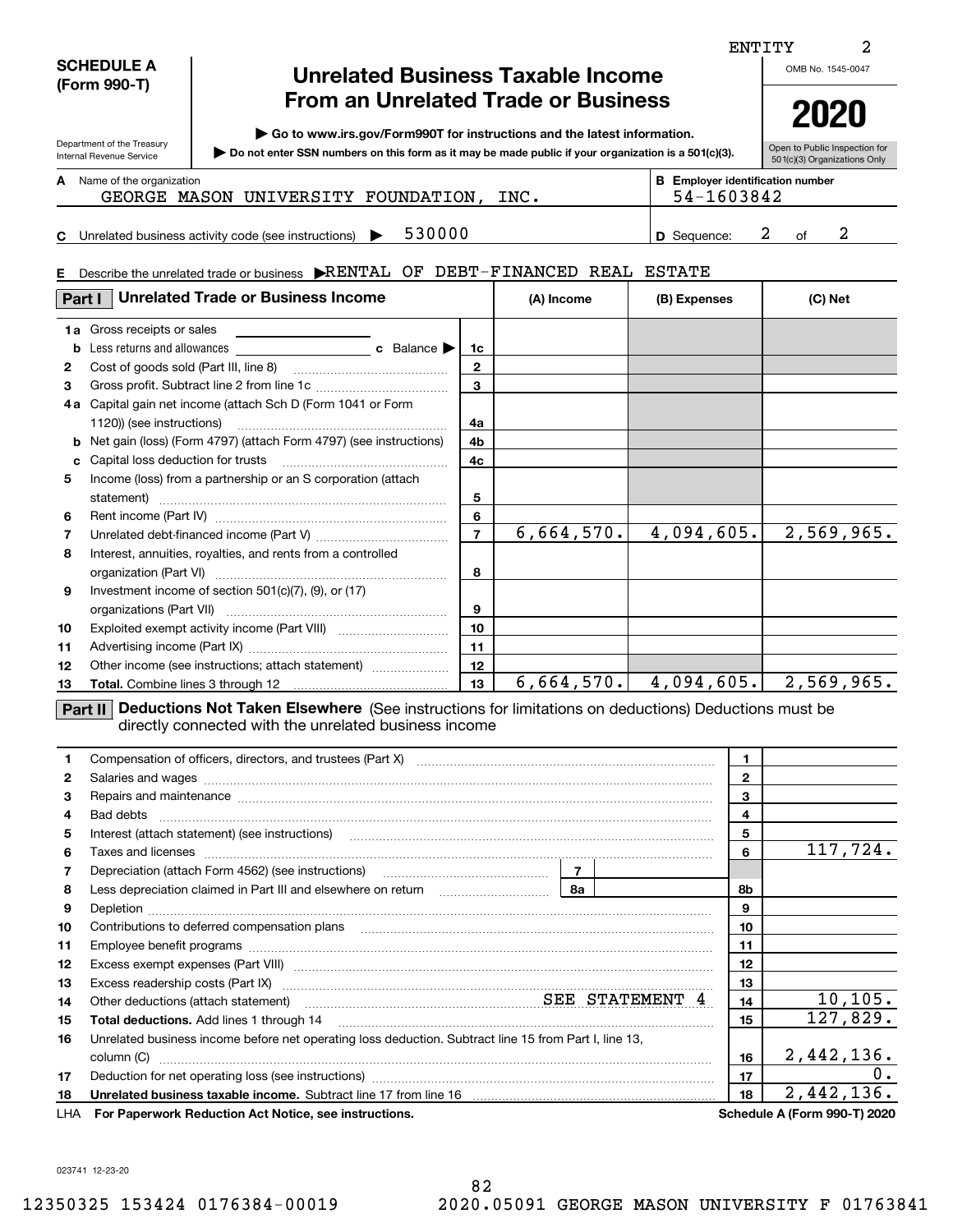|                            | Schedule A (Form 990-T) 2020                                                                                                                                                                                                                          |                          |                                                                     |                                                                                |    |                                                                                  |                                                                                                |                                     | Page 3                                                                               |
|----------------------------|-------------------------------------------------------------------------------------------------------------------------------------------------------------------------------------------------------------------------------------------------------|--------------------------|---------------------------------------------------------------------|--------------------------------------------------------------------------------|----|----------------------------------------------------------------------------------|------------------------------------------------------------------------------------------------|-------------------------------------|--------------------------------------------------------------------------------------|
|                            | Part VI Interest, Annuities, Royalties, and Rents from Controlled Organizations                                                                                                                                                                       |                          |                                                                     |                                                                                |    |                                                                                  |                                                                                                | (see instructions)                  |                                                                                      |
|                            | <b>1.</b> Name of controlled<br>organization                                                                                                                                                                                                          |                          | 2. Employer<br>identification<br>number                             | 3. Net unrelated<br>income (loss)<br>(see instructions)                        |    | <b>Exempt Controlled Organizations</b><br>4. Total of specified<br>payments made | 5. Part of column 4<br>that is included in the<br>controlling organiza-<br>tion's gross income |                                     | <b>6.</b> Deductions directly<br>connected with<br>income in column 5                |
| (1)                        |                                                                                                                                                                                                                                                       |                          |                                                                     |                                                                                |    |                                                                                  |                                                                                                |                                     |                                                                                      |
| (2)                        |                                                                                                                                                                                                                                                       |                          |                                                                     |                                                                                |    |                                                                                  |                                                                                                |                                     |                                                                                      |
| (3)                        |                                                                                                                                                                                                                                                       |                          |                                                                     |                                                                                |    |                                                                                  |                                                                                                |                                     |                                                                                      |
| (4)                        |                                                                                                                                                                                                                                                       |                          |                                                                     |                                                                                |    |                                                                                  |                                                                                                |                                     |                                                                                      |
|                            |                                                                                                                                                                                                                                                       |                          |                                                                     | Nonexempt Controlled Organizations                                             |    |                                                                                  |                                                                                                |                                     |                                                                                      |
|                            | 7. Taxable Income                                                                                                                                                                                                                                     |                          | 8. Net unrelated<br>income (loss)<br>(see instructions)             | 9. Total of specified<br>payments made                                         |    | controlling organization's                                                       | 10. Part of column 9<br>that is included in the<br>gross income                                |                                     | <b>11.</b> Deductions directly<br>connected with<br>income in column 10              |
| (1)                        |                                                                                                                                                                                                                                                       |                          |                                                                     |                                                                                |    |                                                                                  |                                                                                                |                                     |                                                                                      |
| (2)                        |                                                                                                                                                                                                                                                       |                          |                                                                     |                                                                                |    |                                                                                  |                                                                                                |                                     |                                                                                      |
| (3)                        |                                                                                                                                                                                                                                                       |                          |                                                                     |                                                                                |    |                                                                                  |                                                                                                |                                     |                                                                                      |
| (4)                        |                                                                                                                                                                                                                                                       |                          |                                                                     |                                                                                |    |                                                                                  |                                                                                                |                                     |                                                                                      |
|                            |                                                                                                                                                                                                                                                       |                          |                                                                     |                                                                                |    |                                                                                  | Add columns 5 and 10.<br>Enter here and on Part I,<br>line 8, column (A)                       |                                     | Add columns 6 and 11.<br>Enter here and on Part I,<br>line $8$ , column $(B)$        |
| Totals<br><b>Part VII</b>  |                                                                                                                                                                                                                                                       |                          | Investment Income of a Section 501(c)(7), (9), or (17) Organization |                                                                                |    |                                                                                  | (see instructions)                                                                             | 0.                                  | 0.                                                                                   |
|                            |                                                                                                                                                                                                                                                       | 1. Description of income |                                                                     | 2. Amount of<br>income                                                         |    | 3. Deductions<br>directly connected<br>(attach statement)                        |                                                                                                | 4. Set-asides<br>(attach statement) | 5. Total deductions<br>and set-asides<br>(add cols $3$ and $4$ )                     |
| (1)                        |                                                                                                                                                                                                                                                       |                          |                                                                     |                                                                                |    |                                                                                  |                                                                                                |                                     |                                                                                      |
| (2)                        |                                                                                                                                                                                                                                                       |                          |                                                                     |                                                                                |    |                                                                                  |                                                                                                |                                     |                                                                                      |
| (3)                        |                                                                                                                                                                                                                                                       |                          |                                                                     |                                                                                |    |                                                                                  |                                                                                                |                                     |                                                                                      |
| (4)                        |                                                                                                                                                                                                                                                       |                          |                                                                     |                                                                                |    |                                                                                  |                                                                                                |                                     |                                                                                      |
|                            |                                                                                                                                                                                                                                                       |                          |                                                                     | Add amounts in<br>column 2. Enter<br>here and on Part I,<br>line 9, column (A) | о. |                                                                                  |                                                                                                |                                     | Add amounts in<br>column 5. Enter<br>here and on Part I,<br>line 9, column (B)<br>0. |
| Totals<br><b>Part VIII</b> |                                                                                                                                                                                                                                                       |                          | Exploited Exempt Activity Income, Other Than Advertising Income     |                                                                                |    |                                                                                  |                                                                                                |                                     |                                                                                      |
| 1                          | Description of exploited activity:                                                                                                                                                                                                                    |                          |                                                                     |                                                                                |    |                                                                                  | (see instructions)                                                                             |                                     |                                                                                      |
| 2                          | Gross unrelated business income from trade or business. Enter here and on Part I, line 10, column (A)                                                                                                                                                 |                          |                                                                     |                                                                                |    |                                                                                  |                                                                                                | $\mathbf{2}$                        |                                                                                      |
| 3                          | Expenses directly connected with production of unrelated business income. Enter here and on Part I,                                                                                                                                                   |                          |                                                                     |                                                                                |    |                                                                                  |                                                                                                |                                     |                                                                                      |
|                            | line 10, column (B)                                                                                                                                                                                                                                   |                          |                                                                     |                                                                                |    |                                                                                  |                                                                                                | 3                                   |                                                                                      |
| 4                          | Net income (loss) from unrelated trade or business. Subtract line 3 from line 2. If a gain, complete                                                                                                                                                  |                          |                                                                     |                                                                                |    |                                                                                  |                                                                                                |                                     |                                                                                      |
|                            |                                                                                                                                                                                                                                                       |                          |                                                                     |                                                                                |    |                                                                                  |                                                                                                | 4                                   |                                                                                      |
| 5                          | Gross income from activity that is not unrelated business income [11] [11] content material content from activity that is not unrelated business income [11] [11] [11] $\alpha$ [11] $\alpha$ [11] $\alpha$ [11] $\alpha$ [11] $\alpha$ [11] $\alpha$ |                          |                                                                     |                                                                                |    |                                                                                  |                                                                                                | 5                                   |                                                                                      |
| 6                          | Expenses attributable to income entered on line 5 [111] [12] material contents at the income entered on line 5                                                                                                                                        |                          |                                                                     |                                                                                |    |                                                                                  |                                                                                                | 6                                   |                                                                                      |
| 7                          | Excess exempt expenses. Subtract line 5 from line 6, but do not enter more than the amount on line                                                                                                                                                    |                          |                                                                     |                                                                                |    |                                                                                  |                                                                                                |                                     |                                                                                      |
|                            |                                                                                                                                                                                                                                                       |                          |                                                                     |                                                                                |    |                                                                                  |                                                                                                | $\overline{7}$                      | Cahadula A (Faum 000 T) 0000                                                         |

**Schedule A (Form 990-T) 2020**

023731 12-23-20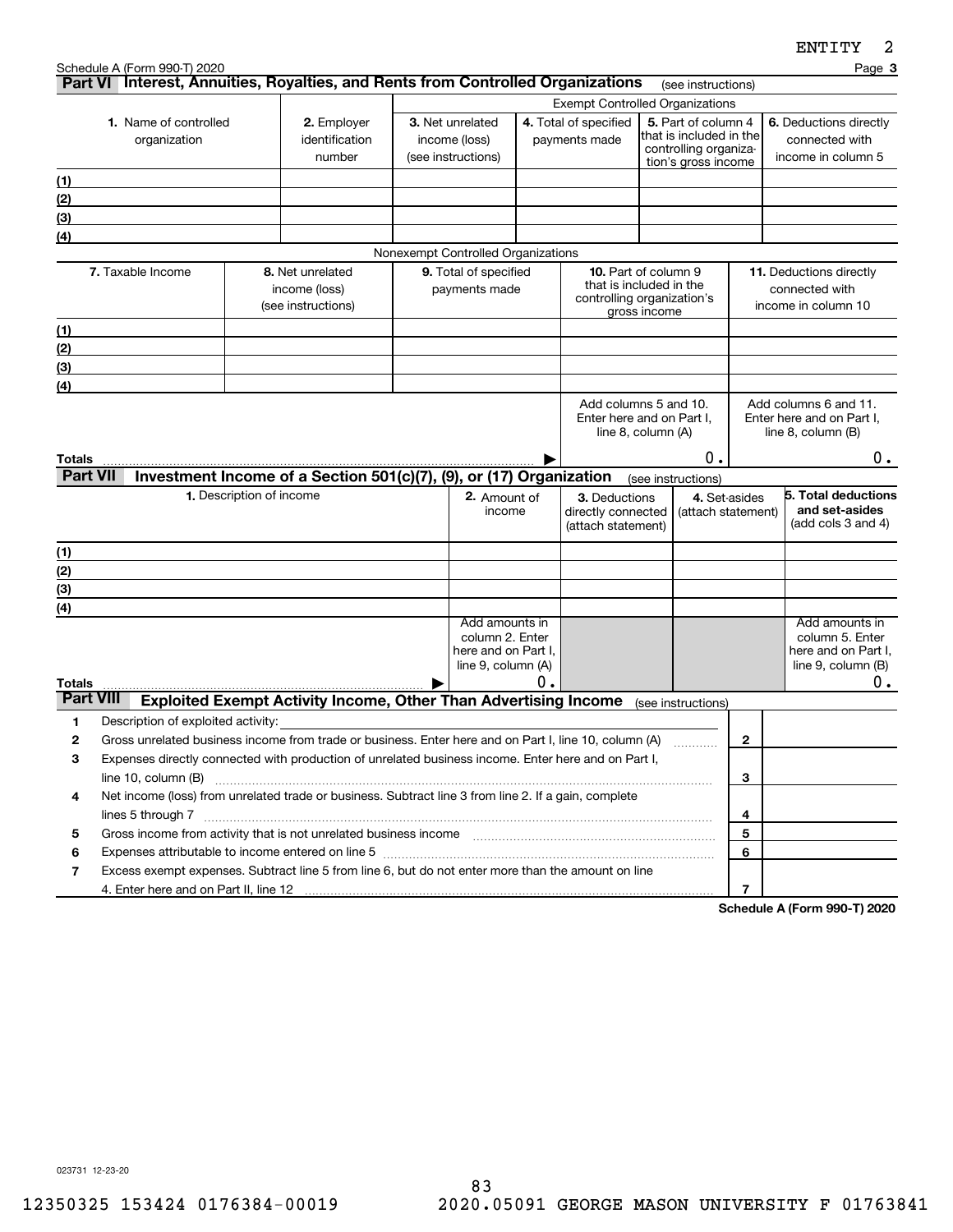| Part IX        | Schedule A (Form 990-T) 2020<br><b>Advertising Income</b>                                            |                    |          |   |                 | Page 4             |
|----------------|------------------------------------------------------------------------------------------------------|--------------------|----------|---|-----------------|--------------------|
| 1              | Name(s) of periodical(s). Check box if reporting two or more periodicals on a consolidated basis.    |                    |          |   |                 |                    |
|                | A                                                                                                    |                    |          |   |                 |                    |
|                | B                                                                                                    |                    |          |   |                 |                    |
|                | C                                                                                                    |                    |          |   |                 |                    |
|                | D                                                                                                    |                    |          |   |                 |                    |
|                | Enter amounts for each periodical listed above in the corresponding column.                          |                    |          |   |                 |                    |
|                |                                                                                                      | Α                  |          | B | C               | D                  |
| 2              | Gross advertising income                                                                             |                    |          |   |                 |                    |
|                | Add columns A through D. Enter here and on Part I, line 11, column (A)                               |                    |          |   |                 | 0.                 |
| a              |                                                                                                      |                    |          |   |                 |                    |
| 3              | Direct advertising costs by periodical                                                               |                    |          |   |                 |                    |
| a              |                                                                                                      |                    |          |   |                 | 0.                 |
|                |                                                                                                      |                    |          |   |                 |                    |
| 4              | Advertising gain (loss). Subtract line 3 from line                                                   |                    |          |   |                 |                    |
|                | 2. For any column in line 4 showing a gain,                                                          |                    |          |   |                 |                    |
|                | complete lines 5 through 8. For any column in                                                        |                    |          |   |                 |                    |
|                | line 4 showing a loss or zero, do not complete                                                       |                    |          |   |                 |                    |
|                | lines 5 through 7, and enter zero on line 8                                                          |                    |          |   |                 |                    |
| 5              |                                                                                                      |                    |          |   |                 |                    |
| 6              |                                                                                                      |                    |          |   |                 |                    |
| $\overline{7}$ | Excess readership costs. If line 6 is less than                                                      |                    |          |   |                 |                    |
|                | line 5, subtract line 6 from line 5. If line 5 is less                                               |                    |          |   |                 |                    |
|                |                                                                                                      |                    |          |   |                 |                    |
| 8              | Excess readership costs allowed as a                                                                 |                    |          |   |                 |                    |
|                | deduction. For each column showing a gain on                                                         |                    |          |   |                 |                    |
|                | line 4, enter the lesser of line 4 or line 7                                                         |                    |          |   |                 |                    |
| a              | Add line 8, columns A through D. Enter the greater of the line 8a, columns total or zero here and on |                    |          |   |                 |                    |
|                | Part II, line 13                                                                                     |                    |          |   |                 | О.                 |
| Part X         | <b>Compensation of Officers, Directors, and Trustees</b> (see instructions)                          |                    |          |   |                 |                    |
|                |                                                                                                      |                    |          |   | 3. Percentage   | 4. Compensation    |
|                | 1. Name                                                                                              |                    | 2. Title |   | of time devoted | attributable to    |
|                |                                                                                                      |                    |          |   |                 |                    |
|                |                                                                                                      |                    |          |   | to business     | unrelated business |
| (1)            |                                                                                                      |                    |          |   | %<br>%          |                    |
| (2)            |                                                                                                      |                    |          |   |                 |                    |
| (3)            |                                                                                                      |                    |          |   | %               |                    |
| (4)            |                                                                                                      |                    |          |   | %               |                    |
|                |                                                                                                      |                    |          |   |                 | $0$ .              |
| <b>Part XI</b> | Total. Enter here and on Part II, line 1<br><b>Supplemental Information</b>                          |                    |          |   |                 |                    |
|                |                                                                                                      | (see instructions) |          |   |                 |                    |
|                |                                                                                                      |                    |          |   |                 |                    |
|                |                                                                                                      |                    |          |   |                 |                    |

023732 12-23-20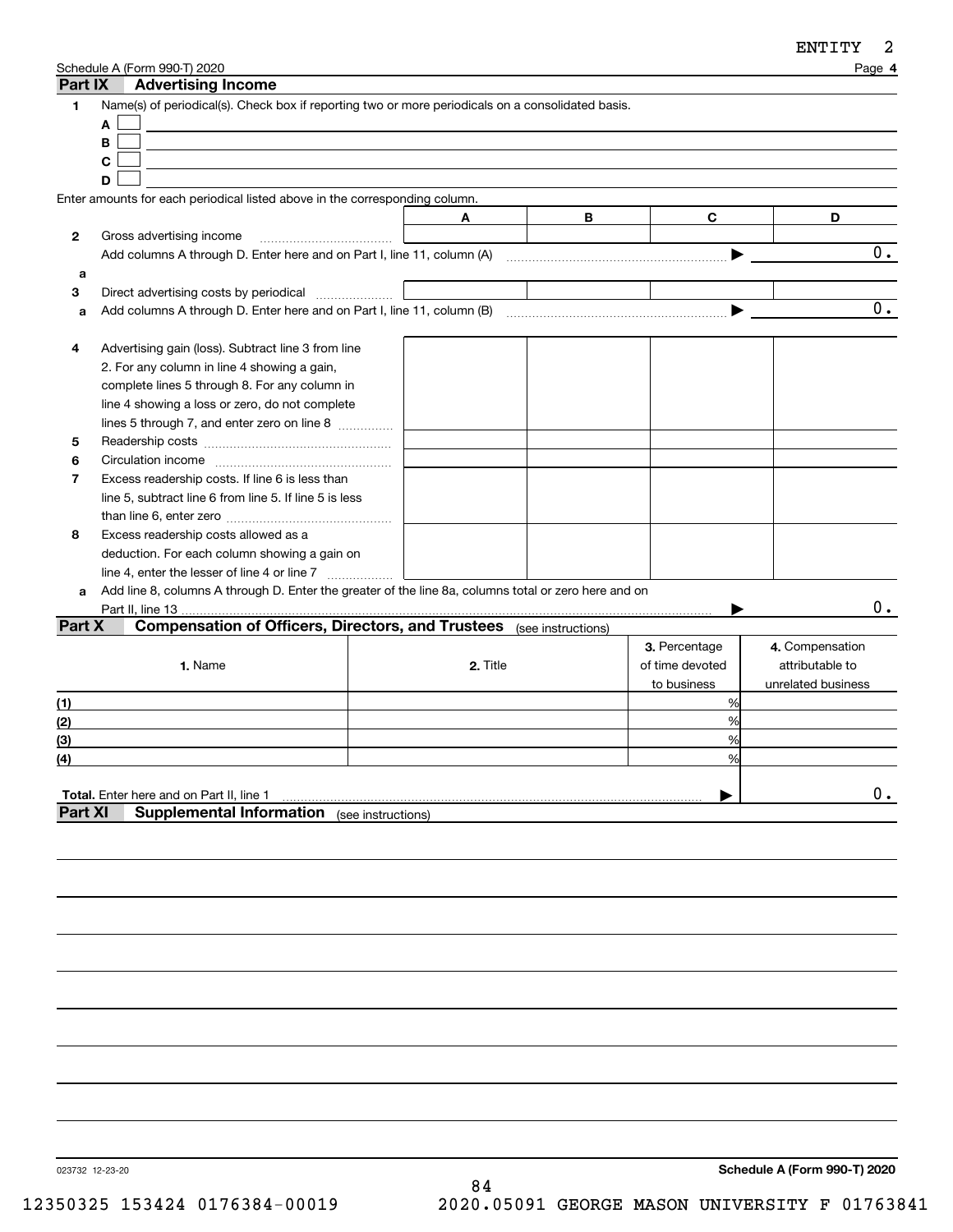| FORM $990-T (A)$                      | OTHER DEDUCTIONS | STATEMENT 4 |
|---------------------------------------|------------------|-------------|
| DESCRIPTION                           |                  | AMOUNT      |
| TAX PREPARATION FEES                  |                  | 10, 105.    |
| TOTAL TO SCHEDULE A, PART II, LINE 14 |                  | 10, 105.    |

}}}}}}}}}}}}}}}}}}}}}}}}}}}}}}}}}}}}}}}} }}}}}}}}}}

~~~~~~~~~~~~~~~~~~~~~~~~~~~~~~~~~~~~~~~~~~~~~~~~~~~~~~~~~~~~~~~~~~~~~~~~~~~~~~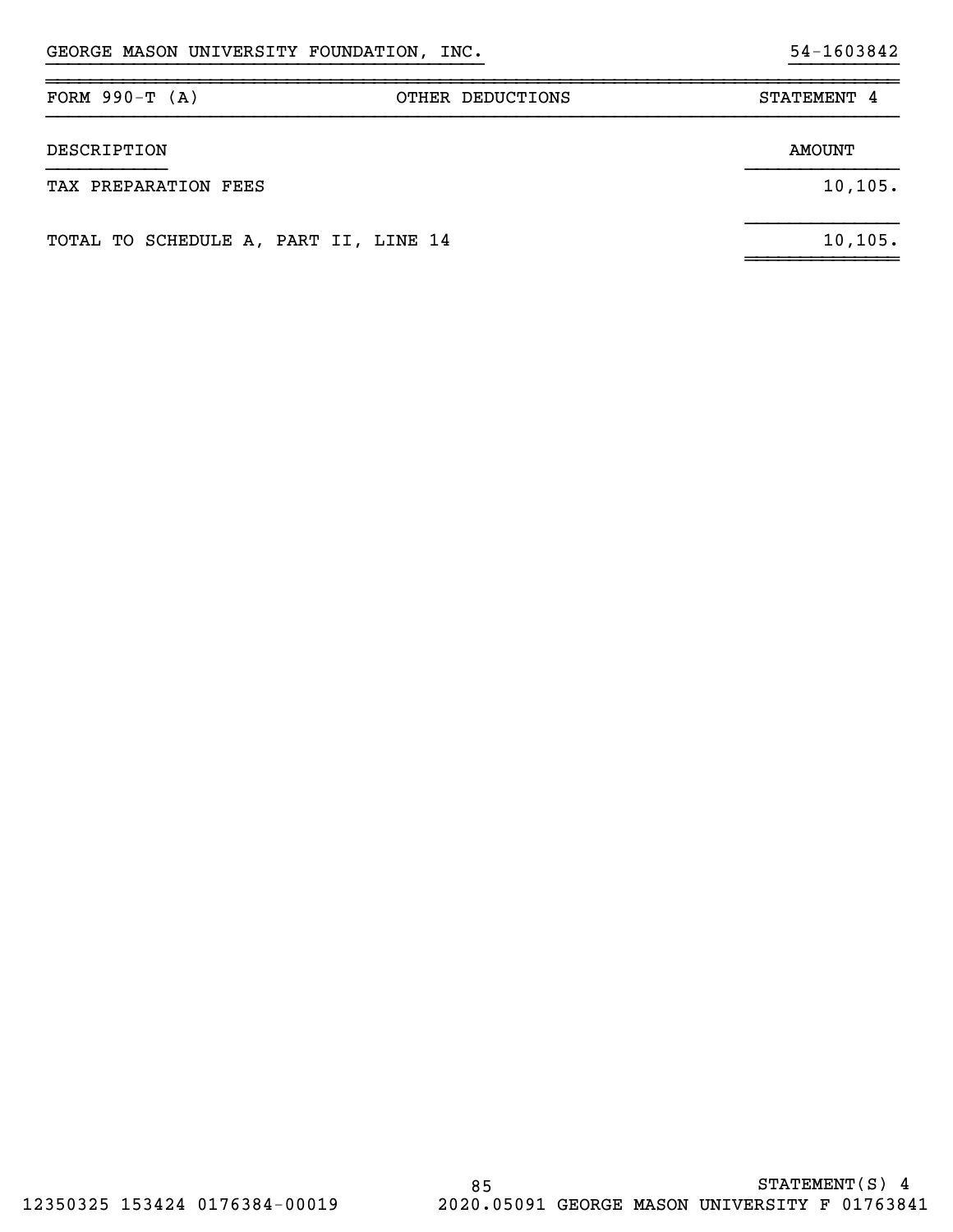Department of the Treasury Internal Revenue Service

#### Name

## **| Go to www.irs.gov/Form1120 for instructions and the latest information. | Attach to Form 1120, 1120-C, 1120-F, 1120-FSC, 1120-H, 1120-IC-DISC, 1120-L, 1120-ND, 1120-PC, 1120-POL, 1120-REIT, 1120-RIC, 1120-SF, or certain Forms 990-T. Capital Gains and Losses**

OMB No. 1545-0123

**2020**

**Employer identification number**

 $\mathcal{L}^{\text{max}}$ 

54-1603842

 $\blacktriangleright$   $\Box$  Yes  $\boxed{X}$  No

|  |  |  |  | GEORGE MASON UNIVERSITY FOUNDATION. | INC |
|--|--|--|--|-------------------------------------|-----|
|--|--|--|--|-------------------------------------|-----|

Did the corporation dispose of any investment(s) in a qualified opportunity fund during the tax year?<br>If "Yes," attach Form 8949 and see its instructions for additional requirements for reporting your gain

| If "Yes," attach Form 8949 and see its instructions for additional requirements for reporting your gain or loss. |  |    |                         |                                      |  |  |  |
|------------------------------------------------------------------------------------------------------------------|--|----|-------------------------|--------------------------------------|--|--|--|
| Short-Term Capital Gains and Losses - Assets Held One Year or Less<br>Part <sup>1</sup>                          |  |    |                         |                                      |  |  |  |
| See instructions for how to figure the amounts<br>to antar on tha linge halow.                                   |  | (e | (g) Adjustments to gain | (h) Gain or (loss)<br>$P_{\text{t}}$ |  |  |  |

| to enter on the lines below.                                                                                                                                                                                                                                                                               | (u)<br>Proceeds                                                                 | (e)<br>Cost                     | (g) Adjustments to gain<br>or loss from Form(s) 8949,                                |                | Subtract column (e) from                                                                               |
|------------------------------------------------------------------------------------------------------------------------------------------------------------------------------------------------------------------------------------------------------------------------------------------------------------|---------------------------------------------------------------------------------|---------------------------------|--------------------------------------------------------------------------------------|----------------|--------------------------------------------------------------------------------------------------------|
| This form may be easier to complete if you<br>round off cents to whole dollars.                                                                                                                                                                                                                            | (sales price)                                                                   | (or other basis)                | Part I, line 2, column (g)                                                           |                | column (d) and combine the<br>result with column (g)                                                   |
| <b>1a</b> Totals for all short-term transactions<br>reported on Form 1099-B for which basis<br>was reported to the IRS and for which you<br>have no adjustments (see instructions).<br>However, if you choose to report all these<br>transactions on Form 8949, leave this line<br>blank and go to line 1b |                                                                                 |                                 |                                                                                      |                |                                                                                                        |
| <b>1b</b> Totals for all transactions reported on                                                                                                                                                                                                                                                          |                                                                                 |                                 |                                                                                      |                |                                                                                                        |
| Form(s) 8949 with <b>Box A</b> checked                                                                                                                                                                                                                                                                     | 1,106.                                                                          |                                 |                                                                                      |                | 1,106.                                                                                                 |
| 2 Totals for all transactions reported on                                                                                                                                                                                                                                                                  |                                                                                 |                                 |                                                                                      |                |                                                                                                        |
| Form(s) 8949 with <b>Box B</b> checked                                                                                                                                                                                                                                                                     |                                                                                 |                                 |                                                                                      |                |                                                                                                        |
| <b>3</b> Totals for all transactions reported on                                                                                                                                                                                                                                                           |                                                                                 |                                 |                                                                                      |                |                                                                                                        |
| Form(s) 8949 with <b>Box C</b> checked                                                                                                                                                                                                                                                                     |                                                                                 |                                 |                                                                                      |                |                                                                                                        |
|                                                                                                                                                                                                                                                                                                            |                                                                                 |                                 |                                                                                      | $\overline{4}$ |                                                                                                        |
| 5 Short-term capital gain or (loss) from like-kind exchanges from Form 8824 [11] [12] [2] Short-term capital gain or (loss) from like-kind exchanges from Form 8824                                                                                                                                        |                                                                                 |                                 |                                                                                      | 5              |                                                                                                        |
|                                                                                                                                                                                                                                                                                                            |                                                                                 |                                 |                                                                                      | 6              |                                                                                                        |
| 7 Net short-term capital gain or (loss). Combine lines 1a through 6 in column h <b>matter and Confedential Capital Gains and Losses - Assets Held More Than One Year</b>                                                                                                                                   |                                                                                 |                                 |                                                                                      | $\overline{7}$ | 1,106.                                                                                                 |
|                                                                                                                                                                                                                                                                                                            |                                                                                 |                                 |                                                                                      |                |                                                                                                        |
| See instructions for how to figure the amounts<br>to enter on the lines below.<br>This form may be easier to complete if you<br>round off cents to whole dollars.                                                                                                                                          | (d)<br>Proceeds<br>(sales price)                                                | (e)<br>Cost<br>(or other basis) | (g) Adjustments to gain<br>or loss from Form(s) 8949,<br>Part II, line 2, column (g) |                | (h) Gain or (loss)<br>Subtract column (e) from<br>column (d) and combine the<br>result with column (g) |
| <b>8a</b> Totals for all long-term transactions reported<br>on Form 1099-B for which basis was<br>reported to the IRS and for which you have<br>no adjustments (see instructions). However,<br>if you choose to report all these transactions<br>on Form 8949, leave this line blank and go to<br>line 8b  |                                                                                 |                                 |                                                                                      |                |                                                                                                        |
| <b>8b</b> Totals for all transactions reported on                                                                                                                                                                                                                                                          |                                                                                 |                                 |                                                                                      |                |                                                                                                        |
| Form(s) 8949 with Box D checked                                                                                                                                                                                                                                                                            | 50,972.                                                                         |                                 |                                                                                      |                | 50,972.                                                                                                |
| 9 Totals for all transactions reported on                                                                                                                                                                                                                                                                  |                                                                                 |                                 |                                                                                      |                |                                                                                                        |
| Form(s) 8949 with <b>Box E</b> checked                                                                                                                                                                                                                                                                     |                                                                                 |                                 |                                                                                      |                |                                                                                                        |
| 10 Totals for all transactions reported on                                                                                                                                                                                                                                                                 |                                                                                 |                                 |                                                                                      |                |                                                                                                        |
| Form(s) 8949 with <b>Box F</b> checked                                                                                                                                                                                                                                                                     | the contract of the contract of the contract of the contract of the contract of |                                 |                                                                                      |                |                                                                                                        |
| 11 Enter gain from Form 4797, line 7 or 9                                                                                                                                                                                                                                                                  |                                                                                 |                                 |                                                                                      | 11             | 15,670.                                                                                                |
| 12 Long-term capital gain from installment sales from Form 6252, line 26 or 37 [11] [12] Long-term capital gain from installment sales from Form 6252, line 26 or 37                                                                                                                                       |                                                                                 |                                 |                                                                                      | 12             |                                                                                                        |
| 13 Long-term capital gain or (loss) from like-kind exchanges from Form 8824 [11] [12] Long-term capital gain or (loss) from like-kind exchanges from Form 8824                                                                                                                                             |                                                                                 |                                 |                                                                                      |                |                                                                                                        |
| 14 Capital gain distributions                                                                                                                                                                                                                                                                              | 14                                                                              |                                 |                                                                                      |                |                                                                                                        |
|                                                                                                                                                                                                                                                                                                            | 15                                                                              | 66,642.                         |                                                                                      |                |                                                                                                        |
| Part III   Summary of Parts I and II                                                                                                                                                                                                                                                                       |                                                                                 |                                 |                                                                                      |                |                                                                                                        |
|                                                                                                                                                                                                                                                                                                            |                                                                                 |                                 |                                                                                      | 16             | 1,106.                                                                                                 |
|                                                                                                                                                                                                                                                                                                            |                                                                                 |                                 |                                                                                      | 17             | 66,642.                                                                                                |
| 18 Add lines 16 and 17. Enter here and on Form 1120, page 1, line 8, or the applicable line on other returns                                                                                                                                                                                               | 18                                                                              | 67,748.                         |                                                                                      |                |                                                                                                        |

**For Paperwork Reduction Act Notice, see the Instructions for Form 1120. Schedule D (Form 1120) 2020** LHA

**Note:** If losses exceed gains, see *Capital Losses* in the instructions.

021051 12-14-20

**18**~~~~~~~~~~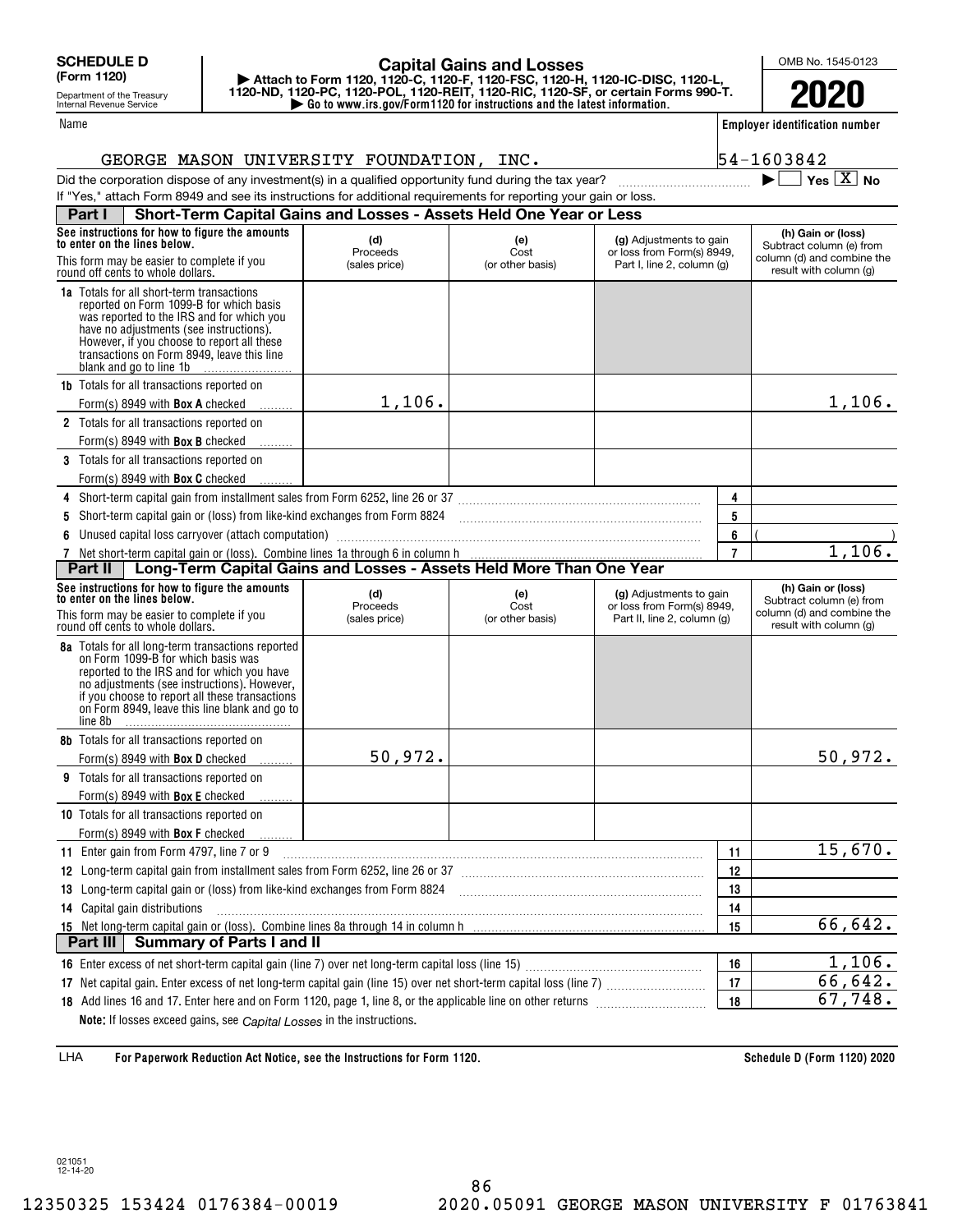| Form                                                   | Q/I |  |  |  |  |
|--------------------------------------------------------|-----|--|--|--|--|
| Department of the Treasury<br>Internal Revenue Service |     |  |  |  |  |

Name(s) shown on return

# **Sales and Other Dispositions of Capital Assets**

**File with your Schedule D to list your transactions for lines 1b, 2, 3, 8b, 9, and 10 of Schedule D. | | Go to www.irs.gov/Form8949 for instructions and the latest information.**

OMB No. 1545-0074

AttachmentSequence No. **12A2020**

**Social security number or**

|                                                                                                                                                                                                                                                                                                                                                            |                      |                     |                 |                      |                                                                 |                  | taxpayer identification no. |
|------------------------------------------------------------------------------------------------------------------------------------------------------------------------------------------------------------------------------------------------------------------------------------------------------------------------------------------------------------|----------------------|---------------------|-----------------|----------------------|-----------------------------------------------------------------|------------------|-----------------------------|
| GEORGE MASON UNIVERSITY FOUNDATION, INC.                                                                                                                                                                                                                                                                                                                   |                      |                     |                 |                      |                                                                 |                  | 54-1603842                  |
| Before you check Box A, B, or C below, see whether you received any Form(s) 1099-B or substitute statement(s) from your broker. A substitute<br>statement will have the same information as Form 1099-B. Either will show whether<br>broker and may even tell you which box to check.                                                                      |                      |                     |                 |                      |                                                                 |                  |                             |
| Short-Term. Transactions involving capital assets you held 1 year or less are generally short-term (see instructions). For long-term<br><b>Part I</b>                                                                                                                                                                                                      |                      |                     |                 |                      |                                                                 |                  |                             |
| transactions, see page 2.<br>Note: You may aggregate all short-term transactions reported on Form(s) 1099-B showing basis was reported to the IRS and for which no adjustments or                                                                                                                                                                          |                      |                     |                 |                      |                                                                 |                  |                             |
| codes are required. Enter the totals directly on Schedule D, line 1a; you aren't required to report these transactions on Form 8949 (see instructions).                                                                                                                                                                                                    |                      |                     |                 |                      |                                                                 |                  |                             |
| You must check Box A, B, or C below. Check only one box. If more than one box applies for your short-term transactions, complete a separate Form 8949, page 1, for each applicable box.<br>If you have more short-term transactions than will fit on this page for one or more of the boxes, complete as many forms with the same box checked as you need. |                      |                     |                 |                      |                                                                 |                  |                             |
| X  <br>(A) Short-term transactions reported on Form(s) 1099-B showing basis was reported to the IRS (see Note above)                                                                                                                                                                                                                                       |                      |                     |                 |                      |                                                                 |                  |                             |
| (B) Short-term transactions reported on Form(s) 1099-B showing basis wasn't reported to the IRS                                                                                                                                                                                                                                                            |                      |                     |                 |                      |                                                                 |                  |                             |
| (C) Short-term transactions not reported to you on Form 1099-B                                                                                                                                                                                                                                                                                             |                      |                     |                 |                      |                                                                 |                  |                             |
|                                                                                                                                                                                                                                                                                                                                                            |                      |                     |                 |                      | Adjustment, if any, to gain or                                  |                  |                             |
| 1.<br>(a)<br>Description of property                                                                                                                                                                                                                                                                                                                       | (b)<br>Date acquired | (c)<br>Date sold or | (d)<br>Proceeds | (e)<br>Cost or other | loss. If you enter an amount                                    |                  | (h)<br>Gain or (loss).      |
| (Example: 100 sh. XYZ Co.)                                                                                                                                                                                                                                                                                                                                 | (Mo., day, yr.)      | disposed of         | (sales price)   | basis. See the       | in column (g), enter a code in<br>column (f). See instructions. |                  | Subtract column (e)         |
|                                                                                                                                                                                                                                                                                                                                                            |                      | (Mo., day, yr.)     |                 | Note below and       |                                                                 |                  | from column (d) &           |
|                                                                                                                                                                                                                                                                                                                                                            |                      |                     |                 | see Column (e) in    | (f)<br>Code(s)                                                  | (g)<br>Amount of | combine the result          |
|                                                                                                                                                                                                                                                                                                                                                            |                      |                     |                 | the instructions     |                                                                 | adjustment       | with column (g)             |
| SHORT TERM GAINVARIOUS<br>LP                                                                                                                                                                                                                                                                                                                               |                      | <b>VARIOUS</b>      | 1,106.          |                      |                                                                 |                  | 1,106.                      |
|                                                                                                                                                                                                                                                                                                                                                            |                      |                     |                 |                      |                                                                 |                  |                             |
|                                                                                                                                                                                                                                                                                                                                                            |                      |                     |                 |                      |                                                                 |                  |                             |
|                                                                                                                                                                                                                                                                                                                                                            |                      |                     |                 |                      |                                                                 |                  |                             |
|                                                                                                                                                                                                                                                                                                                                                            |                      |                     |                 |                      |                                                                 |                  |                             |
|                                                                                                                                                                                                                                                                                                                                                            |                      |                     |                 |                      |                                                                 |                  |                             |
|                                                                                                                                                                                                                                                                                                                                                            |                      |                     |                 |                      |                                                                 |                  |                             |
|                                                                                                                                                                                                                                                                                                                                                            |                      |                     |                 |                      |                                                                 |                  |                             |
|                                                                                                                                                                                                                                                                                                                                                            |                      |                     |                 |                      |                                                                 |                  |                             |
|                                                                                                                                                                                                                                                                                                                                                            |                      |                     |                 |                      |                                                                 |                  |                             |
|                                                                                                                                                                                                                                                                                                                                                            |                      |                     |                 |                      |                                                                 |                  |                             |
|                                                                                                                                                                                                                                                                                                                                                            |                      |                     |                 |                      |                                                                 |                  |                             |
|                                                                                                                                                                                                                                                                                                                                                            |                      |                     |                 |                      |                                                                 |                  |                             |
|                                                                                                                                                                                                                                                                                                                                                            |                      |                     |                 |                      |                                                                 |                  |                             |
|                                                                                                                                                                                                                                                                                                                                                            |                      |                     |                 |                      |                                                                 |                  |                             |
|                                                                                                                                                                                                                                                                                                                                                            |                      |                     |                 |                      |                                                                 |                  |                             |
|                                                                                                                                                                                                                                                                                                                                                            |                      |                     |                 |                      |                                                                 |                  |                             |
|                                                                                                                                                                                                                                                                                                                                                            |                      |                     |                 |                      |                                                                 |                  |                             |
|                                                                                                                                                                                                                                                                                                                                                            |                      |                     |                 |                      |                                                                 |                  |                             |
|                                                                                                                                                                                                                                                                                                                                                            |                      |                     |                 |                      |                                                                 |                  |                             |
|                                                                                                                                                                                                                                                                                                                                                            |                      |                     |                 |                      |                                                                 |                  |                             |
|                                                                                                                                                                                                                                                                                                                                                            |                      |                     |                 |                      |                                                                 |                  |                             |
|                                                                                                                                                                                                                                                                                                                                                            |                      |                     |                 |                      |                                                                 |                  |                             |
|                                                                                                                                                                                                                                                                                                                                                            |                      |                     |                 |                      |                                                                 |                  |                             |
|                                                                                                                                                                                                                                                                                                                                                            |                      |                     |                 |                      |                                                                 |                  |                             |
|                                                                                                                                                                                                                                                                                                                                                            |                      |                     |                 |                      |                                                                 |                  |                             |
|                                                                                                                                                                                                                                                                                                                                                            |                      |                     |                 |                      |                                                                 |                  |                             |
|                                                                                                                                                                                                                                                                                                                                                            |                      |                     |                 |                      |                                                                 |                  |                             |
|                                                                                                                                                                                                                                                                                                                                                            |                      |                     |                 |                      |                                                                 |                  |                             |
|                                                                                                                                                                                                                                                                                                                                                            |                      |                     |                 |                      |                                                                 |                  |                             |
|                                                                                                                                                                                                                                                                                                                                                            |                      |                     |                 |                      |                                                                 |                  |                             |
|                                                                                                                                                                                                                                                                                                                                                            |                      |                     |                 |                      |                                                                 |                  |                             |
|                                                                                                                                                                                                                                                                                                                                                            |                      |                     |                 |                      |                                                                 |                  |                             |
|                                                                                                                                                                                                                                                                                                                                                            |                      |                     |                 |                      |                                                                 |                  |                             |
| 2 Totals. Add the amounts in columns (d), (e), (g), and (h) (subtract                                                                                                                                                                                                                                                                                      |                      |                     |                 |                      |                                                                 |                  |                             |
| negative amounts). Enter each total here and include on your                                                                                                                                                                                                                                                                                               |                      |                     |                 |                      |                                                                 |                  |                             |
| Schedule D, line 1b (if Box A above is checked), line 2 (if Box B                                                                                                                                                                                                                                                                                          |                      |                     |                 |                      |                                                                 |                  |                             |
| above is checked), or line 3 (if Box C above is checked)                                                                                                                                                                                                                                                                                                   |                      |                     | 1,106.          |                      |                                                                 |                  | 1,106.                      |
| Note: If you checked Box A above but the basis reported to the IRS was incorrect, enter in column (e) the basis as reported to the IRS, and enter an                                                                                                                                                                                                       |                      |                     |                 |                      |                                                                 |                  |                             |
| adjustment in column (g) to correct the basis. See Column (g) in the separate instructions for how to figure the amount of the adjustment.                                                                                                                                                                                                                 |                      |                     |                 |                      |                                                                 |                  |                             |

87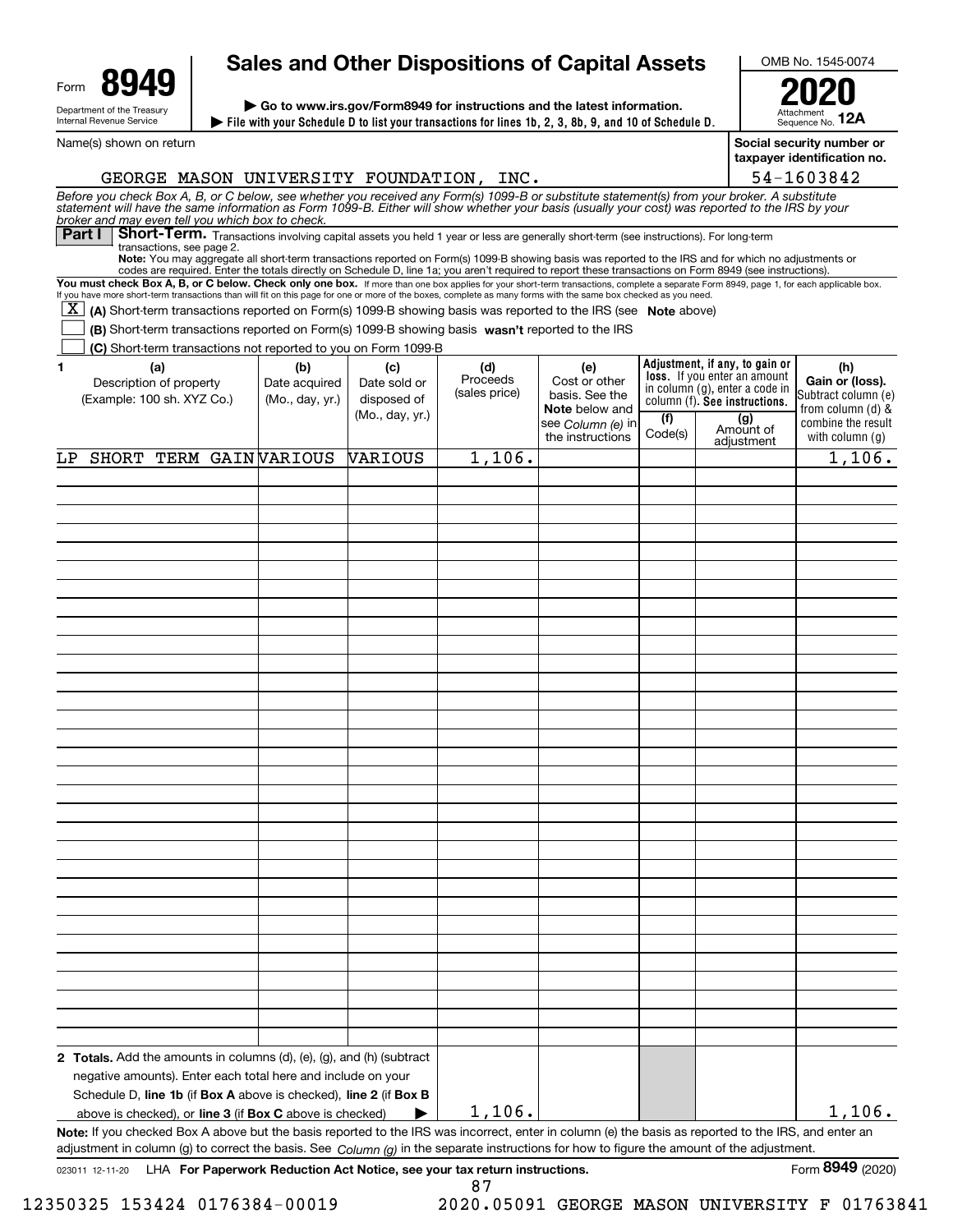| Form 8949 (2020)                                                                                                                                                                                                                                                                                                                                                                                                                                       |                 |                                |                           |                                         |                | Attachment Sequence No. 12A                                    | Page 2                                                   |
|--------------------------------------------------------------------------------------------------------------------------------------------------------------------------------------------------------------------------------------------------------------------------------------------------------------------------------------------------------------------------------------------------------------------------------------------------------|-----------------|--------------------------------|---------------------------|-----------------------------------------|----------------|----------------------------------------------------------------|----------------------------------------------------------|
| Name(s) shown on return. Name and SSN or taxpayer identification no. not required if shown on page 1                                                                                                                                                                                                                                                                                                                                                   |                 |                                |                           |                                         |                |                                                                | Social security number or<br>taxpayer identification no. |
| GEORGE MASON UNIVERSITY FOUNDATION, INC.                                                                                                                                                                                                                                                                                                                                                                                                               |                 |                                |                           |                                         |                |                                                                | 54-1603842                                               |
| Before you check Box D, E, or F below, see whether you received any Form(s) 1099-B or substitute statement(s) from your broker. A substitute<br>statement will have the same information as Form 1099-B. Either will show whether<br>broker and may even tell you which box to check.<br>Part II   Long-Term. Transactions involving capital assets you held more than 1 year are generally long-term (see instructions). For short-term transactions, |                 |                                |                           |                                         |                |                                                                |                                                          |
| see page 1.<br>Note: You may aggregate all long-term transactions reported on Form(s) 1099-B showing basis was reported to the IRS and for which no adjustments or                                                                                                                                                                                                                                                                                     |                 |                                |                           |                                         |                |                                                                |                                                          |
| codes are required. Enter the totals directly on Schedule D, line 8a; you aren't required to report these transactions on Form 8949 (see instructions).<br>You must check Box D, E, or F below. Check only one box. If more than one box applies for your long-term transactions, complete a separate Form 8949, page 2, for each applicable box.                                                                                                      |                 |                                |                           |                                         |                |                                                                |                                                          |
| If you have more long-term transactions than will fit on this page for one or more of the boxes, complete as many forms with the same box checked as you need.                                                                                                                                                                                                                                                                                         |                 |                                |                           |                                         |                |                                                                |                                                          |
| X  <br>(D) Long-term transactions reported on Form(s) 1099-B showing basis was reported to the IRS (see Note above)                                                                                                                                                                                                                                                                                                                                    |                 |                                |                           |                                         |                |                                                                |                                                          |
| (E) Long-term transactions reported on Form(s) 1099-B showing basis wasn't reported to the IRS<br>(F) Long-term transactions not reported to you on Form 1099-B                                                                                                                                                                                                                                                                                        |                 |                                |                           |                                         |                |                                                                |                                                          |
| 1<br>(a)                                                                                                                                                                                                                                                                                                                                                                                                                                               | (b)             | (c)                            | (d)                       | (e)                                     |                | Adjustment, if any, to gain or                                 | (h)                                                      |
| Description of property                                                                                                                                                                                                                                                                                                                                                                                                                                | Date acquired   | Date sold or                   | Proceeds<br>(sales price) | Cost or other                           |                | loss. If you enter an amount<br>in column (g), enter a code in | Gain or (loss).                                          |
| (Example: 100 sh. XYZ Co.)                                                                                                                                                                                                                                                                                                                                                                                                                             | (Mo., day, yr.) | disposed of<br>(Mo., day, yr.) |                           | basis. See the<br><b>Note</b> below and |                | column (f). See instructions.                                  | Subtract column (e)<br>from column (d) &                 |
|                                                                                                                                                                                                                                                                                                                                                                                                                                                        |                 |                                |                           | see Column (e) in<br>the instructions   | (f)<br>Code(s) | (g)<br>Amount of<br>adjustment                                 | combine the result<br>with column $(g)$                  |
| LP LONG TERM GAIN                                                                                                                                                                                                                                                                                                                                                                                                                                      | <b>VARIOUS</b>  | <b>VARIOUS</b>                 | 50,972.                   |                                         |                |                                                                | 50,972.                                                  |
|                                                                                                                                                                                                                                                                                                                                                                                                                                                        |                 |                                |                           |                                         |                |                                                                |                                                          |
|                                                                                                                                                                                                                                                                                                                                                                                                                                                        |                 |                                |                           |                                         |                |                                                                |                                                          |
|                                                                                                                                                                                                                                                                                                                                                                                                                                                        |                 |                                |                           |                                         |                |                                                                |                                                          |
|                                                                                                                                                                                                                                                                                                                                                                                                                                                        |                 |                                |                           |                                         |                |                                                                |                                                          |
|                                                                                                                                                                                                                                                                                                                                                                                                                                                        |                 |                                |                           |                                         |                |                                                                |                                                          |
|                                                                                                                                                                                                                                                                                                                                                                                                                                                        |                 |                                |                           |                                         |                |                                                                |                                                          |
|                                                                                                                                                                                                                                                                                                                                                                                                                                                        |                 |                                |                           |                                         |                |                                                                |                                                          |
|                                                                                                                                                                                                                                                                                                                                                                                                                                                        |                 |                                |                           |                                         |                |                                                                |                                                          |
|                                                                                                                                                                                                                                                                                                                                                                                                                                                        |                 |                                |                           |                                         |                |                                                                |                                                          |
|                                                                                                                                                                                                                                                                                                                                                                                                                                                        |                 |                                |                           |                                         |                |                                                                |                                                          |
|                                                                                                                                                                                                                                                                                                                                                                                                                                                        |                 |                                |                           |                                         |                |                                                                |                                                          |
|                                                                                                                                                                                                                                                                                                                                                                                                                                                        |                 |                                |                           |                                         |                |                                                                |                                                          |
|                                                                                                                                                                                                                                                                                                                                                                                                                                                        |                 |                                |                           |                                         |                |                                                                |                                                          |
|                                                                                                                                                                                                                                                                                                                                                                                                                                                        |                 |                                |                           |                                         |                |                                                                |                                                          |
|                                                                                                                                                                                                                                                                                                                                                                                                                                                        |                 |                                |                           |                                         |                |                                                                |                                                          |
|                                                                                                                                                                                                                                                                                                                                                                                                                                                        |                 |                                |                           |                                         |                |                                                                |                                                          |
|                                                                                                                                                                                                                                                                                                                                                                                                                                                        |                 |                                |                           |                                         |                |                                                                |                                                          |
|                                                                                                                                                                                                                                                                                                                                                                                                                                                        |                 |                                |                           |                                         |                |                                                                |                                                          |
|                                                                                                                                                                                                                                                                                                                                                                                                                                                        |                 |                                |                           |                                         |                |                                                                |                                                          |
|                                                                                                                                                                                                                                                                                                                                                                                                                                                        |                 |                                |                           |                                         |                |                                                                |                                                          |
|                                                                                                                                                                                                                                                                                                                                                                                                                                                        |                 |                                |                           |                                         |                |                                                                |                                                          |
|                                                                                                                                                                                                                                                                                                                                                                                                                                                        |                 |                                |                           |                                         |                |                                                                |                                                          |
|                                                                                                                                                                                                                                                                                                                                                                                                                                                        |                 |                                |                           |                                         |                |                                                                |                                                          |
|                                                                                                                                                                                                                                                                                                                                                                                                                                                        |                 |                                |                           |                                         |                |                                                                |                                                          |
|                                                                                                                                                                                                                                                                                                                                                                                                                                                        |                 |                                |                           |                                         |                |                                                                |                                                          |
|                                                                                                                                                                                                                                                                                                                                                                                                                                                        |                 |                                |                           |                                         |                |                                                                |                                                          |
|                                                                                                                                                                                                                                                                                                                                                                                                                                                        |                 |                                |                           |                                         |                |                                                                |                                                          |
|                                                                                                                                                                                                                                                                                                                                                                                                                                                        |                 |                                |                           |                                         |                |                                                                |                                                          |
| 2 Totals. Add the amounts in columns (d), (e), (g), and (h) (subtract                                                                                                                                                                                                                                                                                                                                                                                  |                 |                                |                           |                                         |                |                                                                |                                                          |
| negative amounts). Enter each total here and include on your<br>Schedule D, line 8b (if Box D above is checked), line 9 (if Box E                                                                                                                                                                                                                                                                                                                      |                 |                                |                           |                                         |                |                                                                |                                                          |
| above is checked), or line 10 (if Box F above is checked)                                                                                                                                                                                                                                                                                                                                                                                              |                 |                                | 50,972.                   |                                         |                |                                                                | 50,972.                                                  |
| Note: If you checked Box D above but the basis reported to the IRS was incorrect, enter in column (e) the basis as reported to the IRS, and enter an                                                                                                                                                                                                                                                                                                   |                 |                                |                           |                                         |                |                                                                |                                                          |
| adjustment in column (g) to correct the basis. See $Column(q)$ in the separate instructions for how to figure the amount of the adjustment.                                                                                                                                                                                                                                                                                                            |                 |                                |                           |                                         |                |                                                                |                                                          |
| 023012 12-11-20                                                                                                                                                                                                                                                                                                                                                                                                                                        |                 |                                |                           |                                         |                |                                                                | Form 8949 (2020)                                         |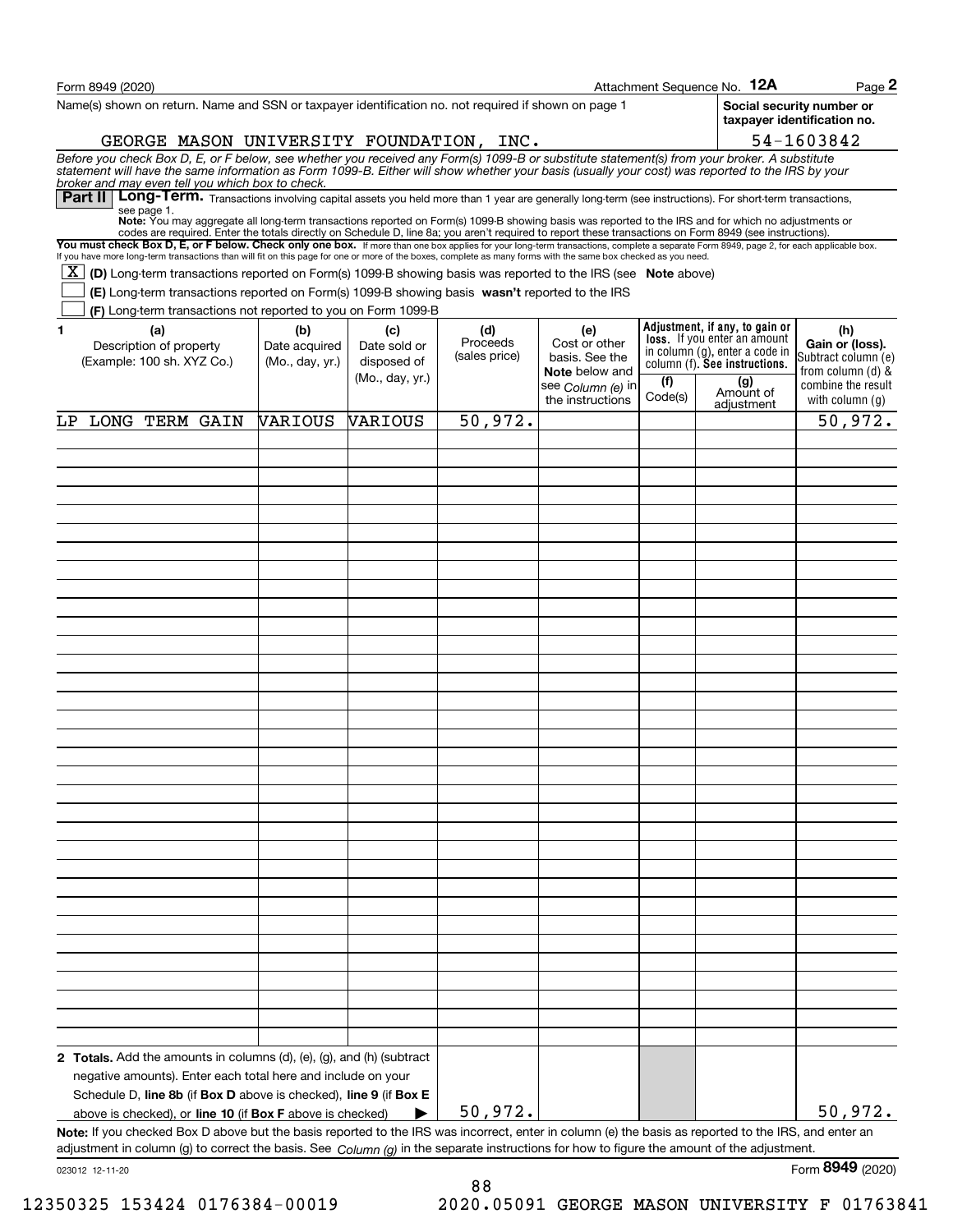Department of the Treasury Internal Revenue Service

#### Name

## **| Go to www.irs.gov/Form1120 for instructions and the latest information. | Attach to Form 1120, 1120-C, 1120-F, 1120-FSC, 1120-H, 1120-IC-DISC, 1120-L, 1120-ND, 1120-PC, 1120-POL, 1120-REIT, 1120-RIC, 1120-SF, or certain Forms 990-T. Capital Gains and Losses**

OMB No. 1545-0123

**2020**

**Employer identification number**

54-1603842

 $\blacktriangleright$   $\Box$  Yes  $\boxed{X}$  No

|  | GEORGE MASON UNIVERSITY FOUNDATION, | INC |
|--|-------------------------------------|-----|
|  |                                     |     |

Did the corporation dispose of any investment(s) in a qualified opportunity fund during the tax year?

## If "Yes," attach Form 8949 and see its instructions for additional requirements for reporting your gain or loss. **Part I Short-Term Capital Gains and Losses - Assets Held One Year or Less**

| See instructions for how to figure the amounts<br>to enter on the lines below.                                                                                                                                                                                                                             | (d)<br>Proceeds | (e)<br>Cost      | (g) Adjustments to gain<br>or loss from Form(s) 8949, |                | (h) Gain or (loss)<br>Subtract column (e) from       |
|------------------------------------------------------------------------------------------------------------------------------------------------------------------------------------------------------------------------------------------------------------------------------------------------------------|-----------------|------------------|-------------------------------------------------------|----------------|------------------------------------------------------|
| This form may be easier to complete if you<br>round off cents to whole dollars.                                                                                                                                                                                                                            | (sales price)   | (or other basis) | Part I, line 2, column (g)                            |                | column (d) and combine the<br>result with column (g) |
| <b>1a</b> Totals for all short-term transactions<br>reported on Form 1099-B for which basis<br>was reported to the IRS and for which you<br>have no adjustments (see instructions).<br>However, if you choose to report all these<br>transactions on Form 8949, leave this line<br>blank and go to line 1b |                 |                  |                                                       |                |                                                      |
| <b>1b</b> Totals for all transactions reported on                                                                                                                                                                                                                                                          |                 |                  |                                                       |                |                                                      |
| Form(s) 8949 with <b>Box A</b> checked                                                                                                                                                                                                                                                                     | 1,106.          |                  |                                                       |                | 1,106.                                               |
| 2 Totals for all transactions reported on                                                                                                                                                                                                                                                                  |                 |                  |                                                       |                |                                                      |
| Form(s) 8949 with <b>Box B</b> checked                                                                                                                                                                                                                                                                     |                 |                  |                                                       |                |                                                      |
| <b>3</b> Totals for all transactions reported on                                                                                                                                                                                                                                                           |                 |                  |                                                       |                |                                                      |
| Form(s) 8949 with <b>Box C</b> checked                                                                                                                                                                                                                                                                     |                 |                  |                                                       |                |                                                      |
| 4 Short-term capital gain from installment sales from Form 6252, line 26 or 37 [11] [12] Short-term capital gain from installment sales from Form 6252, line 26 or 37                                                                                                                                      |                 |                  |                                                       | 4              |                                                      |
| 5 Short-term capital gain or (loss) from like-kind exchanges from Form 8824 [11] [12] Short-term capital gain or (loss) from like-kind exchanges from Form 8824                                                                                                                                            |                 |                  |                                                       | 5              |                                                      |
|                                                                                                                                                                                                                                                                                                            |                 |                  |                                                       | 6              |                                                      |
|                                                                                                                                                                                                                                                                                                            |                 |                  |                                                       | $\overline{7}$ | 1,106.                                               |
| Long-Term Capital Gains and Losses - Assets Held More Than One Year<br>Part II                                                                                                                                                                                                                             |                 |                  |                                                       |                |                                                      |
| See instructions for how to figure the amounts<br>to enter on the lines below.                                                                                                                                                                                                                             | (d)<br>Proceeds | (e)<br>Cost      | (g) Adjustments to gain<br>or loss from Form(s) 8949, |                | (h) Gain or (loss)<br>Subtract column (e) from       |
| This form may be easier to complete if you<br>round off cents to whole dollars.                                                                                                                                                                                                                            | (sales price)   | (or other basis) | Part II, line 2, column (g)                           |                | column (d) and combine the<br>result with column (g) |
| 8a Totals for all long-term transactions reported<br>on Form 1099-B for which basis was<br>reported to the IRS and for which you have<br>no adjustments (see instructions). However,<br>if you choose to report all these transactions<br>on Form 8949, leave this line blank and go to<br>line 8b         |                 |                  |                                                       |                |                                                      |
| 8b Totals for all transactions reported on                                                                                                                                                                                                                                                                 |                 |                  |                                                       |                |                                                      |
| Form(s) 8949 with <b>Box D</b> checked                                                                                                                                                                                                                                                                     | 50,972.         |                  |                                                       |                | 50,972.                                              |
| <b>9</b> Totals for all transactions reported on                                                                                                                                                                                                                                                           |                 |                  |                                                       |                |                                                      |
| Form(s) 8949 with <b>Box E</b> checked                                                                                                                                                                                                                                                                     |                 |                  |                                                       |                |                                                      |
| 10 Totals for all transactions reported on                                                                                                                                                                                                                                                                 |                 |                  |                                                       |                |                                                      |
| Form(s) 8949 with Box F checked                                                                                                                                                                                                                                                                            |                 |                  |                                                       |                |                                                      |
| 11 Enter gain from Form 4797, line 7 or 9                                                                                                                                                                                                                                                                  |                 |                  |                                                       | 11             | 15,670.                                              |
| 12 Long-term capital gain from installment sales from Form 6252, line 26 or 37 [11] [12] Long-term capital gain from installment sales from Form 6252, line 26 or 37                                                                                                                                       |                 |                  |                                                       | 12             |                                                      |
| 13 Long-term capital gain or (loss) from like-kind exchanges from Form 8824 [11] [12] Long-term capital gain or (loss) from like-kind exchanges from Form 8824                                                                                                                                             |                 |                  |                                                       | 13             |                                                      |
| 14 Capital gain distributions                                                                                                                                                                                                                                                                              |                 |                  |                                                       | 14             |                                                      |
|                                                                                                                                                                                                                                                                                                            | 66,642.         |                  |                                                       |                |                                                      |
| Part III Summary of Parts I and II                                                                                                                                                                                                                                                                         |                 |                  |                                                       |                |                                                      |
|                                                                                                                                                                                                                                                                                                            |                 |                  |                                                       | 16             | 1,106.                                               |
|                                                                                                                                                                                                                                                                                                            |                 |                  |                                                       | 17             | 66,642.                                              |
|                                                                                                                                                                                                                                                                                                            |                 |                  |                                                       | 18             | 67,748.                                              |
| Note: If losses exceed gains, see Capital Losses in the instructions.                                                                                                                                                                                                                                      |                 |                  |                                                       |                |                                                      |

**For Paperwork Reduction Act Notice, see the Instructions for Form 1120. Schedule D (Form 1120) 2020** LHA

021051 12-14-20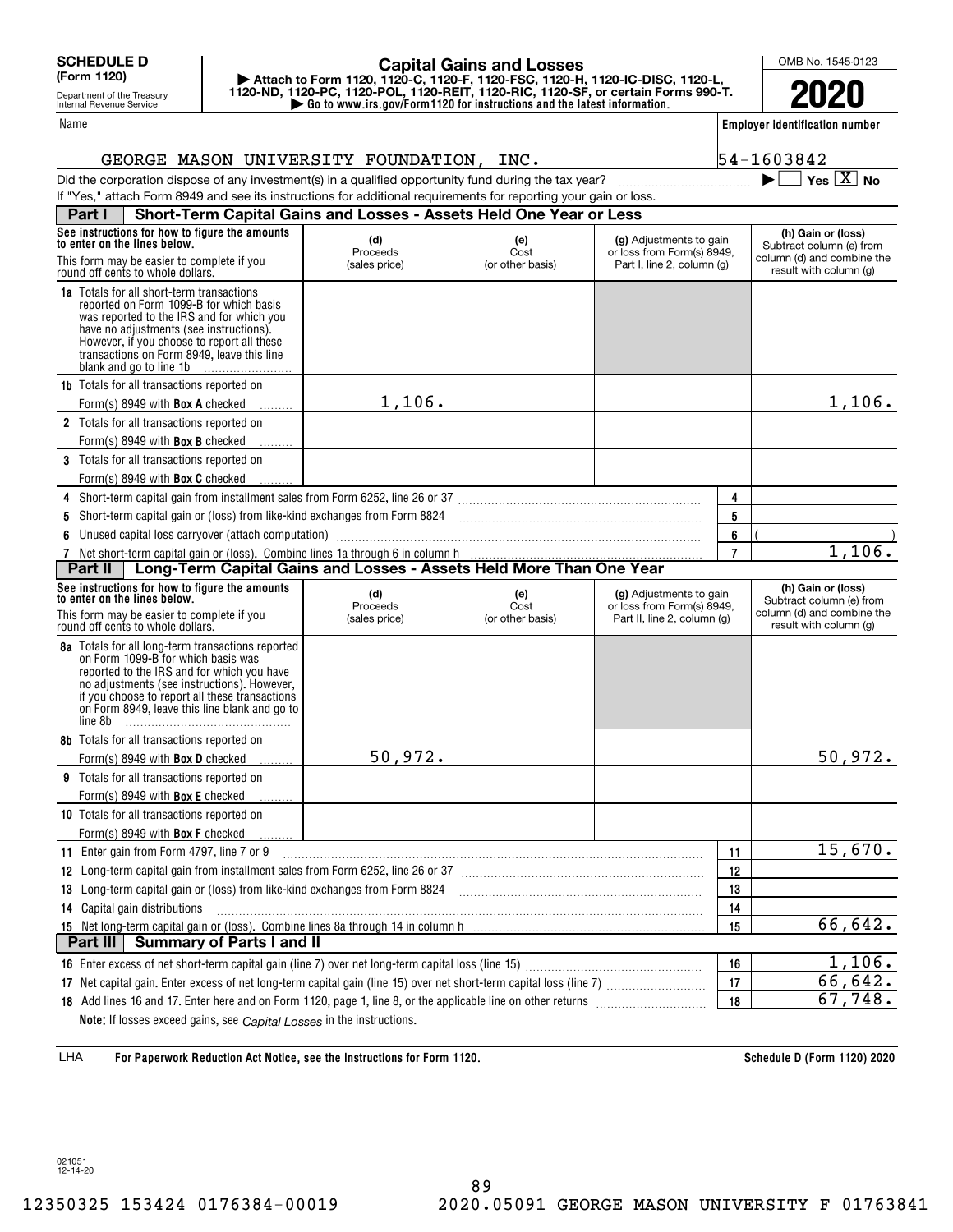| Form                                                   | UЛ |  |  |  |  |
|--------------------------------------------------------|----|--|--|--|--|
| Department of the Treasury<br>Internal Revenue Service |    |  |  |  |  |

# **Sales and Other Dispositions of Capital Assets**

**File with your Schedule D to list your transactions for lines 1b, 2, 3, 8b, 9, and 10 of Schedule D. | | Go to www.irs.gov/Form8949 for instructions and the latest information.**

OMB No. 1545-0074

AttachmentSequence No. **Social security number or 12A2020**

**taxpayer identification no.**

54-1603842

| Name(s) shown on return |
|-------------------------|
|                         |

## GEORGE MASON UNIVERSITY FOUNDATION, INC.

Before you check Box A, B, or C below, see whether you received any Form(s) 1099-B or substitute statement(s) from your broker. A substitute<br>statement will have the same information as Form 1099-B. Either will show whether *broker and may even tell you which box to check.*

Part I Short-Term. Transactions involving capital assets you held 1 year or less are generally short-term (see instructions). For long-term transactions, see page 2.

**Note:**You may aggregate all short-term transactions reported on Form(s) 1099-B showing basis was reported to the IRS and for which no adjustments or codes are required. Enter the totals directly on Schedule D, line 1a; you aren't required to report these transactions on Form 8949 (see instructions).

You must check Box A, B, or C below. Check only one box. If more than one box applies for your short-term transactions, complete a separate Form 8949, page 1, for each applicable box. If you have more short-term transactions than will fit on this page for one or more of the boxes, complete as many forms with the same box checked as you need.

[X] (A) Short-term transactions reported on Form(s) 1099-B showing basis was reported to the IRS (see Note above)

**(B)** Short-term transactions reported on Form(s) 1099-B showing basis wasn't reported to the IRS  $\mathcal{L}^{\text{max}}$ 

**(C)** Short-term transactions not reported to you on Form 1099-B

| 1   | (U) Onone torm transactions not reported to you on nomin 1033 B<br>(a)<br>Description of property<br>(Example: 100 sh. XYZ Co.)                                                                                                                                                                    | (b)<br>Date acquired<br>(Mo., day, yr.) | (c)<br>Date sold or<br>disposed of<br>(Mo., day, yr.) | (d)<br>Proceeds<br>(sales price) | (e)<br>Cost or other<br>basis. See the<br>Note below and<br>see Column (e) in<br>the instructions | (f)<br>Code(s) | Adjustment, if any, to gain or<br>loss. If you enter an amount<br>in column (g), enter a code in<br>column (f). See instructions.<br>(g)<br>Amount of<br>adjustment | (h)<br>Gain or (loss).<br>Subtract column (e)<br>from column (d) &<br>combine the result<br>with column (g) |  |  |
|-----|----------------------------------------------------------------------------------------------------------------------------------------------------------------------------------------------------------------------------------------------------------------------------------------------------|-----------------------------------------|-------------------------------------------------------|----------------------------------|---------------------------------------------------------------------------------------------------|----------------|---------------------------------------------------------------------------------------------------------------------------------------------------------------------|-------------------------------------------------------------------------------------------------------------|--|--|
| LP. | SHORT TERM GAIN 99/99/99 99/99/99                                                                                                                                                                                                                                                                  |                                         |                                                       | 1,106.                           |                                                                                                   |                |                                                                                                                                                                     | 1,106.                                                                                                      |  |  |
|     |                                                                                                                                                                                                                                                                                                    |                                         |                                                       |                                  |                                                                                                   |                |                                                                                                                                                                     |                                                                                                             |  |  |
|     |                                                                                                                                                                                                                                                                                                    |                                         |                                                       |                                  |                                                                                                   |                |                                                                                                                                                                     |                                                                                                             |  |  |
|     |                                                                                                                                                                                                                                                                                                    |                                         |                                                       |                                  |                                                                                                   |                |                                                                                                                                                                     |                                                                                                             |  |  |
|     |                                                                                                                                                                                                                                                                                                    |                                         |                                                       |                                  |                                                                                                   |                |                                                                                                                                                                     |                                                                                                             |  |  |
|     |                                                                                                                                                                                                                                                                                                    |                                         |                                                       |                                  |                                                                                                   |                |                                                                                                                                                                     |                                                                                                             |  |  |
|     |                                                                                                                                                                                                                                                                                                    |                                         |                                                       |                                  |                                                                                                   |                |                                                                                                                                                                     |                                                                                                             |  |  |
|     |                                                                                                                                                                                                                                                                                                    |                                         |                                                       |                                  |                                                                                                   |                |                                                                                                                                                                     |                                                                                                             |  |  |
|     |                                                                                                                                                                                                                                                                                                    |                                         |                                                       |                                  |                                                                                                   |                |                                                                                                                                                                     |                                                                                                             |  |  |
|     |                                                                                                                                                                                                                                                                                                    |                                         |                                                       |                                  |                                                                                                   |                |                                                                                                                                                                     |                                                                                                             |  |  |
|     |                                                                                                                                                                                                                                                                                                    |                                         |                                                       |                                  |                                                                                                   |                |                                                                                                                                                                     |                                                                                                             |  |  |
|     |                                                                                                                                                                                                                                                                                                    |                                         |                                                       |                                  |                                                                                                   |                |                                                                                                                                                                     |                                                                                                             |  |  |
|     |                                                                                                                                                                                                                                                                                                    |                                         |                                                       |                                  |                                                                                                   |                |                                                                                                                                                                     |                                                                                                             |  |  |
|     |                                                                                                                                                                                                                                                                                                    |                                         |                                                       |                                  |                                                                                                   |                |                                                                                                                                                                     |                                                                                                             |  |  |
|     |                                                                                                                                                                                                                                                                                                    |                                         |                                                       |                                  |                                                                                                   |                |                                                                                                                                                                     |                                                                                                             |  |  |
|     |                                                                                                                                                                                                                                                                                                    |                                         |                                                       |                                  |                                                                                                   |                |                                                                                                                                                                     |                                                                                                             |  |  |
|     |                                                                                                                                                                                                                                                                                                    |                                         |                                                       |                                  |                                                                                                   |                |                                                                                                                                                                     |                                                                                                             |  |  |
|     |                                                                                                                                                                                                                                                                                                    |                                         |                                                       |                                  |                                                                                                   |                |                                                                                                                                                                     |                                                                                                             |  |  |
|     |                                                                                                                                                                                                                                                                                                    |                                         |                                                       |                                  |                                                                                                   |                |                                                                                                                                                                     |                                                                                                             |  |  |
|     |                                                                                                                                                                                                                                                                                                    |                                         |                                                       |                                  |                                                                                                   |                |                                                                                                                                                                     |                                                                                                             |  |  |
|     |                                                                                                                                                                                                                                                                                                    |                                         |                                                       |                                  |                                                                                                   |                |                                                                                                                                                                     |                                                                                                             |  |  |
|     |                                                                                                                                                                                                                                                                                                    |                                         |                                                       |                                  |                                                                                                   |                |                                                                                                                                                                     |                                                                                                             |  |  |
|     |                                                                                                                                                                                                                                                                                                    |                                         |                                                       |                                  |                                                                                                   |                |                                                                                                                                                                     |                                                                                                             |  |  |
|     |                                                                                                                                                                                                                                                                                                    |                                         |                                                       |                                  |                                                                                                   |                |                                                                                                                                                                     |                                                                                                             |  |  |
|     |                                                                                                                                                                                                                                                                                                    |                                         |                                                       |                                  |                                                                                                   |                |                                                                                                                                                                     |                                                                                                             |  |  |
|     |                                                                                                                                                                                                                                                                                                    |                                         |                                                       |                                  |                                                                                                   |                |                                                                                                                                                                     |                                                                                                             |  |  |
|     |                                                                                                                                                                                                                                                                                                    |                                         |                                                       |                                  |                                                                                                   |                |                                                                                                                                                                     |                                                                                                             |  |  |
|     |                                                                                                                                                                                                                                                                                                    |                                         |                                                       |                                  |                                                                                                   |                |                                                                                                                                                                     |                                                                                                             |  |  |
|     |                                                                                                                                                                                                                                                                                                    |                                         |                                                       |                                  |                                                                                                   |                |                                                                                                                                                                     |                                                                                                             |  |  |
|     |                                                                                                                                                                                                                                                                                                    |                                         |                                                       |                                  |                                                                                                   |                |                                                                                                                                                                     |                                                                                                             |  |  |
|     | <b>2 Totals.</b> Add the amounts in columns $(d)$ , $(e)$ , $(g)$ , and $(h)$ (subtract                                                                                                                                                                                                            |                                         |                                                       |                                  |                                                                                                   |                |                                                                                                                                                                     |                                                                                                             |  |  |
|     | negative amounts). Enter each total here and include on your                                                                                                                                                                                                                                       |                                         |                                                       |                                  |                                                                                                   |                |                                                                                                                                                                     |                                                                                                             |  |  |
|     | Schedule D, line 1b (if Box A above is checked), line 2 (if Box B<br>above is checked), or line 3 (if Box C above is checked)                                                                                                                                                                      |                                         | ▶                                                     | 1,106.                           |                                                                                                   |                |                                                                                                                                                                     | 1,106.                                                                                                      |  |  |
|     |                                                                                                                                                                                                                                                                                                    |                                         |                                                       |                                  |                                                                                                   |                |                                                                                                                                                                     |                                                                                                             |  |  |
|     | Note: If you checked Box A above but the basis reported to the IRS was incorrect, enter in column (e) the basis as reported to the IRS, and enter an<br>adjustment in column (g) to correct the basis. See Column (g) in the separate instructions for how to figure the amount of the adjustment. |                                         |                                                       |                                  |                                                                                                   |                |                                                                                                                                                                     |                                                                                                             |  |  |

12350325 153424 0176384-00019 2020.05091 GEORGE MASON UNIVERSITY F 01763841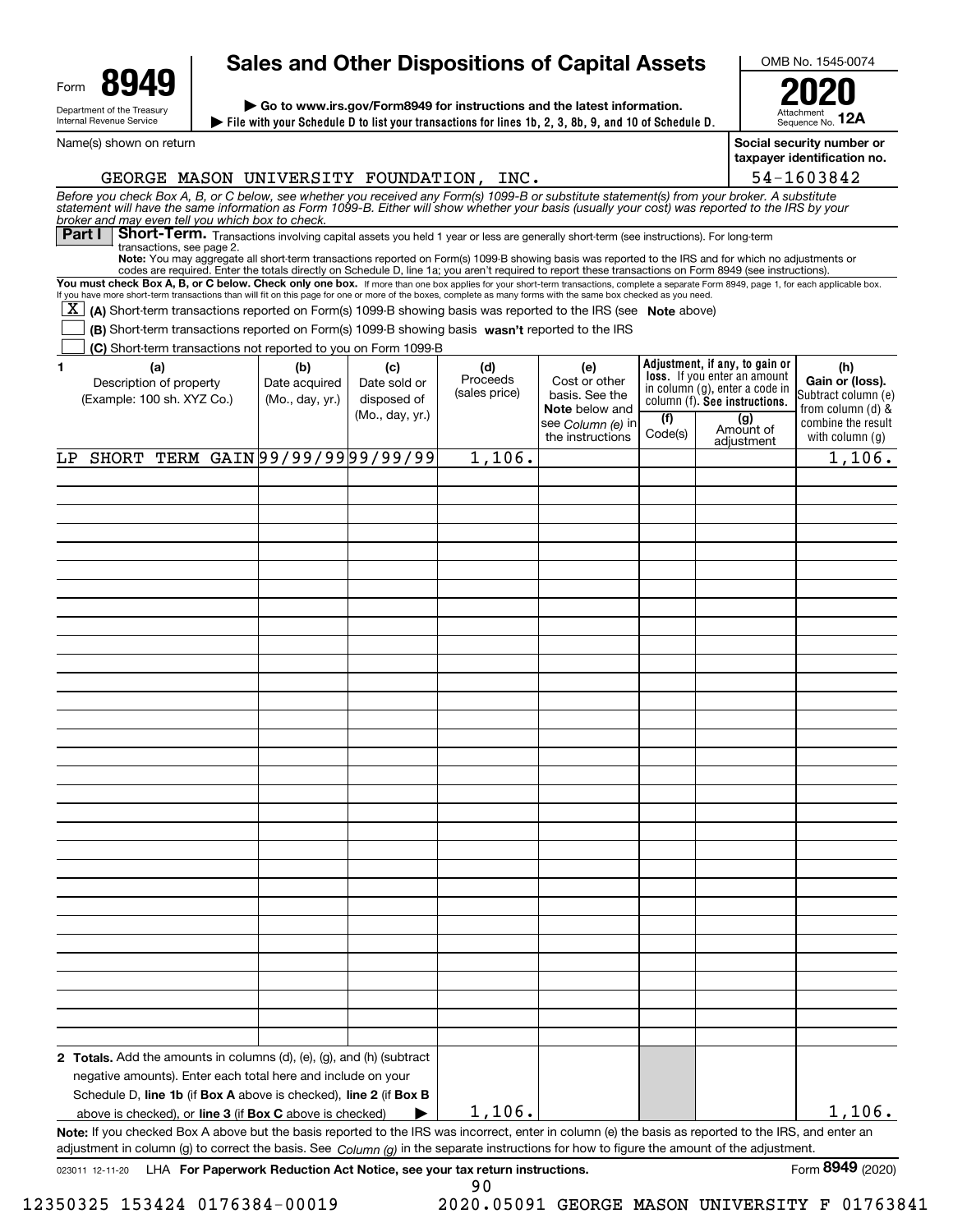| Form 8949 (2020)                                                                                                                                                                                                                                                                                                                                                                                                                                                                                                    |                                  |                             |                           |                                                                |                | Attachment Sequence No. 12A                                                                     | $Page$ 2                                                     |
|---------------------------------------------------------------------------------------------------------------------------------------------------------------------------------------------------------------------------------------------------------------------------------------------------------------------------------------------------------------------------------------------------------------------------------------------------------------------------------------------------------------------|----------------------------------|-----------------------------|---------------------------|----------------------------------------------------------------|----------------|-------------------------------------------------------------------------------------------------|--------------------------------------------------------------|
| Name(s) shown on return. Name and SSN or taxpayer identification no. not required if shown on page 1                                                                                                                                                                                                                                                                                                                                                                                                                |                                  |                             |                           |                                                                |                |                                                                                                 | Social security number or<br>taxpayer identification no.     |
| GEORGE MASON UNIVERSITY FOUNDATION, INC.                                                                                                                                                                                                                                                                                                                                                                                                                                                                            |                                  |                             |                           |                                                                |                |                                                                                                 | 54-1603842                                                   |
| Before you check Box D, E, or F below, see whether you received any Form(s) 1099-B or substitute statement(s) from your broker. A substitute statement will have the same information as Form 1099-B. Either will show whether<br>broker and may even tell you which box to check.<br>Part II   Long-Term. Transactions involving capital assets you held more than 1 year are generally long-term (see instructions). For short-term transactions,                                                                 |                                  |                             |                           |                                                                |                |                                                                                                 |                                                              |
| see page 1.<br>Note: You may aggregate all long-term transactions reported on Form(s) 1099-B showing basis was reported to the IRS and for which no adjustments or                                                                                                                                                                                                                                                                                                                                                  |                                  |                             |                           |                                                                |                |                                                                                                 |                                                              |
| codes are required. Enter the totals directly on Schedule D, line 8a; you aren't required to report these transactions on Form 8949 (see instructions).<br>You must check Box D, E, or F below. Check only one box. If more than one box applies for your long-term transactions, complete a separate Form 8949, page 2, for each applicable box.<br>If you have more long-term transactions than will fit on this page for one or more of the boxes, complete as many forms with the same box checked as you need. |                                  |                             |                           |                                                                |                |                                                                                                 |                                                              |
| $\boxed{\text{X}}$ (D) Long-term transactions reported on Form(s) 1099-B showing basis was reported to the IRS (see Note above)                                                                                                                                                                                                                                                                                                                                                                                     |                                  |                             |                           |                                                                |                |                                                                                                 |                                                              |
| (E) Long-term transactions reported on Form(s) 1099-B showing basis wasn't reported to the IRS                                                                                                                                                                                                                                                                                                                                                                                                                      |                                  |                             |                           |                                                                |                |                                                                                                 |                                                              |
| (F) Long-term transactions not reported to you on Form 1099-B<br>$\mathbf{1}$<br>(a)                                                                                                                                                                                                                                                                                                                                                                                                                                | (b)                              | (c)                         | (d)                       | (e)                                                            |                | Adjustment, if any, to gain or                                                                  | (h)                                                          |
| Description of property<br>(Example: 100 sh. XYZ Co.)                                                                                                                                                                                                                                                                                                                                                                                                                                                               | Date acquired<br>(Mo., day, yr.) | Date sold or<br>disposed of | Proceeds<br>(sales price) | Cost or other<br>basis. See the                                |                | loss. If you enter an amount<br>in column (g), enter a code in<br>column (f). See instructions. | Gain or (loss).<br>Subtract column (e)                       |
|                                                                                                                                                                                                                                                                                                                                                                                                                                                                                                                     |                                  | (Mo., day, yr.)             |                           | <b>Note</b> below and<br>see Column (e) in<br>the instructions | (f)<br>Code(s) | (g)<br>Amount of                                                                                | from column (d) &<br>combine the result<br>with column $(g)$ |
| LP LONG TERM GAIN                                                                                                                                                                                                                                                                                                                                                                                                                                                                                                   | 99/99/9999/99/99                 |                             | 50,972.                   |                                                                |                | adjustment                                                                                      | 50,972.                                                      |
|                                                                                                                                                                                                                                                                                                                                                                                                                                                                                                                     |                                  |                             |                           |                                                                |                |                                                                                                 |                                                              |
|                                                                                                                                                                                                                                                                                                                                                                                                                                                                                                                     |                                  |                             |                           |                                                                |                |                                                                                                 |                                                              |
|                                                                                                                                                                                                                                                                                                                                                                                                                                                                                                                     |                                  |                             |                           |                                                                |                |                                                                                                 |                                                              |
|                                                                                                                                                                                                                                                                                                                                                                                                                                                                                                                     |                                  |                             |                           |                                                                |                |                                                                                                 |                                                              |
|                                                                                                                                                                                                                                                                                                                                                                                                                                                                                                                     |                                  |                             |                           |                                                                |                |                                                                                                 |                                                              |
|                                                                                                                                                                                                                                                                                                                                                                                                                                                                                                                     |                                  |                             |                           |                                                                |                |                                                                                                 |                                                              |
|                                                                                                                                                                                                                                                                                                                                                                                                                                                                                                                     |                                  |                             |                           |                                                                |                |                                                                                                 |                                                              |
|                                                                                                                                                                                                                                                                                                                                                                                                                                                                                                                     |                                  |                             |                           |                                                                |                |                                                                                                 |                                                              |
|                                                                                                                                                                                                                                                                                                                                                                                                                                                                                                                     |                                  |                             |                           |                                                                |                |                                                                                                 |                                                              |
|                                                                                                                                                                                                                                                                                                                                                                                                                                                                                                                     |                                  |                             |                           |                                                                |                |                                                                                                 |                                                              |
|                                                                                                                                                                                                                                                                                                                                                                                                                                                                                                                     |                                  |                             |                           |                                                                |                |                                                                                                 |                                                              |
|                                                                                                                                                                                                                                                                                                                                                                                                                                                                                                                     |                                  |                             |                           |                                                                |                |                                                                                                 |                                                              |
|                                                                                                                                                                                                                                                                                                                                                                                                                                                                                                                     |                                  |                             |                           |                                                                |                |                                                                                                 |                                                              |
|                                                                                                                                                                                                                                                                                                                                                                                                                                                                                                                     |                                  |                             |                           |                                                                |                |                                                                                                 |                                                              |
|                                                                                                                                                                                                                                                                                                                                                                                                                                                                                                                     |                                  |                             |                           |                                                                |                |                                                                                                 |                                                              |
|                                                                                                                                                                                                                                                                                                                                                                                                                                                                                                                     |                                  |                             |                           |                                                                |                |                                                                                                 |                                                              |
|                                                                                                                                                                                                                                                                                                                                                                                                                                                                                                                     |                                  |                             |                           |                                                                |                |                                                                                                 |                                                              |
|                                                                                                                                                                                                                                                                                                                                                                                                                                                                                                                     |                                  |                             |                           |                                                                |                |                                                                                                 |                                                              |
|                                                                                                                                                                                                                                                                                                                                                                                                                                                                                                                     |                                  |                             |                           |                                                                |                |                                                                                                 |                                                              |
|                                                                                                                                                                                                                                                                                                                                                                                                                                                                                                                     |                                  |                             |                           |                                                                |                |                                                                                                 |                                                              |
|                                                                                                                                                                                                                                                                                                                                                                                                                                                                                                                     |                                  |                             |                           |                                                                |                |                                                                                                 |                                                              |
|                                                                                                                                                                                                                                                                                                                                                                                                                                                                                                                     |                                  |                             |                           |                                                                |                |                                                                                                 |                                                              |
|                                                                                                                                                                                                                                                                                                                                                                                                                                                                                                                     |                                  |                             |                           |                                                                |                |                                                                                                 |                                                              |
|                                                                                                                                                                                                                                                                                                                                                                                                                                                                                                                     |                                  |                             |                           |                                                                |                |                                                                                                 |                                                              |
|                                                                                                                                                                                                                                                                                                                                                                                                                                                                                                                     |                                  |                             |                           |                                                                |                |                                                                                                 |                                                              |
|                                                                                                                                                                                                                                                                                                                                                                                                                                                                                                                     |                                  |                             |                           |                                                                |                |                                                                                                 |                                                              |
|                                                                                                                                                                                                                                                                                                                                                                                                                                                                                                                     |                                  |                             |                           |                                                                |                |                                                                                                 |                                                              |
|                                                                                                                                                                                                                                                                                                                                                                                                                                                                                                                     |                                  |                             |                           |                                                                |                |                                                                                                 |                                                              |
| 2 Totals. Add the amounts in columns (d), (e), (g), and (h) (subtract                                                                                                                                                                                                                                                                                                                                                                                                                                               |                                  |                             |                           |                                                                |                |                                                                                                 |                                                              |
| negative amounts). Enter each total here and include on your<br>Schedule D, line 8b (if Box D above is checked), line 9 (if Box E                                                                                                                                                                                                                                                                                                                                                                                   |                                  |                             |                           |                                                                |                |                                                                                                 |                                                              |
| above is checked), or line 10 (if Box F above is checked)                                                                                                                                                                                                                                                                                                                                                                                                                                                           |                                  |                             | 50,972.                   |                                                                |                |                                                                                                 | 50,972.                                                      |
| Note: If you checked Box D above but the basis reported to the IRS was incorrect, enter in column (e) the basis as reported to the IRS, and enter an                                                                                                                                                                                                                                                                                                                                                                |                                  |                             |                           |                                                                |                |                                                                                                 |                                                              |
| adjustment in column (g) to correct the basis. See Column (g) in the separate instructions for how to figure the amount of the adjustment.                                                                                                                                                                                                                                                                                                                                                                          |                                  |                             |                           |                                                                |                |                                                                                                 |                                                              |
| 023012 12-11-20                                                                                                                                                                                                                                                                                                                                                                                                                                                                                                     |                                  |                             |                           |                                                                |                |                                                                                                 | Form 8949 (2020)                                             |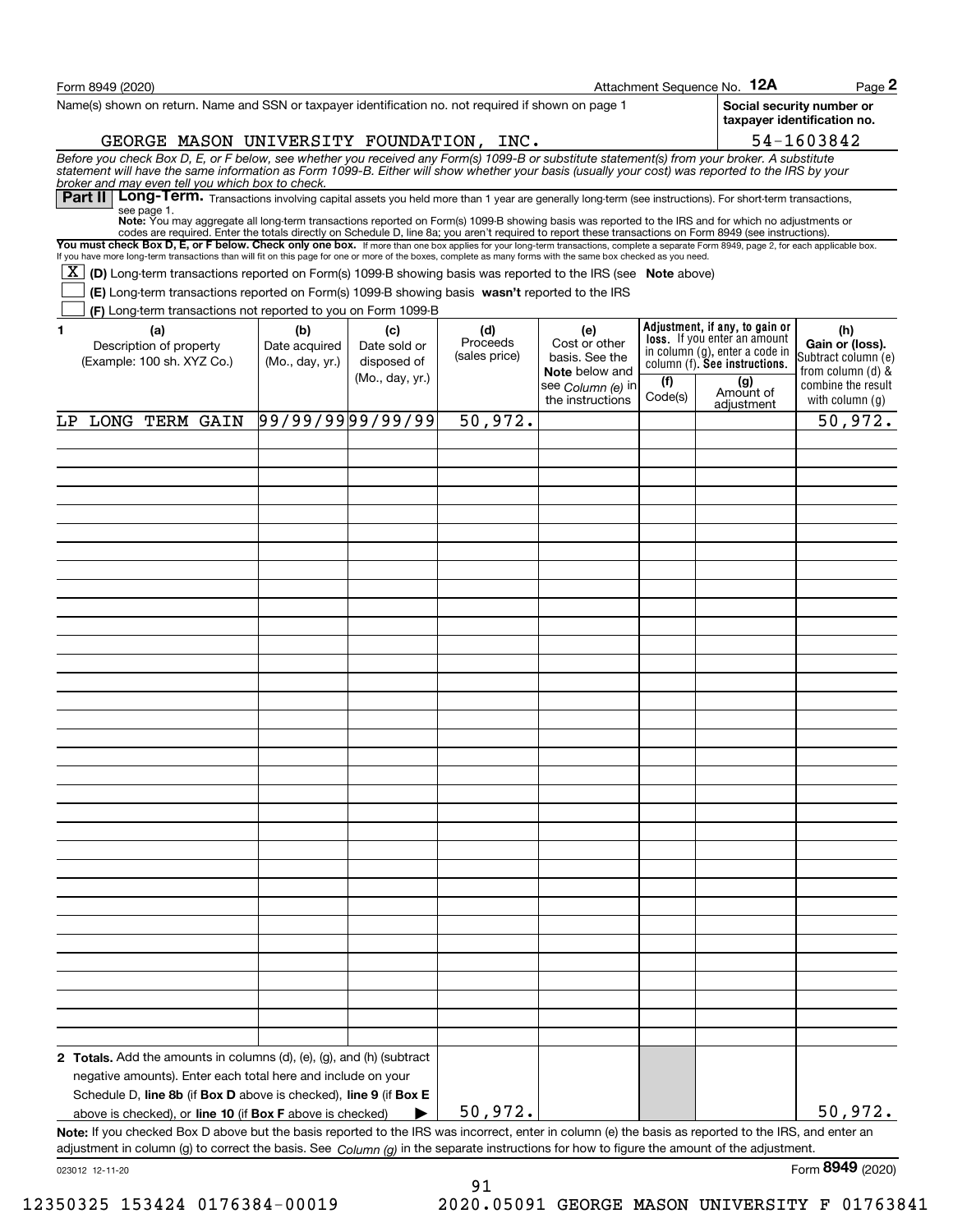|                            | <u>UAICS UI DUSINESS FIUDELLY</u>                                                          | OMB No. 1             |
|----------------------------|--------------------------------------------------------------------------------------------|-----------------------|
| Form 4797                  | (Also Involuntary Conversions and Recapture Amounts)<br>Under Sections 179 and 280F(b)(2)) | 20                    |
| Department of the Treasury | Attach to your tax return.                                                                 |                       |
| Internal Revenue Service   | Go to www.irs.gov/Form4797 for instructions and the latest information.                    | Attachmer<br>Sequence |
| Name(s) shown on return    |                                                                                            | Identifying number    |

#### **(Also Involuntary Conversions and Recapture Amounts Under Sections 179 and 280F(b)(2)) 4797 2020 | Attach to your tax return. Sales of Business Property**

| OMB No. 1545-0184             |
|-------------------------------|
| T                             |
|                               |
| Attachment<br>Sequence No. 27 |

| GEORGE MASON UNIVERSITY FOUNDATION,<br>INC.                                                             | 54-1603842 |
|---------------------------------------------------------------------------------------------------------|------------|
| 1 Enter the gross proceeds from sales or exchanges reported to you for 2020 on Form(s) 1099-B or 1099-S |            |
| (or substitute statement) that you are including on line 2, 10, or 20                                   |            |

#### **Part I Sales or Exchanges of Property Used in a Trade or Business and Involuntary Conversions From Other** (see instructions) **Than Casualty or Theft-Most Property Held More Than 1 Year**

| $\mathbf{2}$ | (a) Description<br>of property                                                                                                                                                                                                                                                                                                                                                                                                                | (b) Date acquired<br>(mo., day, yr.) | (C) Date sold<br>(mo., day, yr.) | (d) Gross sales<br>price | (e) Depreciation<br>allowed or<br>allowable since<br>acquisition | (f) Cost or other<br>basis, plus<br>improvements and<br>expense of sale |                | $(g)$ Gain or (loss)<br>Subtract (f) from the<br>sum of (d) and (e) |         |
|--------------|-----------------------------------------------------------------------------------------------------------------------------------------------------------------------------------------------------------------------------------------------------------------------------------------------------------------------------------------------------------------------------------------------------------------------------------------------|--------------------------------------|----------------------------------|--------------------------|------------------------------------------------------------------|-------------------------------------------------------------------------|----------------|---------------------------------------------------------------------|---------|
| LP.          | SECTION 1231                                                                                                                                                                                                                                                                                                                                                                                                                                  | WARIOUS                              | <b>VARIOUS</b>                   | 15,670.                  |                                                                  |                                                                         |                |                                                                     | 15,670. |
|              |                                                                                                                                                                                                                                                                                                                                                                                                                                               |                                      |                                  |                          |                                                                  |                                                                         |                |                                                                     |         |
|              |                                                                                                                                                                                                                                                                                                                                                                                                                                               |                                      |                                  |                          |                                                                  |                                                                         |                |                                                                     |         |
|              |                                                                                                                                                                                                                                                                                                                                                                                                                                               |                                      |                                  |                          |                                                                  |                                                                         |                |                                                                     |         |
| 3            |                                                                                                                                                                                                                                                                                                                                                                                                                                               |                                      |                                  |                          |                                                                  |                                                                         | 3              |                                                                     |         |
| 4            |                                                                                                                                                                                                                                                                                                                                                                                                                                               |                                      |                                  |                          |                                                                  |                                                                         | 4              |                                                                     |         |
| 5            |                                                                                                                                                                                                                                                                                                                                                                                                                                               |                                      |                                  |                          |                                                                  |                                                                         | 5              |                                                                     |         |
| 6            |                                                                                                                                                                                                                                                                                                                                                                                                                                               |                                      |                                  |                          |                                                                  |                                                                         | 6              |                                                                     |         |
| 7            | Combine lines 2 through 6. Enter the gain or (loss) here and on the appropriate line as follows manufactured in                                                                                                                                                                                                                                                                                                                               |                                      |                                  |                          |                                                                  |                                                                         | $\overline{7}$ |                                                                     | 15,670. |
|              | <b>Partnerships and S corporations.</b> Report the gain or (loss) following the instructions for Form 1065, Schedule K,<br>line 10, or Form 1120-S, Schedule K, line 9. Skip lines 8, 9, 11, and 12 below.                                                                                                                                                                                                                                    |                                      |                                  |                          |                                                                  |                                                                         |                |                                                                     |         |
|              | Individuals, partners, S corporation shareholders, and all others. If line 7 is zero or a loss, enter the amount<br>from line 7 on line 11 below and skip lines 8 and 9. If line 7 is a gain and you didn't have any prior year section<br>1231 losses, or they were recaptured in an earlier year, enter the gain from line 7 as a long-term capital gain on<br>the Schedule D filed with your return and skip lines 8, 9, 11, and 12 below. |                                      |                                  |                          |                                                                  |                                                                         |                |                                                                     |         |
| 8            | Nonrecaptured net section 1231 losses from prior years. See instructions                                                                                                                                                                                                                                                                                                                                                                      |                                      |                                  |                          |                                                                  |                                                                         | 8              |                                                                     |         |
| 9            | Subtract line 8 from line 7. If zero or less, enter -0-. If line 9 is zero, enter the gain from line 7 on line 12 below. If                                                                                                                                                                                                                                                                                                                   |                                      |                                  |                          |                                                                  |                                                                         |                |                                                                     |         |
|              | line 9 is more than zero, enter the amount from line 8 on line 12 below and enter the gain from line 9 as a long-term                                                                                                                                                                                                                                                                                                                         |                                      |                                  |                          |                                                                  |                                                                         |                |                                                                     |         |
|              |                                                                                                                                                                                                                                                                                                                                                                                                                                               |                                      |                                  |                          |                                                                  |                                                                         | 9              |                                                                     | 15,670. |

### **Part II** | Crdinary Gains and Losses (see instructions)

| 10 | Ordinary gains and losses not included on lines 11 through 16 (include property held 1 year or less):                                     |  |  |  |  |  |     |  |
|----|-------------------------------------------------------------------------------------------------------------------------------------------|--|--|--|--|--|-----|--|
|    |                                                                                                                                           |  |  |  |  |  |     |  |
|    |                                                                                                                                           |  |  |  |  |  |     |  |
|    |                                                                                                                                           |  |  |  |  |  |     |  |
|    |                                                                                                                                           |  |  |  |  |  |     |  |
|    |                                                                                                                                           |  |  |  |  |  |     |  |
| 11 | Loss, if any, from line 7                                                                                                                 |  |  |  |  |  | 11  |  |
| 12 |                                                                                                                                           |  |  |  |  |  | 12  |  |
| 13 |                                                                                                                                           |  |  |  |  |  | 13  |  |
| 14 | Net gain or (loss) from Form 4684, lines 31 and 38a manufactured contain and state in the state of loss) from Form 4684, lines 31 and 38a |  |  |  |  |  | 14  |  |
| 15 |                                                                                                                                           |  |  |  |  |  | 15  |  |
| 16 |                                                                                                                                           |  |  |  |  |  | 16  |  |
| 17 |                                                                                                                                           |  |  |  |  |  | 17  |  |
| 18 | For all except individual returns, enter the amount from line 17 on the appropriate line of your return and skip lines                    |  |  |  |  |  |     |  |
|    | a and b below. For individual returns, complete lines a and b below.                                                                      |  |  |  |  |  |     |  |
|    | a If the loss on line 11 includes a loss from Form 4684, line 35, column (b)(ii), enter that part of the loss here. Enter the             |  |  |  |  |  |     |  |
|    | loss from income producing property on Schedule A (Form 1040), line 16. (Do not include any loss on property used                         |  |  |  |  |  |     |  |
|    |                                                                                                                                           |  |  |  |  |  | 18a |  |
|    | <b>b</b> Redetermine the gain or (loss) on line 17 excluding the loss, if any, on line 18a. Enter here and on Schedule 1                  |  |  |  |  |  |     |  |
|    |                                                                                                                                           |  |  |  |  |  | 18b |  |

**For Paperwork Reduction Act Notice, see separate instructions.** Form **4797** (2020) LHA

018011 12-18-20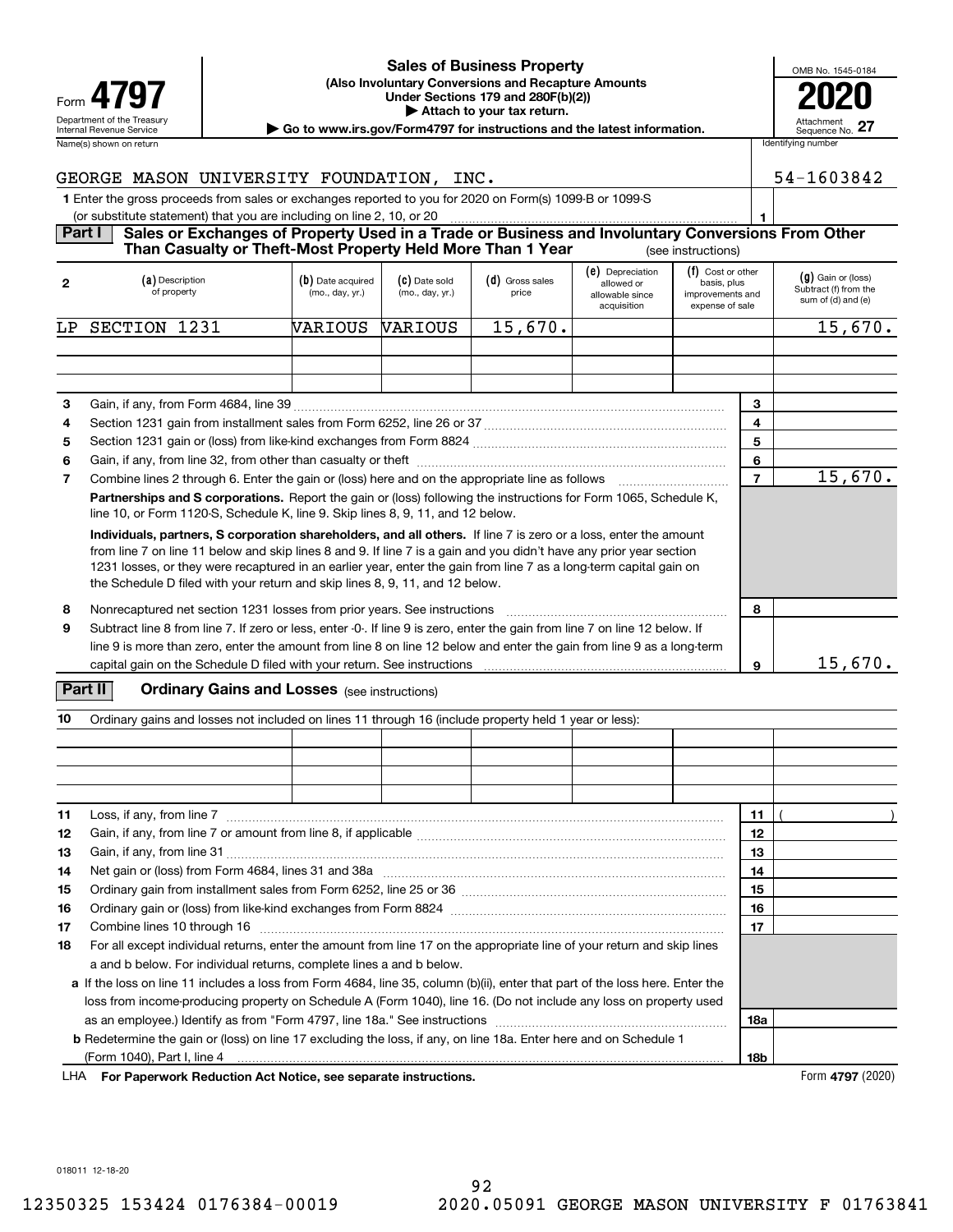#### **Part III**  $\mid$  **Gain From Disposition of Property Under Sections 1245, 1250, 1252, 1254, and 1255**  $\mid$  $_{\rm (see\, instructions)}$

| 19 | (a) Description of section 1245, 1250, 1252, 1254, or 1255 property:                                                                                                                                           |                 | (b) Date acquired<br>(mo., day, yr.) | (c) Date sold<br>(mo., day, yr.) |                   |                   |
|----|----------------------------------------------------------------------------------------------------------------------------------------------------------------------------------------------------------------|-----------------|--------------------------------------|----------------------------------|-------------------|-------------------|
| Α  |                                                                                                                                                                                                                |                 |                                      |                                  |                   |                   |
| В  |                                                                                                                                                                                                                |                 |                                      |                                  |                   |                   |
| C  |                                                                                                                                                                                                                |                 |                                      |                                  |                   |                   |
| D  |                                                                                                                                                                                                                |                 |                                      |                                  |                   |                   |
|    | These columns relate to the properties on                                                                                                                                                                      |                 |                                      |                                  |                   |                   |
|    | lines 19A through 19D.                                                                                                                                                                                         | ▶               | <b>Property A</b>                    | <b>Property B</b>                | <b>Property C</b> | <b>Property D</b> |
| 20 | Gross sales price (Note: See line 1 before completing.)                                                                                                                                                        | 20              |                                      |                                  |                   |                   |
| 21 | Cost or other basis plus expense of sale                                                                                                                                                                       | 21              |                                      |                                  |                   |                   |
| 22 | Depreciation (or depletion) allowed or allowable                                                                                                                                                               | 22              |                                      |                                  |                   |                   |
| 23 | Adjusted basis. Subtract line 22 from line 21                                                                                                                                                                  | 23              |                                      |                                  |                   |                   |
| 24 | Total gain. Subtract line 23 from line 20                                                                                                                                                                      | 24              |                                      |                                  |                   |                   |
| 25 | If section 1245 property:                                                                                                                                                                                      |                 |                                      |                                  |                   |                   |
|    | <b>a</b> Depreciation allowed or allowable from line 22 $\ldots$                                                                                                                                               | 25a             |                                      |                                  |                   |                   |
|    | <b>b</b> Enter the smaller of line 24 or 25a                                                                                                                                                                   | 25 <sub>b</sub> |                                      |                                  |                   |                   |
|    | 26 If section 1250 property: If straight line depreciation<br>was used, enter -0- on line 26g, except for a corporation<br>subject to section 291.                                                             |                 |                                      |                                  |                   |                   |
|    | a Additional depreciation after 1975. See instructions                                                                                                                                                         | <b>26a</b>      |                                      |                                  |                   |                   |
|    | <b>b</b> Applicable percentage multiplied by the smaller<br>of line 24 or line 26a. See instructions                                                                                                           | 26 <sub>b</sub> |                                      |                                  |                   |                   |
|    | c Subtract line 26a from line 24. If residential rental<br>property or line 24 isn't more than line 26a, skip                                                                                                  | 26c             |                                      |                                  |                   |                   |
|    | d Additional depreciation after 1969 and before 1976                                                                                                                                                           | <b>26d</b>      |                                      |                                  |                   |                   |
|    | e Enter the smaller of line 26c or 26d                                                                                                                                                                         | <b>26e</b>      |                                      |                                  |                   |                   |
|    | f Section 291 amount (corporations only)                                                                                                                                                                       | <b>26f</b>      |                                      |                                  |                   |                   |
|    | g Add lines 26b, 26e, and 26f                                                                                                                                                                                  | 26 <sub>a</sub> |                                      |                                  |                   |                   |
|    | 27 If section 1252 property: Skip this section if you didn't<br>dispose of farmland or if this form is being completed for<br>a partnership.                                                                   |                 |                                      |                                  |                   |                   |
|    | a Soil, water, and land clearing expenses                                                                                                                                                                      | 27a             |                                      |                                  |                   |                   |
|    | <b>b</b> Line 27a multiplied by applicable percentage <i></i>                                                                                                                                                  | 27b             |                                      |                                  |                   |                   |
|    | c Enter the smaller of line 24 or 27b                                                                                                                                                                          | 27c             |                                      |                                  |                   |                   |
|    | 28 If section 1254 property:<br>a Intangible drilling and development costs, expenditures<br>for development of mines and other natural deposits,<br>mining exploration costs, and depletion. See instructions | 28a             |                                      |                                  |                   |                   |
|    | <b>b</b> Enter the smaller of line 24 or 28a                                                                                                                                                                   | 28 <sub>b</sub> |                                      |                                  |                   |                   |
|    | 29 If section 1255 property:<br>a Applicable percentage of payments excluded<br>from income under section 126. See instructions                                                                                | 29a             |                                      |                                  |                   |                   |
|    | <b>b</b> Enter the smaller of line 24 or 29a. See instructions                                                                                                                                                 | 29b             |                                      |                                  |                   |                   |

#### $S$ ummary of Part III Gains. Complete property columns A through D through line 29b before going to line 30.

| 30  | Total gains for all properties. Add property columns A through D, line 24                                        | 30 |  |
|-----|------------------------------------------------------------------------------------------------------------------|----|--|
|     |                                                                                                                  |    |  |
| -31 | Add property columns A through D, lines 25b, 26g, 27c, 28b, and 29b. Enter here and on line 13                   | 31 |  |
| 32  | Subtract line 31 from line 30. Enter the portion from casualty or theft on Form 4684, line 33. Enter the portion |    |  |
|     | from other than casualty or theft on Form 4797, line 6                                                           | 32 |  |
|     | Part IV   Recapture Amounts Under Sections 179 and 280F(b)(2) When Business Use Drops to 50% or Less             |    |  |
|     | (see instructions)                                                                                               |    |  |

|    |                                                                                           |    | (a) Section<br>179 | (b) Section<br>280F(b)(2) |
|----|-------------------------------------------------------------------------------------------|----|--------------------|---------------------------|
| 33 | Section 179 expense deduction or depreciation allowable in prior years                    | 33 |                    |                           |
| 34 | Recomputed depreciation. See instructions                                                 | 34 |                    |                           |
| 35 | Recapture amount. Subtract line 34 from line 33. See the instructions for where to report | 35 |                    |                           |
|    | 018012 12-18-20                                                                           |    |                    | Form $4797$ $\cdot$       |

12350325 153424 0176384-00019 2020.05091 GEORGE MASON UNIVERSITY F 01763841

93

Form (2020) **4797**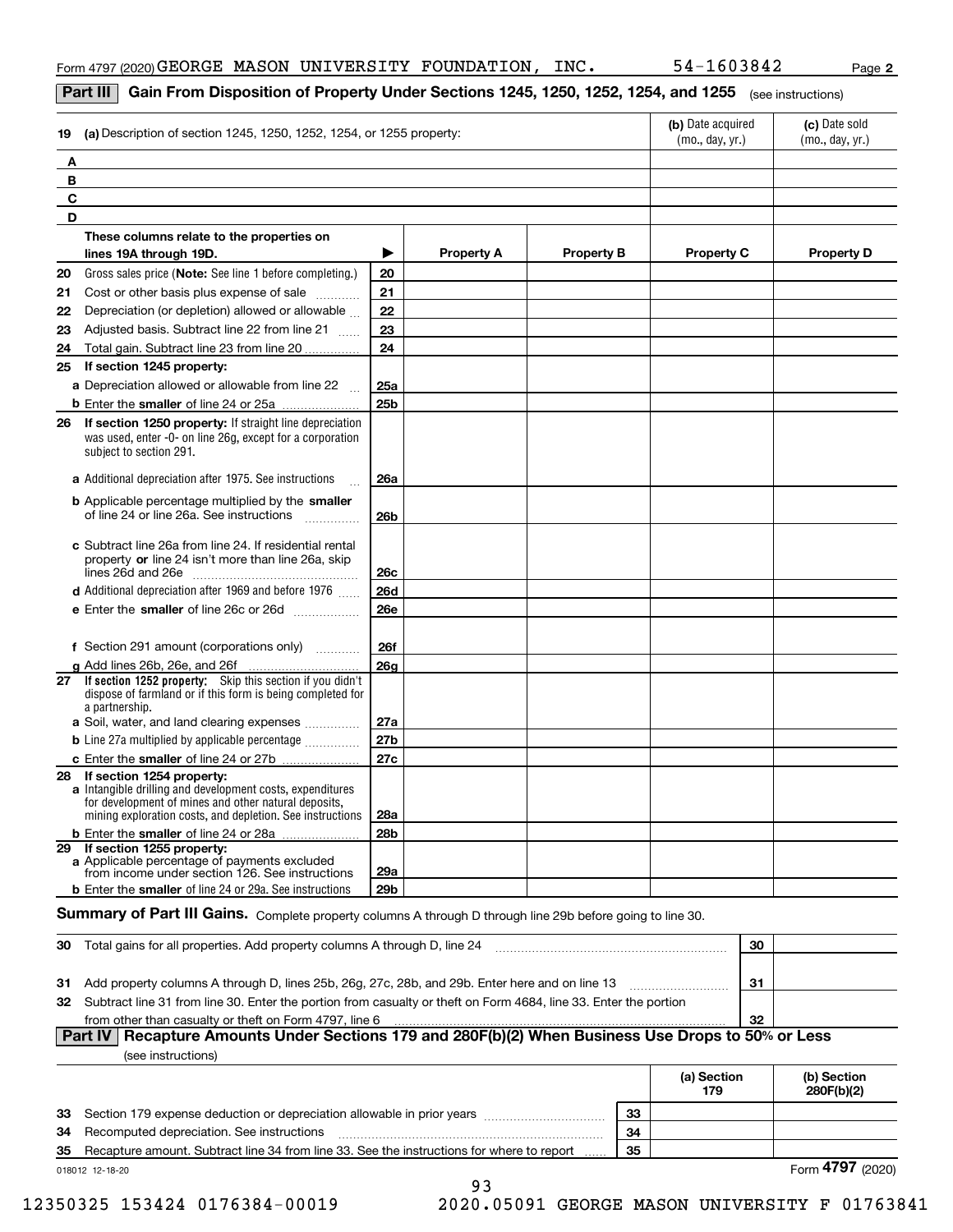|                            | <u>UAICS UI DUSINESS FIUDELLY</u>                                                          | OMB No. 1             |
|----------------------------|--------------------------------------------------------------------------------------------|-----------------------|
| Form 4797                  | (Also Involuntary Conversions and Recapture Amounts)<br>Under Sections 179 and 280F(b)(2)) | 20                    |
| Department of the Treasury | Attach to your tax return.                                                                 |                       |
| Internal Revenue Service   | Go to www.irs.gov/Form4797 for instructions and the latest information.                    | Attachmer<br>Sequence |
| Name(s) shown on return    |                                                                                            | Identifying number    |

#### **(Also Involuntary Conversions and Recapture Amounts Under Sections 179 and 280F(b)(2)) 4797 2020 | Attach to your tax return. Sales of Business Property**

| OMB No. 1545-0184             |
|-------------------------------|
| T                             |
|                               |
| Attachment<br>Sequence No. 27 |

| GEORGE MASON UNIVERSITY FOUNDATION, INC.                                                                    | 54-1603842 |
|-------------------------------------------------------------------------------------------------------------|------------|
| 1 Enter the gross proceeds from sales or exchanges reported to you for 2020 on Form(s) 1099-B or 1099-S     |            |
| (or substitute statement) that you are including on line 2, 10, or 20                                       |            |
| Part I<br>Sales or Exchanges of Property Used in a Trade or Business and Involuntary Conversions From Other |            |
| Than Casualty or Theft-Most Property Held More Than 1 Year<br>(see instructions)                            |            |

| $\mathbf{2}$ | (a) Description<br>of property                                                                                                                                                                                                                                                                                                                                                                                                                | (b) Date acquired<br>(mo., day, yr.)                                                                                                                                                               | (C) Date sold<br>(mo., day, yr.) | (d) Gross sales<br>price | (e) Depreciation<br>allowed or<br>allowable since<br>acquisition | (f) Cost or other<br>basis, plus<br>improvements and<br>expense of sale |        | $(g)$ Gain or (loss)<br>Subtract (f) from the<br>sum of (d) and (e) |  |  |  |
|--------------|-----------------------------------------------------------------------------------------------------------------------------------------------------------------------------------------------------------------------------------------------------------------------------------------------------------------------------------------------------------------------------------------------------------------------------------------------|----------------------------------------------------------------------------------------------------------------------------------------------------------------------------------------------------|----------------------------------|--------------------------|------------------------------------------------------------------|-------------------------------------------------------------------------|--------|---------------------------------------------------------------------|--|--|--|
| LP.          | 1231<br><b>SECTION</b>                                                                                                                                                                                                                                                                                                                                                                                                                        | WARIOUS                                                                                                                                                                                            | VARIOUS                          | 15,670.                  |                                                                  |                                                                         |        | 15,670.                                                             |  |  |  |
|              |                                                                                                                                                                                                                                                                                                                                                                                                                                               |                                                                                                                                                                                                    |                                  |                          |                                                                  |                                                                         |        |                                                                     |  |  |  |
|              |                                                                                                                                                                                                                                                                                                                                                                                                                                               |                                                                                                                                                                                                    |                                  |                          |                                                                  |                                                                         |        |                                                                     |  |  |  |
|              |                                                                                                                                                                                                                                                                                                                                                                                                                                               |                                                                                                                                                                                                    |                                  |                          |                                                                  |                                                                         |        |                                                                     |  |  |  |
| 3<br>4       |                                                                                                                                                                                                                                                                                                                                                                                                                                               |                                                                                                                                                                                                    |                                  |                          |                                                                  |                                                                         | 3<br>4 |                                                                     |  |  |  |
| 5            |                                                                                                                                                                                                                                                                                                                                                                                                                                               | 5                                                                                                                                                                                                  |                                  |                          |                                                                  |                                                                         |        |                                                                     |  |  |  |
| 6            | 6                                                                                                                                                                                                                                                                                                                                                                                                                                             |                                                                                                                                                                                                    |                                  |                          |                                                                  |                                                                         |        |                                                                     |  |  |  |
| 7            | Combine lines 2 through 6. Enter the gain or (loss) here and on the appropriate line as follows <i>manumumum</i>                                                                                                                                                                                                                                                                                                                              | $\overline{7}$                                                                                                                                                                                     | 15,670.                          |                          |                                                                  |                                                                         |        |                                                                     |  |  |  |
|              | Partnerships and S corporations. Report the gain or (loss) following the instructions for Form 1065, Schedule K,<br>line 10, or Form 1120-S, Schedule K, line 9. Skip lines 8, 9, 11, and 12 below.                                                                                                                                                                                                                                           |                                                                                                                                                                                                    |                                  |                          |                                                                  |                                                                         |        |                                                                     |  |  |  |
|              | Individuals, partners, S corporation shareholders, and all others. If line 7 is zero or a loss, enter the amount<br>from line 7 on line 11 below and skip lines 8 and 9. If line 7 is a gain and you didn't have any prior year section<br>1231 losses, or they were recaptured in an earlier year, enter the gain from line 7 as a long-term capital gain on<br>the Schedule D filed with your return and skip lines 8, 9, 11, and 12 below. |                                                                                                                                                                                                    |                                  |                          |                                                                  |                                                                         |        |                                                                     |  |  |  |
| 8            |                                                                                                                                                                                                                                                                                                                                                                                                                                               | Nonrecaptured net section 1231 losses from prior years. See instructions                                                                                                                           |                                  |                          |                                                                  |                                                                         | 8      |                                                                     |  |  |  |
| 9            |                                                                                                                                                                                                                                                                                                                                                                                                                                               | Subtract line 8 from line 7. If zero or less, enter -0-. If line 9 is zero, enter the gain from line 7 on line 12 below. If                                                                        |                                  |                          |                                                                  |                                                                         |        |                                                                     |  |  |  |
|              |                                                                                                                                                                                                                                                                                                                                                                                                                                               | line 9 is more than zero, enter the amount from line 8 on line 12 below and enter the gain from line 9 as a long-term                                                                              |                                  |                          |                                                                  |                                                                         |        |                                                                     |  |  |  |
|              |                                                                                                                                                                                                                                                                                                                                                                                                                                               | capital gain on the Schedule D filed with your return. See instructions [11] contains the schedule D filed with your return. See instructions [11] contains the schedule D filed with your return. |                                  |                          |                                                                  |                                                                         | 9      | 15,670.                                                             |  |  |  |

#### **Part II** | Crdinary Gains and Losses (see instructions)

| 10 | Ordinary gains and losses not included on lines 11 through 16 (include property held 1 year or less):                                           |  |  |  |  |  |     |  |  |
|----|-------------------------------------------------------------------------------------------------------------------------------------------------|--|--|--|--|--|-----|--|--|
|    |                                                                                                                                                 |  |  |  |  |  |     |  |  |
|    |                                                                                                                                                 |  |  |  |  |  |     |  |  |
|    |                                                                                                                                                 |  |  |  |  |  |     |  |  |
|    |                                                                                                                                                 |  |  |  |  |  |     |  |  |
| 11 | Loss, if any, from line 7<br>11                                                                                                                 |  |  |  |  |  |     |  |  |
| 12 |                                                                                                                                                 |  |  |  |  |  | 12  |  |  |
| 13 | 13                                                                                                                                              |  |  |  |  |  |     |  |  |
| 14 | Net gain or (loss) from Form 4684, lines 31 and 38a manufactured contain and state in the state of loss) from Form 4684, lines 31 and 38a<br>14 |  |  |  |  |  |     |  |  |
| 15 |                                                                                                                                                 |  |  |  |  |  | 15  |  |  |
| 16 |                                                                                                                                                 |  |  |  |  |  | 16  |  |  |
| 17 |                                                                                                                                                 |  |  |  |  |  | 17  |  |  |
| 18 | For all except individual returns, enter the amount from line 17 on the appropriate line of your return and skip lines                          |  |  |  |  |  |     |  |  |
|    | a and b below. For individual returns, complete lines a and b below.                                                                            |  |  |  |  |  |     |  |  |
|    | a If the loss on line 11 includes a loss from Form 4684, line 35, column (b)(ii), enter that part of the loss here. Enter the                   |  |  |  |  |  |     |  |  |
|    | loss from income producing property on Schedule A (Form 1040), line 16. (Do not include any loss on property used                               |  |  |  |  |  |     |  |  |
|    |                                                                                                                                                 |  |  |  |  |  | 18a |  |  |
|    | <b>b</b> Redetermine the gain or (loss) on line 17 excluding the loss, if any, on line 18a. Enter here and on Schedule 1                        |  |  |  |  |  |     |  |  |
|    |                                                                                                                                                 |  |  |  |  |  | 18b |  |  |

**For Paperwork Reduction Act Notice, see separate instructions.** Form **4797** (2020) LHA

018011 12-18-20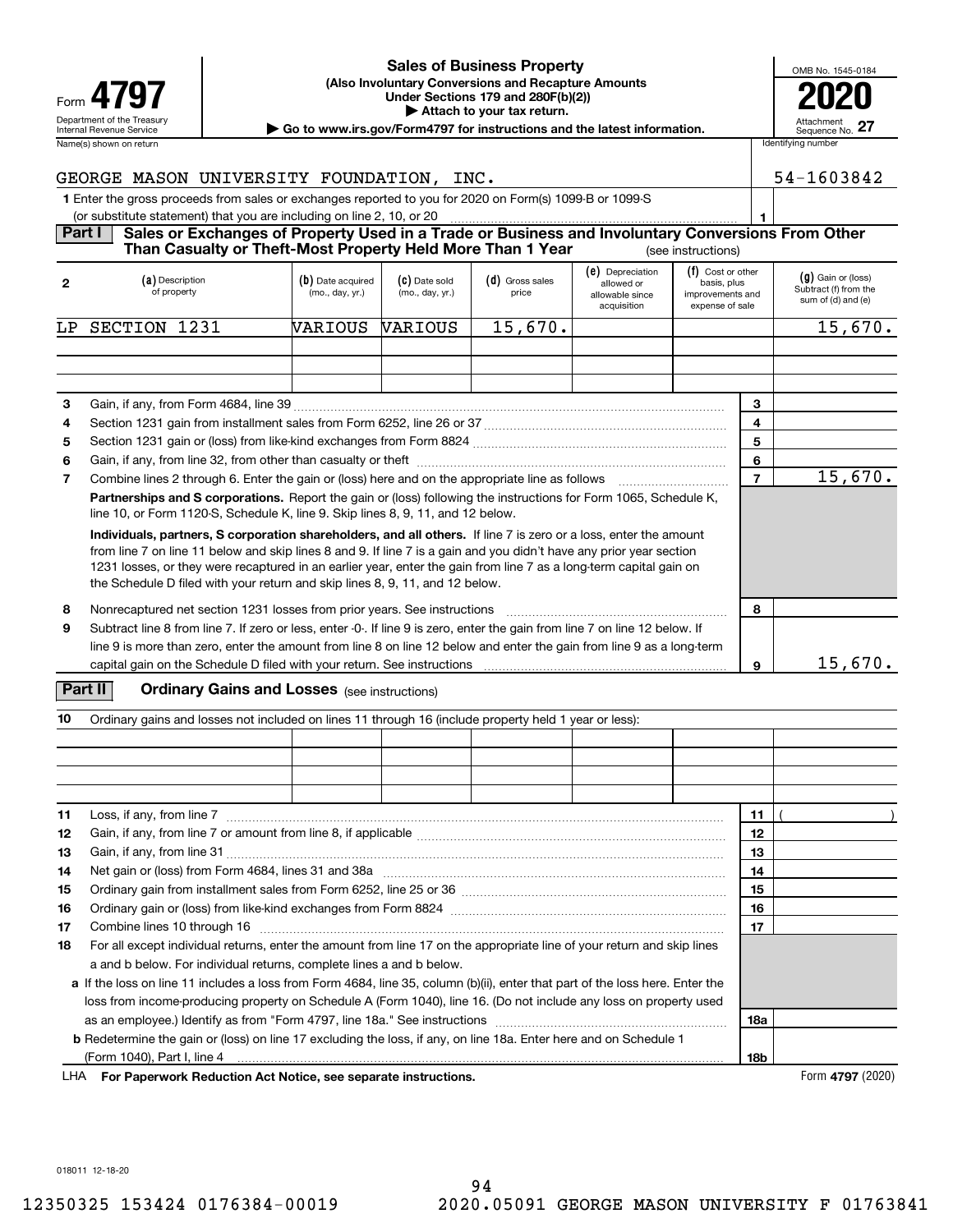#### **Part III**  $\mid$  **Gain From Disposition of Property Under Sections 1245, 1250, 1252, 1254, and 1255**  $\mid$  $_{\rm (see\, instructions)}$

| 19 | (a) Description of section 1245, 1250, 1252, 1254, or 1255 property:                                                                                                                                        |                 | (b) Date acquired<br>(mo., day, yr.) | (c) Date sold<br>(mo., day, yr.) |                   |                   |  |  |  |  |
|----|-------------------------------------------------------------------------------------------------------------------------------------------------------------------------------------------------------------|-----------------|--------------------------------------|----------------------------------|-------------------|-------------------|--|--|--|--|
|    | Α                                                                                                                                                                                                           |                 |                                      |                                  |                   |                   |  |  |  |  |
|    | В                                                                                                                                                                                                           |                 |                                      |                                  |                   |                   |  |  |  |  |
| C  |                                                                                                                                                                                                             |                 |                                      |                                  |                   |                   |  |  |  |  |
| D  |                                                                                                                                                                                                             |                 |                                      |                                  |                   |                   |  |  |  |  |
|    | These columns relate to the properties on                                                                                                                                                                   |                 |                                      |                                  |                   |                   |  |  |  |  |
|    | lines 19A through 19D.                                                                                                                                                                                      | ▶               | <b>Property A</b>                    | <b>Property B</b>                | <b>Property C</b> | <b>Property D</b> |  |  |  |  |
| 20 | Gross sales price (Note: See line 1 before completing.)                                                                                                                                                     | 20              |                                      |                                  |                   |                   |  |  |  |  |
| 21 | Cost or other basis plus expense of sale                                                                                                                                                                    | 21              |                                      |                                  |                   |                   |  |  |  |  |
| 22 | Depreciation (or depletion) allowed or allowable                                                                                                                                                            | 22              |                                      |                                  |                   |                   |  |  |  |  |
| 23 | Adjusted basis. Subtract line 22 from line 21                                                                                                                                                               | 23              |                                      |                                  |                   |                   |  |  |  |  |
| 24 | Total gain. Subtract line 23 from line 20                                                                                                                                                                   | 24              |                                      |                                  |                   |                   |  |  |  |  |
| 25 | If section 1245 property:                                                                                                                                                                                   |                 |                                      |                                  |                   |                   |  |  |  |  |
|    | a Depreciation allowed or allowable from line 22                                                                                                                                                            | 25a             |                                      |                                  |                   |                   |  |  |  |  |
|    |                                                                                                                                                                                                             | 25 <sub>b</sub> |                                      |                                  |                   |                   |  |  |  |  |
| 26 | If section 1250 property: If straight line depreciation<br>was used, enter -0- on line 26g, except for a corporation<br>subject to section 291.                                                             |                 |                                      |                                  |                   |                   |  |  |  |  |
|    | a Additional depreciation after 1975. See instructions                                                                                                                                                      | 26a             |                                      |                                  |                   |                   |  |  |  |  |
|    | <b>b</b> Applicable percentage multiplied by the smaller<br>of line 24 or line 26a. See instructions                                                                                                        | <b>26b</b>      |                                      |                                  |                   |                   |  |  |  |  |
|    | c Subtract line 26a from line 24. If residential rental<br>property or line 24 isn't more than line 26a, skip                                                                                               | 26 <sub>c</sub> |                                      |                                  |                   |                   |  |  |  |  |
|    | d Additional depreciation after 1969 and before 1976                                                                                                                                                        | <b>26d</b>      |                                      |                                  |                   |                   |  |  |  |  |
|    | e Enter the smaller of line 26c or 26d                                                                                                                                                                      | <b>26e</b>      |                                      |                                  |                   |                   |  |  |  |  |
|    | f Section 291 amount (corporations only)                                                                                                                                                                    | <b>26f</b>      |                                      |                                  |                   |                   |  |  |  |  |
| 27 | g Add lines 26b, 26e, and 26f<br>If section 1252 property: Skip this section if you didn't                                                                                                                  | 26g             |                                      |                                  |                   |                   |  |  |  |  |
|    | dispose of farmland or if this form is being completed for<br>a partnership.<br>a Soil, water, and land clearing expenses                                                                                   | 27a             |                                      |                                  |                   |                   |  |  |  |  |
|    | <b>b</b> Line 27a multiplied by applicable percentage                                                                                                                                                       | 27b             |                                      |                                  |                   |                   |  |  |  |  |
|    |                                                                                                                                                                                                             |                 |                                      |                                  |                   |                   |  |  |  |  |
| 28 | If section 1254 property:<br>a Intangible drilling and development costs, expenditures<br>for development of mines and other natural deposits,<br>mining exploration costs, and depletion. See instructions | 28a             |                                      |                                  |                   |                   |  |  |  |  |
|    | <b>b</b> Enter the smaller of line 24 or 28a                                                                                                                                                                | 28 <sub>b</sub> |                                      |                                  |                   |                   |  |  |  |  |
| 29 | If section 1255 property:<br>a Applicable percentage of payments excluded<br>from income under section 126. See instructions                                                                                | 29a             |                                      |                                  |                   |                   |  |  |  |  |
|    | <b>b</b> Enter the smaller of line 24 or 29a. See instructions                                                                                                                                              | 29 <sub>b</sub> |                                      |                                  |                   |                   |  |  |  |  |

#### $S$ ummary of Part III Gains. Complete property columns A through D through line 29b before going to line 30.

| 30  | Total gains for all properties. Add property columns A through D, line 24                                        | 30 |  |  |  |  |  |
|-----|------------------------------------------------------------------------------------------------------------------|----|--|--|--|--|--|
|     |                                                                                                                  |    |  |  |  |  |  |
| -31 | Add property columns A through D, lines 25b, 26g, 27c, 28b, and 29b. Enter here and on line 13                   | 31 |  |  |  |  |  |
| 32  | Subtract line 31 from line 30. Enter the portion from casualty or theft on Form 4684, line 33. Enter the portion |    |  |  |  |  |  |
|     | from other than casualty or theft on Form 4797, line 6                                                           | 32 |  |  |  |  |  |
|     | Part IV   Recapture Amounts Under Sections 179 and 280F(b)(2) When Business Use Drops to 50% or Less             |    |  |  |  |  |  |
|     | (see instructions)                                                                                               |    |  |  |  |  |  |

|    |                                                                                           |    | (a) Section<br>179 | (b) Section<br>280F(b)(2) |
|----|-------------------------------------------------------------------------------------------|----|--------------------|---------------------------|
|    | 33 Section 179 expense deduction or depreciation allowable in prior years                 | 33 |                    |                           |
| 34 | Recomputed depreciation. See instructions                                                 | 34 |                    |                           |
| 35 | Recapture amount. Subtract line 34 from line 33. See the instructions for where to report | 35 |                    |                           |
|    | 018012 12-18-20                                                                           |    |                    | Form 4797 (202            |

Form (2020) **4797** 

 $\overline{\phantom{0}}$ 

95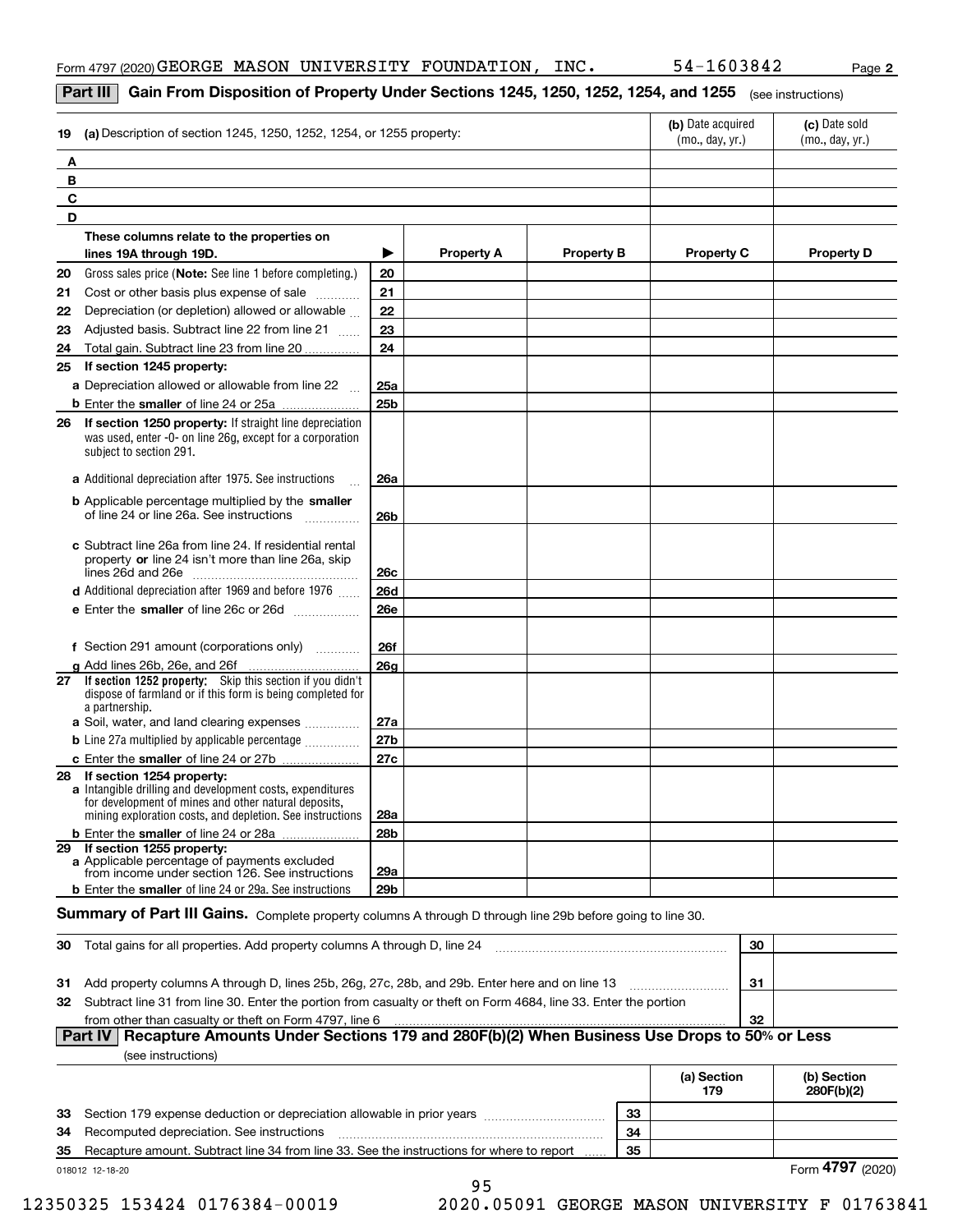|        |                   |                                                        | Information Return by a Shareholder of a Passive Foreign<br><b>Investment Company or Qualified Electing Fund</b>                                                                                                                                                                                                                                                                                                                                                                                                                                                                                                                             |                                                                                                                    | OMB No. 1545-1002                          |
|--------|-------------------|--------------------------------------------------------|----------------------------------------------------------------------------------------------------------------------------------------------------------------------------------------------------------------------------------------------------------------------------------------------------------------------------------------------------------------------------------------------------------------------------------------------------------------------------------------------------------------------------------------------------------------------------------------------------------------------------------------------|--------------------------------------------------------------------------------------------------------------------|--------------------------------------------|
|        |                   | Department of the Treasury<br>Internal Revenue Service | Go to www.irs.gov/Form8621 for instructions and the latest information.                                                                                                                                                                                                                                                                                                                                                                                                                                                                                                                                                                      |                                                                                                                    | Attachment<br>Sequence No. 69              |
|        |                   | Name of shareholder                                    |                                                                                                                                                                                                                                                                                                                                                                                                                                                                                                                                                                                                                                              | Identifying number (see instructions)                                                                              |                                            |
|        |                   |                                                        | GEORGE MASON UNIVERSITY FOUNDATION, INC.                                                                                                                                                                                                                                                                                                                                                                                                                                                                                                                                                                                                     | 54-1603842                                                                                                         |                                            |
|        |                   |                                                        | Number, street, and room or suite no. If a P.O. box, see instructions.<br>4400 UNIVERSITY DRIVE, MSN 1A3                                                                                                                                                                                                                                                                                                                                                                                                                                                                                                                                     | Shareholder tax year: calendar year<br>JUL 1<br>$2020$ and ending                                                  | or other tax year beginning<br>JUN 30 2021 |
|        |                   | FAIRFAX, VA                                            | City or town, state, and ZIP code or country<br>$22030 - 4444$                                                                                                                                                                                                                                                                                                                                                                                                                                                                                                                                                                               |                                                                                                                    |                                            |
|        |                   |                                                        | $X$ Corporation<br>Individual<br>Partnership<br>Check type of shareholder filing the return:<br>Check if any Excepted Specified Foreign Financial Assets are reported on this form. See instructions                                                                                                                                                                                                                                                                                                                                                                                                                                         | S Corporation<br><b>Nongrantor Trust</b>                                                                           | Estate                                     |
|        |                   |                                                        | Qualifying Insurance Corporation Election-I, a shareholder of stock of a foreign corporation, elect to treat such stock as the stock of a Qualifying                                                                                                                                                                                                                                                                                                                                                                                                                                                                                         |                                                                                                                    |                                            |
|        |                   |                                                        | Insurance Corporation under the alternative facts and circumstances test within the meaning of section 1297(f)(2). See instructions                                                                                                                                                                                                                                                                                                                                                                                                                                                                                                          | Employer identification number (if any)                                                                            |                                            |
|        |                   |                                                        | Name of foreign corporation, passive foreign investment company (PFIC), or qualified electing fund (QEF)<br>BTO PLUTO HOLDINGS (CAYMAN) LP                                                                                                                                                                                                                                                                                                                                                                                                                                                                                                   | 98-1117360                                                                                                         |                                            |
|        |                   |                                                        | Address (Enter number, street, city or town, and country.)                                                                                                                                                                                                                                                                                                                                                                                                                                                                                                                                                                                   | Reference ID number (see instructions)                                                                             |                                            |
|        |                   |                                                        |                                                                                                                                                                                                                                                                                                                                                                                                                                                                                                                                                                                                                                              |                                                                                                                    |                                            |
|        |                   | 345 PARK AVENUE                                        | NEW YORK, NY 10154                                                                                                                                                                                                                                                                                                                                                                                                                                                                                                                                                                                                                           | Tax year of foreign corporation, PFIC, or QEF: Calendar year<br>JAN 1<br>or other tax year beginning<br>and ending | $2020$ .<br>SEP 30, 2020                   |
|        | Part I            |                                                        | <b>Summary of Annual Information</b> (see instructions)                                                                                                                                                                                                                                                                                                                                                                                                                                                                                                                                                                                      |                                                                                                                    |                                            |
|        |                   |                                                        | Provide the following information with respect to all shares of the PFIC held by the shareholder:<br>Description of each class of shares held by the shareholder: OTHER                                                                                                                                                                                                                                                                                                                                                                                                                                                                      |                                                                                                                    |                                            |
| 1      |                   |                                                        | Check if shares jointly owned with spouse.                                                                                                                                                                                                                                                                                                                                                                                                                                                                                                                                                                                                   |                                                                                                                    |                                            |
| 2      |                   |                                                        | Date shares acquired during the tax year, if applicable:                                                                                                                                                                                                                                                                                                                                                                                                                                                                                                                                                                                     |                                                                                                                    |                                            |
| 3      |                   |                                                        | Number of shares held at the end of the tax year:                                                                                                                                                                                                                                                                                                                                                                                                                                                                                                                                                                                            |                                                                                                                    |                                            |
| 4<br>5 | (a)<br>(b)<br>(c) | $\boxed{\text{X}}$ \$0-50,000                          | Value of shares held at the end of the tax year (check the appropriate box, if applicable):<br>(b)<br>$\Box$ \$50,001-100,000<br>(e) If more than $$200,000$ , list value:<br>Type of PFIC and amount of any excess distribution or gain treated as an excess distribution under section 1291, inclusion under section 1293,<br>and inclusion or deduction under section 1296 (check all boxes that apply):<br>$\Box$ Section 1291 \$<br>Section 1293 (Qualified Electing Fund) \$<br>Section 1296 (Mark to Market) \$                                                                                                                       | \$150,001-200,000<br>(d)<br>SEE STATEMENT 5                                                                        |                                            |
|        | Part II           |                                                        | Elections (see instructions)                                                                                                                                                                                                                                                                                                                                                                                                                                                                                                                                                                                                                 |                                                                                                                    |                                            |
| Α<br>В |                   |                                                        | Election To Treat the PFIC as a QEF. I, a shareholder of a PFIC, elect to treat the PFIC as a QEF. Complete lines 6a through 7c of Part III.<br>Election To Extend Time For Payment of Tax. I, a shareholder of a QEF, elect to extend the time for payment of tax on the undistributed earnings and profits<br>of the QEF until this election is terminated. Complete lines 8a through 9c of Part III to calculate the tax that may be deferred.<br>Note: If any portion of line 6a or line 7a of Part III is includible under section 951, you<br>1294(c) and 1294(f) and the related regulations for events that terminate this election. |                                                                                                                    |                                            |
| С      |                   |                                                        | Election To Mark-to-Market PFIC Stock. I, a shareholder of a PFIC, elect to mark-to-market the PFIC stock that is marketable within the meaning of section<br>$1296(e)$ . Complete Part IV.                                                                                                                                                                                                                                                                                                                                                                                                                                                  |                                                                                                                    |                                            |
| D      |                   |                                                        | Deemed Sale Election. I, a shareholder on the first day of a PFIC's first tax year as a QEF, elect to recognize gain on the deemed sale of my interest in the<br>PFIC. Enter gain or loss on line 15f of Part V.                                                                                                                                                                                                                                                                                                                                                                                                                             |                                                                                                                    |                                            |
| Е      |                   |                                                        | Deemed Dividend Election. I, a shareholder on the first day of a PFIC's first tax year as a QEF that is a controlled foreign corporation (CFC), elect to treat an<br>amount equal to my share of the post-1986 earnings and profits of the CFC as an excess distribution. Enter this amount on line 15e of Part V. If the                                                                                                                                                                                                                                                                                                                    |                                                                                                                    |                                            |
|        |                   |                                                        | excess distribution is greater than zero, also complete line 16 of Part V.                                                                                                                                                                                                                                                                                                                                                                                                                                                                                                                                                                   |                                                                                                                    |                                            |
| F      |                   |                                                        | Election To Recognize Gain on Deemed Sale of PFIC. I, a shareholder of a former PFIC or a PFIC to which section 1297(d) applies, elect to treat as an excess<br>distribution the gain recognized on the deemed sale of my interest in the PFIC on the last day of its last tax year as a PFIC under section 1297(a). Enter<br>gain on line 15f of Part V.                                                                                                                                                                                                                                                                                    |                                                                                                                    |                                            |
| G      |                   |                                                        | Deemed Dividend Election With Respect to a Section 1297(e) PFIC. I, a shareholder of a section 1297(e) PFIC, within the meaning of Regulations section<br>1.1297-3(a), elect to make a deemed dividend election with respect to the Section 1297(e) PFIC. My holding period in the stock of the Section 1297(e)<br>PFIC includes the CFC qualification date, as defined in Regulations section 1.1297-3(d). Enter the excess distribution on line 15e, Part V. If the excess<br>distribution is greater than zero, also complete line 16, Part V.                                                                                            |                                                                                                                    |                                            |
| н      |                   |                                                        | Deemed Dividend Election With Respect to a Former PFIC. I, a shareholder of a former PFIC, within the meaning of Regulations section 1.1298-3(a),<br>elect to make a deemed dividend election with respect to the former PFIC. My holding period in the stock of the former PFIC includes the termination date, as<br>defined in Regulations section 1.1298-3(d). Enter the excess distribution on line 15e, Part V. If the excess distribution is greater than zero, also<br>complete line 16, Part V.                                                                                                                                      |                                                                                                                    |                                            |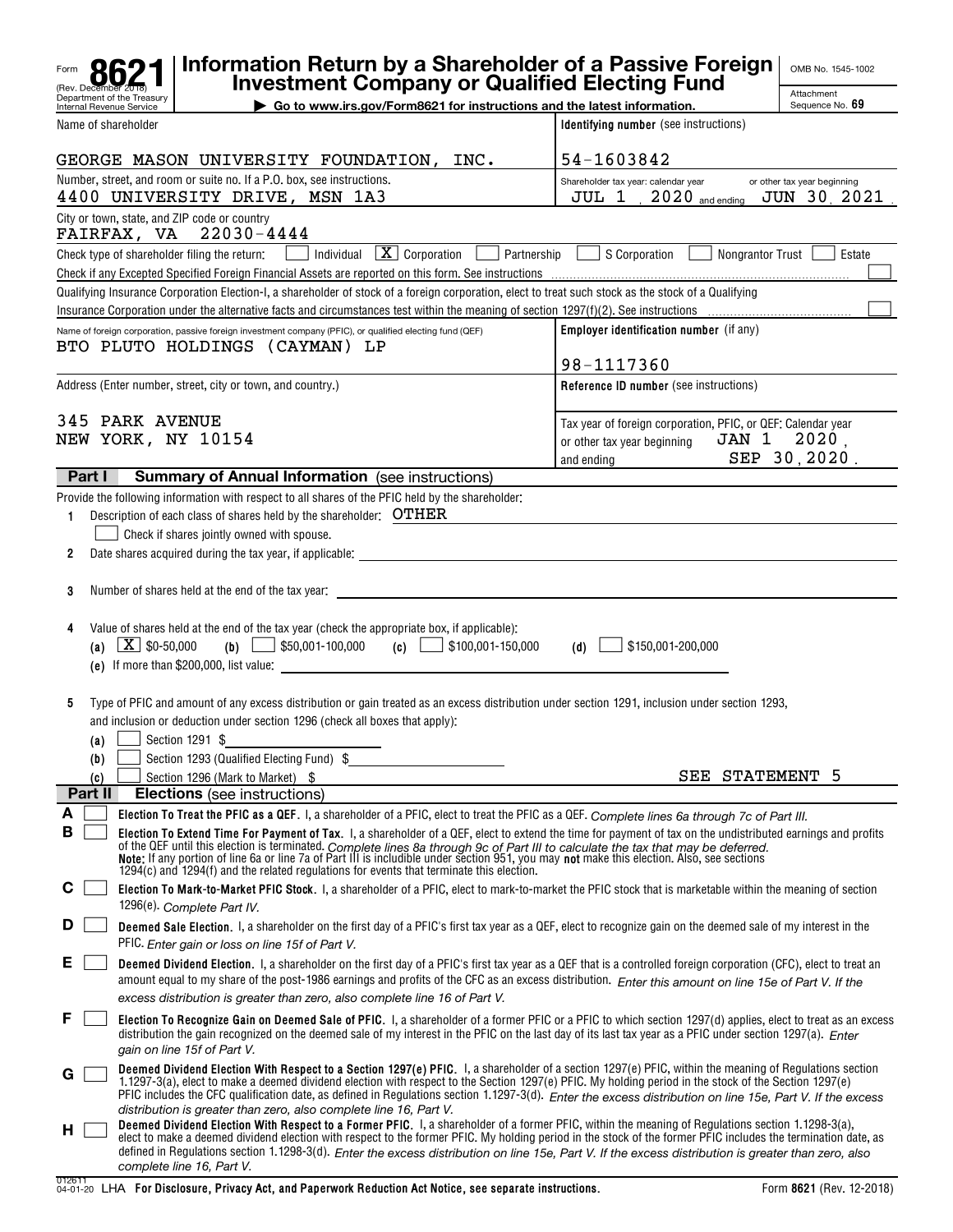|     | Form 8621 (Rev. 12-2018)                                                                                                                                    |                 | Page 2 |
|-----|-------------------------------------------------------------------------------------------------------------------------------------------------------------|-----------------|--------|
|     | Income From a Qualified Electing Fund (QEF). All QEF shareholders complete lines 6a through 7c. If you are making<br>Part III                               |                 |        |
|     | Election B, also complete lines 8a through 9c. See instructions.                                                                                            |                 |        |
| 6а  | 6a<br>Enter your pro rata share of the ordinary earnings of the QEF [111] [11] [11] Enter your pro-rata share of the ordinary earnings of the QEF           |                 |        |
|     | Enter the portion of line 6a that is included in income under section 951 or that may be<br>b                                                               |                 |        |
|     | excluded under section 1293(g)<br>6b                                                                                                                        |                 |        |
| C   |                                                                                                                                                             | 6c              |        |
| 7 a | 7a                                                                                                                                                          |                 |        |
|     | Enter the portion of line 7a that is included in income under section 951 or that may be<br>b                                                               |                 |        |
|     | excluded under section 1293(g)<br>7b                                                                                                                        |                 |        |
|     | Subtract line 7b from line 7a. This amount is a net long-term capital gain. Enter this amount in Part II of the Schedule D                                  |                 |        |
|     | used for your income tax return. See instructions                                                                                                           | 7c              |        |
|     | Complete lines 8 and 9 only if you are making a section 1294 election (Election B) for the current tax year.                                                |                 |        |
| 8а  |                                                                                                                                                             | 8a              |        |
|     | Enter the total amount of cash and the fair market value of other property distributed<br>b                                                                 |                 |        |
|     | or deemed distributed to you during the tax year of the QEF. See instructions <i>minimizion</i><br>8b                                                       |                 |        |
|     | Enter the portion of line 8a not already included in line 8b that is attributable to shares                                                                 |                 |        |
|     | in the QEF that you disposed of, pledged, or otherwise transferred during the tax year                                                                      |                 |        |
|     | 8c                                                                                                                                                          |                 |        |
|     | d                                                                                                                                                           | 8d              |        |
| e   |                                                                                                                                                             | 8e              |        |
|     | Important: If line 8e is greater than zero, and no portion of line 6a or 7a is includible in income under section 951,                                      |                 |        |
|     | you may make Election B with respect to the amount on line 8e.                                                                                              |                 |        |
| 9а  | 9а<br>Enter the total tax for the tax year. See instructions                                                                                                |                 |        |
|     | Enter the total tax for the tax year determined without regard to the amount entered                                                                        |                 |        |
|     | 9b<br>on line 8e                                                                                                                                            |                 |        |
|     | Subtract line 9b from line 9a. This is the deferred tax, the time for payment of which is extended by making                                                |                 |        |
|     | <b>Election B</b>                                                                                                                                           | 9c              |        |
|     | Gain or (Loss) From Mark-to-Market Election (see instructions)<br>Part IV                                                                                   |                 |        |
|     |                                                                                                                                                             | 10a             |        |
|     | <b>b</b> Enter your adjusted basis in the stock at the end of the tax year                                                                                  | 10 <sub>b</sub> |        |
|     | c Subtract line 10b from line 10a. If a gain, do not complete lines 11 and 12. Include this amount as ordinary income                                       |                 |        |
|     | on your tax return. If a loss, go to line 11 <b>manually construct to the constant of the constant of the set of t</b>                                      | 10c             |        |
|     | 11 Enter any unreversed inclusions (as defined in section 1296(d)) [11] Entertainmodulation contracts and section of                                        | 11              |        |
|     | 12 Enter the loss from line 10c, but only to the extent of unreversed inclusions on line 11. Include this amount as an ordinary                             |                 |        |
|     | loss on your tax return in the committee of the contract of the contract of the contract of the contract of the                                             | 12              |        |
|     | 13 If you sold or otherwise disposed of any section 1296 stock (see instructions) during the tax year:                                                      |                 |        |
|     | a Enter the fair market value of the stock on the date of sale or disposition [11] [11] [11] [11] [11] [11] [1                                              | 13a             |        |
|     | b Enter the adjusted basis of the stock on the date of sale or disposition manufactured contains and contained the stock on the date of sale or disposition | 13 <sub>b</sub> |        |
|     | c Subtract line 13b from line 13a. If a gain, do not complete line 14. Include this amount as ordinary income on your                                       |                 |        |
|     | tax return. If a loss, go to line 14                                                                                                                        | 13с             |        |
|     | 14a Enter any unreversed inclusions (as defined in section 1296(d))                                                                                         | 14a             |        |
|     | b Enter the loss from line 13c, but only to the extent of unreversed inclusions on line 14a. Include this amount as an ordinary                             |                 |        |
|     | loss on your tax return. If the loss on line 13c exceeds unreversed inclusions on line 14a, complete line 14c                                               | 14b             |        |
|     | c Enter the amount by which the loss on line 13c exceeds unreversed inclusions on line 14a. Include this amount on your tax                                 |                 |        |
|     | return according to the rules generally applicable for losses provided elsewhere in the Code and regulations                                                | 14c             |        |
|     | Note: See instructions in case of multiple sales or dispositions.                                                                                           |                 |        |
|     |                                                                                                                                                             |                 |        |

**8621**  Form (Rev. 12-2018)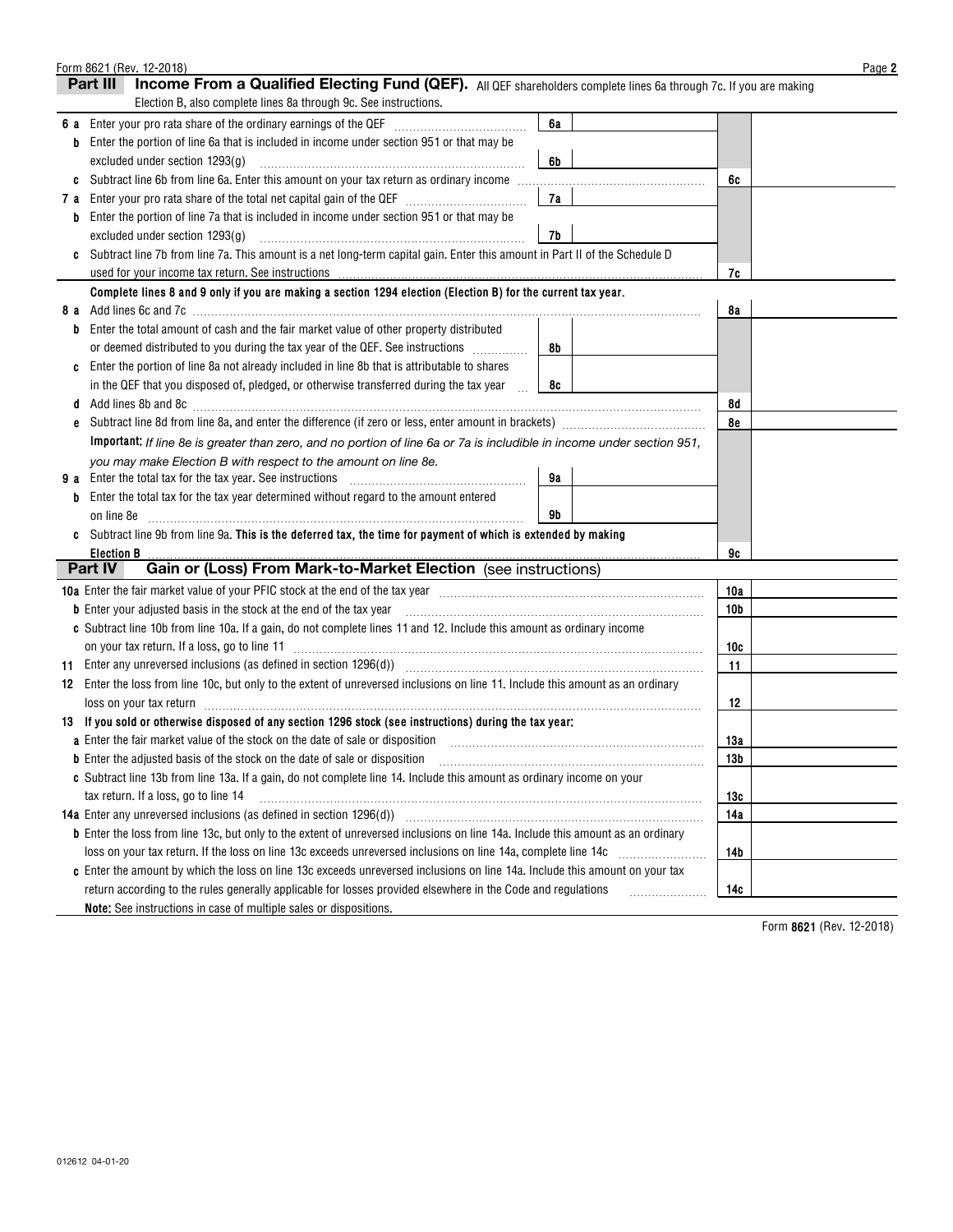| Form 8621 (Rev. 12-2018)                                                                                                                                                                                                       |            | Page 3 |  |  |  |  |  |  |
|--------------------------------------------------------------------------------------------------------------------------------------------------------------------------------------------------------------------------------|------------|--------|--|--|--|--|--|--|
| Distributions From and Dispositions of Stock of a Section 1291 Fund (see instructions)<br>Part V                                                                                                                               |            |        |  |  |  |  |  |  |
| Complete a separate Part V for each excess distribution and disposition. See instructions.                                                                                                                                     |            |        |  |  |  |  |  |  |
| 15 a Enter your total distributions from the section 1291 fund during the current tax year with respect to the applicable stock. If the                                                                                        |            |        |  |  |  |  |  |  |
| holding period of the stock began in the current tax year, see instructions [11] manufacture manufacture manufacture manufacture manufacture manufacture manufacture manufacture manufacture manufacture manufacture manufactu | 15a        |        |  |  |  |  |  |  |
| <b>b</b> Enter the total distributions (reduced by the portions of such distributions that were excess distributions but not                                                                                                   |            |        |  |  |  |  |  |  |
| included in income under section $1291(a)(1)(B)$ made by the fund with respect to the applicable stock for each of the 3 years                                                                                                 |            |        |  |  |  |  |  |  |
| preceding the current tax year (or if shorter, the portion of the shareholder's holding period before the current tax year)<br>15 <sub>b</sub>                                                                                 |            |        |  |  |  |  |  |  |
|                                                                                                                                                                                                                                | 15c        |        |  |  |  |  |  |  |
|                                                                                                                                                                                                                                | 15d        |        |  |  |  |  |  |  |
| e Subtract line 15d from line 15a. This amount, if more than zero, is the excess distribution with respect to the applicable stock.                                                                                            |            |        |  |  |  |  |  |  |
| If there is an excess distribution, complete line 16. If zero or less and you did not dispose of stock during the tax year, do not                                                                                             |            |        |  |  |  |  |  |  |
| complete the rest of Part V. See instructions if you received more than one distribution during the current tax year. Also,                                                                                                    |            |        |  |  |  |  |  |  |
| see instructions for rules for reporting a nonexcess distribution on your income tax return                                                                                                                                    | 15e        |        |  |  |  |  |  |  |
| Enter gain or loss from the disposition of stock of a section 1291 fund or former section 1291 fund. If a gain,                                                                                                                |            |        |  |  |  |  |  |  |
| complete line 16. If a loss, show it in brackets and <b>do not</b> complete line 16                                                                                                                                            | 15f        |        |  |  |  |  |  |  |
| 16 a If there is a positive amount on line 15e or 15f (or both), attach a statement for each excess distribution and disposition.                                                                                              |            |        |  |  |  |  |  |  |
| Show your holding period for each share of stock or block of shares held. Allocate the excess distribution or gain to each day                                                                                                 |            |        |  |  |  |  |  |  |
| in your holding period. Add all amounts that are allocated to days in each tax year.                                                                                                                                           |            |        |  |  |  |  |  |  |
| <b>b</b> Enter the total of the amounts determined in line 16a that are allocable to the current tax year and tax years                                                                                                        |            |        |  |  |  |  |  |  |
| before the foreign corporation became a PFIC (pre-PFIC years). Enter these amounts on your income tax                                                                                                                          |            |        |  |  |  |  |  |  |
| return as other income                                                                                                                                                                                                         | 16b        |        |  |  |  |  |  |  |
| c Enter the aggregate increases in tax (before credits) for each tax year in your holding period                                                                                                                               |            |        |  |  |  |  |  |  |
|                                                                                                                                                                                                                                | 16c        |        |  |  |  |  |  |  |
| <b>d</b> Foreign tax credit (see instructions)                                                                                                                                                                                 | 16d        |        |  |  |  |  |  |  |
| e Subtract line 16d from line 16c. Enter this amount on your income tax return as "additional tax." See instructions                                                                                                           | <b>16e</b> |        |  |  |  |  |  |  |
| Determine interest on each net increase in tax determined on line 16e using the rates and methods of section 6621.                                                                                                             |            |        |  |  |  |  |  |  |
| Enter the aggregate amount of interest here. See instructions                                                                                                                                                                  | 16f        |        |  |  |  |  |  |  |

**8621**  Form (Rev. 12-2018)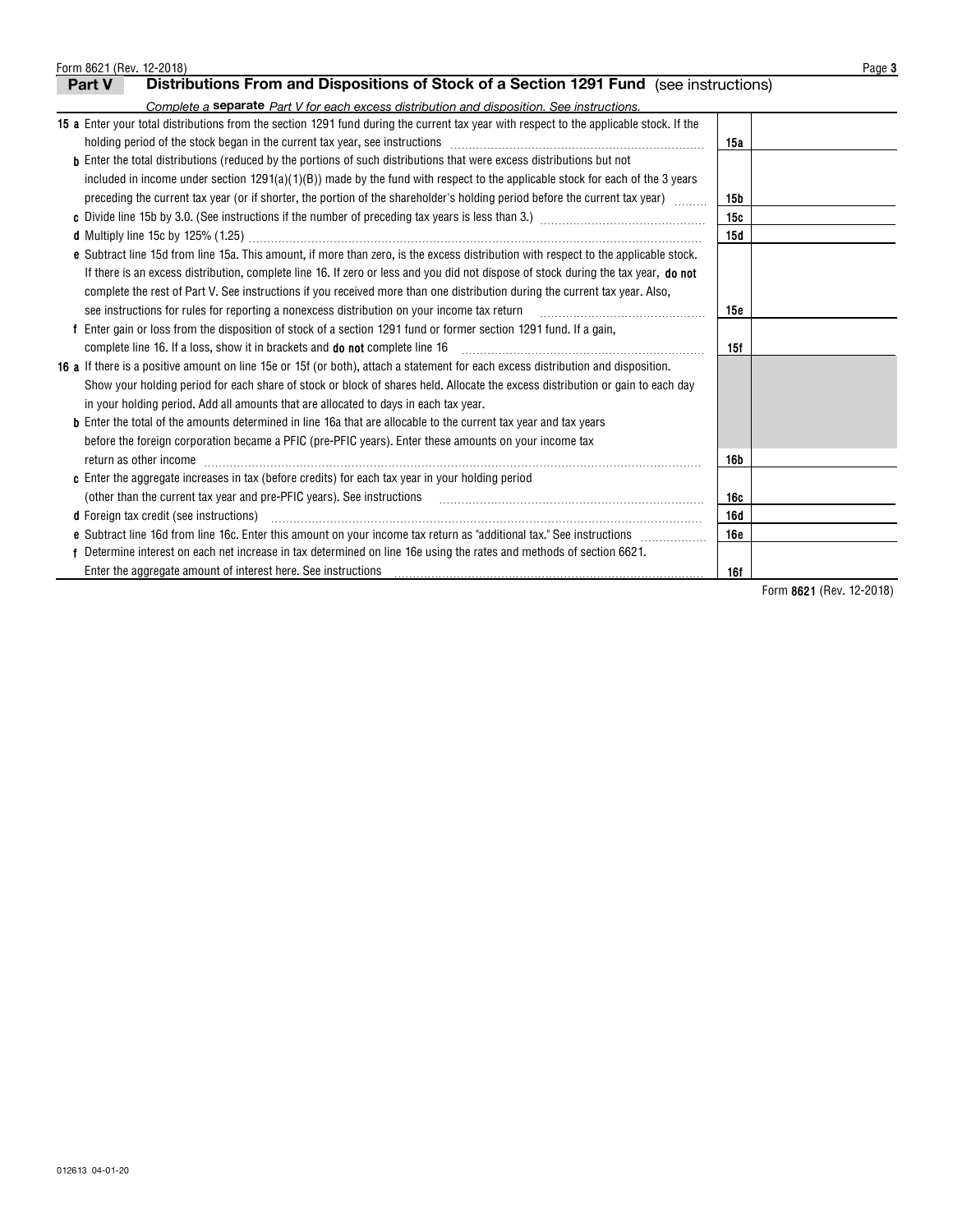| Form 8621 (Rev. 12-2018)<br>Page 4                                                                      |                                                           |      |       |      |     |      |  |  |
|---------------------------------------------------------------------------------------------------------|-----------------------------------------------------------|------|-------|------|-----|------|--|--|
| Status of Prior Year Section 1294 Elections and Termination of Section 1294 Elections<br><b>Part VI</b> |                                                           |      |       |      |     |      |  |  |
|                                                                                                         | Complete a separate column for each outstanding election. |      |       |      |     |      |  |  |
| Complete lines 17 through                                                                               |                                                           |      |       |      |     |      |  |  |
| 20 to report the status of                                                                              |                                                           |      |       |      |     |      |  |  |
| outstanding prior year                                                                                  |                                                           |      |       |      |     |      |  |  |
| section 1294 elections.                                                                                 |                                                           |      |       |      |     |      |  |  |
|                                                                                                         | (i)                                                       | (ii) | (iii) | (iv) | (v) | (vi) |  |  |
| 17 Tax year of outstanding                                                                              |                                                           |      |       |      |     |      |  |  |
| election                                                                                                |                                                           |      |       |      |     |      |  |  |
| <b>18</b> Undistributed earnings to                                                                     |                                                           |      |       |      |     |      |  |  |
| which the election relates                                                                              |                                                           |      |       |      |     |      |  |  |
|                                                                                                         |                                                           |      |       |      |     |      |  |  |
| 19 Deferred tax                                                                                         |                                                           |      |       |      |     |      |  |  |
| 20 Interest accrued on deferred                                                                         |                                                           |      |       |      |     |      |  |  |
| tax (line 19) as of the filing                                                                          |                                                           |      |       |      |     |      |  |  |
| date                                                                                                    |                                                           |      |       |      |     |      |  |  |
| Complete lines 21 through                                                                               |                                                           |      |       |      |     |      |  |  |
| 24 only if a section 1294                                                                               |                                                           |      |       |      |     |      |  |  |
| election is terminated in                                                                               |                                                           |      |       |      |     |      |  |  |
| the current year.                                                                                       |                                                           |      |       |      |     |      |  |  |
|                                                                                                         |                                                           |      |       |      |     |      |  |  |
| 21 Event terminating election                                                                           |                                                           |      |       |      |     |      |  |  |
| 22 Earnings distributed or                                                                              |                                                           |      |       |      |     |      |  |  |
| deemed distributed during                                                                               |                                                           |      |       |      |     |      |  |  |
| the tax year<br>.                                                                                       |                                                           |      |       |      |     |      |  |  |
| 23 Deferred tax due with this                                                                           |                                                           |      |       |      |     |      |  |  |
| return                                                                                                  |                                                           |      |       |      |     |      |  |  |
| 24 Accrued interest due with                                                                            |                                                           |      |       |      |     |      |  |  |
|                                                                                                         |                                                           |      |       |      |     |      |  |  |
| Complete lines 25 and 26                                                                                |                                                           |      |       |      |     |      |  |  |
| only if there is a partial                                                                              |                                                           |      |       |      |     |      |  |  |
| termination of a section                                                                                |                                                           |      |       |      |     |      |  |  |
| 1294 election in the                                                                                    |                                                           |      |       |      |     |      |  |  |
| current tax year.                                                                                       |                                                           |      |       |      |     |      |  |  |
| 25 Deferred tax outstanding                                                                             |                                                           |      |       |      |     |      |  |  |
| after partial termination of                                                                            |                                                           |      |       |      |     |      |  |  |
| election. Subtract line 23                                                                              |                                                           |      |       |      |     |      |  |  |
| from line $19$                                                                                          |                                                           |      |       |      |     |      |  |  |
| 26 Interest accrued after partial                                                                       |                                                           |      |       |      |     |      |  |  |
| termination of election.                                                                                |                                                           |      |       |      |     |      |  |  |
| Subtract line 24 from line 20                                                                           |                                                           |      |       |      |     |      |  |  |

**8621**  Form (Rev. 12-2018)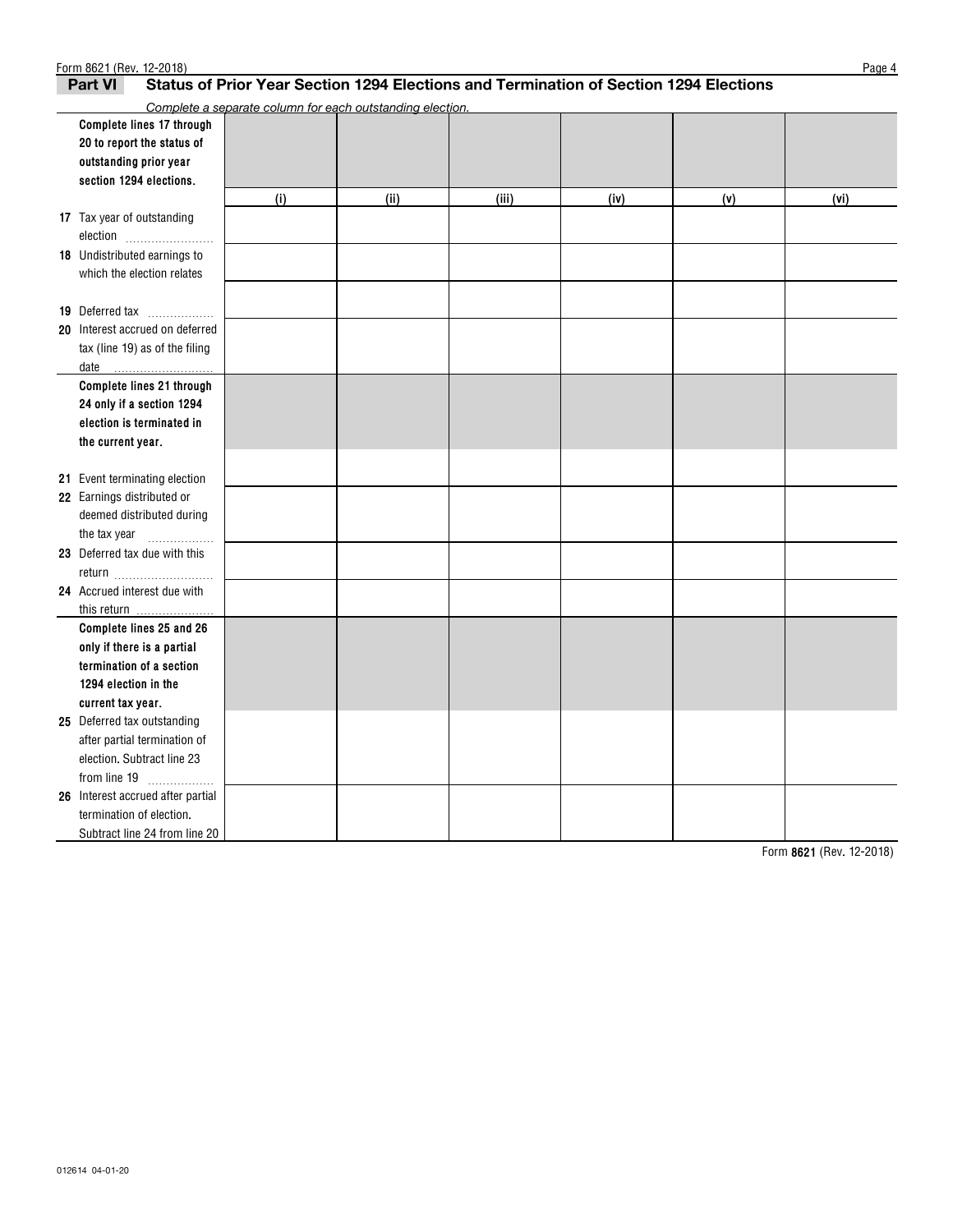|                                                                                                                                                                                                                                                                                  |                                                                                                                                      | <b>Return of U.S. Persons With Respect to</b>                           |             |       |                                                                                                  |                                                                                    |                           |           |                               | OMB No. 1545-1668                                    |              |                                                            |
|----------------------------------------------------------------------------------------------------------------------------------------------------------------------------------------------------------------------------------------------------------------------------------|--------------------------------------------------------------------------------------------------------------------------------------|-------------------------------------------------------------------------|-------------|-------|--------------------------------------------------------------------------------------------------|------------------------------------------------------------------------------------|---------------------------|-----------|-------------------------------|------------------------------------------------------|--------------|------------------------------------------------------------|
| 8865<br>Form                                                                                                                                                                                                                                                                     |                                                                                                                                      |                                                                         |             |       | <b>Certain Foreign Partnerships</b><br>Attach to your tax return.                                |                                                                                    |                           |           |                               |                                                      |              |                                                            |
|                                                                                                                                                                                                                                                                                  |                                                                                                                                      | Go to www.irs.gov/Form8865 for instructions and the latest information. |             |       |                                                                                                  |                                                                                    |                           |           |                               |                                                      |              |                                                            |
| Department of the Treasury<br>Internal Revenue Service                                                                                                                                                                                                                           |                                                                                                                                      |                                                                         | beainnina   | JUL 1 | Information furnished for the foreign partnership's tax year                                     | , 2020, and ending $JUN$ 30, 2021                                                  |                           |           |                               |                                                      | Sequence No. | 865                                                        |
| Name of person filing this return                                                                                                                                                                                                                                                |                                                                                                                                      |                                                                         |             |       |                                                                                                  |                                                                                    |                           |           | Filer's identification number |                                                      |              |                                                            |
|                                                                                                                                                                                                                                                                                  |                                                                                                                                      |                                                                         |             |       |                                                                                                  |                                                                                    |                           |           | 54-1603842                    |                                                      |              |                                                            |
| GEORGE MASON UNIVERSITY FOUNDATION,                                                                                                                                                                                                                                              |                                                                                                                                      |                                                                         |             |       | INC.                                                                                             |                                                                                    |                           |           |                               |                                                      |              |                                                            |
| Filer's address (if you aren't filing this form with your tax return)                                                                                                                                                                                                            |                                                                                                                                      |                                                                         |             |       | A Category of filer (see Categories of Filers in the instructions and check applicable box(es)): |                                                                                    |                           |           |                               |                                                      |              |                                                            |
| 4400 UNIVERSITY DRIVE, MSN 1A3                                                                                                                                                                                                                                                   |                                                                                                                                      |                                                                         |             |       | Filer's tax year                                                                                 | 2                                                                                  |                           | 3         | $\overline{\mathbf{x}}$       |                                                      |              |                                                            |
| FAIRFAX, VA                                                                                                                                                                                                                                                                      | 22030-4444                                                                                                                           |                                                                         |             |       | B<br>beainning                                                                                   | JUL                                                                                | 1                         | 2020      |                               | $\frac{1}{2}$ and ending $\frac{1}{2}$ $\frac{1}{2}$ |              | 30 2021                                                    |
| <b>C</b> Filer's share of liabilities: Nonrecourse \$                                                                                                                                                                                                                            |                                                                                                                                      |                                                                         |             |       | Qualified nonrecourse financing \$                                                               |                                                                                    |                           |           | Other \$                      |                                                      |              |                                                            |
|                                                                                                                                                                                                                                                                                  | <b>D</b> If filer is a member of a consolidated group but not the parent, enter the following information about the parent:<br>EIN   |                                                                         |             |       |                                                                                                  |                                                                                    |                           |           |                               |                                                      |              |                                                            |
| Name<br>Address                                                                                                                                                                                                                                                                  |                                                                                                                                      |                                                                         |             |       |                                                                                                  |                                                                                    |                           |           |                               |                                                      |              |                                                            |
| E<br>Check if any excepted specified foreign financial assets are reported on this form. See instructions                                                                                                                                                                        |                                                                                                                                      |                                                                         |             |       |                                                                                                  |                                                                                    |                           |           |                               |                                                      |              |                                                            |
| F<br>Information about certain other partners (see instructions)                                                                                                                                                                                                                 |                                                                                                                                      |                                                                         |             |       |                                                                                                  |                                                                                    |                           |           |                               |                                                      |              |                                                            |
|                                                                                                                                                                                                                                                                                  |                                                                                                                                      |                                                                         |             |       |                                                                                                  |                                                                                    |                           |           |                               | (4) Check applicable box(es)                         |              |                                                            |
| $(1)$ Name                                                                                                                                                                                                                                                                       |                                                                                                                                      |                                                                         | (2) Address |       |                                                                                                  |                                                                                    | (3) Identification number |           | Category 1                    | Category 2                                           |              | Constructive owner                                         |
|                                                                                                                                                                                                                                                                                  |                                                                                                                                      |                                                                         |             |       |                                                                                                  |                                                                                    |                           |           |                               |                                                      |              |                                                            |
|                                                                                                                                                                                                                                                                                  |                                                                                                                                      |                                                                         |             |       |                                                                                                  |                                                                                    |                           |           |                               |                                                      |              |                                                            |
| G1 Name and address of foreign partnership                                                                                                                                                                                                                                       |                                                                                                                                      |                                                                         |             |       |                                                                                                  |                                                                                    |                           |           | $2(a)$ EIN (if any)           |                                                      |              |                                                            |
| BLACKSTONE TOTAL ALTERNATIVES SOLUTION                                                                                                                                                                                                                                           |                                                                                                                                      |                                                                         |             |       |                                                                                                  |                                                                                    |                           |           |                               | 83-1244905<br>2(b) Reference ID number               |              |                                                            |
| V (ICAPITAL) L.P.<br>60 EAST 42ND STREET, 26TH FLOOR                                                                                                                                                                                                                             |                                                                                                                                      |                                                                         |             |       |                                                                                                  |                                                                                    |                           |           |                               |                                                      |              |                                                            |
| NEW YORK, NY                                                                                                                                                                                                                                                                     | 10165                                                                                                                                |                                                                         |             |       |                                                                                                  |                                                                                    |                           |           |                               | 3 Country under whose laws organized                 |              |                                                            |
|                                                                                                                                                                                                                                                                                  | ISLANDS<br>CAYMAN                                                                                                                    |                                                                         |             |       |                                                                                                  |                                                                                    |                           |           |                               |                                                      |              |                                                            |
| <b>6</b> Principal business<br><b>6</b> activity code number<br>Date of<br>5 Principal place<br>5 of business<br><b>Principal business</b><br>Functional<br>Exchange rate<br>$\overline{\mathbf{r}}$<br>8b<br>8a<br>4 organization<br>(see instructions)<br>activity<br>currency |                                                                                                                                      |                                                                         |             |       |                                                                                                  |                                                                                    |                           |           |                               |                                                      |              |                                                            |
| 09/18/2018 OTHER COUNTRY                                                                                                                                                                                                                                                         |                                                                                                                                      |                                                                         | 523900      |       | INVESTMENTS                                                                                      |                                                                                    | USD                       |           |                               |                                                      | 1,000000     |                                                            |
| H Provide the following information for the foreign partnership's tax year:                                                                                                                                                                                                      |                                                                                                                                      |                                                                         |             |       |                                                                                                  |                                                                                    |                           |           |                               |                                                      |              |                                                            |
| 1 Name, address, and identification number of agent (if any) in the United States                                                                                                                                                                                                |                                                                                                                                      |                                                                         |             |       | 2 Check if the foreign partnership must file:                                                    |                                                                                    |                           |           |                               |                                                      |              |                                                            |
| ICAPITAL ADVISORS, LLC<br>60 EAST 42ND STREET, 26TH FLOOR                                                                                                                                                                                                                        |                                                                                                                                      |                                                                         |             |       |                                                                                                  | Form 1042                                                                          |                           | Form 8804 |                               | $\overline{\textbf{X}}$ Form 1065                    |              |                                                            |
| NEW YORK, NY                                                                                                                                                                                                                                                                     | 10165                                                                                                                                |                                                                         |             |       | E-FILE                                                                                           | Service Center where Form 1065 is filed:                                           |                           |           |                               |                                                      |              |                                                            |
| <b>3</b> Name and address of foreign partnership's agent in country of organization, if any                                                                                                                                                                                      |                                                                                                                                      |                                                                         |             |       | 4 partnership, and the location of such books and records, if different                          | Name and address of person(s) with custody of the books and records of the foreign |                           |           |                               |                                                      |              |                                                            |
|                                                                                                                                                                                                                                                                                  |                                                                                                                                      |                                                                         |             |       |                                                                                                  |                                                                                    |                           |           |                               |                                                      |              |                                                            |
|                                                                                                                                                                                                                                                                                  |                                                                                                                                      |                                                                         |             |       |                                                                                                  |                                                                                    |                           |           |                               |                                                      |              |                                                            |
|                                                                                                                                                                                                                                                                                  |                                                                                                                                      |                                                                         |             |       |                                                                                                  |                                                                                    |                           |           |                               |                                                      |              |                                                            |
| During the tax year, did the foreign partnership pay or accrue any interest or royalty for which one or more partners<br>5                                                                                                                                                       |                                                                                                                                      |                                                                         |             |       |                                                                                                  |                                                                                    |                           |           |                               |                                                      |              |                                                            |
| aren't allowed a deduction under section 267A? See instructions [111] match match and allowed a deduction under section 267A? See instructions [11] match match match and allowed a deduction match and allowed a definition o                                                   |                                                                                                                                      |                                                                         |             |       |                                                                                                  |                                                                                    |                           |           |                               | Yes                                                  |              | $\boxed{\text{X}}$ No                                      |
|                                                                                                                                                                                                                                                                                  |                                                                                                                                      |                                                                         |             |       |                                                                                                  |                                                                                    |                           |           |                               | \$                                                   |              |                                                            |
| 6<br>Were any special allocations made by the foreign partnership?                                                                                                                                                                                                               |                                                                                                                                      |                                                                         |             |       |                                                                                                  |                                                                                    |                           |           |                               | Yes<br>Yes                                           |              | $\lfloor$ $\mathbf{X} \rfloor$ No<br>$\boxed{\text{X}}$ No |
| 7<br>Enter the number of Forms 8858, Information Return of U.S. Persons With Respect to Foreign Disregarded Entities<br>8                                                                                                                                                        |                                                                                                                                      |                                                                         |             |       |                                                                                                  |                                                                                    |                           |           |                               |                                                      |              |                                                            |
|                                                                                                                                                                                                                                                                                  |                                                                                                                                      |                                                                         |             |       |                                                                                                  |                                                                                    |                           |           |                               |                                                      |              |                                                            |
| (FDEs) and Foreign Branches (FBs), attached to this return. See instructions [[[[[[[[[[[[[[[[[[[[[[]]]]]]]]]]]<br>9                                                                                                                                                              |                                                                                                                                      |                                                                         |             |       |                                                                                                  |                                                                                    |                           |           |                               |                                                      |              |                                                            |
|                                                                                                                                                                                                                                                                                  | 10 a Does the filer have an interest in the foreign partnership, or an interest indirectly through the foreign partnership, that's a |                                                                         |             |       |                                                                                                  |                                                                                    |                           |           |                               |                                                      |              |                                                            |
|                                                                                                                                                                                                                                                                                  | separate unit under Reg. 1.1503(d)-1(b)(4) or part of a combined separate unit under Reg. 1.1503(d)-1(b)(4)(ii)? If "No,"            |                                                                         |             |       |                                                                                                  |                                                                                    |                           |           |                               |                                                      |              |                                                            |
| skip question 10b                                                                                                                                                                                                                                                                |                                                                                                                                      |                                                                         |             |       |                                                                                                  |                                                                                    |                           |           |                               | Yes                                                  |              | $\boxed{\text{X}}$ No                                      |
| <b>b</b> If "Yes," does the separate unit or combined separate unit have a dual consolidated loss, as defined in                                                                                                                                                                 |                                                                                                                                      |                                                                         |             |       |                                                                                                  |                                                                                    |                           |           |                               |                                                      |              |                                                            |
|                                                                                                                                                                                                                                                                                  |                                                                                                                                      |                                                                         |             |       |                                                                                                  |                                                                                    |                           |           |                               | Yes                                                  |              | <b>No</b>                                                  |
| Does this partnership meet both of the following requirements?<br>11                                                                                                                                                                                                             |                                                                                                                                      |                                                                         |             |       |                                                                                                  |                                                                                    |                           |           |                               |                                                      |              |                                                            |
| 1. The partnership's total receipts for the tax year were less than \$250,000.<br>2. The value of the partnership's total assets at the end of the tax year was less than \$1 million.                                                                                           |                                                                                                                                      |                                                                         |             |       |                                                                                                  |                                                                                    |                           |           |                               | Yes                                                  |              | <b>No</b>                                                  |
| If "Yes," don't complete Schedules L, M-1, and M-2.                                                                                                                                                                                                                              |                                                                                                                                      |                                                                         |             |       |                                                                                                  |                                                                                    |                           |           |                               |                                                      |              |                                                            |
| LHA For Privacy Act and Paperwork Reduction Act Notice, see the separate instructions.                                                                                                                                                                                           |                                                                                                                                      |                                                                         |             |       |                                                                                                  |                                                                                    |                           |           |                               |                                                      |              | Form 8865 (2020)                                           |
|                                                                                                                                                                                                                                                                                  |                                                                                                                                      |                                                                         |             |       |                                                                                                  |                                                                                    |                           |           |                               |                                                      |              |                                                            |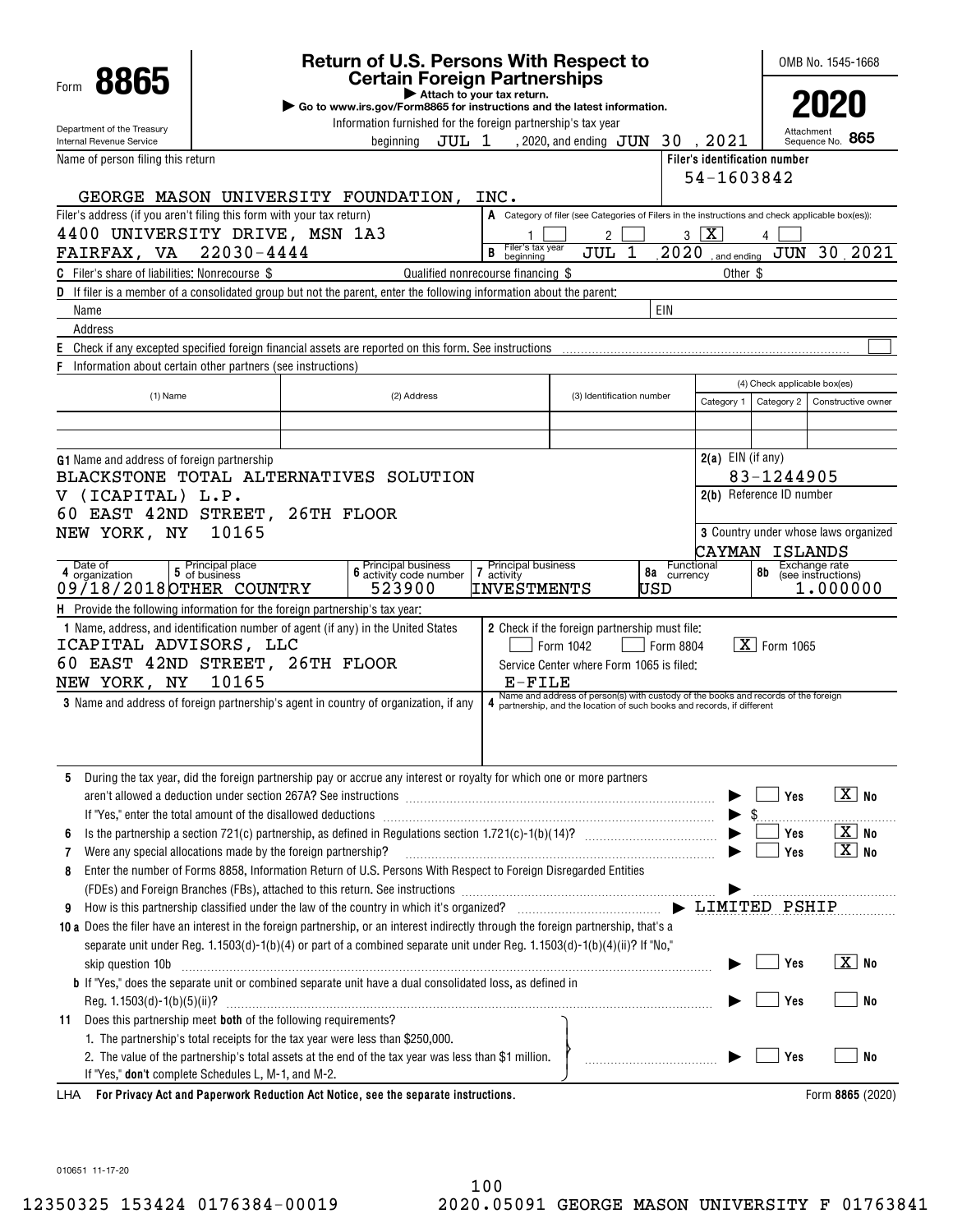| Form 8865 (2020)                                                                                                                                              |         |             | GEORGE MASON UNIVERSITY FOUNDATION, INC.                                                                                                                                                                                                                                                                                                                             |                                                      |  |  |                          |                                                                                                         |                    |                                   |  |                         |                |                                | 54-1603842     |                     | Page 2                                  |
|---------------------------------------------------------------------------------------------------------------------------------------------------------------|---------|-------------|----------------------------------------------------------------------------------------------------------------------------------------------------------------------------------------------------------------------------------------------------------------------------------------------------------------------------------------------------------------------|------------------------------------------------------|--|--|--------------------------|---------------------------------------------------------------------------------------------------------|--------------------|-----------------------------------|--|-------------------------|----------------|--------------------------------|----------------|---------------------|-----------------------------------------|
| 12 a                                                                                                                                                          |         |             | Is the filer of this Form 8865 claiming a foreign-derived intangible income deduction (under section 250) with respect to                                                                                                                                                                                                                                            |                                                      |  |  |                          |                                                                                                         |                    |                                   |  |                         |                |                                |                |                     |                                         |
|                                                                                                                                                               |         |             | any amounts listed on Schedule N?                                                                                                                                                                                                                                                                                                                                    |                                                      |  |  |                          |                                                                                                         |                    |                                   |  |                         |                |                                | Yes            |                     | $\boxed{\text{X}}$ No                   |
| b                                                                                                                                                             |         |             | If "Yes," enter the amount of gross income derived from sales, leases, exchanges, or other dispositions (but not licenses)                                                                                                                                                                                                                                           |                                                      |  |  |                          |                                                                                                         |                    |                                   |  |                         |                |                                |                |                     |                                         |
|                                                                                                                                                               |         |             | from transactions with or by the foreign partnership that the filer included in its computation of foreign-derived deduction                                                                                                                                                                                                                                         |                                                      |  |  |                          |                                                                                                         |                    |                                   |  |                         |                |                                |                |                     |                                         |
|                                                                                                                                                               |         |             | eligible income (FDDEI)                                                                                                                                                                                                                                                                                                                                              |                                                      |  |  |                          |                                                                                                         |                    |                                   |  |                         |                |                                |                |                     |                                         |
| C                                                                                                                                                             |         |             | If "Yes," enter the amount of gross income derived from a license of property to or by the foreign partnership that the                                                                                                                                                                                                                                              |                                                      |  |  |                          |                                                                                                         |                    |                                   |  |                         |                |                                |                |                     |                                         |
|                                                                                                                                                               |         |             | filer included in its computation of FDDEI                                                                                                                                                                                                                                                                                                                           |                                                      |  |  |                          |                                                                                                         |                    |                                   |  |                         |                |                                |                |                     |                                         |
| d                                                                                                                                                             |         |             | If "Yes," enter the amount of gross income derived from services provided to or by the foreign partnership that the filer                                                                                                                                                                                                                                            |                                                      |  |  |                          |                                                                                                         |                    |                                   |  |                         |                |                                |                |                     |                                         |
|                                                                                                                                                               |         |             |                                                                                                                                                                                                                                                                                                                                                                      |                                                      |  |  |                          |                                                                                                         |                    |                                   |  |                         |                |                                |                |                     |                                         |
| 13                                                                                                                                                            |         |             | Enter the number of foreign partners subject to section 864(c)(8) as a result of transferring all or a portion of an interest in                                                                                                                                                                                                                                     |                                                      |  |  |                          |                                                                                                         |                    |                                   |  |                         |                |                                |                |                     |                                         |
| 14                                                                                                                                                            |         |             | the partnership or of receiving a distribution from the partnership [11] matter contains an interaction or of receiving a distribution from the partnership [11] matter contains and the partnership [11] the partnership and<br>At any time during the tax year were any transfers between the partnership and its partners subject to the disclosure               |                                                      |  |  |                          |                                                                                                         |                    |                                   |  |                         |                |                                |                |                     |                                         |
|                                                                                                                                                               |         |             | requirements of Regulations section 1.707-8?                                                                                                                                                                                                                                                                                                                         |                                                      |  |  |                          |                                                                                                         |                    |                                   |  |                         |                |                                | Yes            |                     | $\boxed{\text{X}}$ No                   |
| 15 a                                                                                                                                                          |         |             | Were there any transfers of property or money within a 2-year period between the partnership and any of its partners                                                                                                                                                                                                                                                 |                                                      |  |  |                          |                                                                                                         |                    |                                   |  |                         |                |                                |                |                     |                                         |
|                                                                                                                                                               |         |             | that would require disclosure under Regs. 1.707-3 or 1.707-6? If "Yes," attach a statement identifying the transfers, the                                                                                                                                                                                                                                            |                                                      |  |  |                          |                                                                                                         |                    |                                   |  |                         |                |                                |                |                     |                                         |
|                                                                                                                                                               |         |             | amount or value of each transfer, and an explanation of the tax treatment. See instructions for exceptions                                                                                                                                                                                                                                                           |                                                      |  |  |                          |                                                                                                         |                    |                                   |  |                         |                |                                | Yes            |                     | $\overline{X}$ No                       |
| b                                                                                                                                                             |         |             | Did the partnership assume a liability or receive property subject to a liability where such liability was incurred by a partner within                                                                                                                                                                                                                              |                                                      |  |  |                          |                                                                                                         |                    |                                   |  |                         |                |                                |                |                     |                                         |
|                                                                                                                                                               |         |             | a 2-year period of transferring the property to the partnership? If "Yes," attach a statement identifying the property transferred,                                                                                                                                                                                                                                  |                                                      |  |  |                          |                                                                                                         |                    |                                   |  |                         |                |                                |                |                     |                                         |
|                                                                                                                                                               |         |             | the amount or value of each transfer, the debt assumed or taken by the partnership, and an explanation of the tax treatment                                                                                                                                                                                                                                          |                                                      |  |  |                          |                                                                                                         |                    |                                   |  |                         |                |                                | Yes            | хI                  | <b>No</b>                               |
| Sign Here Only<br>if You're Filina                                                                                                                            |         |             | Under penalties of perjury, I declare that I have examined this return, including accompanying schedules and statements, and to the best of my knowledge and belief, it is true,<br>correct, and complete. Declaration of preparer (other than general partner or limited liability company member) is based on all information of which preparer has any knowledge. |                                                      |  |  |                          |                                                                                                         |                    |                                   |  |                         |                |                                |                |                     |                                         |
| This Form                                                                                                                                                     |         |             |                                                                                                                                                                                                                                                                                                                                                                      |                                                      |  |  |                          |                                                                                                         |                    |                                   |  |                         |                |                                |                |                     |                                         |
| Separately and<br>Not With Your                                                                                                                               |         |             |                                                                                                                                                                                                                                                                                                                                                                      |                                                      |  |  |                          |                                                                                                         |                    |                                   |  |                         |                |                                |                |                     |                                         |
| Signature of general partner or limited liability company member<br>Date<br>Tax Return.<br>PTIN<br>Date<br>Print/Type preparer's name<br>Preparer's signature |         |             |                                                                                                                                                                                                                                                                                                                                                                      |                                                      |  |  |                          |                                                                                                         |                    |                                   |  |                         |                |                                |                |                     |                                         |
| Paid                                                                                                                                                          |         |             |                                                                                                                                                                                                                                                                                                                                                                      |                                                      |  |  |                          |                                                                                                         |                    |                                   |  | Check                   | self-employed  |                                |                |                     |                                         |
| Preparer                                                                                                                                                      |         | Firm's name |                                                                                                                                                                                                                                                                                                                                                                      |                                                      |  |  |                          |                                                                                                         |                    |                                   |  |                         |                |                                |                |                     |                                         |
| <b>Use</b>                                                                                                                                                    |         |             | Firm's address >                                                                                                                                                                                                                                                                                                                                                     |                                                      |  |  |                          |                                                                                                         |                    |                                   |  | Firm's EIN<br>Phone no. |                |                                |                |                     |                                         |
| Only                                                                                                                                                          |         |             |                                                                                                                                                                                                                                                                                                                                                                      |                                                      |  |  |                          |                                                                                                         |                    |                                   |  |                         |                |                                |                |                     |                                         |
| <b>Schedule A</b>                                                                                                                                             |         |             |                                                                                                                                                                                                                                                                                                                                                                      |                                                      |  |  |                          | Constructive Ownership of Partnership Interest. Check the boxes that apply to the filer. If you check   |                    |                                   |  |                         |                |                                |                |                     |                                         |
|                                                                                                                                                               |         |             |                                                                                                                                                                                                                                                                                                                                                                      |                                                      |  |  |                          | box b, enter the name, address, and U.S. taxpayer identification number (if any) of the person(s) whose |                    |                                   |  |                         |                |                                |                |                     |                                         |
|                                                                                                                                                               |         |             |                                                                                                                                                                                                                                                                                                                                                                      | interest you constructively own. See instructions.   |  |  |                          |                                                                                                         |                    |                                   |  |                         |                |                                |                |                     |                                         |
|                                                                                                                                                               |         |             | x                                                                                                                                                                                                                                                                                                                                                                    | Owns a direct interest                               |  |  |                          | b                                                                                                       |                    | Owns a constructive interest      |  |                         |                |                                |                |                     |                                         |
|                                                                                                                                                               |         |             | Name                                                                                                                                                                                                                                                                                                                                                                 |                                                      |  |  |                          | Address                                                                                                 |                    |                                   |  |                         |                |                                |                | Check if<br>foreign | Check if<br>direct                      |
|                                                                                                                                                               |         |             |                                                                                                                                                                                                                                                                                                                                                                      |                                                      |  |  |                          |                                                                                                         |                    | Identification number (if any)    |  |                         |                |                                |                | person              | partner                                 |
|                                                                                                                                                               |         |             |                                                                                                                                                                                                                                                                                                                                                                      |                                                      |  |  |                          |                                                                                                         |                    |                                   |  |                         |                |                                |                |                     |                                         |
|                                                                                                                                                               |         |             |                                                                                                                                                                                                                                                                                                                                                                      |                                                      |  |  |                          |                                                                                                         |                    |                                   |  |                         |                |                                |                |                     |                                         |
| <b>Schedule A-1</b>                                                                                                                                           |         |             |                                                                                                                                                                                                                                                                                                                                                                      |                                                      |  |  |                          | Certain Partners of Foreign Partnership (see instructions)                                              |                    |                                   |  |                         |                |                                |                |                     | Check if                                |
|                                                                                                                                                               |         |             | Name                                                                                                                                                                                                                                                                                                                                                                 |                                                      |  |  |                          | Address                                                                                                 |                    |                                   |  |                         |                | Identification number (if any) |                |                     | foreign                                 |
|                                                                                                                                                               |         |             |                                                                                                                                                                                                                                                                                                                                                                      |                                                      |  |  |                          |                                                                                                         |                    |                                   |  |                         |                |                                |                |                     | person                                  |
|                                                                                                                                                               |         |             |                                                                                                                                                                                                                                                                                                                                                                      |                                                      |  |  |                          |                                                                                                         |                    |                                   |  |                         |                |                                |                |                     |                                         |
| <b>Schedule A-2</b>                                                                                                                                           |         |             |                                                                                                                                                                                                                                                                                                                                                                      | Foreign Partners of Section 721(c) Partnership       |  |  |                          |                                                                                                         | (see instructions) |                                   |  |                         |                |                                |                |                     |                                         |
| Name of foreign                                                                                                                                               |         |             |                                                                                                                                                                                                                                                                                                                                                                      |                                                      |  |  | Country of               |                                                                                                         |                    | U.S. taxpayer                     |  | Check if related to     |                |                                |                | Percentage interest |                                         |
|                                                                                                                                                               | partner |             |                                                                                                                                                                                                                                                                                                                                                                      | Address                                              |  |  | organization<br>(if any) |                                                                                                         |                    | identification number<br>(if any) |  | U.S. transferor         |                |                                | Capital        |                     | Profits                                 |
|                                                                                                                                                               |         |             |                                                                                                                                                                                                                                                                                                                                                                      |                                                      |  |  |                          |                                                                                                         |                    |                                   |  |                         |                |                                | $\%$           |                     | $\%$                                    |
|                                                                                                                                                               |         |             |                                                                                                                                                                                                                                                                                                                                                                      |                                                      |  |  |                          |                                                                                                         |                    |                                   |  |                         |                |                                | $\frac{0}{0}$  |                     | $\%$                                    |
|                                                                                                                                                               |         |             | Does the partnership have any other foreign person as a direct partner?                                                                                                                                                                                                                                                                                              |                                                      |  |  |                          |                                                                                                         |                    |                                   |  |                         |                | Yes                            |                |                     | No                                      |
| <b>Schedule A-3</b>                                                                                                                                           |         |             |                                                                                                                                                                                                                                                                                                                                                                      |                                                      |  |  |                          | Affiliation Schedule. List all partnerships (foreign or domestic) in which the foreign partnership owns |                    |                                   |  |                         |                |                                |                |                     |                                         |
|                                                                                                                                                               |         |             |                                                                                                                                                                                                                                                                                                                                                                      | a direct interest or indirectly owns a 10% interest. |  |  |                          |                                                                                                         |                    |                                   |  |                         |                |                                |                |                     |                                         |
|                                                                                                                                                               |         |             | Name                                                                                                                                                                                                                                                                                                                                                                 |                                                      |  |  |                          | Address                                                                                                 |                    |                                   |  | EIN                     |                |                                | Total ordinary |                     | Check if<br>foreign<br>partner-<br>ship |
|                                                                                                                                                               |         |             |                                                                                                                                                                                                                                                                                                                                                                      |                                                      |  |  |                          |                                                                                                         |                    | (if any)                          |  |                         | income or loss |                                |                |                     |                                         |
|                                                                                                                                                               |         |             |                                                                                                                                                                                                                                                                                                                                                                      |                                                      |  |  |                          |                                                                                                         |                    |                                   |  |                         |                |                                |                |                     |                                         |
|                                                                                                                                                               |         |             |                                                                                                                                                                                                                                                                                                                                                                      |                                                      |  |  |                          |                                                                                                         |                    |                                   |  |                         |                |                                |                |                     |                                         |
|                                                                                                                                                               |         |             |                                                                                                                                                                                                                                                                                                                                                                      |                                                      |  |  |                          |                                                                                                         |                    |                                   |  |                         |                |                                |                |                     | Form 8865 (2020)                        |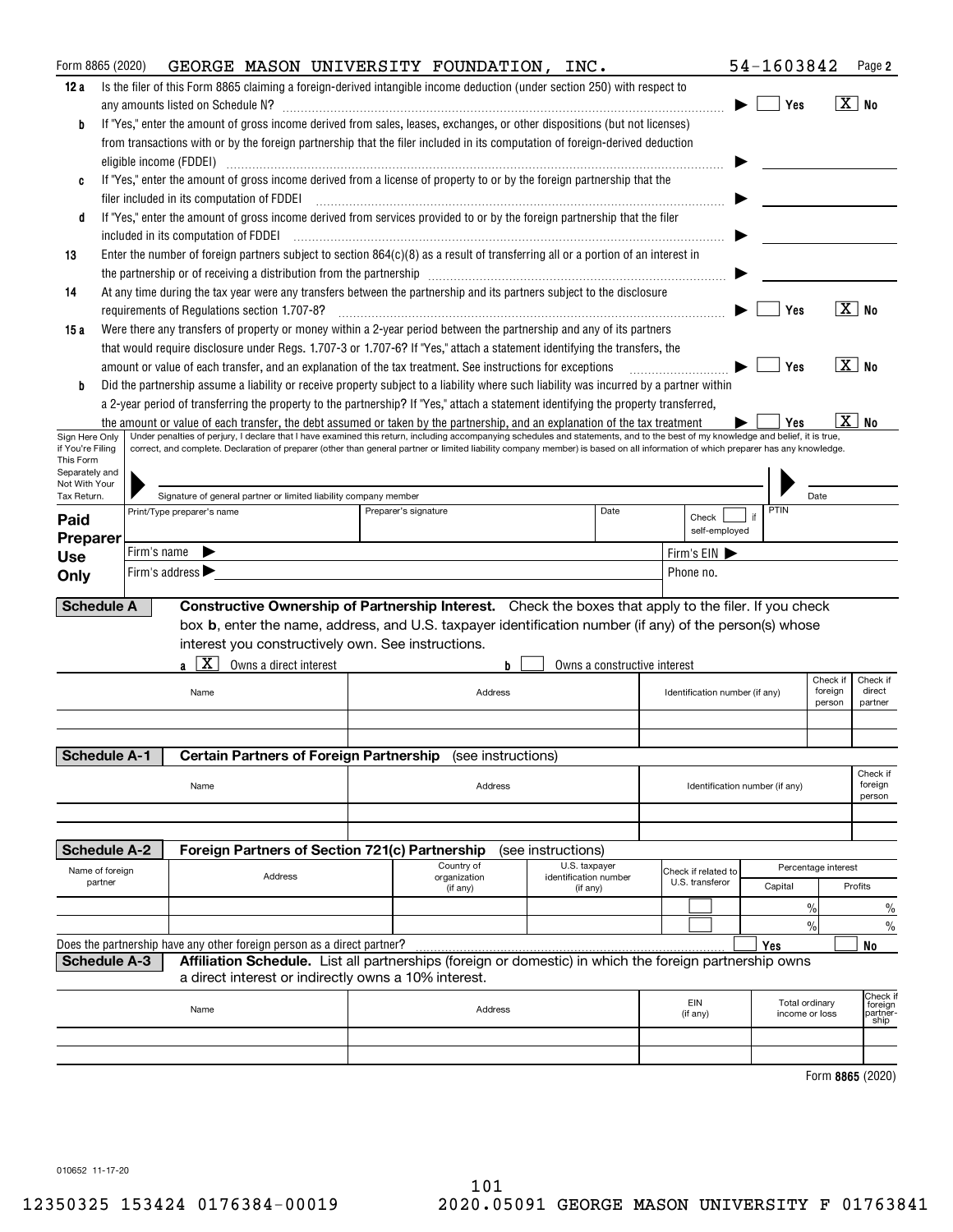| <b>SCHEDULE O</b><br>(Form 8865) | <b>Transfe</b>              |
|----------------------------------|-----------------------------|
| (Rev. December 2018)             | $\blacktriangleright$ Attac |

 $\mathsf{l}$ 

## **(Under Section 6038B) Transfer of Property to a Foreign Partnership**

OMB No. 1545-1668

|  |  |  |  |  |  |  |  | Attach to Form 8865. See the Instructions for Form 8865. |  |  |  |
|--|--|--|--|--|--|--|--|----------------------------------------------------------|--|--|--|
|--|--|--|--|--|--|--|--|----------------------------------------------------------|--|--|--|

| Department of the Treasury<br>Internal Revenue Service                                            |                                                 |                                   |                                                                                                                                                                                                                                               | <u>to i onin oooo. Occ the matricipita for Form</u> | $\triangleright$ Go to www.irs.gov/Form8865 for instructions and the latest information.                                              |                                            |                                                                                      |
|---------------------------------------------------------------------------------------------------|-------------------------------------------------|-----------------------------------|-----------------------------------------------------------------------------------------------------------------------------------------------------------------------------------------------------------------------------------------------|-----------------------------------------------------|---------------------------------------------------------------------------------------------------------------------------------------|--------------------------------------------|--------------------------------------------------------------------------------------|
| Name of transferor                                                                                |                                                 |                                   |                                                                                                                                                                                                                                               |                                                     |                                                                                                                                       | Filer's identifying number                 |                                                                                      |
|                                                                                                   |                                                 |                                   | GEORGE MASON UNIVERSITY FOUNDATION, INC.                                                                                                                                                                                                      |                                                     |                                                                                                                                       | 54-1603842                                 |                                                                                      |
| Name of foreign partnership                                                                       |                                                 |                                   | BLACKSTONE TOTAL ALTERNATIVES SOL<br>V (ICAPITAL) L.P.                                                                                                                                                                                        |                                                     | EIN (if any)<br>83-1244905                                                                                                            |                                            | Reference ID number (see instr)                                                      |
| 2                                                                                                 |                                                 |                                   | <b>b</b> If "Yes," was the gain deferral method applied to avoid the recognition of gain upon the contribution of property?<br>Was any intangible property transferred considered or anticipated to be, at the time of the transfer or at any |                                                     | 1a Is the partnership a section 721(c) partnership (as defined in Temporary Regulations section 1.721(c)-1T(b)(14))? See instructions |                                            | $\overline{X}$ No<br>Yes<br>Yes<br><b>No</b><br>$\overline{\mathbf{x}}$<br>No<br>Yes |
| Part I                                                                                            | <b>Transfers Reportable Under Section 6038B</b> |                                   |                                                                                                                                                                                                                                               |                                                     |                                                                                                                                       |                                            |                                                                                      |
| Type of property                                                                                  | (a)<br>Date of<br>transfer                      | (b)<br>Description<br>of property | (c)<br>Fair market value<br>on date of transfer                                                                                                                                                                                               | (d)<br>Cost or other<br>basis                       | (e)<br>Recovery period                                                                                                                | (f)<br>Section 704(c)<br>allocation method | (g)<br>Gain recognized<br>on transfer                                                |
| Cash                                                                                              | 06/30/21                                        |                                   | 319,073.                                                                                                                                                                                                                                      |                                                     |                                                                                                                                       |                                            |                                                                                      |
| Stock, notes<br>receivable<br>and payable,<br>and other<br>securities                             |                                                 |                                   |                                                                                                                                                                                                                                               |                                                     |                                                                                                                                       |                                            |                                                                                      |
| Inventory                                                                                         |                                                 |                                   |                                                                                                                                                                                                                                               |                                                     |                                                                                                                                       |                                            |                                                                                      |
| Tangible<br>property<br>used in trade<br>or business                                              |                                                 |                                   |                                                                                                                                                                                                                                               |                                                     |                                                                                                                                       |                                            |                                                                                      |
| Intangible<br>property<br>described in<br>section<br>197(f)(9)                                    |                                                 |                                   |                                                                                                                                                                                                                                               |                                                     |                                                                                                                                       |                                            |                                                                                      |
| Intangible<br>property, other<br>than intangible<br>property<br>described in<br>section 197(f)(9) |                                                 |                                   |                                                                                                                                                                                                                                               |                                                     |                                                                                                                                       |                                            |                                                                                      |
| Other<br>property                                                                                 |                                                 |                                   |                                                                                                                                                                                                                                               |                                                     |                                                                                                                                       |                                            |                                                                                      |
| <b>Totals</b>                                                                                     |                                                 |                                   | 319,073.                                                                                                                                                                                                                                      |                                                     |                                                                                                                                       |                                            |                                                                                      |
|                                                                                                   |                                                 |                                   | 3 Enter the transferor's percentage interest in the partnership: (a) Before the transfer                                                                                                                                                      |                                                     | .3360<br>$\frac{0}{0}$                                                                                                                | (b) After the transfer                     | .3360%                                                                               |

**Supplemental Information Required To Be Reported**  (see instructions):

| Part II                    | <b>Dispositions Reportable Under Section 6038B</b>                                                            |                               |                                 |                                             |                                                                                                                             |                                     |                                                          |
|----------------------------|---------------------------------------------------------------------------------------------------------------|-------------------------------|---------------------------------|---------------------------------------------|-----------------------------------------------------------------------------------------------------------------------------|-------------------------------------|----------------------------------------------------------|
| (a)<br>Type of<br>property | (b)<br>Date of<br>original<br>transfer                                                                        | (c)<br>Date of<br>disposition | (d)<br>Manner of<br>disposition | (e)<br>Gain<br>recognized by<br>partnership | (f)<br>Depreciation<br>recapture<br>recognized<br>by partnership                                                            | (g)<br>Gain allocated<br>to partner | (h)<br>Depreciation<br>recapture allocated<br>to partner |
|                            |                                                                                                               |                               |                                 |                                             |                                                                                                                             |                                     |                                                          |
|                            |                                                                                                               |                               |                                 |                                             |                                                                                                                             |                                     |                                                          |
|                            |                                                                                                               |                               |                                 |                                             |                                                                                                                             |                                     |                                                          |
| Part III                   |                                                                                                               |                               |                                 |                                             | Is any transfer reported on this schedule subject to gain recognition under section $904(f)(3)$ or section $904(f)(5)(F)$ ? |                                     | $\overline{\text{X}}$ No<br>Yes                          |
|                            | LHA For Paperwork Reduction Act Notice, see the Instructions for Form 8865.<br>Schedule 0 (Form 8865) 12-2018 |                               |                                 |                                             |                                                                                                                             |                                     |                                                          |

010661 04-01-20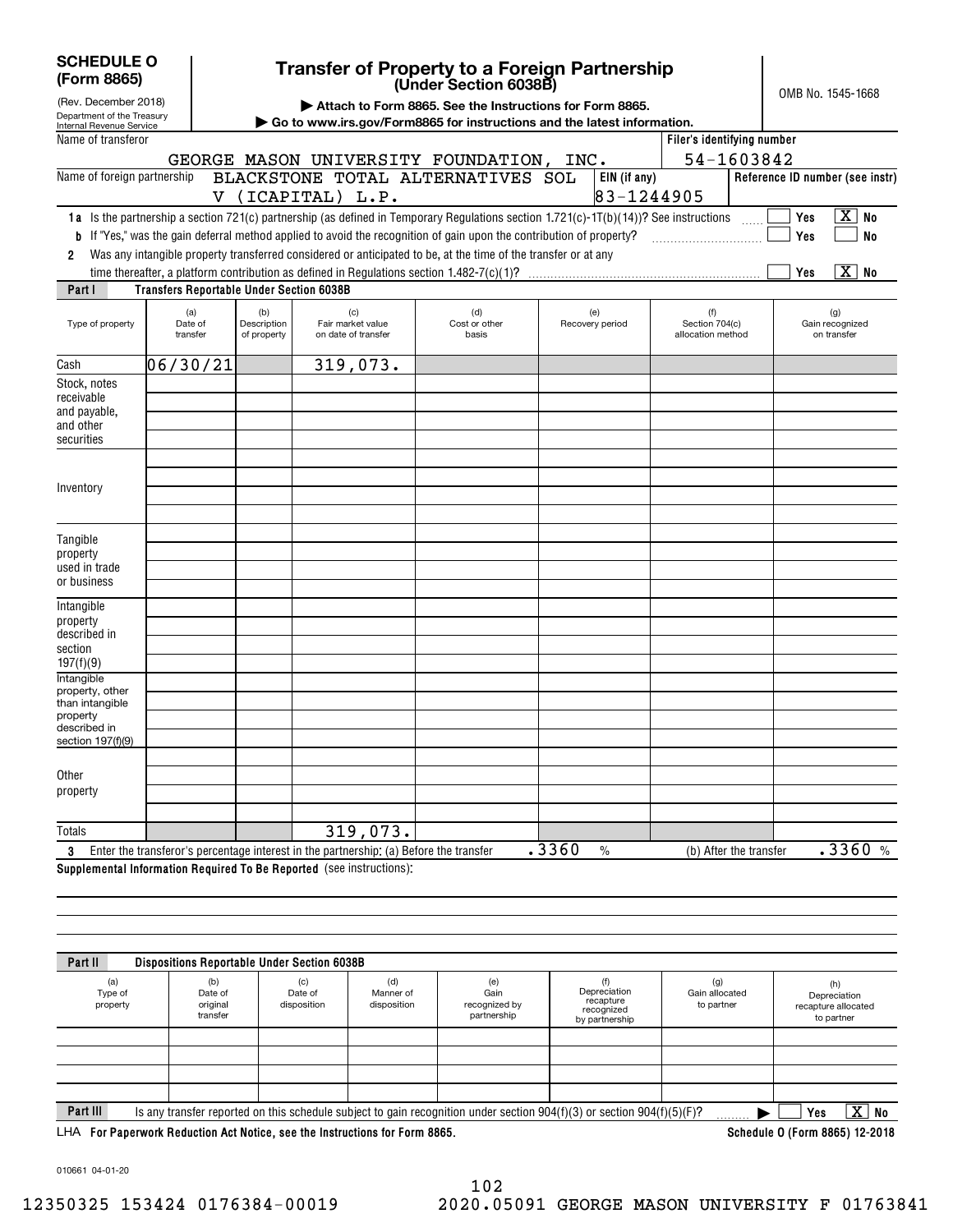# FORM 8621 ADDITIONAL INFORMATION STATEMENT 5

## NAME OF PASSIVE FOREIGN INVESTMENT COMPANY OR QUALIFIED ELECTING FUND

## BTO PLUTO HOLDINGS (CAYMAN) LP

~~~~~~~~~~~~~~~~~~~~~~~~~~~~~~~~~~~~~~~~~~~~~~~~~~~~~~~~~~~~~~~~~~~~~~~~~~~~~~

|                | <b>NUMBER</b> |           |         | NUMBER  | VALUE OF              |
|----------------|---------------|-----------|---------|---------|-----------------------|
|                | OF SHARES     | CHANGE    |         |         | OF SHARES SHARES HELD |
|                | AT BEGINING   | IN NUMBER | DATE OF | AT END  | AT END                |
| CLASS OF STOCK | OF YEAR       | OF SHARES | CHANGE  | OF YEAR | OF YEAR               |
|                |               |           |         |         |                       |

}}}}}}}}}}}}}}}}}}}}}}}}}}}}}}}}}}}}}}}} }}}}}}}}}}

OTHER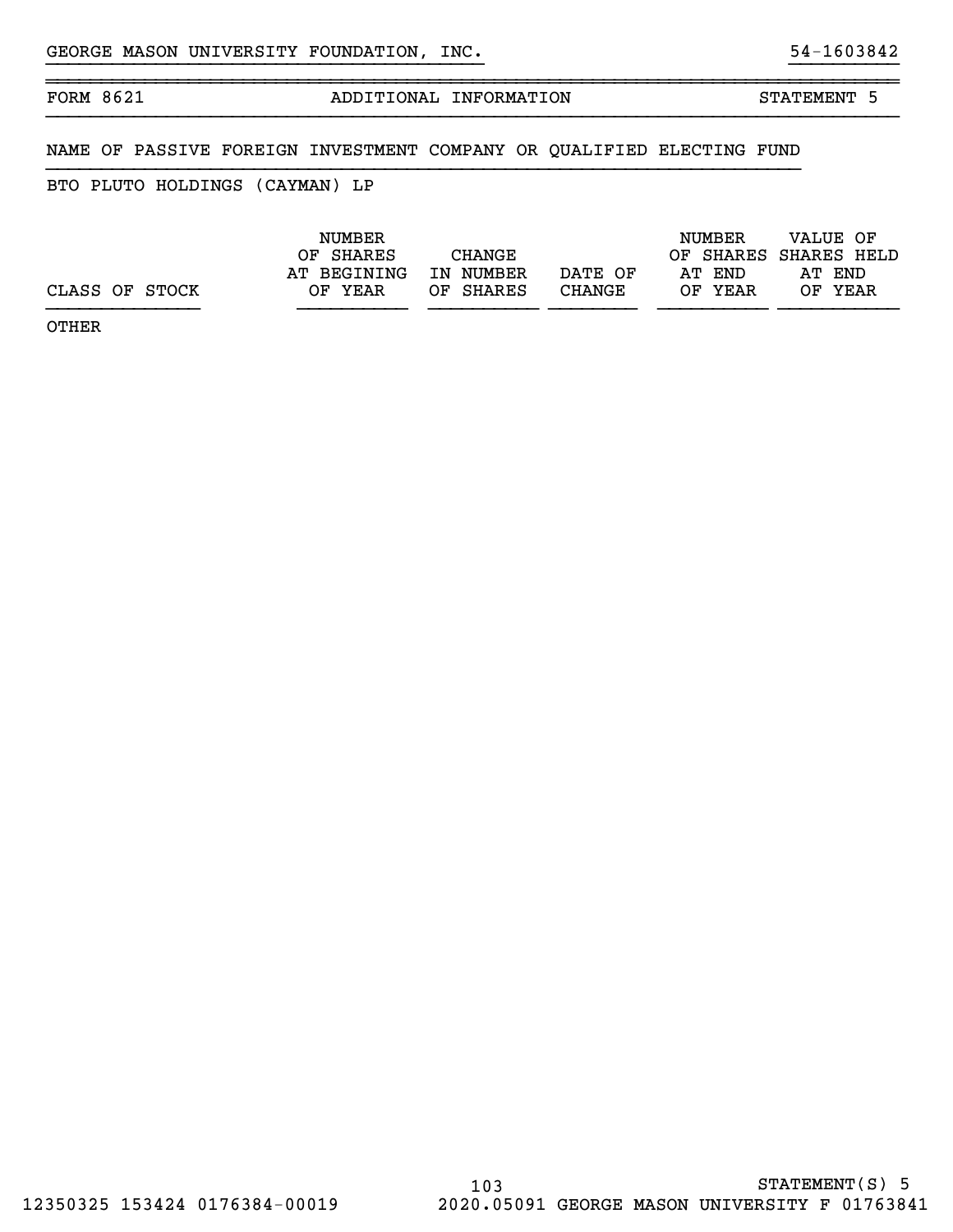| Form                                                   |
|--------------------------------------------------------|
| (Rev. November 2018)                                   |
| Department of the Treasury<br>Internal Revenue Service |

# **Return by a U.S. Transferor of Property 926 to a Foreign Corporation**

OMB No. 1545-0026

**| Go to www.irs.gov/Form926 for instructions and the latest information.**

Attachment Sequence No. **128**

| Internal Hevenue Service<br>Attach to your income tax return for the year of the transfer or distribution.                           |            |                                              | Sequence No. 120                     |
|--------------------------------------------------------------------------------------------------------------------------------------|------------|----------------------------------------------|--------------------------------------|
| <b>U.S. Transferor Information</b> (see instructions)<br>Part I                                                                      |            |                                              |                                      |
| Name of transferor                                                                                                                   |            | <b>Identifying number</b> (see instructions) |                                      |
| GEORGE MASON UNIVERSITY FOUNDATION, INC.                                                                                             |            |                                              |                                      |
|                                                                                                                                      |            | 54-1603842                                   |                                      |
| Is the transferee a specified 10%-owned foreign corporation that is not a controlled foreign corporation?<br>1                       |            | Yes                                          | $\mathbf{X}$<br><b>No</b>            |
| If the transferor was a corporation, complete questions 2a through 2d.<br>2                                                          |            |                                              |                                      |
| If the transfer was a section 361(a) or (b) transfer, was the transferor controlled (under section 368(c)) by<br>а                   |            |                                              |                                      |
| five or fewer domestic corporations?                                                                                                 |            | Yes                                          | No                                   |
|                                                                                                                                      |            | $\mathbf{X}$<br>Yes                          | No                                   |
| If not, list the controlling shareholder(s) and their identifying number(s).                                                         |            |                                              |                                      |
|                                                                                                                                      |            |                                              |                                      |
| <b>Controlling shareholder</b>                                                                                                       |            | <b>Identifying number</b>                    |                                      |
|                                                                                                                                      |            |                                              |                                      |
|                                                                                                                                      |            |                                              |                                      |
|                                                                                                                                      |            |                                              |                                      |
|                                                                                                                                      |            |                                              |                                      |
|                                                                                                                                      |            |                                              |                                      |
|                                                                                                                                      |            |                                              |                                      |
|                                                                                                                                      |            |                                              |                                      |
|                                                                                                                                      |            |                                              |                                      |
|                                                                                                                                      |            |                                              |                                      |
|                                                                                                                                      |            |                                              |                                      |
|                                                                                                                                      |            |                                              |                                      |
|                                                                                                                                      |            |                                              |                                      |
| c If the transferor was a member of an affiliated group filing a consolidated return, was it the parent corporation?                 |            | Yes                                          | <b>No</b>                            |
| If not, list the name and employer identification number (EIN) of the parent corporation.                                            |            |                                              |                                      |
| Name of parent corporation                                                                                                           |            | EIN of parent corporation                    |                                      |
|                                                                                                                                      |            |                                              |                                      |
|                                                                                                                                      |            |                                              |                                      |
|                                                                                                                                      |            |                                              |                                      |
| $d$ Have basis adjustments under section 367(a)(4) been made?                                                                        |            | Yes                                          | <b>No</b>                            |
|                                                                                                                                      |            |                                              |                                      |
| If the transferor was a partner in a partnership that was the actual transferor (but is not treated as such under section 367),<br>3 |            |                                              |                                      |
| complete questions 3a through 3d.                                                                                                    |            |                                              |                                      |
| a List the name and EIN of the transferor's partnership.                                                                             |            |                                              |                                      |
| Name of partnership                                                                                                                  |            | <b>EIN of partnership</b>                    |                                      |
| ALPHAKEYS EUROPEAN REAL ESTATE OPPORTUNITIES FUND                                                                                    |            |                                              |                                      |
| II, LLC                                                                                                                              | 81-1437764 |                                              |                                      |
|                                                                                                                                      |            |                                              | $\overline{X}$ No                    |
|                                                                                                                                      |            | <b>Yes</b>                                   | $\overline{\mathbf{X}}$<br>No        |
|                                                                                                                                      |            | Yes                                          |                                      |
| d Is the partner disposing of an interest in a limited partnership that is regularly traded on an established                        |            |                                              | $\overline{\mathbf{X}}$<br><b>No</b> |
| securities market?<br>Transferee Foreign Corporation Information (see instructions)<br>Part II                                       |            | Yes                                          |                                      |
| Name of transferee (foreign corporation)<br>4                                                                                        |            | 5a Identifying number, if any                |                                      |
|                                                                                                                                      |            |                                              |                                      |
| INVESTMENTS 1 LTD. C/O THE BLACK STONE GROUP<br>SAGE                                                                                 |            | 98-1443945                                   |                                      |
| Address (including country)<br>6                                                                                                     |            | 5b Reference ID number                       |                                      |
| 345 PARK AVENUE                                                                                                                      |            |                                              |                                      |
| NEW YORK, NY 10154                                                                                                                   |            | SAGEINVESTMENTS                              |                                      |
| Country code of country of incorporation or organization<br>7                                                                        |            |                                              |                                      |
| LU                                                                                                                                   |            |                                              |                                      |
| 8<br>Foreign law characterization (see instructions)                                                                                 |            |                                              |                                      |
| CORPORATION                                                                                                                          |            |                                              |                                      |
| 9<br>Is the transferee foreign corporation a controlled foreign corporation?                                                         |            | Yes                                          | $\overline{\mathbf{x}}$<br><b>No</b> |
| LHA For Paperwork Reduction Act Notice, see separate instructions.<br>024531 04-01-20                                                |            |                                              | Form 926 (Rev. 11-2018)              |
| 104                                                                                                                                  |            |                                              |                                      |

12350325 153424 0176384-00019 2020.05091 GEORGE MASON UNIVERSITY F 01763841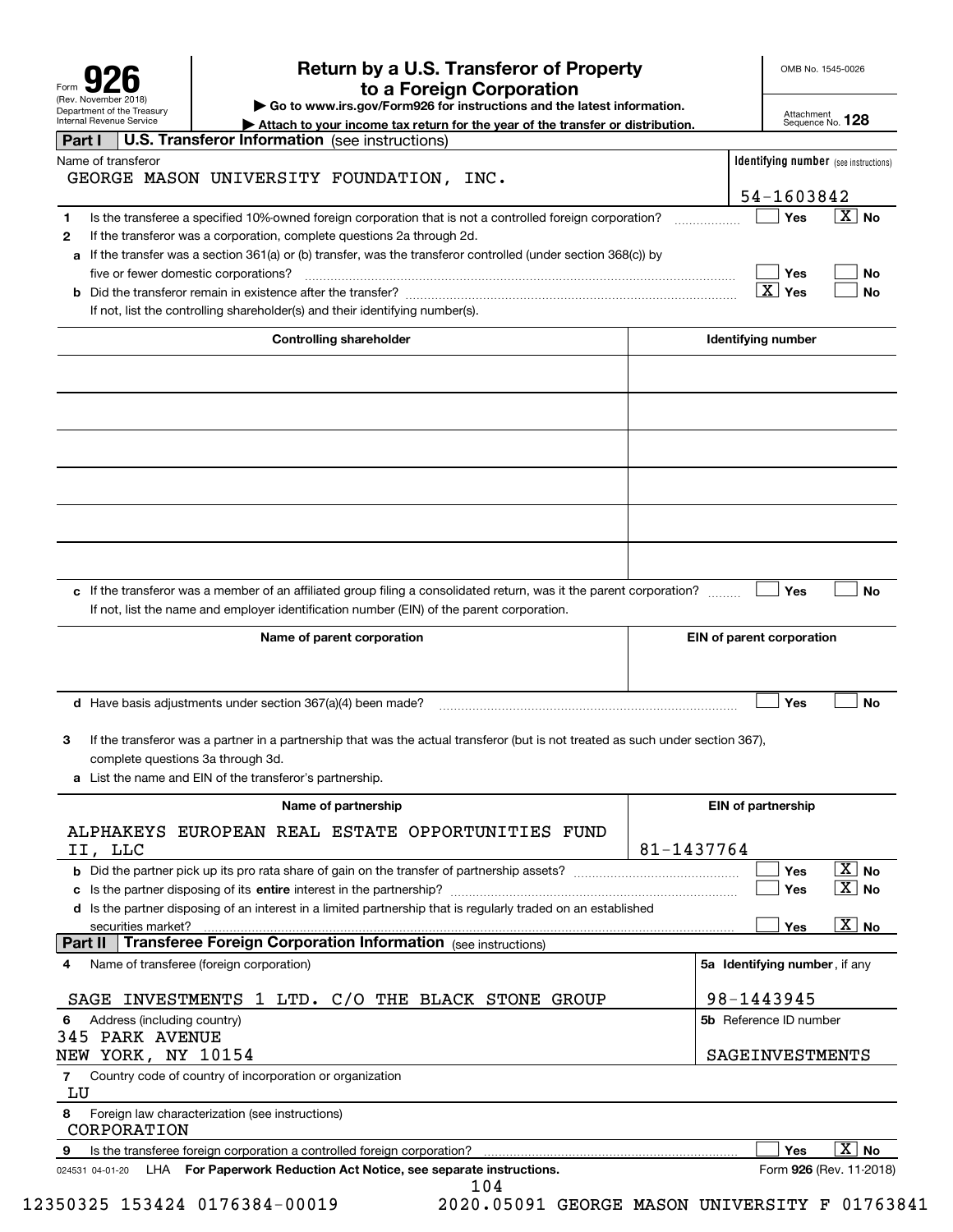## Form 926 (Rev. 11-2018)  $\rm{GEORGE}$  <code>MASON</code> <code>UNIVERSITY FOUNDATION</code> , <code>INC</code> .  $\rm{54-1603842}$  <code>Page</code> **Part III Information Regarding Transfer of Property**  (see instructions)

**2**

|  | Section A - Cash |
|--|------------------|
|--|------------------|

| ---------<br>-----  |                            |                                   |                                                |                              |                                      |
|---------------------|----------------------------|-----------------------------------|------------------------------------------------|------------------------------|--------------------------------------|
| ⊺ype of<br>property | (al<br>Date of<br>transfer | (b)<br>Description of<br>property | ιc<br>Fair market value on<br>date of transfer | ιa<br>Cost or other<br>basis | ιe<br>Gain recognized on<br>transfer |
| Cash                |                            |                                   |                                                |                              |                                      |

**10 Yes No** Was cash the only property transferred? ~~~~~~~~~~~~~~~~~~~~~~~~~~~~~~~~~~~~~ X

If "Yes," skip the remainder of Part III and go to Part IV.

|                                                          | Section B - Other Property (other than intangible property subject to section 367(d)) |                                   |                                                 |                               |                                       |  |  |  |  |
|----------------------------------------------------------|---------------------------------------------------------------------------------------|-----------------------------------|-------------------------------------------------|-------------------------------|---------------------------------------|--|--|--|--|
| Type of<br>property                                      | (a)<br>Date of<br>transfer                                                            | (b)<br>Description of<br>property | (c)<br>Fair market value on<br>date of transfer | (d)<br>Cost or other<br>basis | (e)<br>Gain recognized on<br>transfer |  |  |  |  |
| Stock and<br>securities                                  |                                                                                       |                                   |                                                 |                               |                                       |  |  |  |  |
| Inventory                                                |                                                                                       |                                   |                                                 |                               |                                       |  |  |  |  |
|                                                          |                                                                                       | 06/30/2021REAL PROPERTY           | 11,961.                                         | 9,554.                        | 2,407.                                |  |  |  |  |
| Other property<br>(not listed under<br>another category) |                                                                                       |                                   |                                                 |                               |                                       |  |  |  |  |
| Property with<br>built-in loss                           |                                                                                       |                                   |                                                 |                               |                                       |  |  |  |  |
| Totals                                                   |                                                                                       |                                   | 11,961.                                         | 9,554.                        | 2,407.                                |  |  |  |  |

| 11   | Did the transferor transfer stock or securities subject to section 367(a) with respect to which a gain                  |     |                          |
|------|-------------------------------------------------------------------------------------------------------------------------|-----|--------------------------|
|      |                                                                                                                         | Yes | $\overline{X}$ No        |
| 12 a | Were any assets of a foreign branch (including a branch that is a foreign disregarded entity) transferred to a          |     |                          |
|      | foreign corporation?                                                                                                    | Yes | $\overline{\text{X}}$ No |
|      | If "Yes," go to line 12b.                                                                                               |     |                          |
|      | <b>b</b> Was the transferor a domestic corporation that transferred substantially all of the assets of a foreign branch |     |                          |
|      | (including a branch that is a foreign disregarded entity) to a specified 10%-owned foreign corporation?                 | Yes | Nο                       |
|      | If "Yes," continue to line 12c. If "No," skip lines 12c and 12d, and go to line 13.                                     |     |                          |
| c    | Immediately after the transfer, was the domestic corporation a U.S. shareholder with respect to the                     |     |                          |
|      |                                                                                                                         | Yes | Nο                       |
|      | If "Yes," continue to line 12d. If "No," skip line 12d, and go to line 13.                                              |     |                          |
| d    | Enter the transferred loss amount included in gross income as required under section 91 $\triangleright$ \$             |     |                          |
| 13   | Did the transferor transfer property described in section 367(d)(4)?                                                    | Yes | Nο                       |
|      | If "No," skip Section C and questions 14a through 15.                                                                   |     |                          |

## **Section C - Intangible Property Subject to Section 367(d)**

| $\tilde{\phantom{a}}$ | . .                        | $\sqrt{2}$                        |             |                                                           |                               |                                                 |
|-----------------------|----------------------------|-----------------------------------|-------------|-----------------------------------------------------------|-------------------------------|-------------------------------------------------|
| Type of<br>property   | (a)<br>Date of<br>transfer | (b)<br>Description of<br>property | (c)<br>life | (d)<br>Useful   Arm's length price<br>on date of transfer | (e)<br>Cost or other<br>basis | (f)<br>Income inclusion for<br>year of transfer |
|                       |                            |                                   |             |                                                           |                               |                                                 |
|                       |                            |                                   |             |                                                           |                               |                                                 |
|                       |                            |                                   |             |                                                           |                               |                                                 |
| Property described    |                            |                                   |             |                                                           |                               |                                                 |
| in sec. 367(d)(4)     |                            |                                   |             |                                                           |                               |                                                 |
|                       |                            |                                   |             |                                                           |                               |                                                 |
|                       |                            |                                   |             |                                                           |                               |                                                 |
|                       |                            |                                   |             |                                                           |                               |                                                 |
|                       |                            |                                   |             |                                                           |                               |                                                 |
| Totals                |                            |                                   |             |                                                           |                               |                                                 |

**926**Form (Rev. 11-2018)

024532 04-01-20

105 12350325 153424 0176384-00019 2020.05091 GEORGE MASON UNIVERSITY F 01763841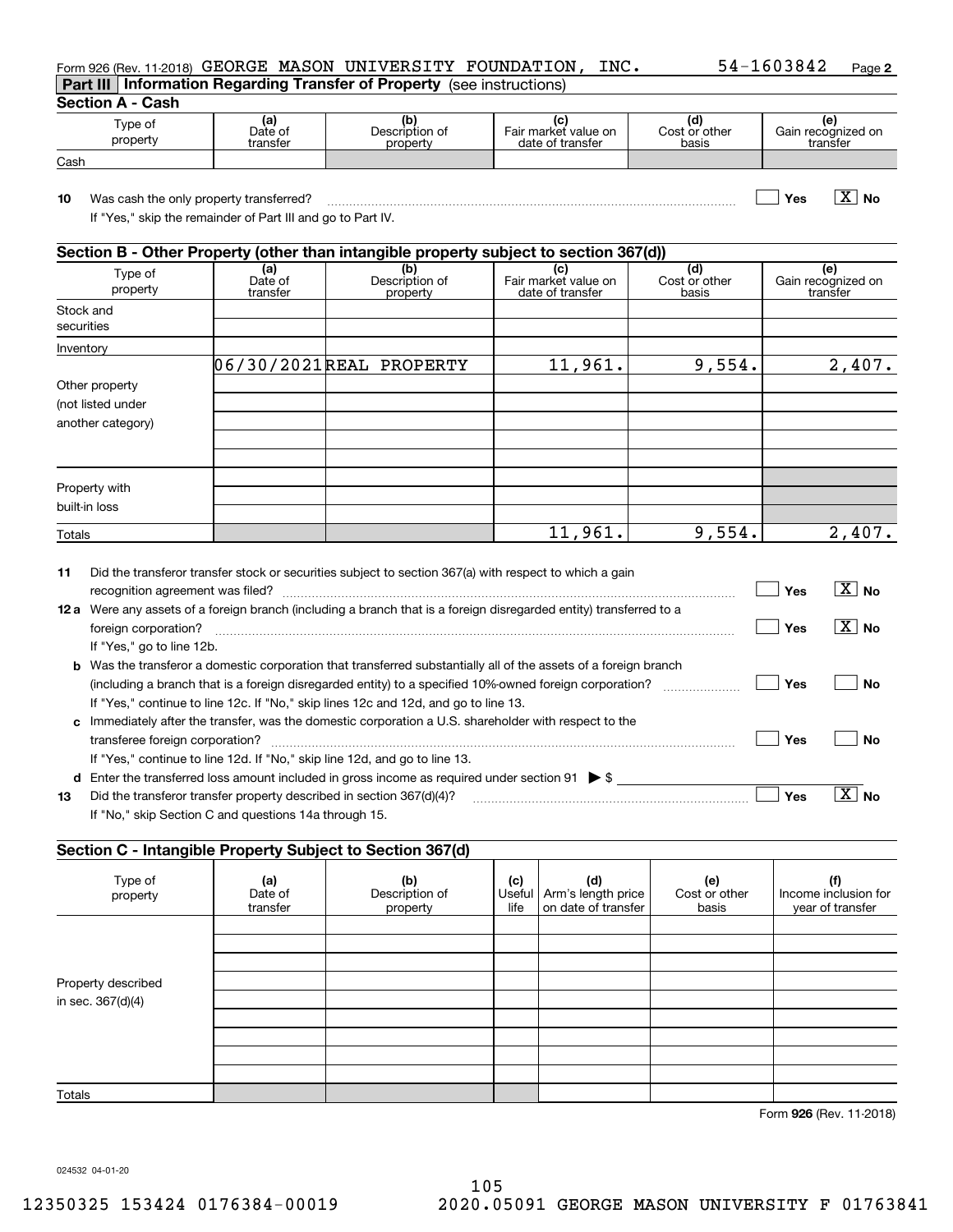|    | Form 926 (Rev. 11-2018) GEORGE MASON UNIVERSITY FOUNDATION, INC.                                                     | 54-1603842               | Page 3                |
|----|----------------------------------------------------------------------------------------------------------------------|--------------------------|-----------------------|
|    |                                                                                                                      |                          |                       |
|    | <b>14 a</b> Did the transferor transfer any intangible property that, at the time of the transfer, had a useful life |                          |                       |
|    |                                                                                                                      | Yes                      | $\boxed{\text{X}}$ No |
|    | <b>b</b> At the time of the transfer, did any of the transferred intangible property have an indefinite useful life? | Yes                      | $\boxed{\text{X}}$ No |
|    | c Did the transferor choose to apply the 20-year inclusion period provided under Regulations section                 |                          |                       |
|    |                                                                                                                      | Yes                      | $\sqrt{X}$ No         |
|    | d If the answer to line 14c is "Yes," enter the total estimated anticipated income or cost reduction attributable    |                          |                       |
|    | to the intangible property's, or properties', as applicable, use(s) beyond the 20-year period described in           |                          |                       |
|    | Regulations section 1.367(d)-1(c)(3)(ii) $\triangleright$ \$                                                         |                          |                       |
| 15 | Was any intangible property transferred considered or anticipated to be, at the time of the transfer or at any       |                          |                       |
|    |                                                                                                                      | Yes                      | $\boxed{\text{X}}$ No |
|    |                                                                                                                      |                          |                       |
|    | Supplemental Part III Information Required To Be Reported (see instructions)                                         |                          |                       |
|    |                                                                                                                      |                          |                       |
|    |                                                                                                                      |                          |                       |
|    |                                                                                                                      |                          |                       |
|    |                                                                                                                      |                          |                       |
|    |                                                                                                                      |                          |                       |
|    |                                                                                                                      |                          |                       |
|    |                                                                                                                      |                          |                       |
|    |                                                                                                                      |                          |                       |
|    |                                                                                                                      |                          |                       |
|    |                                                                                                                      |                          |                       |
|    | Part IV Additional Information Regarding Transfer of Property (see instructions)                                     |                          |                       |
|    |                                                                                                                      |                          |                       |
| 16 | Enter the transferor's interest in the transferee foreign corporation before and after the transfer.                 |                          |                       |
|    | (a) Before $.000 %$ (b) After $.003 %$                                                                               |                          |                       |
| 17 | Type of nonrecognition transaction (see instructions) $\triangleright$ IRC SECTION 351                               |                          |                       |
| 18 | Indicate whether any transfer reported in Part III is subject to any of the following.                               |                          |                       |
| a  |                                                                                                                      | Yes                      | $\boxed{\text{X}}$ No |
| b  |                                                                                                                      | <b>Yes</b>               | $\boxed{\text{X}}$ No |
|    |                                                                                                                      | <b>Yes</b>               | $\boxed{\text{X}}$ No |
| с  | Recapture under section 1503(d) encontractional contraction of the section of the section of the section 1503(d)     | <b>Yes</b>               | $\boxed{\text{X}}$ No |
|    |                                                                                                                      | Yes                      | $\boxed{\text{X}}$ No |
| 19 | Did this transfer result from a change in entity classification?                                                     |                          | $\boxed{\text{X}}$ No |
|    | 20 a Did a domestic corporation make a distribution of property covered by section 367(e)(2)? (see instructions)     | Yes                      |                       |
|    | If "Yes," complete lines 20b and 20c.                                                                                |                          |                       |
|    |                                                                                                                      | $\blacktriangleright$ \$ |                       |
|    | c Did the domestic corporation not recognize gain or loss on the distribution of property because the                |                          |                       |
|    | property was used in the conduct of U.S. trade or business under Regulations section 1.367(e)-2(b)(2)?<br>.          | Yes                      | <b>No</b>             |
| 21 | Did a domestic corporation make a section 355 distribution of stock in a foreign controlled corporation              |                          |                       |
|    | covered by section 367(e)(1)? See instructions                                                                       | Yes                      | $\boxed{\text{X}}$ No |
|    |                                                                                                                      | Form 926 (Rev. 11-2018)  |                       |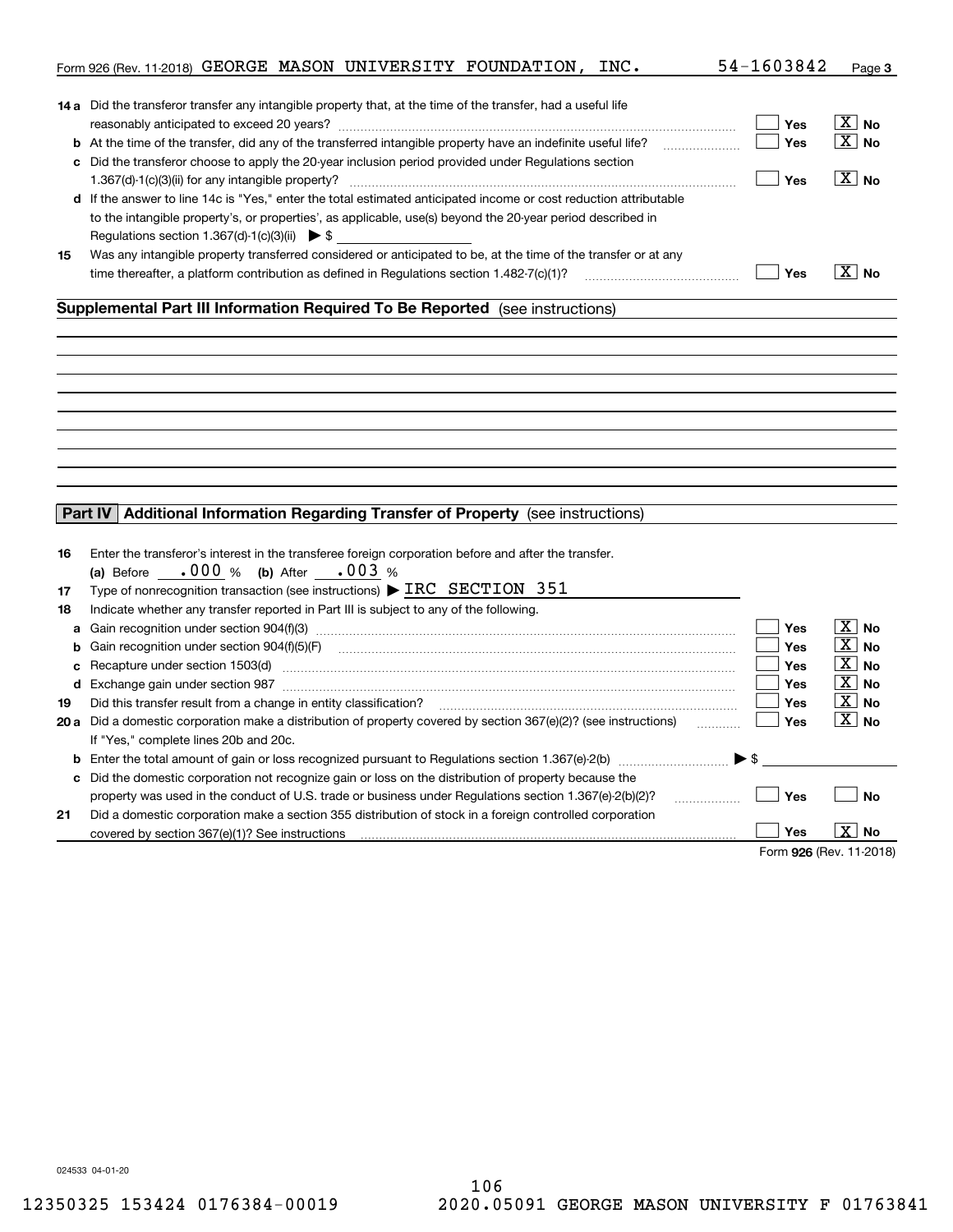| Form                                                   |
|--------------------------------------------------------|
| (Rev. November 2018)                                   |
| Department of the Treasury<br>Internal Revenue Service |

# **Return by a U.S. Transferor of Property 926 to a Foreign Corporation**

OMB No. 1545-0026

**| Go to www.irs.gov/Form926 for instructions and the latest information.**

Attachment Sequence No. **128**

| Internal Hevenue Service<br>Attach to your income tax return for the year of the transfer or distribution.                           | Sequence No. 120                             |
|--------------------------------------------------------------------------------------------------------------------------------------|----------------------------------------------|
| <b>U.S. Transferor Information</b> (see instructions)<br>Part I                                                                      |                                              |
| Name of transferor                                                                                                                   | <b>Identifying number</b> (see instructions) |
| GEORGE MASON UNIVERSITY FOUNDATION, INC.                                                                                             |                                              |
|                                                                                                                                      | 54-1603842                                   |
| Is the transferee a specified 10%-owned foreign corporation that is not a controlled foreign corporation?<br>1                       | $\mathbf{X}$<br>Yes<br>No                    |
| If the transferor was a corporation, complete questions 2a through 2d.<br>$\mathbf{2}$                                               |                                              |
|                                                                                                                                      |                                              |
| If the transfer was a section 361(a) or (b) transfer, was the transferor controlled (under section 368(c)) by<br>а                   |                                              |
| five or fewer domestic corporations?                                                                                                 | No<br>Yes                                    |
|                                                                                                                                      | $\mathbf{X}$<br>Yes<br><b>No</b>             |
| If not, list the controlling shareholder(s) and their identifying number(s).                                                         |                                              |
| <b>Controlling shareholder</b>                                                                                                       | <b>Identifying number</b>                    |
|                                                                                                                                      |                                              |
|                                                                                                                                      |                                              |
|                                                                                                                                      |                                              |
|                                                                                                                                      |                                              |
|                                                                                                                                      |                                              |
|                                                                                                                                      |                                              |
|                                                                                                                                      |                                              |
|                                                                                                                                      |                                              |
|                                                                                                                                      |                                              |
|                                                                                                                                      |                                              |
|                                                                                                                                      |                                              |
|                                                                                                                                      |                                              |
|                                                                                                                                      |                                              |
| c If the transferor was a member of an affiliated group filing a consolidated return, was it the parent corporation?                 | <b>No</b><br>Yes                             |
| If not, list the name and employer identification number (EIN) of the parent corporation.                                            |                                              |
|                                                                                                                                      |                                              |
| Name of parent corporation                                                                                                           | EIN of parent corporation                    |
|                                                                                                                                      |                                              |
|                                                                                                                                      |                                              |
| <b>d</b> Have basis adjustments under section $367(a)(4)$ been made?                                                                 | <b>No</b><br>Yes                             |
|                                                                                                                                      |                                              |
| If the transferor was a partner in a partnership that was the actual transferor (but is not treated as such under section 367),<br>3 |                                              |
| complete questions 3a through 3d.                                                                                                    |                                              |
| a List the name and EIN of the transferor's partnership.                                                                             |                                              |
|                                                                                                                                      |                                              |
| Name of partnership                                                                                                                  | <b>EIN of partnership</b>                    |
|                                                                                                                                      |                                              |
|                                                                                                                                      |                                              |
|                                                                                                                                      | Yes<br><b>No</b>                             |
|                                                                                                                                      | Yes<br>No                                    |
| d Is the partner disposing of an interest in a limited partnership that is regularly traded on an established                        |                                              |
|                                                                                                                                      |                                              |
| securities market?<br><b>Transferee Foreign Corporation Information</b> (see instructions)<br>Part II                                | Yes<br>No                                    |
|                                                                                                                                      |                                              |
| Name of transferee (foreign corporation)<br>4                                                                                        | 5a Identifying number, if any                |
|                                                                                                                                      |                                              |
| SKYE GLOBAL FUND LTD.                                                                                                                |                                              |
| Address (including country)<br>6                                                                                                     | 5b Reference ID number                       |
| 767 FIFTH AVENUE, 12TH FLOOR                                                                                                         |                                              |
| NEW YORK, NY 10153                                                                                                                   | SKYEGLOBALFUND                               |
| Country code of country of incorporation or organization<br>7                                                                        |                                              |
| CJ                                                                                                                                   |                                              |
| Foreign law characterization (see instructions)<br>8                                                                                 |                                              |
| CORPORATION                                                                                                                          |                                              |
| 9<br>Is the transferee foreign corporation a controlled foreign corporation?                                                         | $\overline{\texttt{x}}$<br>Yes<br><b>No</b>  |
| LHA For Paperwork Reduction Act Notice, see separate instructions.<br>024531 04-01-20                                                | Form 926 (Rev. 11-2018)                      |
| 107                                                                                                                                  |                                              |

12350325 153424 0176384-00019 2020.05091 GEORGE MASON UNIVERSITY F 01763841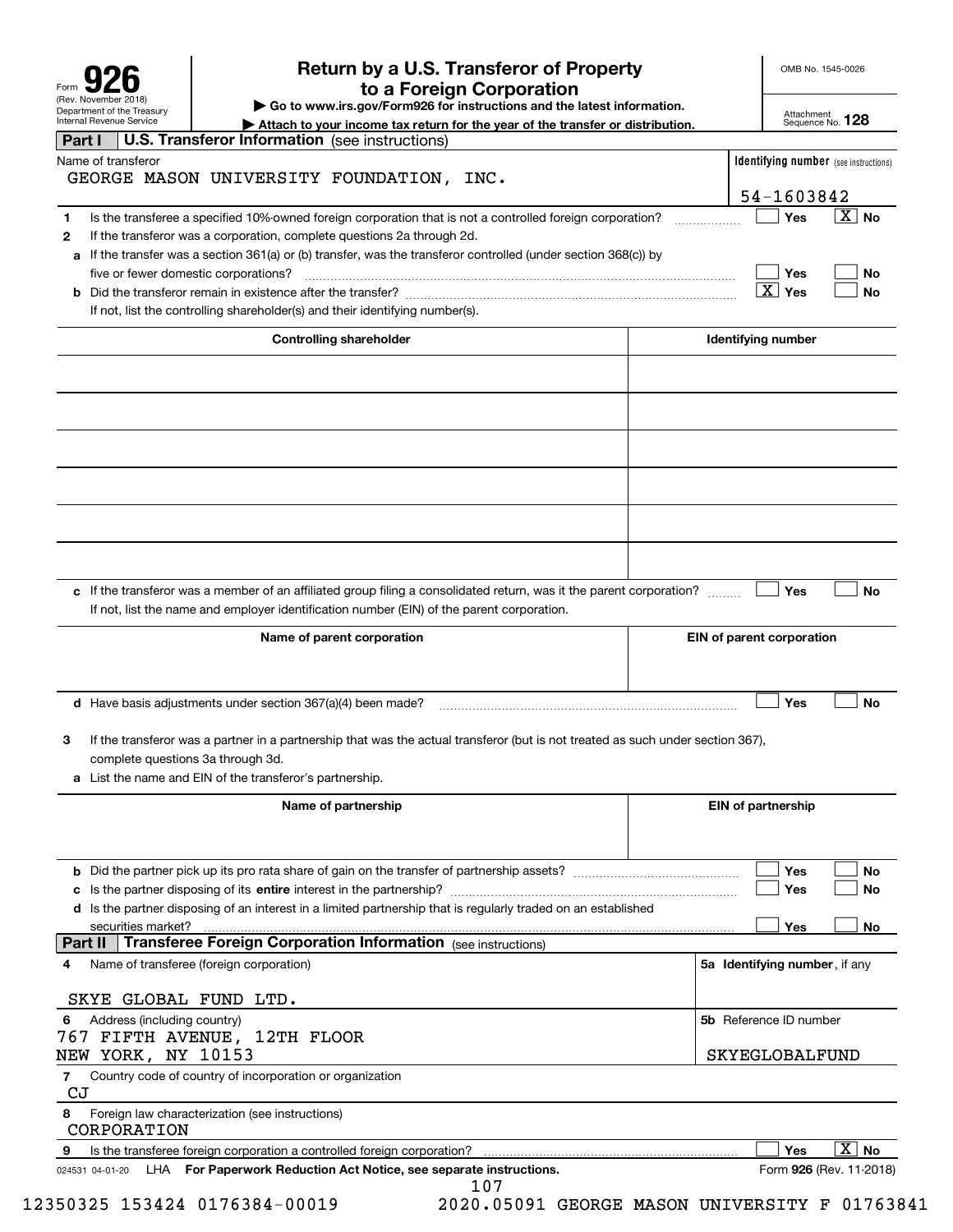| Form 926 (Rev. 11-2018) GEORGE MASON UNIVERSITY FOUNDATION,                   |  | INC. | 54-1603842 | Page 2 |
|-------------------------------------------------------------------------------|--|------|------------|--------|
| <b>Part III Information Regarding Transfer of Property</b> (see instructions) |  |      |            |        |

## **Section A - Cash**

| Type of<br>property | (a)<br>Date of<br>transfer | Description of<br>property | Fair market value on<br>date of transfer | ια<br>Cost or other<br>basis | Gain recognized on<br>transfer |
|---------------------|----------------------------|----------------------------|------------------------------------------|------------------------------|--------------------------------|
| Cash                | 12021<br>30<br><b>06</b>   |                            | nnn<br><b>900.</b>                       |                              |                                |

**10Yes No** Was cash the only property transferred? ~~~~~~~~~~~~~~~~~~~~~~~~~~~~~~~~~~~~~ X

If "Yes," skip the remainder of Part III and go to Part IV.

## **Section B - Other Property (other than intangible property subject to section 367(d))**

|                         | - -                        |                                   |                                                 | $\cdot$ $\cdot$               |                                |
|-------------------------|----------------------------|-----------------------------------|-------------------------------------------------|-------------------------------|--------------------------------|
| Type of<br>property     | (a)<br>Date of<br>transfer | (b)<br>Description of<br>property | (c)<br>Fair market value on<br>date of transfer | (d)<br>Cost or other<br>basis | Gain recognized on<br>transfer |
| Stock and<br>securities |                            |                                   |                                                 |                               |                                |
| Inventory               |                            |                                   |                                                 |                               |                                |
|                         |                            |                                   |                                                 |                               |                                |
| Other property          |                            |                                   |                                                 |                               |                                |
| (not listed under       |                            |                                   |                                                 |                               |                                |
| another category)       |                            |                                   |                                                 |                               |                                |
|                         |                            |                                   |                                                 |                               |                                |
|                         |                            |                                   |                                                 |                               |                                |
|                         |                            |                                   |                                                 |                               |                                |
| Property with           |                            |                                   |                                                 |                               |                                |
| built-in loss           |                            |                                   |                                                 |                               |                                |
| Totals                  |                            |                                   |                                                 |                               |                                |

| 11 | Did the transferor transfer stock or securities subject to section 367(a) with respect to which a gain                  |     |    |
|----|-------------------------------------------------------------------------------------------------------------------------|-----|----|
|    | recognition agreement was filed?                                                                                        | Yes | Nο |
|    | 12 a Were any assets of a foreign branch (including a branch that is a foreign disregarded entity) transferred to a     |     |    |
|    | foreign corporation?                                                                                                    | Yes | No |
|    | If "Yes," go to line 12b.                                                                                               |     |    |
|    | <b>b</b> Was the transferor a domestic corporation that transferred substantially all of the assets of a foreign branch |     |    |
|    | (including a branch that is a foreign disregarded entity) to a specified 10%-owned foreign corporation?                 | Yes | Nο |
|    | If "Yes," continue to line 12c. If "No," skip lines 12c and 12d, and go to line 13.                                     |     |    |
|    | c Immediately after the transfer, was the domestic corporation a U.S. shareholder with respect to the                   |     |    |
|    |                                                                                                                         | Yes | Nο |
|    | If "Yes," continue to line 12d. If "No," skip line 12d, and go to line 13.                                              |     |    |
|    | <b>d</b> Enter the transferred loss amount included in gross income as required under section 91 $\triangleright$ \$    |     |    |
| 13 | Did the transferor transfer property described in section 367(d)(4)?                                                    | Yes | Nο |
|    | If "No," skip Section C and questions 14a through 15.                                                                   |     |    |

## **Section C - Intangible Property Subject to Section 367(d)**

| $\tilde{\phantom{a}}$ | . .                        | $\cdots$                          |             |                                                           |                               |                                                 |
|-----------------------|----------------------------|-----------------------------------|-------------|-----------------------------------------------------------|-------------------------------|-------------------------------------------------|
| Type of<br>property   | (a)<br>Date of<br>transfer | (b)<br>Description of<br>property | (c)<br>life | (d)<br>Useful   Arm's length price<br>on date of transfer | (e)<br>Cost or other<br>basis | (f)<br>Income inclusion for<br>year of transfer |
|                       |                            |                                   |             |                                                           |                               |                                                 |
|                       |                            |                                   |             |                                                           |                               |                                                 |
|                       |                            |                                   |             |                                                           |                               |                                                 |
| Property described    |                            |                                   |             |                                                           |                               |                                                 |
| in sec. 367(d)(4)     |                            |                                   |             |                                                           |                               |                                                 |
|                       |                            |                                   |             |                                                           |                               |                                                 |
|                       |                            |                                   |             |                                                           |                               |                                                 |
|                       |                            |                                   |             |                                                           |                               |                                                 |
|                       |                            |                                   |             |                                                           |                               |                                                 |
| Totals                |                            |                                   |             |                                                           |                               |                                                 |

**926**Form (Rev. 11-2018)

024532 04-01-20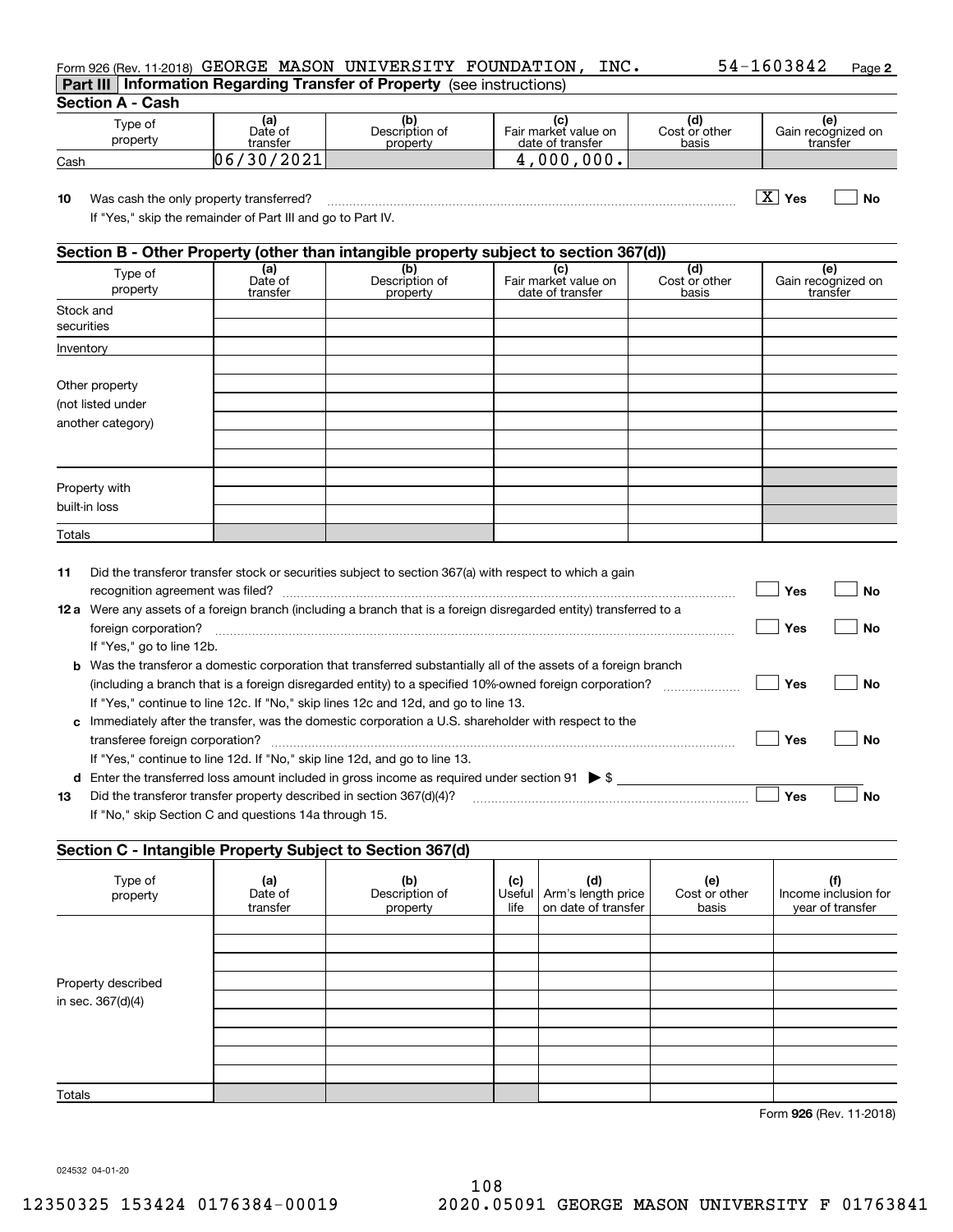|    | Form 926 (Rev. 11-2018) GEORGE MASON UNIVERSITY FOUNDATION, INC.                                                                                          | 54-1603842               | Page 3                |
|----|-----------------------------------------------------------------------------------------------------------------------------------------------------------|--------------------------|-----------------------|
|    |                                                                                                                                                           |                          |                       |
|    | 14 a Did the transferor transfer any intangible property that, at the time of the transfer, had a useful life                                             |                          |                       |
|    |                                                                                                                                                           | Yes                      | No                    |
|    |                                                                                                                                                           | Yes                      | <b>No</b>             |
|    | c Did the transferor choose to apply the 20-year inclusion period provided under Regulations section                                                      |                          |                       |
|    |                                                                                                                                                           | Yes                      | <b>No</b>             |
|    | d If the answer to line 14c is "Yes," enter the total estimated anticipated income or cost reduction attributable                                         |                          |                       |
|    | to the intangible property's, or properties', as applicable, use(s) beyond the 20-year period described in                                                |                          |                       |
|    | Regulations section 1.367(d)-1(c)(3)(ii) $\triangleright$ \$                                                                                              |                          |                       |
| 15 | Was any intangible property transferred considered or anticipated to be, at the time of the transfer or at any                                            |                          |                       |
|    | time thereafter, a platform contribution as defined in Regulations section 1.482-7(c)(1)?                                                                 | Yes                      | <b>No</b>             |
|    | Supplemental Part III Information Required To Be Reported (see instructions)                                                                              |                          |                       |
|    |                                                                                                                                                           |                          |                       |
|    |                                                                                                                                                           |                          |                       |
|    |                                                                                                                                                           |                          |                       |
|    |                                                                                                                                                           |                          |                       |
|    |                                                                                                                                                           |                          |                       |
|    |                                                                                                                                                           |                          |                       |
|    |                                                                                                                                                           |                          |                       |
|    |                                                                                                                                                           |                          |                       |
|    |                                                                                                                                                           |                          |                       |
|    | Part IV Additional Information Regarding Transfer of Property (see instructions)                                                                          |                          |                       |
|    |                                                                                                                                                           |                          |                       |
| 16 | Enter the transferor's interest in the transferee foreign corporation before and after the transfer.                                                      |                          |                       |
|    | (a) Before $.000 %$ (b) After $.180 %$                                                                                                                    |                          |                       |
| 17 | Type of nonrecognition transaction (see instructions) $\triangleright$ IRC SECTION 351                                                                    |                          |                       |
| 18 | Indicate whether any transfer reported in Part III is subject to any of the following.                                                                    |                          |                       |
| a  | Gain recognition under section 904(f)(3) material contracts controlled and recognition under section 904(f)(3)                                            | Yes                      | $\boxed{\text{X}}$ No |
| b  |                                                                                                                                                           | <b>Yes</b>               | $\boxed{\text{X}}$ No |
| c  | Recapture under section 1503(d) encontractional contraction and all the section of the section 1503(d)                                                    | <b>Yes</b>               | $ X $ No              |
|    |                                                                                                                                                           | <b>Yes</b>               | $\boxed{\text{X}}$ No |
| 19 | Did this transfer result from a change in entity classification?                                                                                          | <b>Yes</b>               | $\boxed{\text{X}}$ No |
|    | 20 a Did a domestic corporation make a distribution of property covered by section 367(e)(2)? (see instructions)                                          | Yes                      | $\boxed{\text{X}}$ No |
|    | If "Yes," complete lines 20b and 20c.                                                                                                                     |                          |                       |
|    |                                                                                                                                                           | $\blacktriangleright$ \$ |                       |
|    | c Did the domestic corporation not recognize gain or loss on the distribution of property because the                                                     |                          |                       |
|    |                                                                                                                                                           | Yes                      | <b>No</b>             |
|    | property was used in the conduct of U.S. trade or business under Regulations section 1.367(e)-2(b)(2)?<br>.                                               |                          |                       |
| 21 | Did a domestic corporation make a section 355 distribution of stock in a foreign controlled corporation<br>covered by section 367(e)(1)? See instructions | Yes                      | X  <br>No             |
|    |                                                                                                                                                           | Form 926 (Rev. 11-2018)  |                       |
|    |                                                                                                                                                           |                          |                       |

024533 04-01-20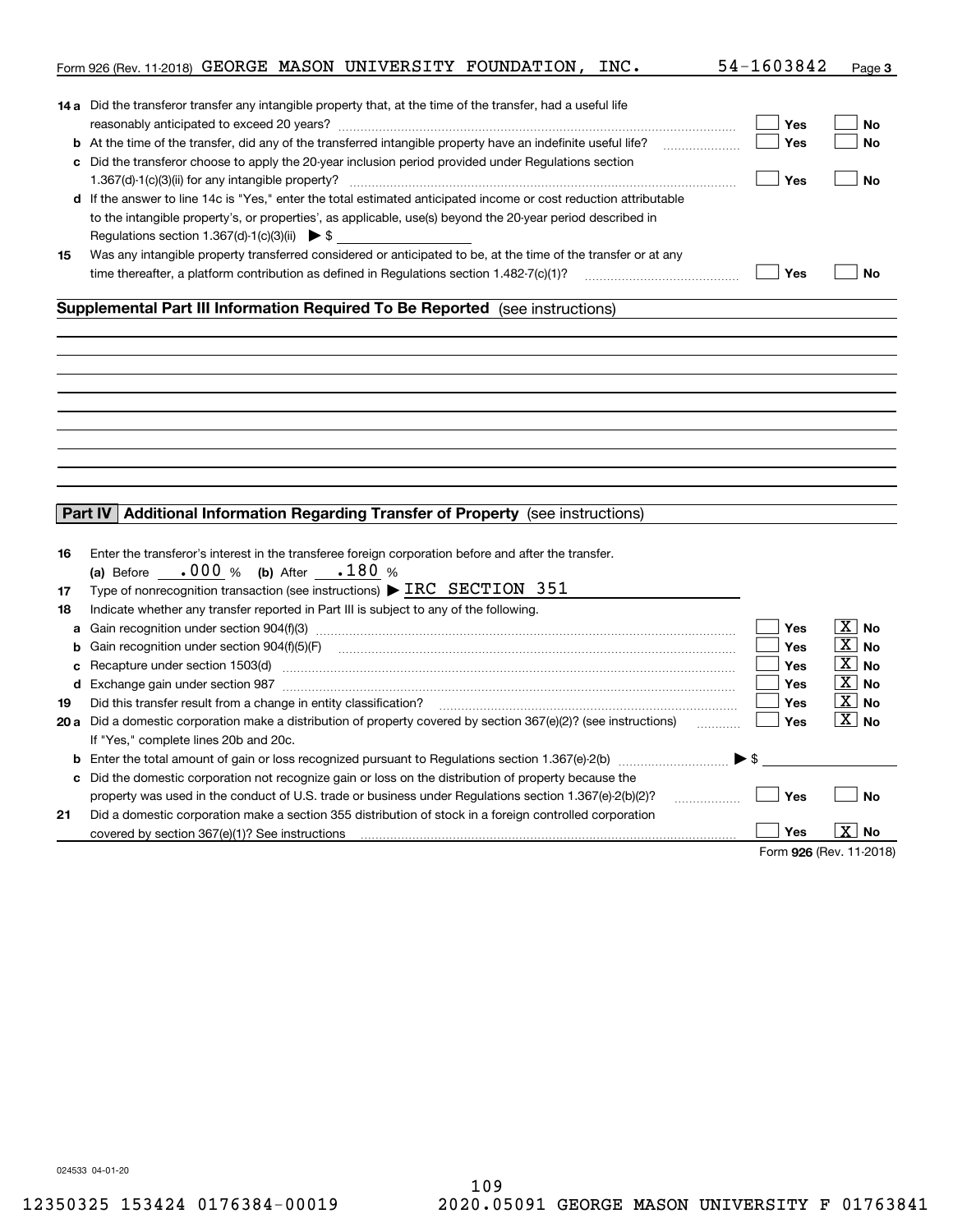| Form                                                   |
|--------------------------------------------------------|
| (Rev. November 2018)                                   |
| Department of the Treasury<br>Internal Revenue Service |

# **Return by a U.S. Transferor of Property 926 to a Foreign Corporation**

OMB No. 1545-0026

**| Go to www.irs.gov/Form926 for instructions and the latest information.**

Attachment Sequence No. **128**

|         | Department or the Treasury<br><b>Internal Revenue Service</b> |                                             |                                                                                   |                                                                                           | Attach to your income tax return for the year of the transfer or distribution.                                                                                                                                               |                               | Attachment<br>Sequence No. 128       |                                              |
|---------|---------------------------------------------------------------|---------------------------------------------|-----------------------------------------------------------------------------------|-------------------------------------------------------------------------------------------|------------------------------------------------------------------------------------------------------------------------------------------------------------------------------------------------------------------------------|-------------------------------|--------------------------------------|----------------------------------------------|
| Part I  |                                                               |                                             |                                                                                   | U.S. Transferor Information (see instructions)                                            |                                                                                                                                                                                                                              |                               |                                      |                                              |
|         | Name of transferor                                            |                                             |                                                                                   | GEORGE MASON UNIVERSITY FOUNDATION, INC.                                                  |                                                                                                                                                                                                                              |                               |                                      | <b>Identifying number</b> (see instructions) |
|         |                                                               |                                             |                                                                                   | 54-1603842                                                                                |                                                                                                                                                                                                                              |                               |                                      |                                              |
| 1<br>2  |                                                               |                                             | five or fewer domestic corporations?                                              | If the transferor was a corporation, complete questions 2a through 2d.                    | Is the transferee a specified 10%-owned foreign corporation that is not a controlled foreign corporation?<br>a If the transfer was a section 361(a) or (b) transfer, was the transferor controlled (under section 368(c)) by |                               | Yes<br>Yes<br>$\boxed{\text{X}}$ Yes | $\boxed{\text{X}}$ No<br>No<br><b>No</b>     |
|         |                                                               |                                             |                                                                                   | If not, list the controlling shareholder(s) and their identifying number(s).              |                                                                                                                                                                                                                              |                               |                                      |                                              |
|         |                                                               |                                             |                                                                                   | <b>Controlling shareholder</b>                                                            |                                                                                                                                                                                                                              | Identifying number            |                                      |                                              |
|         |                                                               |                                             |                                                                                   |                                                                                           |                                                                                                                                                                                                                              |                               |                                      |                                              |
|         |                                                               |                                             |                                                                                   |                                                                                           |                                                                                                                                                                                                                              |                               |                                      |                                              |
|         |                                                               |                                             |                                                                                   |                                                                                           |                                                                                                                                                                                                                              |                               |                                      |                                              |
|         |                                                               |                                             |                                                                                   |                                                                                           |                                                                                                                                                                                                                              |                               |                                      |                                              |
|         |                                                               |                                             |                                                                                   |                                                                                           |                                                                                                                                                                                                                              |                               |                                      |                                              |
|         |                                                               |                                             |                                                                                   |                                                                                           |                                                                                                                                                                                                                              |                               |                                      |                                              |
|         |                                                               |                                             |                                                                                   |                                                                                           |                                                                                                                                                                                                                              |                               |                                      |                                              |
|         |                                                               |                                             |                                                                                   | If not, list the name and employer identification number (EIN) of the parent corporation. | c If the transferor was a member of an affiliated group filing a consolidated return, was it the parent corporation?                                                                                                         |                               | Yes                                  | <b>No</b>                                    |
|         |                                                               |                                             |                                                                                   | Name of parent corporation                                                                |                                                                                                                                                                                                                              | EIN of parent corporation     |                                      |                                              |
|         |                                                               |                                             | <b>d</b> Have basis adjustments under section $367(a)(4)$ been made?              |                                                                                           |                                                                                                                                                                                                                              |                               | Yes                                  | <b>No</b>                                    |
| 3       |                                                               |                                             | complete questions 3a through 3d.                                                 |                                                                                           | If the transferor was a partner in a partnership that was the actual transferor (but is not treated as such under section 367),                                                                                              |                               |                                      |                                              |
|         |                                                               |                                             | a List the name and EIN of the transferor's partnership.                          |                                                                                           |                                                                                                                                                                                                                              |                               |                                      |                                              |
|         |                                                               |                                             |                                                                                   | Name of partnership                                                                       |                                                                                                                                                                                                                              | <b>EIN of partnership</b>     |                                      |                                              |
|         |                                                               |                                             |                                                                                   |                                                                                           |                                                                                                                                                                                                                              |                               | Yes                                  | No                                           |
|         |                                                               |                                             |                                                                                   |                                                                                           | d Is the partner disposing of an interest in a limited partnership that is regularly traded on an established                                                                                                                |                               | Yes                                  | No                                           |
| Part II |                                                               | securities market?                          |                                                                                   |                                                                                           |                                                                                                                                                                                                                              |                               | Yes                                  | No                                           |
| 4       |                                                               |                                             | Name of transferee (foreign corporation)                                          |                                                                                           |                                                                                                                                                                                                                              | 5a Identifying number, if any |                                      |                                              |
|         |                                                               |                                             | ALKEON GROWTH FUND                                                                |                                                                                           |                                                                                                                                                                                                                              |                               |                                      |                                              |
| 6       |                                                               | Address (including country)<br>89 NEXUS WAY |                                                                                   |                                                                                           |                                                                                                                                                                                                                              | 5b Reference ID number        |                                      |                                              |
|         |                                                               |                                             |                                                                                   |                                                                                           | CAMANA BAY, GRAND CAYMAN KY1-9007 CAYMAN ISLANDS                                                                                                                                                                             | <b>ALKEONGROWTH</b>           |                                      |                                              |
| 7<br>CJ |                                                               |                                             | Country code of country of incorporation or organization                          |                                                                                           |                                                                                                                                                                                                                              |                               |                                      |                                              |
| 8       |                                                               |                                             | Foreign law characterization (see instructions)<br>CAYMAN ISLAND EXEMPTED COMPANY |                                                                                           |                                                                                                                                                                                                                              |                               |                                      |                                              |
| 9       |                                                               |                                             |                                                                                   | Is the transferee foreign corporation a controlled foreign corporation?                   |                                                                                                                                                                                                                              |                               | Yes                                  | $\overline{X}$ No                            |
|         | 024531 04-01-20                                               |                                             |                                                                                   | LHA For Paperwork Reduction Act Notice, see separate instructions.                        | 110                                                                                                                                                                                                                          |                               |                                      | Form 926 (Rev. 11-2018)                      |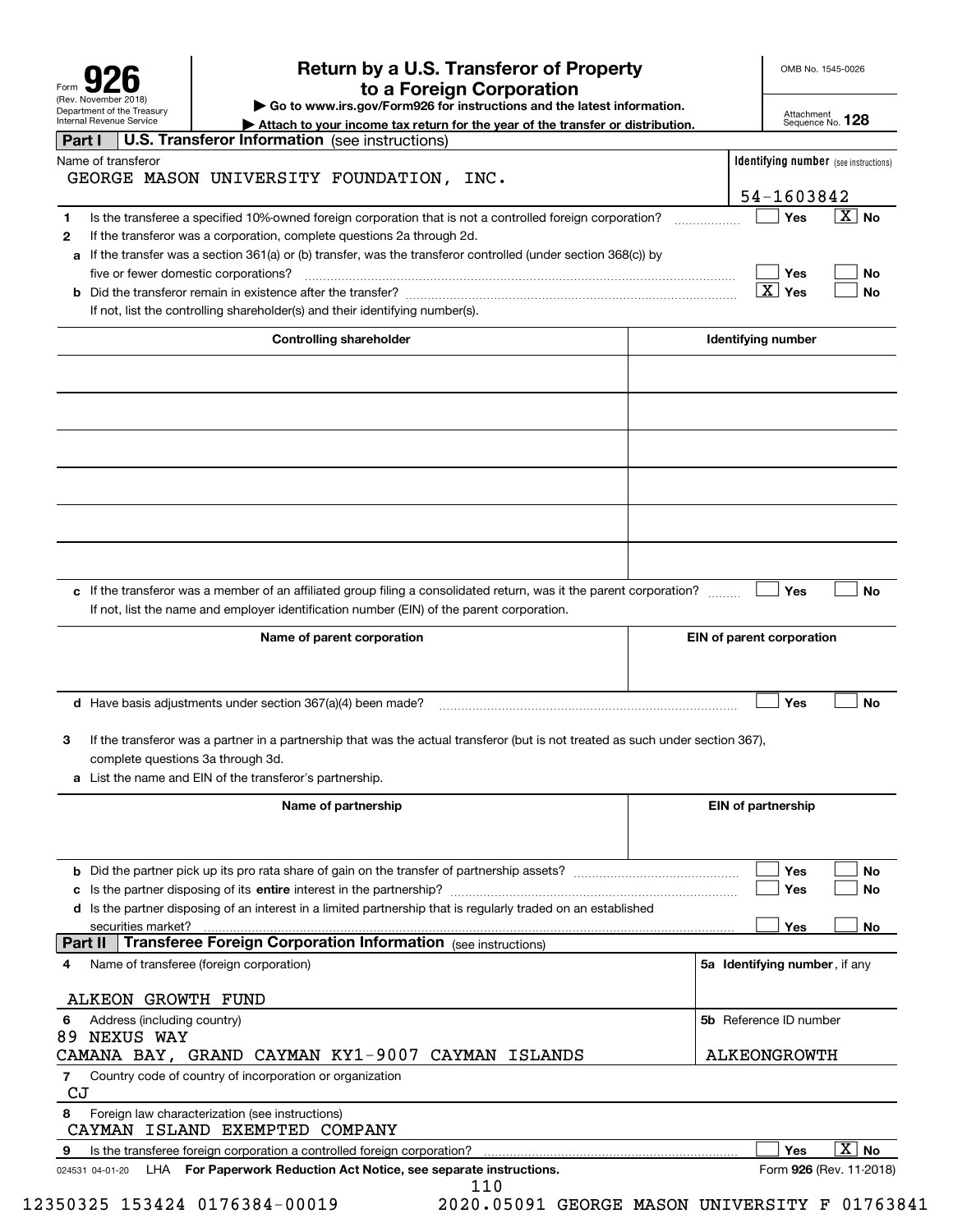| Form 926 (Rev. 11-2018) GEORGE MASON UNIVERSITY FOUNDATION,                   |  | INC. | 54-1603842 | Page 2 |
|-------------------------------------------------------------------------------|--|------|------------|--------|
| <b>Part III Information Regarding Transfer of Property</b> (see instructions) |  |      |            |        |

**Section A - Cash**

| Type of<br>property | (a)<br>Date of<br>transfer | Description of<br>property | Fair market value on<br>date of transfer | Cost or other<br>basis | ١e<br>Gain recognized on<br>transfer |
|---------------------|----------------------------|----------------------------|------------------------------------------|------------------------|--------------------------------------|
| Cash                | 12021<br>02<br>ັບ ພ        |                            | <b>000.</b><br>500                       |                        |                                      |

**10Yes No** Was cash the only property transferred? ~~~~~~~~~~~~~~~~~~~~~~~~~~~~~~~~~~~~~ X

If "Yes," skip the remainder of Part III and go to Part IV.

## **Section B - Other Property (other than intangible property subject to section 367(d))**

|                         |                            |                                   |                                                 | .                             |                                       |
|-------------------------|----------------------------|-----------------------------------|-------------------------------------------------|-------------------------------|---------------------------------------|
| Type of<br>property     | (a)<br>Date of<br>transfer | (b)<br>Description of<br>property | (c)<br>Fair market value on<br>date of transfer | (d)<br>Cost or other<br>basis | (e)<br>Gain recognized on<br>transfer |
| Stock and<br>securities |                            |                                   |                                                 |                               |                                       |
| Inventory               |                            |                                   |                                                 |                               |                                       |
|                         |                            |                                   |                                                 |                               |                                       |
| Other property          |                            |                                   |                                                 |                               |                                       |
| (not listed under       |                            |                                   |                                                 |                               |                                       |
| another category)       |                            |                                   |                                                 |                               |                                       |
|                         |                            |                                   |                                                 |                               |                                       |
|                         |                            |                                   |                                                 |                               |                                       |
|                         |                            |                                   |                                                 |                               |                                       |
| Property with           |                            |                                   |                                                 |                               |                                       |
| built-in loss           |                            |                                   |                                                 |                               |                                       |
| Totals                  |                            |                                   |                                                 |                               |                                       |

| 11   | Did the transferor transfer stock or securities subject to section 367(a) with respect to which a gain         |     |    |
|------|----------------------------------------------------------------------------------------------------------------|-----|----|
|      | recognition agreement was filed?                                                                               | Yes | Nο |
| 12 a | Were any assets of a foreign branch (including a branch that is a foreign disregarded entity) transferred to a |     |    |
|      | foreign corporation?                                                                                           | Yes | Nο |
|      | If "Yes," go to line 12b.                                                                                      |     |    |
| b    | Was the transferor a domestic corporation that transferred substantially all of the assets of a foreign branch |     |    |
|      | (including a branch that is a foreign disregarded entity) to a specified 10%-owned foreign corporation?        | Yes | Nο |
|      | If "Yes," continue to line 12c. If "No," skip lines 12c and 12d, and go to line 13.                            |     |    |
| C    | Immediately after the transfer, was the domestic corporation a U.S. shareholder with respect to the            |     |    |
|      | transferee foreign corporation?                                                                                | Yes | Nο |
|      | If "Yes," continue to line 12d. If "No," skip line 12d, and go to line 13.                                     |     |    |
| d    | Enter the transferred loss amount included in gross income as required under section 91 $\triangleright$ \$    |     |    |
| 13   | Did the transferor transfer property described in section 367(d)(4)?                                           | Yes | Nο |
|      | If "No." skip Section C and questions 14a through 15.                                                          |     |    |

## **Section C - Intangible Property Subject to Section 367(d)**

| Type of<br>property | (a)<br>Date of<br>transfer | (b)<br>Description of<br>property | (c)<br>life | (d)<br>Useful   Arm's length price<br>on date of transfer | (e)<br>Cost or other<br>basis | (f)<br>Income inclusion for<br>year of transfer |
|---------------------|----------------------------|-----------------------------------|-------------|-----------------------------------------------------------|-------------------------------|-------------------------------------------------|
|                     |                            |                                   |             |                                                           |                               |                                                 |
|                     |                            |                                   |             |                                                           |                               |                                                 |
|                     |                            |                                   |             |                                                           |                               |                                                 |
| Property described  |                            |                                   |             |                                                           |                               |                                                 |
| in sec. 367(d)(4)   |                            |                                   |             |                                                           |                               |                                                 |
|                     |                            |                                   |             |                                                           |                               |                                                 |
|                     |                            |                                   |             |                                                           |                               |                                                 |
|                     |                            |                                   |             |                                                           |                               |                                                 |
|                     |                            |                                   |             |                                                           |                               |                                                 |
| Totals              |                            |                                   |             |                                                           |                               |                                                 |

**926**Form (Rev. 11-2018)

024532 04-01-20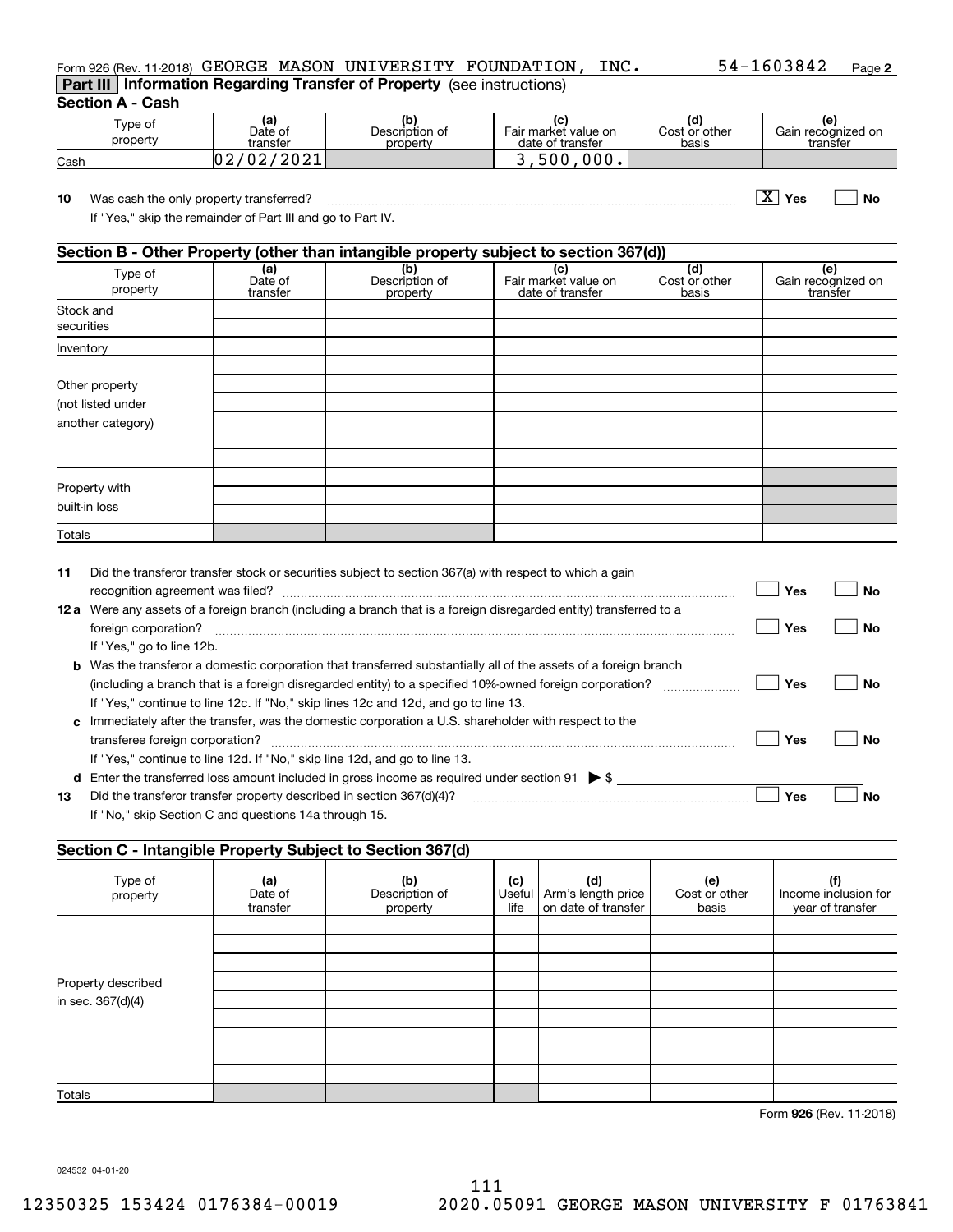|    | Form 926 (Rev. 11-2018) GEORGE MASON UNIVERSITY FOUNDATION, INC.                                                     | 54-1603842               | Page 3                |
|----|----------------------------------------------------------------------------------------------------------------------|--------------------------|-----------------------|
|    |                                                                                                                      |                          |                       |
|    | 14 a Did the transferor transfer any intangible property that, at the time of the transfer, had a useful life        |                          |                       |
|    |                                                                                                                      | Yes                      | <b>No</b>             |
|    | <b>b</b> At the time of the transfer, did any of the transferred intangible property have an indefinite useful life? | Yes                      | <b>No</b>             |
|    | c Did the transferor choose to apply the 20-year inclusion period provided under Regulations section                 |                          |                       |
|    |                                                                                                                      | Yes                      | <b>No</b>             |
|    | d If the answer to line 14c is "Yes," enter the total estimated anticipated income or cost reduction attributable    |                          |                       |
|    | to the intangible property's, or properties', as applicable, use(s) beyond the 20-year period described in           |                          |                       |
|    | Regulations section 1.367(d)-1(c)(3)(ii) $\triangleright$ \$                                                         |                          |                       |
| 15 | Was any intangible property transferred considered or anticipated to be, at the time of the transfer or at any       |                          |                       |
|    | time thereafter, a platform contribution as defined in Regulations section $1.482 \cdot 7(c)(1)$ ?                   | Yes                      | <b>No</b>             |
|    | Supplemental Part III Information Required To Be Reported (see instructions)                                         |                          |                       |
|    |                                                                                                                      |                          |                       |
|    |                                                                                                                      |                          |                       |
|    |                                                                                                                      |                          |                       |
|    |                                                                                                                      |                          |                       |
|    |                                                                                                                      |                          |                       |
|    |                                                                                                                      |                          |                       |
|    |                                                                                                                      |                          |                       |
|    |                                                                                                                      |                          |                       |
|    |                                                                                                                      |                          |                       |
|    |                                                                                                                      |                          |                       |
|    | Part IV   Additional Information Regarding Transfer of Property (see instructions)                                   |                          |                       |
|    |                                                                                                                      |                          |                       |
| 16 | Enter the transferor's interest in the transferee foreign corporation before and after the transfer.                 |                          |                       |
|    | (a) Before $.000 %$ (b) After $.010 %$                                                                               |                          |                       |
| 17 | Type of nonrecognition transaction (see instructions) $\triangleright$ IRC SECTION 351                               |                          |                       |
| 18 | Indicate whether any transfer reported in Part III is subject to any of the following.                               |                          |                       |
| a  |                                                                                                                      | Yes                      | $\overline{X}$ No     |
| b  |                                                                                                                      | <b>Yes</b>               | $\boxed{\text{X}}$ No |
| c  |                                                                                                                      | <b>Yes</b>               | $\boxed{\text{X}}$ No |
|    |                                                                                                                      | Yes                      | $\boxed{\text{X}}$ No |
| 19 | Did this transfer result from a change in entity classification?                                                     | <b>Yes</b>               | $\boxed{\text{X}}$ No |
|    | 20 a Did a domestic corporation make a distribution of property covered by section 367(e)(2)? (see instructions)     | Yes                      | $\boxed{\text{X}}$ No |
|    | If "Yes," complete lines 20b and 20c.                                                                                |                          |                       |
|    |                                                                                                                      | $\blacktriangleright$ \$ |                       |
|    | c Did the domestic corporation not recognize gain or loss on the distribution of property because the                |                          |                       |
|    | property was used in the conduct of U.S. trade or business under Regulations section 1.367(e)-2(b)(2)?<br>.          | Yes                      | No                    |
| 21 | Did a domestic corporation make a section 355 distribution of stock in a foreign controlled corporation              |                          |                       |
|    | covered by section 367(e)(1)? See instructions                                                                       | Yes                      | X  <br>No             |
|    |                                                                                                                      | Form 926 (Rev. 11-2018)  |                       |
|    |                                                                                                                      |                          |                       |

024533 04-01-20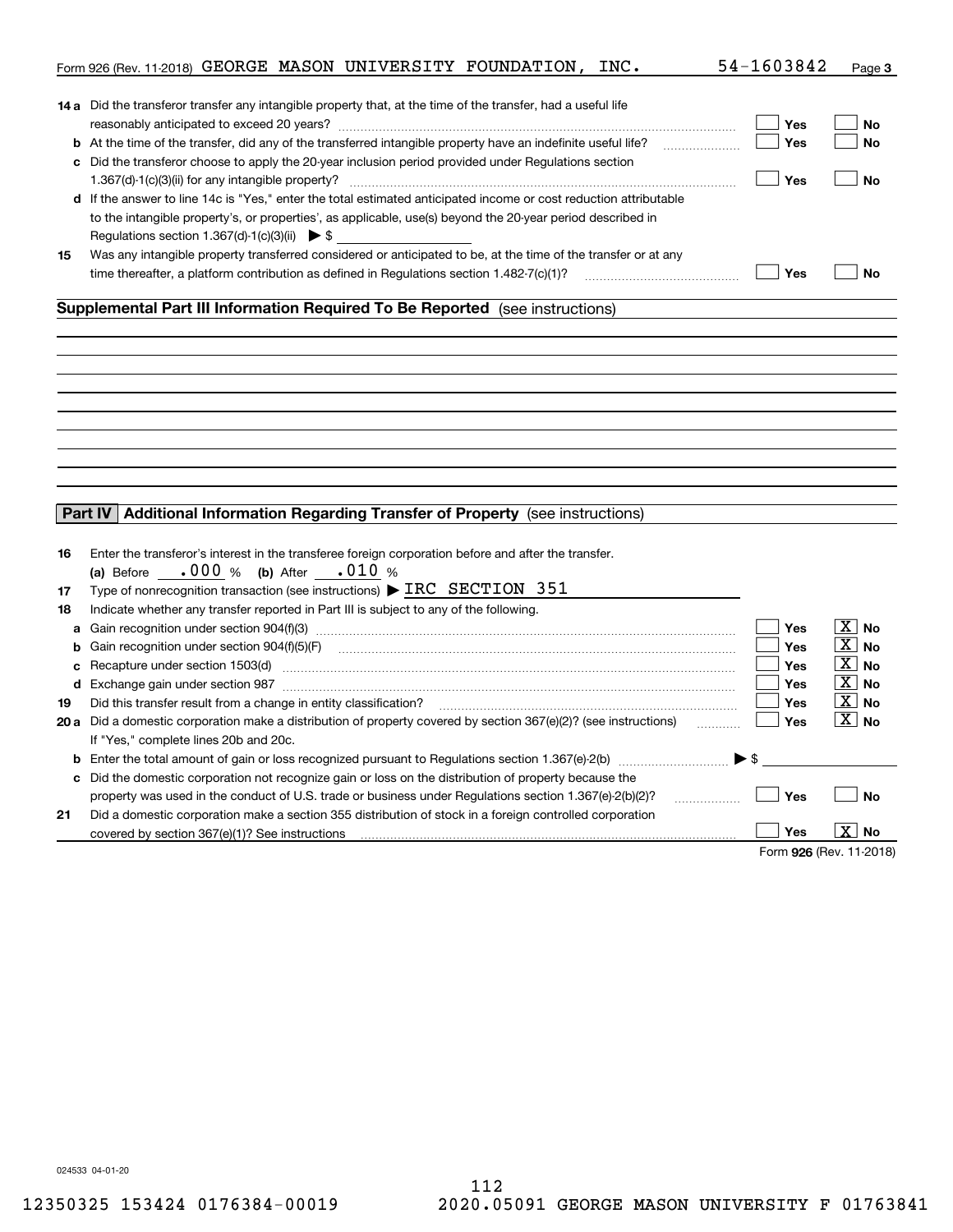| Form                                                   |
|--------------------------------------------------------|
| (Rev. November 2018)                                   |
| Department of the Treasury<br>Internal Revenue Service |

# **Return by a U.S. Transferor of Property 926 to a Foreign Corporation**

OMB No. 1545-0026

**| Go to www.irs.gov/Form926 for instructions and the latest information.**

Attachment Sequence No. **128**

|         | Department or the Treasury<br><b>Internal Revenue Service</b> |                             |                                                                                                                                                                                                                   |                                |  |  |  |     |  | Attach to your income tax return for the year of the transfer or distribution. |                           |                                              | Attachment<br>Sequence No. 128 |                       |           |
|---------|---------------------------------------------------------------|-----------------------------|-------------------------------------------------------------------------------------------------------------------------------------------------------------------------------------------------------------------|--------------------------------|--|--|--|-----|--|--------------------------------------------------------------------------------|---------------------------|----------------------------------------------|--------------------------------|-----------------------|-----------|
| Part I  |                                                               |                             | U.S. Transferor Information (see instructions)                                                                                                                                                                    |                                |  |  |  |     |  |                                                                                |                           |                                              |                                |                       |           |
|         | Name of transferor                                            |                             | GEORGE MASON UNIVERSITY FOUNDATION, INC.                                                                                                                                                                          |                                |  |  |  |     |  |                                                                                |                           | <b>Identifying number</b> (see instructions) |                                |                       |           |
|         |                                                               |                             |                                                                                                                                                                                                                   |                                |  |  |  |     |  |                                                                                |                           | 54-1603842                                   |                                |                       |           |
| 1<br>2  |                                                               |                             | Is the transferee a specified 10%-owned foreign corporation that is not a controlled foreign corporation?<br>If the transferor was a corporation, complete questions 2a through 2d.                               |                                |  |  |  |     |  |                                                                                |                           | Yes                                          |                                | $\boxed{\text{X}}$ No |           |
|         |                                                               |                             | a If the transfer was a section 361(a) or (b) transfer, was the transferor controlled (under section 368(c)) by                                                                                                   |                                |  |  |  |     |  |                                                                                |                           |                                              |                                |                       |           |
|         |                                                               |                             | five or fewer domestic corporations?                                                                                                                                                                              |                                |  |  |  |     |  |                                                                                |                           | Yes                                          |                                |                       | No        |
|         |                                                               |                             |                                                                                                                                                                                                                   |                                |  |  |  |     |  |                                                                                |                           | $\boxed{\text{X}}$ Yes                       |                                |                       | <b>No</b> |
|         |                                                               |                             | If not, list the controlling shareholder(s) and their identifying number(s).                                                                                                                                      |                                |  |  |  |     |  |                                                                                |                           |                                              |                                |                       |           |
|         |                                                               |                             |                                                                                                                                                                                                                   | <b>Controlling shareholder</b> |  |  |  |     |  |                                                                                |                           | Identifying number                           |                                |                       |           |
|         |                                                               |                             |                                                                                                                                                                                                                   |                                |  |  |  |     |  |                                                                                |                           |                                              |                                |                       |           |
|         |                                                               |                             |                                                                                                                                                                                                                   |                                |  |  |  |     |  |                                                                                |                           |                                              |                                |                       |           |
|         |                                                               |                             |                                                                                                                                                                                                                   |                                |  |  |  |     |  |                                                                                |                           |                                              |                                |                       |           |
|         |                                                               |                             |                                                                                                                                                                                                                   |                                |  |  |  |     |  |                                                                                |                           |                                              |                                |                       |           |
|         |                                                               |                             |                                                                                                                                                                                                                   |                                |  |  |  |     |  |                                                                                |                           |                                              |                                |                       |           |
|         |                                                               |                             |                                                                                                                                                                                                                   |                                |  |  |  |     |  |                                                                                |                           |                                              |                                |                       |           |
|         |                                                               |                             |                                                                                                                                                                                                                   |                                |  |  |  |     |  |                                                                                |                           |                                              |                                |                       |           |
|         |                                                               |                             | c If the transferor was a member of an affiliated group filing a consolidated return, was it the parent corporation?<br>If not, list the name and employer identification number (EIN) of the parent corporation. |                                |  |  |  |     |  |                                                                                |                           | Yes                                          |                                |                       | <b>No</b> |
|         |                                                               |                             |                                                                                                                                                                                                                   | Name of parent corporation     |  |  |  |     |  |                                                                                | EIN of parent corporation |                                              |                                |                       |           |
|         |                                                               |                             |                                                                                                                                                                                                                   |                                |  |  |  |     |  |                                                                                |                           |                                              |                                |                       |           |
|         |                                                               |                             | <b>d</b> Have basis adjustments under section $367(a)(4)$ been made?                                                                                                                                              |                                |  |  |  |     |  |                                                                                |                           | Yes                                          |                                |                       | <b>No</b> |
| 3       |                                                               |                             | If the transferor was a partner in a partnership that was the actual transferor (but is not treated as such under section 367),<br>complete questions 3a through 3d.                                              |                                |  |  |  |     |  |                                                                                |                           |                                              |                                |                       |           |
|         |                                                               |                             | a List the name and EIN of the transferor's partnership.                                                                                                                                                          |                                |  |  |  |     |  |                                                                                |                           |                                              |                                |                       |           |
|         |                                                               |                             |                                                                                                                                                                                                                   |                                |  |  |  |     |  |                                                                                |                           |                                              |                                |                       |           |
|         |                                                               |                             |                                                                                                                                                                                                                   | Name of partnership            |  |  |  |     |  |                                                                                |                           | <b>EIN of partnership</b>                    |                                |                       |           |
|         |                                                               |                             |                                                                                                                                                                                                                   |                                |  |  |  |     |  |                                                                                |                           | Yes                                          |                                |                       | No        |
|         |                                                               |                             |                                                                                                                                                                                                                   |                                |  |  |  |     |  |                                                                                |                           | Yes                                          |                                |                       | No        |
|         |                                                               |                             | d Is the partner disposing of an interest in a limited partnership that is regularly traded on an established                                                                                                     |                                |  |  |  |     |  |                                                                                |                           | Yes                                          |                                |                       |           |
| Part II |                                                               | securities market?          | Transferee Foreign Corporation Information (see instructions)                                                                                                                                                     |                                |  |  |  |     |  |                                                                                |                           |                                              |                                |                       | No        |
| 4       |                                                               |                             | Name of transferee (foreign corporation)                                                                                                                                                                          |                                |  |  |  |     |  |                                                                                |                           | 5a Identifying number, if any                |                                |                       |           |
|         |                                                               |                             | BLACKROCK PRIVATE OPPORTUNITIES FUND IV                                                                                                                                                                           |                                |  |  |  |     |  |                                                                                |                           |                                              |                                |                       |           |
| 6       |                                                               | Address (including country) |                                                                                                                                                                                                                   |                                |  |  |  |     |  |                                                                                |                           | 5b Reference ID number                       |                                |                       |           |
|         |                                                               |                             | 1 UNIVERSITY SQUARE DRIVE, 5TH FL<br>PRINCETON, NJ 08540                                                                                                                                                          |                                |  |  |  |     |  |                                                                                |                           | BLACKROCKPRIVOP                              |                                |                       |           |
| 7<br>CJ |                                                               |                             | Country code of country of incorporation or organization                                                                                                                                                          |                                |  |  |  |     |  |                                                                                |                           |                                              |                                |                       |           |
| 8       |                                                               |                             | Foreign law characterization (see instructions)<br>CAYMAN ISLAND EXEMPTED COMPANY                                                                                                                                 |                                |  |  |  |     |  |                                                                                |                           |                                              |                                |                       |           |
| 9       |                                                               |                             | Is the transferee foreign corporation a controlled foreign corporation?                                                                                                                                           |                                |  |  |  |     |  |                                                                                |                           | Yes                                          |                                | $\overline{X}$ No     |           |
|         | 024531 04-01-20                                               |                             | LHA For Paperwork Reduction Act Notice, see separate instructions.                                                                                                                                                |                                |  |  |  | 113 |  |                                                                                |                           | Form 926 (Rev. 11-2018)                      |                                |                       |           |

12350325 153424 0176384-00019 2020.05091 GEORGE MASON UNIVERSITY F 01763841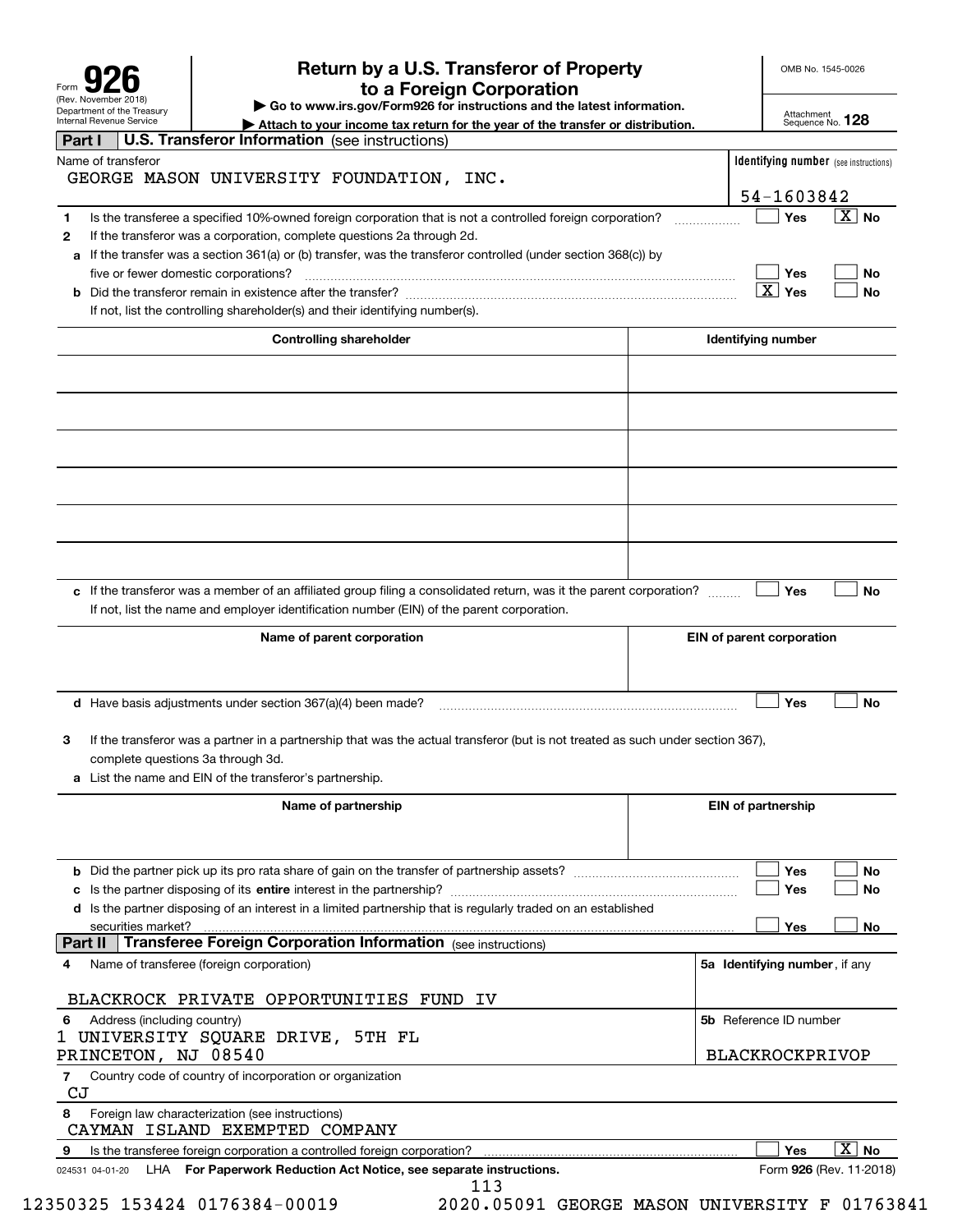| <b>Part III Information Regarding Transfer of Property</b> (see instructions) |  |      |            |        |
|-------------------------------------------------------------------------------|--|------|------------|--------|
| Form 926 (Rev. 11-2018) GEORGE MASON UNIVERSITY FOUNDATION,                   |  | INC. | 54-1603842 | Page 2 |

**Section A - Cash**

| Type of<br>property | (a)<br>Date of<br>transfer    | Description of<br>property | Fair market value on<br>date of transfer | Cost or other<br>basis | ١e<br>Gain recognized on<br>transfer |
|---------------------|-------------------------------|----------------------------|------------------------------------------|------------------------|--------------------------------------|
| Cash                | /2021<br>0 <sub>0</sub><br>30 |                            | 394<br>F 1 F<br>∸ →                      |                        |                                      |

**10Yes No** Was cash the only property transferred? ~~~~~~~~~~~~~~~~~~~~~~~~~~~~~~~~~~~~~ X

If "Yes," skip the remainder of Part III and go to Part IV.

## **Section B - Other Property (other than intangible property subject to section 367(d))**

| Type of<br>property     | (a)<br>Date of<br>transfer | (b)<br>Description of<br>property | Fair market value on<br>date of transfer | (d)<br>Cost or other<br>basis | (e)<br>Gain recognized on<br>transfer |
|-------------------------|----------------------------|-----------------------------------|------------------------------------------|-------------------------------|---------------------------------------|
| Stock and<br>securities |                            |                                   |                                          |                               |                                       |
| Inventory               |                            |                                   |                                          |                               |                                       |
|                         |                            |                                   |                                          |                               |                                       |
| Other property          |                            |                                   |                                          |                               |                                       |
| (not listed under       |                            |                                   |                                          |                               |                                       |
| another category)       |                            |                                   |                                          |                               |                                       |
|                         |                            |                                   |                                          |                               |                                       |
|                         |                            |                                   |                                          |                               |                                       |
|                         |                            |                                   |                                          |                               |                                       |
| Property with           |                            |                                   |                                          |                               |                                       |
| built-in loss           |                            |                                   |                                          |                               |                                       |
| Totals                  |                            |                                   |                                          |                               |                                       |

| 11   | Did the transferor transfer stock or securities subject to section 367(a) with respect to which a gain                  |     |    |
|------|-------------------------------------------------------------------------------------------------------------------------|-----|----|
|      | recognition agreement was filed?                                                                                        | Yes | Nο |
| 12 a | Were any assets of a foreign branch (including a branch that is a foreign disregarded entity) transferred to a          |     |    |
|      | foreign corporation?                                                                                                    | Yes | No |
|      | If "Yes," go to line 12b.                                                                                               |     |    |
|      | <b>b</b> Was the transferor a domestic corporation that transferred substantially all of the assets of a foreign branch |     |    |
|      | (including a branch that is a foreign disregarded entity) to a specified 10%-owned foreign corporation?                 | Yes | Nο |
|      | If "Yes," continue to line 12c. If "No," skip lines 12c and 12d, and go to line 13.                                     |     |    |
|      | c Immediately after the transfer, was the domestic corporation a U.S. shareholder with respect to the                   |     |    |
|      |                                                                                                                         | Yes | Nο |
|      | If "Yes," continue to line 12d. If "No," skip line 12d, and go to line 13.                                              |     |    |
| d    | Enter the transferred loss amount included in gross income as required under section 91 $\triangleright$ \$             |     |    |
| 13   | Did the transferor transfer property described in section 367(d)(4)?                                                    | Yes | Nο |
|      | If "No," skip Section C and questions 14a through 15.                                                                   |     |    |

## **Section C - Intangible Property Subject to Section 367(d)**

| Type of<br>property | (a)<br>Date of<br>transfer | (b)<br>Description of<br>property | (c)<br>life | (d)<br>Useful   Arm's length price<br>on date of transfer | (e)<br>Cost or other<br>basis | (f)<br>Income inclusion for<br>year of transfer |
|---------------------|----------------------------|-----------------------------------|-------------|-----------------------------------------------------------|-------------------------------|-------------------------------------------------|
|                     |                            |                                   |             |                                                           |                               |                                                 |
|                     |                            |                                   |             |                                                           |                               |                                                 |
|                     |                            |                                   |             |                                                           |                               |                                                 |
| Property described  |                            |                                   |             |                                                           |                               |                                                 |
| in sec. 367(d)(4)   |                            |                                   |             |                                                           |                               |                                                 |
|                     |                            |                                   |             |                                                           |                               |                                                 |
|                     |                            |                                   |             |                                                           |                               |                                                 |
|                     |                            |                                   |             |                                                           |                               |                                                 |
|                     |                            |                                   |             |                                                           |                               |                                                 |
| Totals              |                            |                                   |             |                                                           |                               |                                                 |

**926**Form (Rev. 11-2018)

024532 04-01-20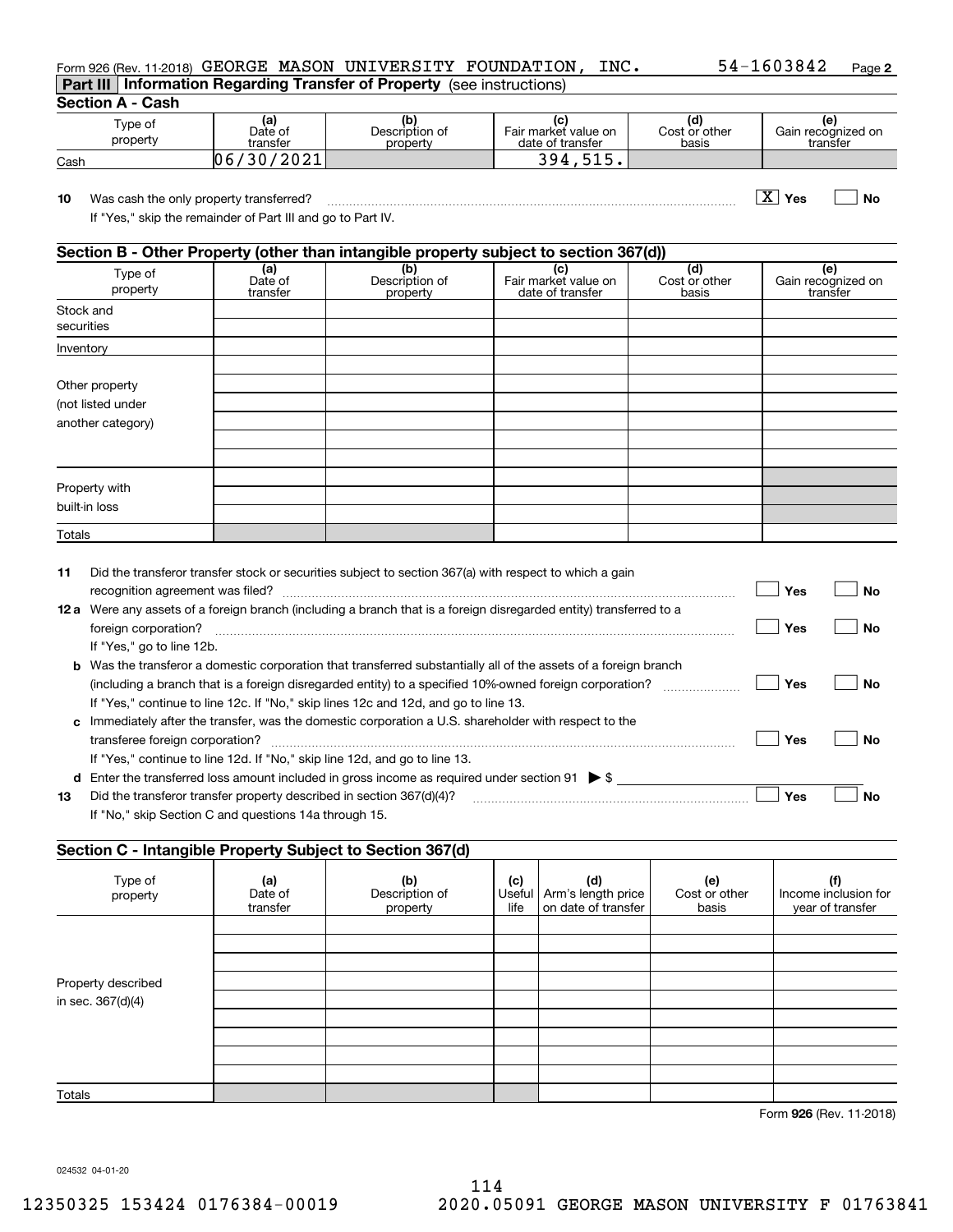|    | Form 926 (Rev. 11-2018) GEORGE MASON UNIVERSITY FOUNDATION, INC.                                                  | 54-1603842               | Page 3                |
|----|-------------------------------------------------------------------------------------------------------------------|--------------------------|-----------------------|
|    | 14 a Did the transferor transfer any intangible property that, at the time of the transfer, had a useful life     |                          |                       |
|    |                                                                                                                   | Yes                      | No                    |
|    |                                                                                                                   | Yes                      | <b>No</b>             |
|    | c Did the transferor choose to apply the 20-year inclusion period provided under Regulations section              |                          |                       |
|    |                                                                                                                   | Yes                      | <b>No</b>             |
|    | d If the answer to line 14c is "Yes," enter the total estimated anticipated income or cost reduction attributable |                          |                       |
|    | to the intangible property's, or properties', as applicable, use(s) beyond the 20-year period described in        |                          |                       |
|    | Regulations section 1.367(d)-1(c)(3)(ii) $\triangleright$ \$                                                      |                          |                       |
| 15 | Was any intangible property transferred considered or anticipated to be, at the time of the transfer or at any    |                          |                       |
|    | time thereafter, a platform contribution as defined in Regulations section 1.482-7(c)(1)?                         | Yes                      | <b>No</b>             |
|    | Supplemental Part III Information Required To Be Reported (see instructions)                                      |                          |                       |
|    |                                                                                                                   |                          |                       |
|    |                                                                                                                   |                          |                       |
|    |                                                                                                                   |                          |                       |
|    |                                                                                                                   |                          |                       |
|    |                                                                                                                   |                          |                       |
|    |                                                                                                                   |                          |                       |
|    |                                                                                                                   |                          |                       |
|    |                                                                                                                   |                          |                       |
|    |                                                                                                                   |                          |                       |
|    | Part IV Additional Information Regarding Transfer of Property (see instructions)                                  |                          |                       |
|    |                                                                                                                   |                          |                       |
| 16 | Enter the transferor's interest in the transferee foreign corporation before and after the transfer.              |                          |                       |
|    | (a) Before $.000 %$ (b) After $.160 %$                                                                            |                          |                       |
| 17 | Type of nonrecognition transaction (see instructions) $\triangleright$ IRC SECTION 351                            |                          |                       |
| 18 | Indicate whether any transfer reported in Part III is subject to any of the following.                            |                          |                       |
| a  | Gain recognition under section 904(f)(3) material contracts controlled and recognition under section 904(f)(3)    | Yes                      | $\boxed{\text{X}}$ No |
| b  |                                                                                                                   | <b>Yes</b>               | $\boxed{\text{X}}$ No |
| c  | Recapture under section 1503(d) encontractional contraction and all the section of the section 1503(d)            | <b>Yes</b>               | $ X $ No              |
|    |                                                                                                                   | <b>Yes</b>               | $\boxed{\text{X}}$ No |
| 19 | Did this transfer result from a change in entity classification?                                                  | <b>Yes</b>               | $\boxed{\text{X}}$ No |
|    | 20 a Did a domestic corporation make a distribution of property covered by section 367(e)(2)? (see instructions)  | Yes                      | $\boxed{\text{X}}$ No |
|    | If "Yes," complete lines 20b and 20c.                                                                             |                          |                       |
|    |                                                                                                                   | $\blacktriangleright$ \$ |                       |
|    | c Did the domestic corporation not recognize gain or loss on the distribution of property because the             |                          |                       |
|    | property was used in the conduct of U.S. trade or business under Regulations section 1.367(e)-2(b)(2)?<br>.       | Yes                      | <b>No</b>             |
| 21 | Did a domestic corporation make a section 355 distribution of stock in a foreign controlled corporation           |                          |                       |
|    | covered by section 367(e)(1)? See instructions                                                                    | Yes                      | X  <br>No             |
|    |                                                                                                                   | Form 926 (Rev. 11-2018)  |                       |

024533 04-01-20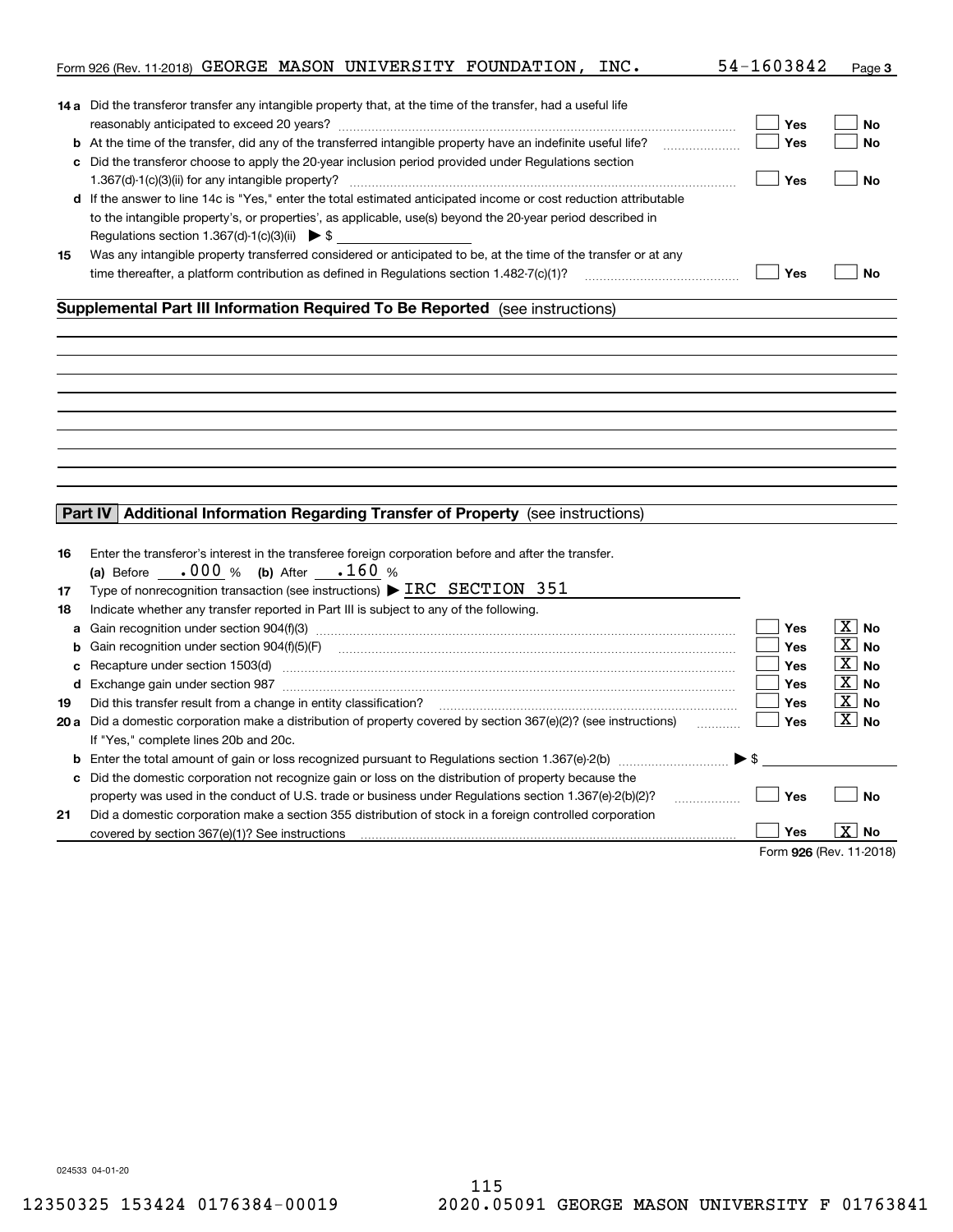Electronic Filing PDF Attachment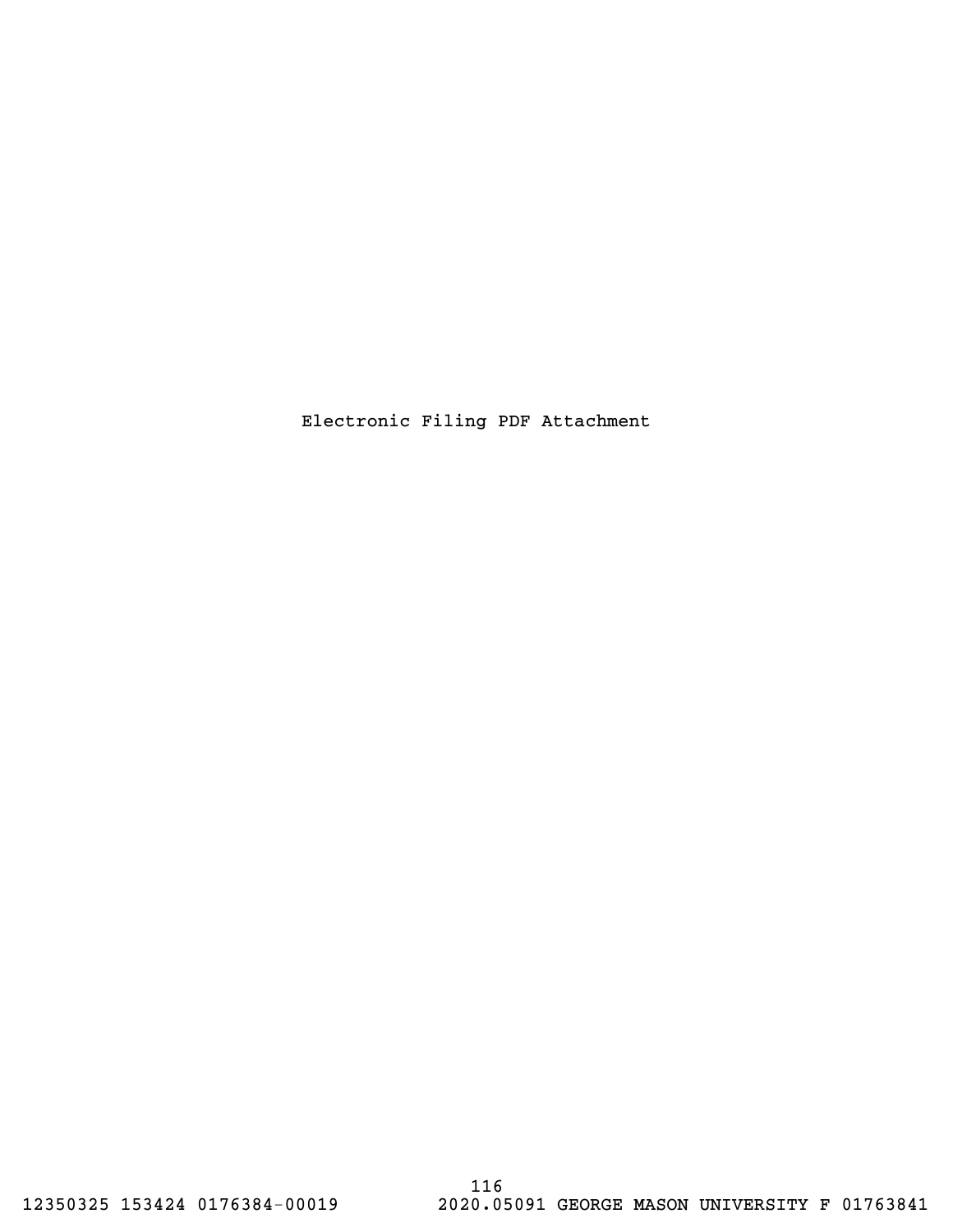## GEORGE MASON UNIVERSITY FOUNDATION, INC. **EIN: 54-1603842**

## **Form 990-T, Part I, Line 4**

**FYE 6/30/2021**

#### **Charitable Contributions Carryforward**

| <b>Fiscal Year</b><br><b>Ended</b> | Charitable<br><b>Contributions</b><br>Made | <b>Charitable</b><br><b>Contributions</b><br><b>Used</b> | Carryforward<br>available for next<br>year | <b>Period Charitable</b><br><b>Contributions</b><br>used |
|------------------------------------|--------------------------------------------|----------------------------------------------------------|--------------------------------------------|----------------------------------------------------------|
| 6/30/2016                          | 41,732,130                                 | (611, 825)                                               | 41,120,305                                 | FYE 6/30/2021                                            |
| 6/30/2017                          | 53,815,653                                 |                                                          | 94,935,958                                 | N/A                                                      |
| 6/30/2018                          | 56,215,781                                 |                                                          | 151, 151, 739                              | N/A                                                      |
| 6/30/2019                          | 61,423,319                                 |                                                          | 212,575,058                                | N/A                                                      |
| 6/30/2020                          | 72,320,750                                 |                                                          | 284,895,808                                | N/A                                                      |
| 6/30/2021                          | 61,755,127                                 |                                                          | 346,650,935                                | N/A                                                      |
|                                    |                                            |                                                          |                                            |                                                          |

**Carryforward to FYE 6/30/2022 346,650,935**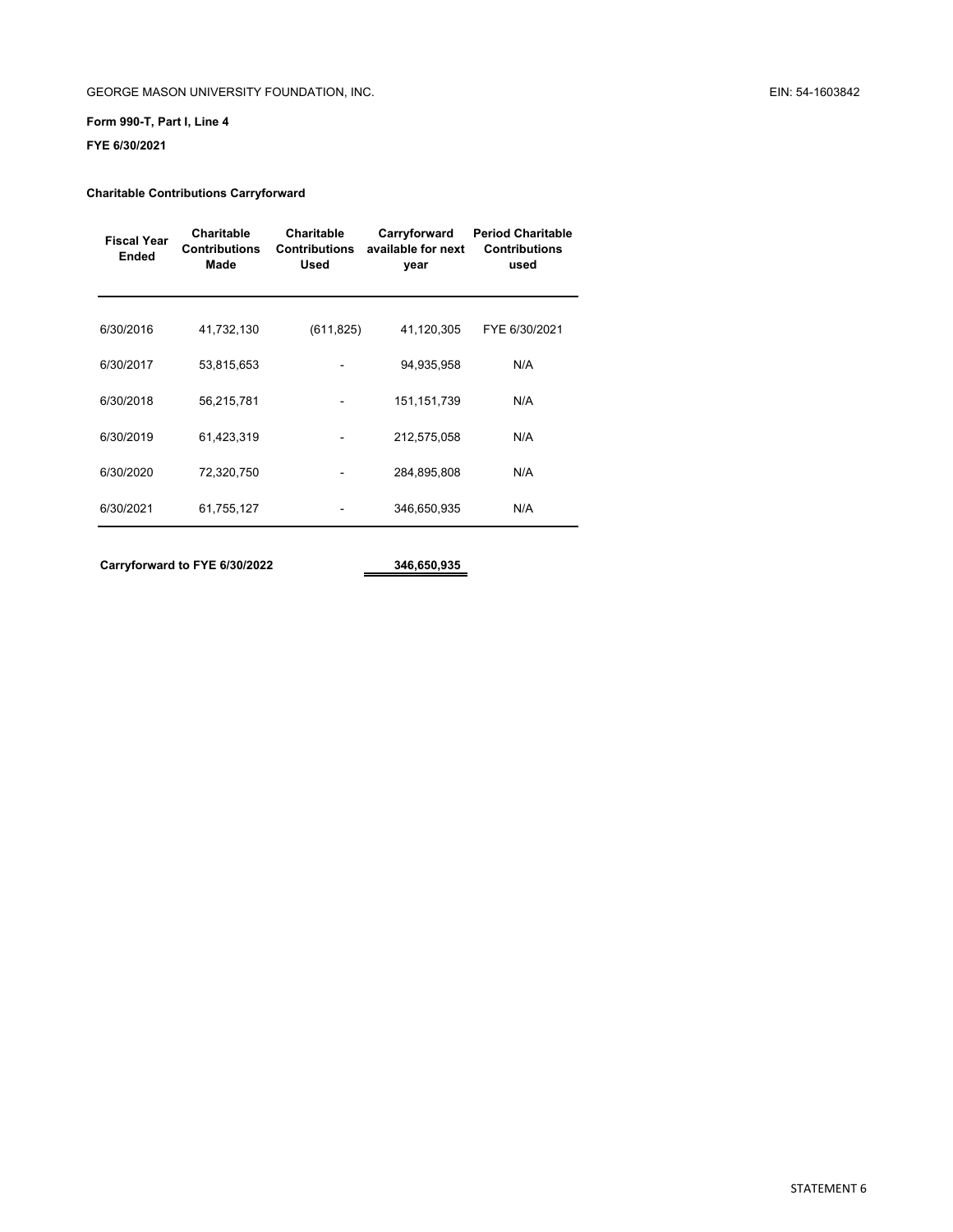## **ATTACHED TO AND MADE PART OF FORM 990-T**

## **EXEMPT ORGANIZATION BUSINESS INCOME TAX RETURN FOR TAXABLE YEAR-ENDED JUNE 30, 2021**

## **Statement Filed Pursuant to Treas. Reg. Section 1.351-3(a)**

| The transferee corporation is:<br>(1)                 | Name<br>SAGE INVESTMENTS 1 LTD. C/O THE<br><b>BLACKSTONE GROUP</b><br>Country | EIN<br>98-1443945 |
|-------------------------------------------------------|-------------------------------------------------------------------------------|-------------------|
| A foreign corporation organized under the laws of: LU |                                                                               |                   |
|                                                       | Date(s)                                                                       |                   |
| (2)<br>George Mason University Foundation, Inc.       |                                                                               |                   |
| transferred the assets identified in (3) below on:    | 6/30/2021                                                                     |                   |

(3) Aggregate Fair Market value and Basis of Property Transferred:

(i) Importation property transferred in a loss importation transaction, as defined in § 1.362-3(c)(2) and (3), respectively: None

- (ii) Loss duplication property as defined in  $\S$  1.362-4(g)(1): None
- (iii) Property with respect to which any gain or loss was recognized on the transfer: None
- $(iv)$  Property not described in paragraph  $(a)(3)(i)$ ,  $(ii)$ , or  $(iii)$  of Reg. Sec. 1.351-3(a):

| <b>Property Transferred</b> |           | Fair Market Value Aggregate Basis |
|-----------------------------|-----------|-----------------------------------|
| <b>REAL PROPERTY</b>        | ຳ1.961∎ . | 9,554                             |
|                             |           |                                   |
| Total                       | 11.961    | 9,554                             |

(4) No private letter rulings were issued in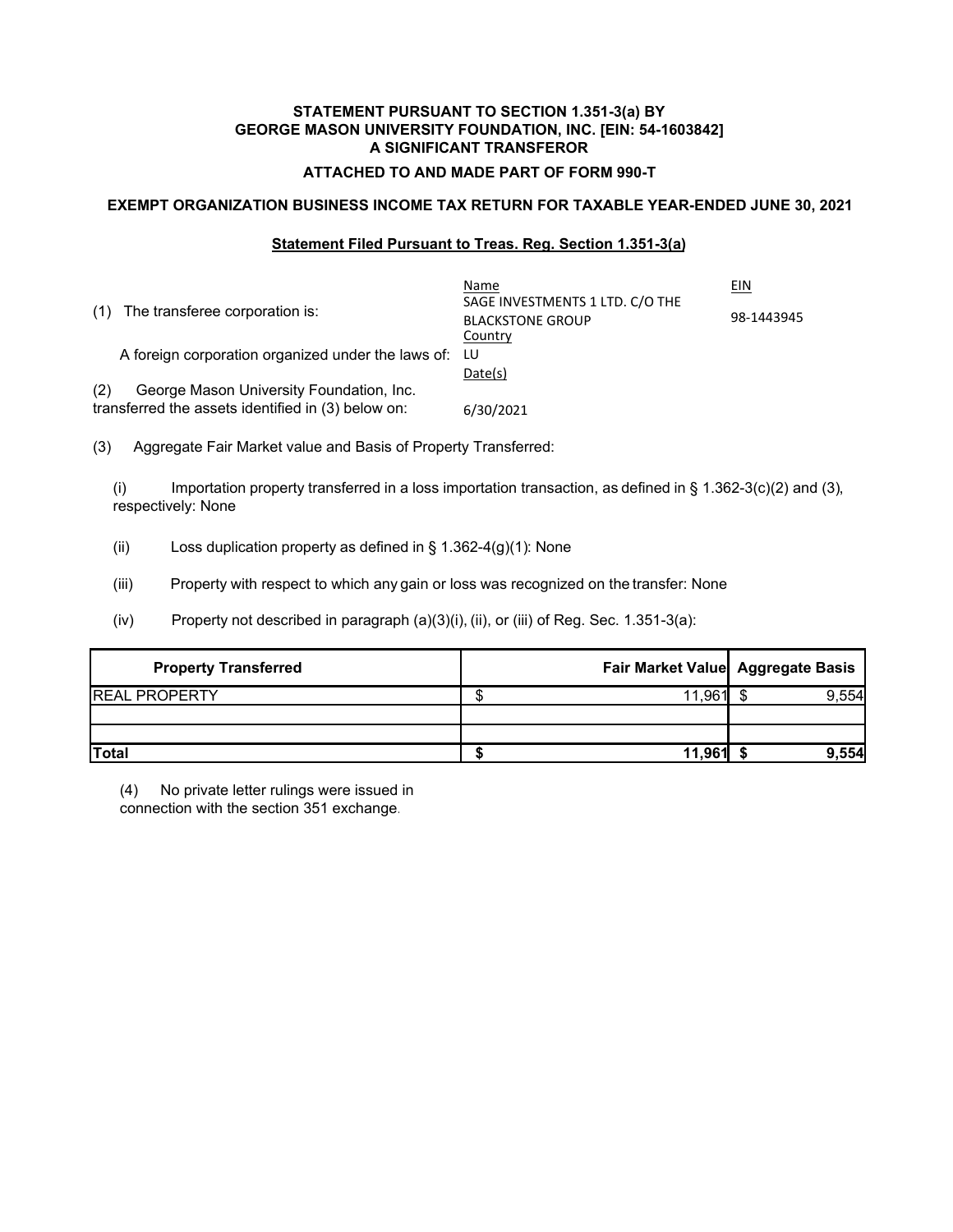## **ATTACHED TO AND MADE PART OF FORM 990-T**

## **EXEMPT ORGANIZATION BUSINESS INCOME TAX RETURN FOR TAXABLE YEAR-ENDED JUNE 30, 2021**

## **Statement Filed Pursuant to Treas. Reg. Section 1.351-3(a)**

|                                                       | Name                  | EIN              |
|-------------------------------------------------------|-----------------------|------------------|
| The transferee corporation is:<br>(1)                 | SKYE GLOBAL FUND LTD. | <b>FOREIGNUS</b> |
|                                                       | Country               |                  |
| A foreign corporation organized under the laws of: CJ |                       |                  |
|                                                       | Date(s)               |                  |
| (2)<br>George Mason University Foundation, Inc.       |                       |                  |
| transferred the assets identified in (3) below on:    | 6/30/2021             |                  |

(3) Aggregate Fair Market value and Basis of Property Transferred:

(i) Importation property transferred in a loss importation transaction, as defined in § 1.362-3(c)(2) and (3), respectively: None

(ii) Loss duplication property as defined in  $\S$  1.362-4(g)(1): None

(iii) Property with respect to which any gain or loss was recognized on the transfer: None

 $(iv)$  Property not described in paragraph  $(a)(3)(i)$ ,  $(ii)$ , or  $(iii)$  of Reg. Sec. 1.351-3(a):

| <b>Property Transferred</b> |           | Fair Market Value Aggregate Basis |
|-----------------------------|-----------|-----------------------------------|
| <b>CASH</b>                 | 4,000,000 | 4,000,000                         |
|                             |           |                                   |
|                             |           |                                   |
| <b>Total</b>                | 4,000,000 | 4,000,000                         |

(4) No private letter rulings were issued in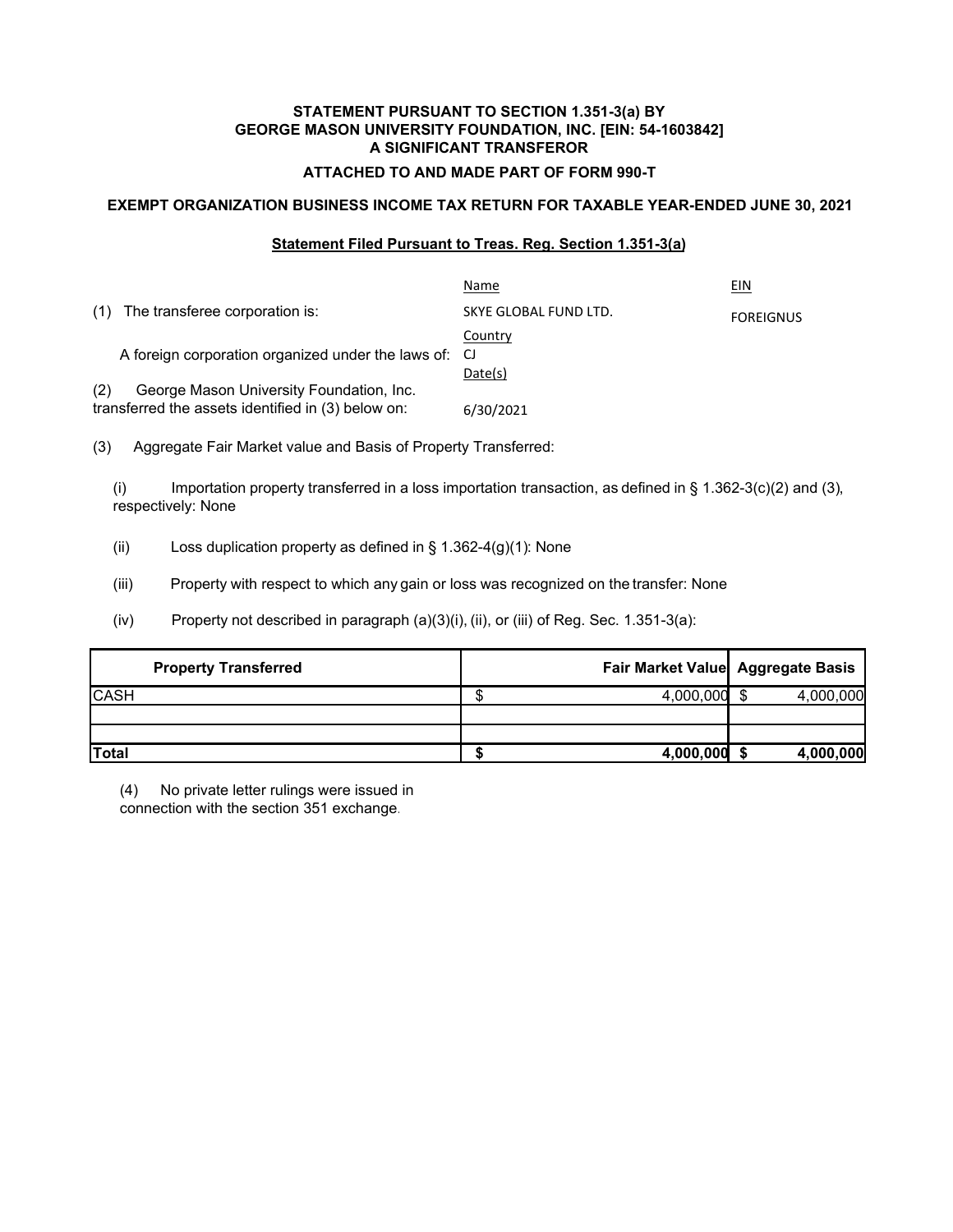## **ATTACHED TO AND MADE PART OF FORM 990-T**

## **EXEMPT ORGANIZATION BUSINESS INCOME TAX RETURN FOR TAXABLE YEAR-ENDED JUNE 30, 2021**

## **Statement Filed Pursuant to Treas. Reg. Section 1.351-3(a)**

|     |                                                       | Name               | EIN              |
|-----|-------------------------------------------------------|--------------------|------------------|
| (1) | The transferee corporation is:                        | ALKEON GROWTH FUND | <b>FOREIGNUS</b> |
|     |                                                       | Country            |                  |
|     | A foreign corporation organized under the laws of: CJ |                    |                  |
|     |                                                       | Date(s)            |                  |
| (2) | George Mason University Foundation, Inc.              |                    |                  |
|     | transferred the assets identified in (3) below on:    | 2/2/2021           |                  |

(3) Aggregate Fair Market value and Basis of Property Transferred:

(i) Importation property transferred in a loss importation transaction, as defined in § 1.362-3(c)(2) and (3), respectively: None

(ii) Loss duplication property as defined in  $\S$  1.362-4(g)(1): None

(iii) Property with respect to which any gain or loss was recognized on the transfer: None

 $(iv)$  Property not described in paragraph  $(a)(3)(i)$ ,  $(ii)$ , or  $(iii)$  of Reg. Sec. 1.351-3(a):

| <b>Property Transferred</b> |           | Fair Market Value Aggregate Basis |
|-----------------------------|-----------|-----------------------------------|
| <b>CASH</b>                 | 3,500,000 | 3,500,000                         |
|                             |           |                                   |
|                             |           |                                   |
| <b>Total</b>                | 3,500,000 | 3,500,000                         |

(4) No private letter rulings were issued in